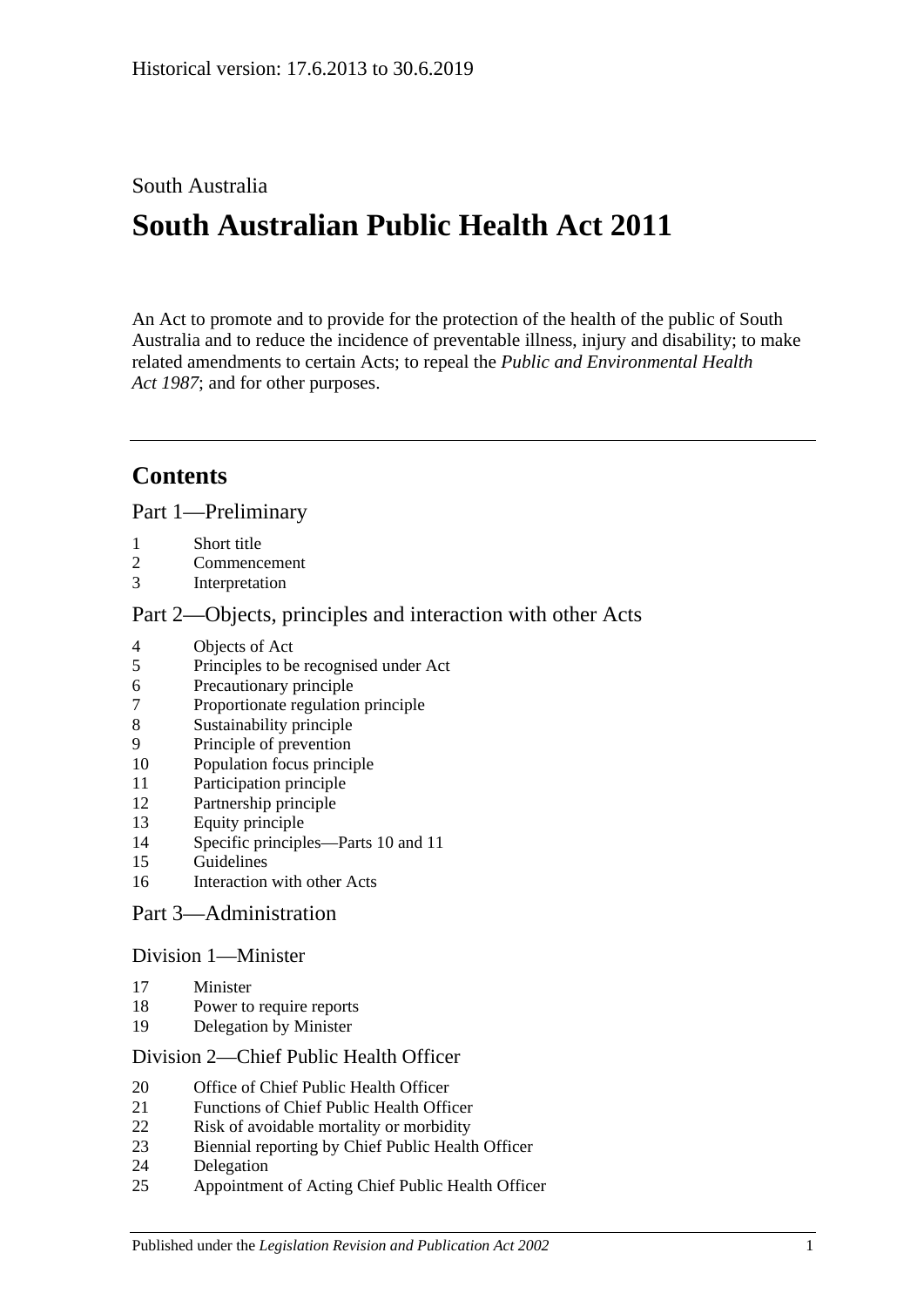#### Division [3—South Australian Public Health Council](#page-16-1)

- [Establishment of SAPHC](#page-16-2)<br>27 Composition of SAPHC
- [Composition of SAPHC](#page-16-3)
- [Conditions of appointment](#page-17-0)
- [Allowances and expenses](#page-17-1)
- [Validity of acts](#page-17-2)
- [Functions of SAPHC](#page-17-3)
- [Conduct of business](#page-18-0)
- [Committees and subcommittees](#page-18-1)
- [Delegation by SAPHC](#page-19-0)
- [Annual report](#page-19-1)
- [Use of facilities](#page-19-2)

#### Division [4—Councils](#page-19-3)

- [Functions of councils](#page-19-4)
- [Immunisation services](#page-20-0)
- [Cooperation between councils](#page-20-1)
- [Power of Chief Public Health Officer to act](#page-20-2)
- [Council failing to perform a function under Act](#page-21-0)
- [Transfer of function of council at request of council](#page-22-0)

#### Division [5—Authorised officers](#page-23-0)

- [State authorised officers](#page-23-1)
- [Local authorised officers](#page-23-2)
- [Qualifications](#page-23-3)
- [Identity cards](#page-24-0)
- [Powers of authorised officers](#page-24-1)

#### Division [6—Emergency officers](#page-26-0)

[Emergency officers](#page-26-1)

#### Division [7—Specific power to require information](#page-26-2)

[Specific power to require information](#page-26-3)

#### Part [4—Public health plans](#page-27-0)

#### Division [1—State public health plan](#page-27-1)

[State public health plan](#page-27-2)

#### Division [2—Regional public health plans](#page-28-0)

- [Regional public health plans](#page-28-1)
- [Reporting on regional public health plans](#page-31-0)

#### Part [5—Public health policies](#page-31-1)

- [Public health policies](#page-31-2)
- [Procedure for making policies](#page-32-0)
- [Reference of policies to Parliament](#page-32-1)

#### Part [6—General duty](#page-33-0)

[General duty](#page-33-1)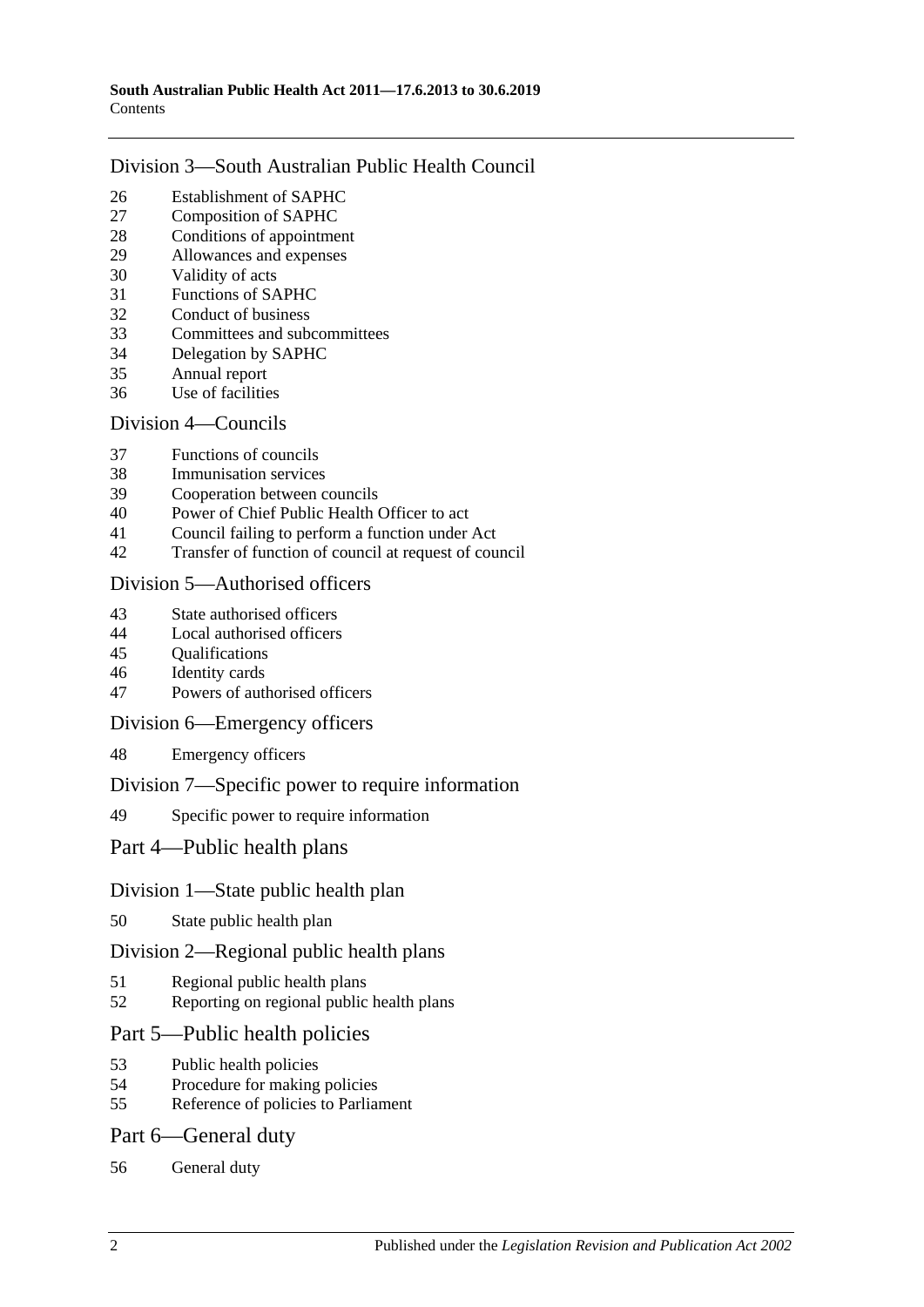### Part [7—General public health offences](#page-33-2)

- [Material risk to public health](#page-33-3)
- [Serious risk to public health](#page-34-0)
- [Defence of due diligence](#page-34-1)
- [Alternative finding](#page-35-0)

## Part [8—Prevention of non-communicable conditions](#page-35-1)

- [Declaration of non-communicable conditions](#page-35-2)
- [Minister may issue code of practice](#page-35-3)

### Part [9—Notifiable conditions and contaminants](#page-36-0)

#### Division [1—Notifiable conditions](#page-36-1)

- [Declaration of notifiable conditions](#page-36-2)
- [Notification](#page-36-3)
- [Report to councils](#page-38-0)
- [Action to prevent spread of infection](#page-38-1)

#### Division [2—Notifiable contaminants](#page-39-0)

- [Declaration of notifiable contaminants](#page-39-1)
- [Notification of contaminant](#page-39-2)

### Part [10—Controlled notifiable conditions](#page-41-0)

#### Division [1—Preliminary](#page-41-1)

- [Principles](#page-41-2)
- [Declaration of controlled notifiable conditions](#page-41-3)
- [Chief Public Health Officer to be able to act in other serious cases](#page-42-0)
- [Children](#page-43-0)

#### Division [2—Controls](#page-43-1)

- [Power to require a person to undergo an examination or test](#page-43-2)
- [Power to require counselling](#page-45-0)
- [Power to give directions](#page-45-1)
- [Review by District Court](#page-47-0)
- [Power to require detention](#page-48-0)
- [Review of detention orders by Supreme](#page-49-0) Court
- [Warrants](#page-50-0)
- [General provisions relating to orders, requirements and directions](#page-51-0)
- [Duty to comply](#page-51-1)

#### Division [3—Related matters](#page-51-2)

- [Advisory Panels](#page-51-3)
- [Interstate orders](#page-52-0)
- [Protection of information](#page-53-0)

## Part [11—Management of significant emergencies](#page-53-1)

- [Principles](#page-53-2)
- [Public health incidents](#page-53-3)
- [Public health emergencies](#page-53-4)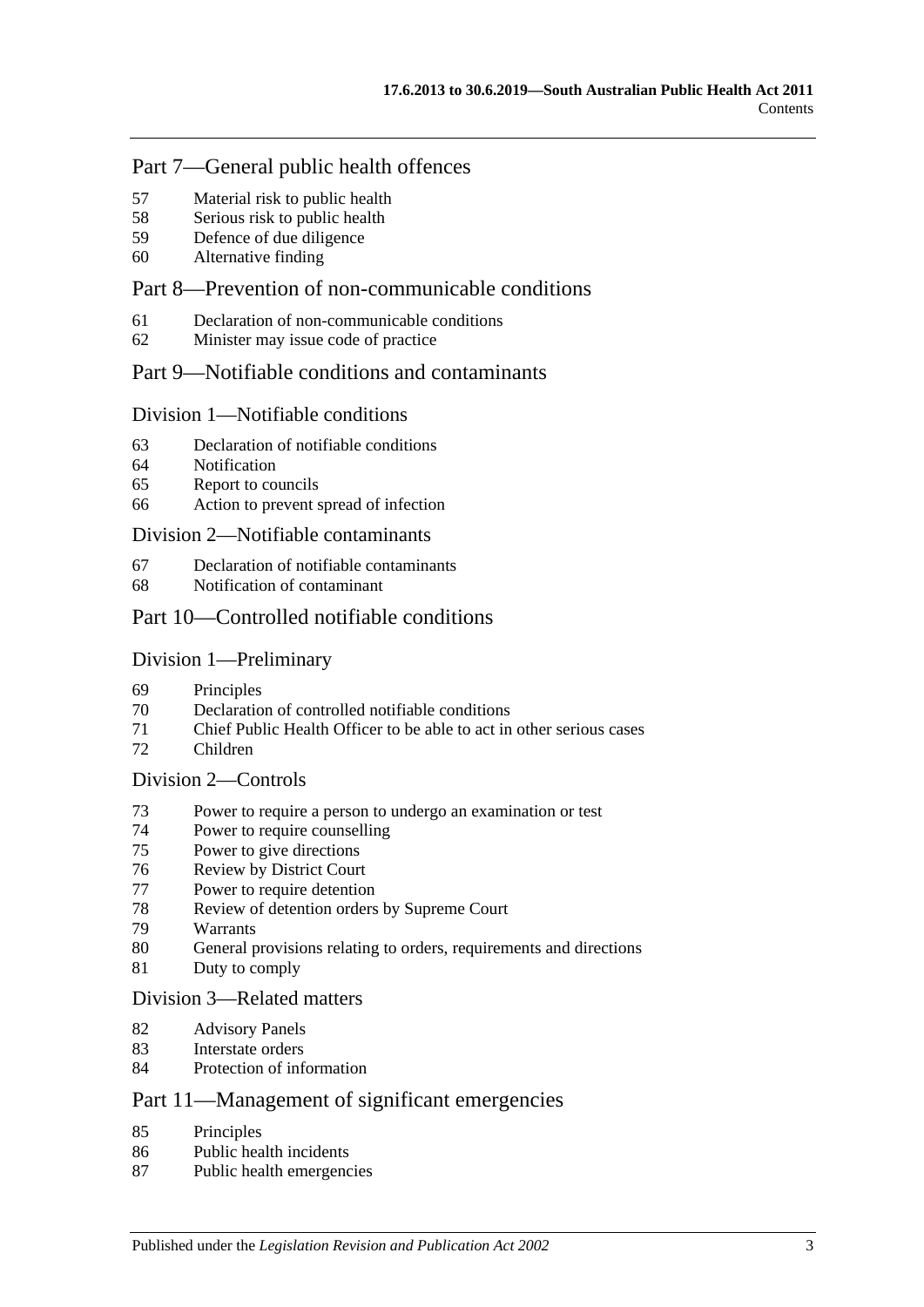- [Making and revocation of declarations](#page-53-5)
- [Powers and functions of Chief Executive](#page-54-0)
- [Application of Emergency Management Act](#page-54-1)

#### Part [12—Notices and emergency situations](#page-58-0)

#### Division [1—Interpretation](#page-58-1)

[Interpretation](#page-58-2)

#### Division [2—Notices and emergencies](#page-58-3)

- [Notices](#page-58-4)
- [Action on non-compliance with notice](#page-61-0)
- [Action in emergency situations](#page-61-1)

#### Division [3—Reviews and appeals](#page-62-0)

- [Reviews—notices relating to general duty](#page-62-1)
- [Appeals](#page-63-0)

#### Part [13—Miscellaneous](#page-64-0)

- [Tests on deceased persons](#page-64-1)
- [Delegation by Chief Executive](#page-65-0)
- [Confidentiality](#page-65-1)
- [Confidentiality and provision of certain information](#page-66-0)
- [Service of notices or other documents](#page-67-0)
- [Immunity](#page-68-0)
- [Protection from liability](#page-68-1)
- [False or misleading information](#page-69-0)
- [Offences](#page-69-1)
- [Offences by bodies corporate](#page-69-2)
- [Continuing offences](#page-70-0)
- [Evidentiary provision](#page-70-1)
- [Regulations](#page-70-2)
- [Review of Act](#page-73-0)

### Schedule [1—Related amendments, repeal and transitional provisions](#page-73-1)

#### Part 1—Related amendments

[Amendment provisions](#page-73-2)

#### Part 2—Amendment of *Electricity Act 1996*

Amendment of section [54—Emergency legislation not affected](#page-73-3)

#### Part 3—Amendment of *Emergency Management Act 2004*

- [Amendment of section](#page-74-0) 3—Interpretation
- Amendment of section [24A—Public health incidents and emergencies](#page-74-1)
- Amendment of section [25—Powers of State Co-ordinator and authorised officers](#page-74-2)

#### Part 4—Amendment of *Essential Services Act 1981*

Amendment of section [6—Power to require information](#page-74-3)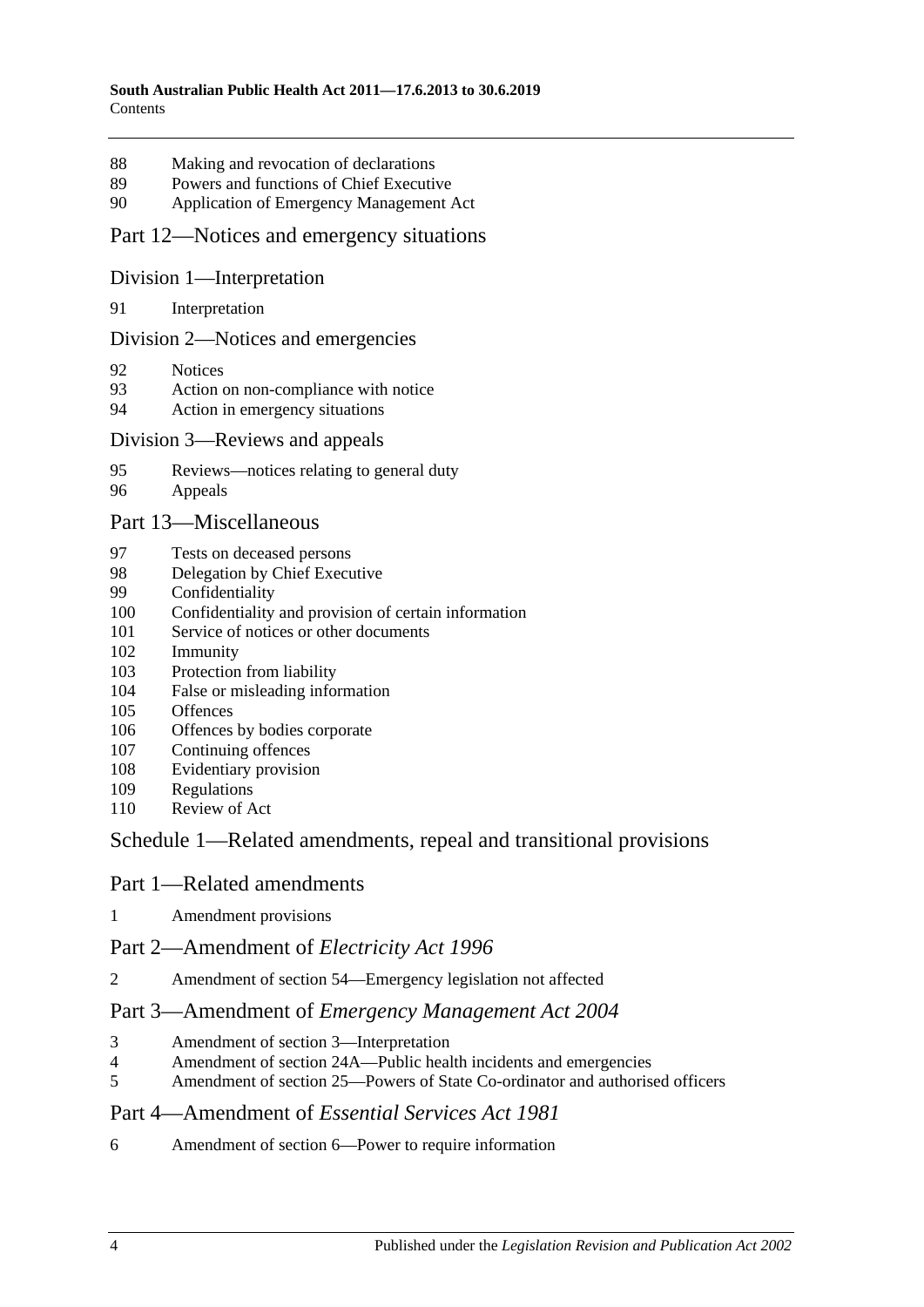Part 5—Amendment of *Fire and Emergency Services Act 2005*

7 Amendment of section [108—Functions and powers](#page-74-4)

Part 6—Amendment of *Gas Act 1997*

8 Amendment of section [54—Emergency legislation not affected](#page-74-5)

Part 7—Amendment of *Health Care Act 2008*

9 Amendment of section [51—Functions and powers of SAAS](#page-75-0)

Part 8—Amendment of *Summary Offences Act 1953*

10 Amendment of section [83B—Dangerous areas](#page-75-1)

Part 9—Repeal

11 [Repeal](#page-75-2)

Part 10—Transitional provisions

12 [Interpretation](#page-75-3)

13 [Appeals](#page-75-4)

14 [Detention](#page-76-0)

15 [Directions](#page-76-1)

16 [Other transitional provisions](#page-76-2)

[Legislative history](#page-77-0)

#### <span id="page-4-0"></span>**The Parliament of South Australia enacts as follows:**

## **Part 1—Preliminary**

#### <span id="page-4-1"></span>**1—Short title**

This Act may be cited as the *South Australian Public Health Act 2011*.

#### <span id="page-4-2"></span>**2—Commencement**

This Act will come into operation on a day to be fixed by proclamation.

#### <span id="page-4-4"></span><span id="page-4-3"></span>**3—Interpretation**

(1) In this Act, unless the contrary intention appears—

*appointed member* of SAPHC means a member of SAPHC other than the Chief Public Health Officer;

*authorised officer* means a person appointed to be a State or local authorised officer under Part [3 Division](#page-23-0) 5;

*building* includes a structure;

*Chief Executive* means the Chief Executive of the Department and includes a person for the time being acting in that position;

*Chief Public Health Officer* includes a person for the time being acting in that position;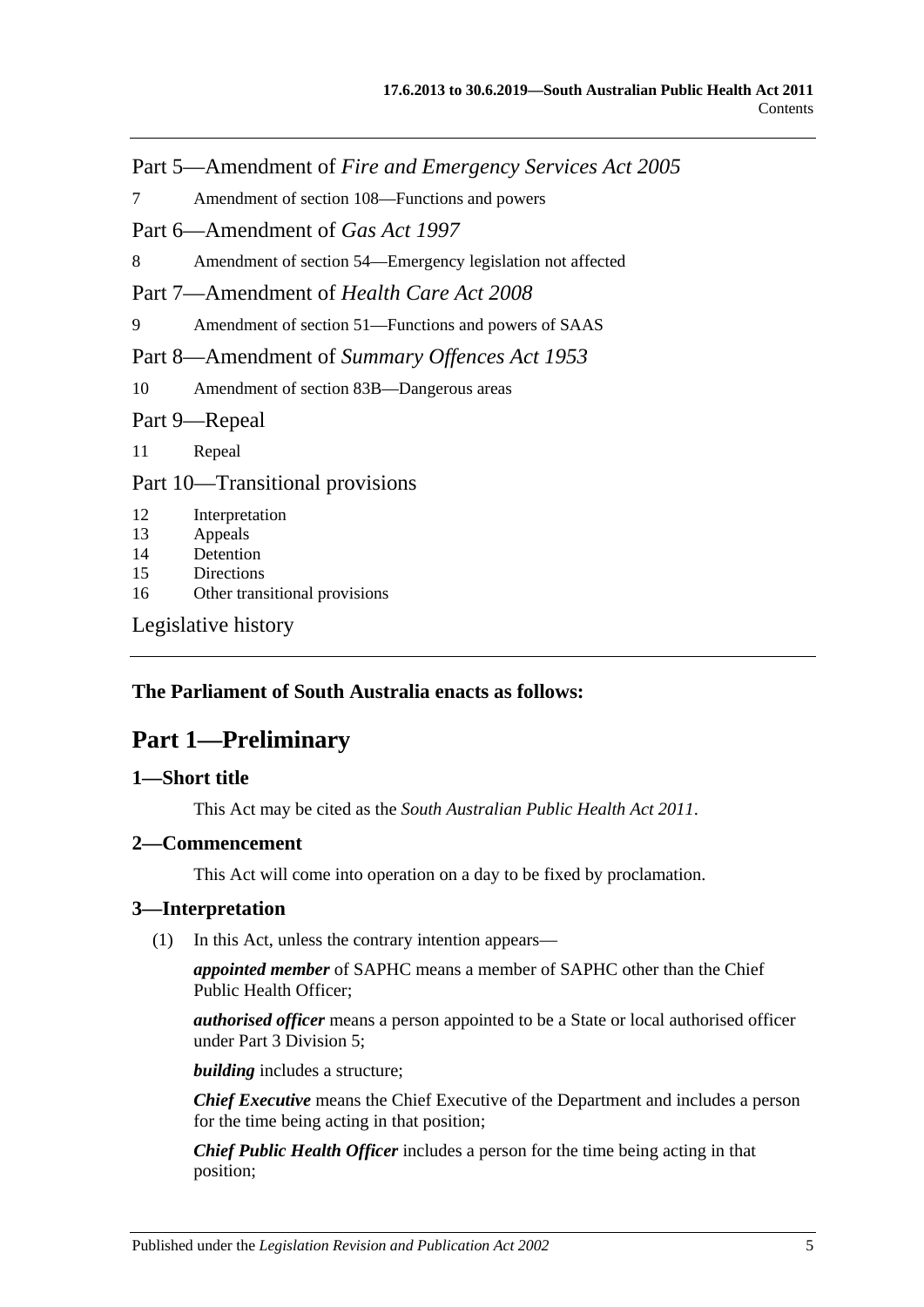*contaminant* means any of the following prescribed by regulation:

- (a) an antibiotic;
- (b) a pathogen;
- (c) another thing that may contaminate food or any other prescribed substance or material;

*controlled notifiable condition* means a disease or medical condition that is a controlled notifiable condition, or taken to be a controlled notifiable condition, under [Part](#page-41-0) 10;

*council* means a council within the meaning of the *[Local Government Act](http://www.legislation.sa.gov.au/index.aspx?action=legref&type=act&legtitle=Local%20Government%20Act%201999) 1999*;

*council subsidiary* means a subsidiary of a council established under the *[Local](http://www.legislation.sa.gov.au/index.aspx?action=legref&type=act&legtitle=Local%20Government%20Act%201999)  [Government Act](http://www.legislation.sa.gov.au/index.aspx?action=legref&type=act&legtitle=Local%20Government%20Act%201999) 1999*;

*the Department* means the administrative unit of the Public Service that is, under the Minister, responsible for the administration of this Act;

*District Court* means the Administrative and Disciplinary Division of the District Court;

*emergency* has the same meaning as in the *[Emergency Management Act](http://www.legislation.sa.gov.au/index.aspx?action=legref&type=act&legtitle=Emergency%20Management%20Act%202004) 2004*;

*emergency officer* means a police officer or a person holding an appointment as an emergency officer under Part [3 Division](#page-26-0) 6;

*food* has the same meaning as in section 5 of the *[Food Act](http://www.legislation.sa.gov.au/index.aspx?action=legref&type=act&legtitle=Food%20Act%202001) 2001*;

*food business* has the same meaning as in section 4 of the *[Food Act](http://www.legislation.sa.gov.au/index.aspx?action=legref&type=act&legtitle=Food%20Act%202001) 2001*;

*legal practitioner* means a person admitted and enrolled as a practitioner of the Supreme Court of South Australia;

*LGA* means the Local Government Association of South Australia;

*local authorised officer*—see [section](#page-23-2) 44;

*local government area* means the area of a council;

*medical condition* includes—

- (a) a medical symptom or pattern of medical symptoms, including symptoms discerned from any signs or results of investigations, that indicate a disease (whether defined or yet to be determined);
- (b) an illness or injury arising from a person being contaminated by 1 or more substances or biological pathogens;
- (c) an injury or any death that gives rise to a public health concern;

*medical practitioner* means a person registered under the *Health Practitioner Regulation National Law* to practise in the medical profession (other than as a student);

*notifiable condition* means a disease or medical condition that is a notifiable condition under [Part](#page-36-0) 9;

*pathology service* means a service in which human tissue, human fluids or human body products are subjected to analysis for the purposes of the prevention, diagnosis or treatment of disease in human beings;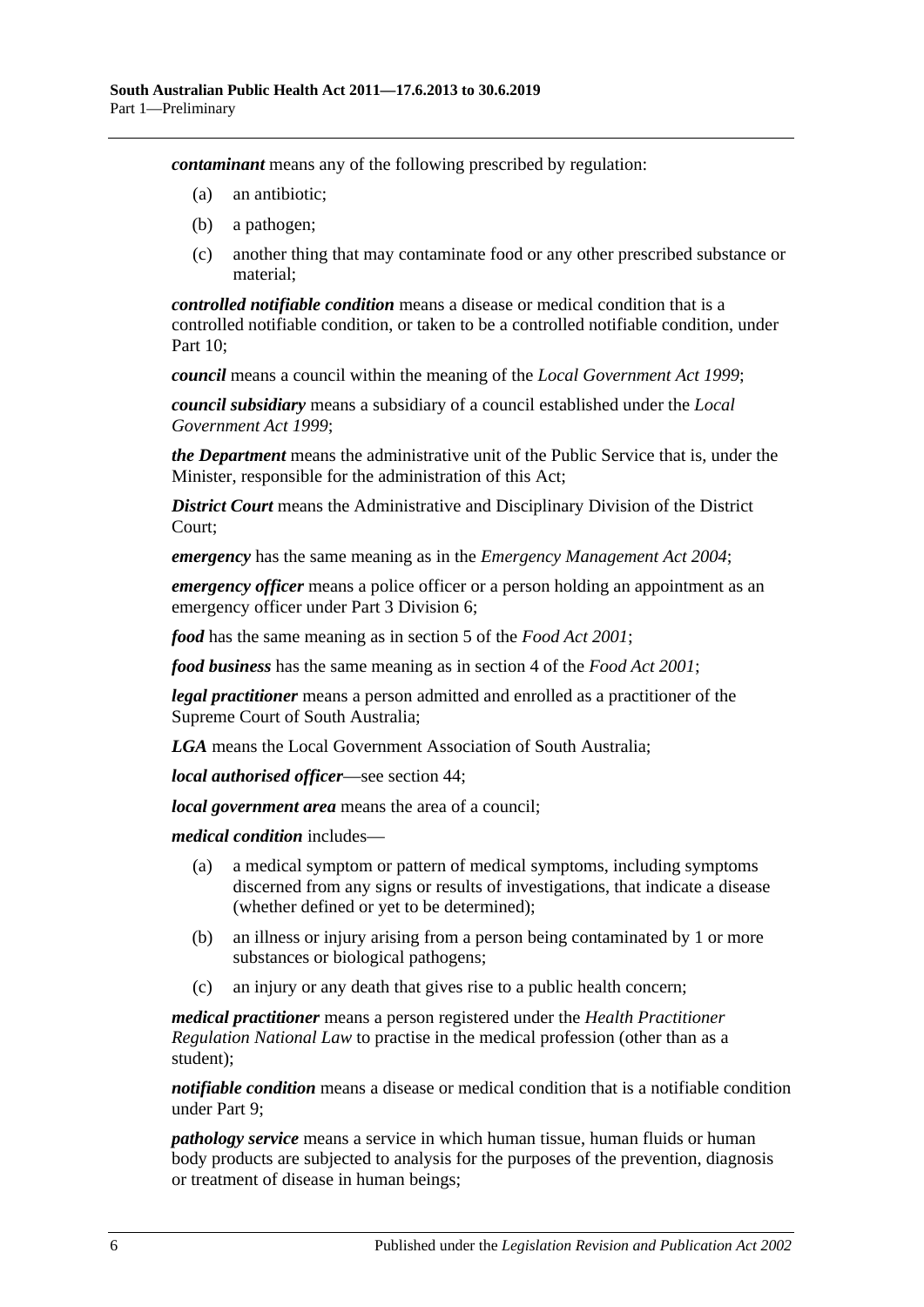*premises* means—

- (a) any land, building (including residential premises) or place (including a public place, or a movable building or structure); or
- (b) a part of premises;

*public authority* means—

- (a) a department under the *[Public Sector Act](http://www.legislation.sa.gov.au/index.aspx?action=legref&type=act&legtitle=Public%20Sector%20Act%202009) 2009*; or
- (b) a body, whether incorporated or unincorporated, established for a public purpose by the State, regardless of the way in which it is established; or
- (c) a council or council subsidiary; or
- (d) the Police Force of South Australia; or
- (e) a member or officer of a body referred to in a preceding paragraph; or
- (f) a person or body, or a person or body of a class, brought within the ambit of this definition by the regulations;

*public health* means the health of individuals in the context of the wider health of the community;

*public health emergency*—see [section](#page-53-4) 87;

*Public Health Emergency Management Plan* means a plan (or a series of plans) prepared by the Chief Executive and approved by the Minister comprising strategies to be administered by the Department for the prevention of emergencies in this State and for ensuring adequate preparation for emergencies in this State, including strategies for the containment of emergencies, response and recovery operations and the orderly and efficient deployment of resources and services in connection with response and recovery operations;

**Note—**

It is contemplated that the Public Health Emergency Management Plan will form part of, or be recognised in, the State Emergency Management Plan prepared under the *[Emergency Management Act](http://www.legislation.sa.gov.au/index.aspx?action=legref&type=act&legtitle=Emergency%20Management%20Act%202004) 2004*.

*public health incident*—see [section](#page-53-3) 86;

*public notice* means notice given in accordance with requirements prescribed by the regulations for the purposes of this definition;

*public place* includes a place to which the public ordinarily has access;

*recovery operations* has the same meaning as in the *[Emergency Management](http://www.legislation.sa.gov.au/index.aspx?action=legref&type=act&legtitle=Emergency%20Management%20Act%202004)  Act [2004](http://www.legislation.sa.gov.au/index.aspx?action=legref&type=act&legtitle=Emergency%20Management%20Act%202004)*;

*response operations* has the same meaning as in the *[Emergency Management](http://www.legislation.sa.gov.au/index.aspx?action=legref&type=act&legtitle=Emergency%20Management%20Act%202004)  Act [2004](http://www.legislation.sa.gov.au/index.aspx?action=legref&type=act&legtitle=Emergency%20Management%20Act%202004)*;

*SAPHC* means the South Australian Public Health Council established under [Part](#page-16-1) 3 [Division](#page-16-1) 3;

*State authorised officer*—see [section](#page-23-1) 43;

*State Co-ordinator* means the person holding or acting in the position of State Co-ordinator under the *[Emergency Management Act](http://www.legislation.sa.gov.au/index.aspx?action=legref&type=act&legtitle=Emergency%20Management%20Act%202004) 2004*;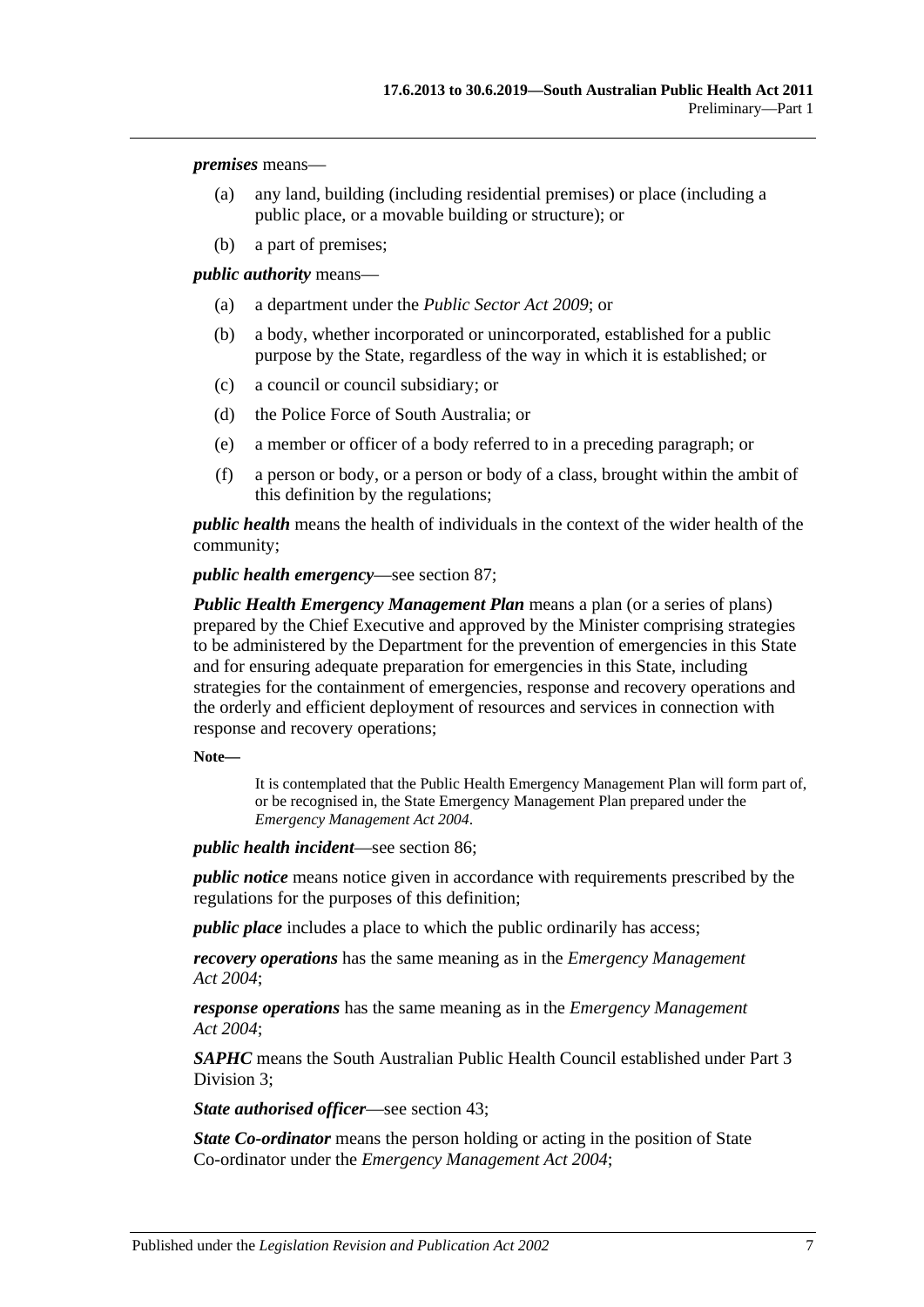*vehicle* includes an aircraft or vessel:

<span id="page-7-2"></span>*wastewater* means water that has been used in any form of human activity and includes—

- (a) water containing any form of waste or other matter or substance that may detract from its safety or from public health; and
- (b) without limiting [paragraph](#page-7-2) (a), human waste either alone or in combination with water;

*wastewater system* means a system for collecting and managing wastewater (including through treatment, reuse and disposal), whether or not connected to the undertaking within the meaning of the *[Sewerage Act](http://www.legislation.sa.gov.au/index.aspx?action=legref&type=act&legtitle=Sewerage%20Act%201929) 1929*.

- (2) Without limiting the definition of *public health* in [subsection](#page-4-4) (1), public health may involve a combination of policies, programs and safeguards designed—
	- (a) to protect, maintain or promote the health of the community at large, including where 1 or more persons may be the focus of any safeguards, action or response; or
	- (b) to prevent or reduce the incidence of disease, injury or disability within the community.
- (3) For the purposes of this Act, *harm* includes physical or psychological harm, or potential harm, to individuals, whether of long term or immediate impact or effect.
- (4) For the purposes of this Act, *potential harm* includes risk of harm and future harm.
- (5) For the purposes of this Act, a person may cause something if he or she—
	- (a) contributes to something happening or proceeding, or allows or permits something to happen or proceed; or
	- (b) contributes to the continuation of a condition for which the person is responsible, or allows or permits a condition for which the person is responsible to continue.

## <span id="page-7-0"></span>**Part 2—Objects, principles and interaction with other Acts**

#### <span id="page-7-1"></span>**4—Objects of Act**

- (1) The objects of the Act are—
	- (a) to promote health and well being of individuals and communities and to prevent disease, medical conditions, injury and disability through a public health approach; and
	- (b) to protect individuals and communities from risks to public health and to ensure, so far as is reasonably practicable, a healthy environment for all South Australians and particularly those who live within disadvantaged communities; and
	- (c) to provide for the development of effective measures for the early detection, management and amelioration of risks to public health; and
	- (d) to promote the provision of information to individuals and communities about risks to public health; and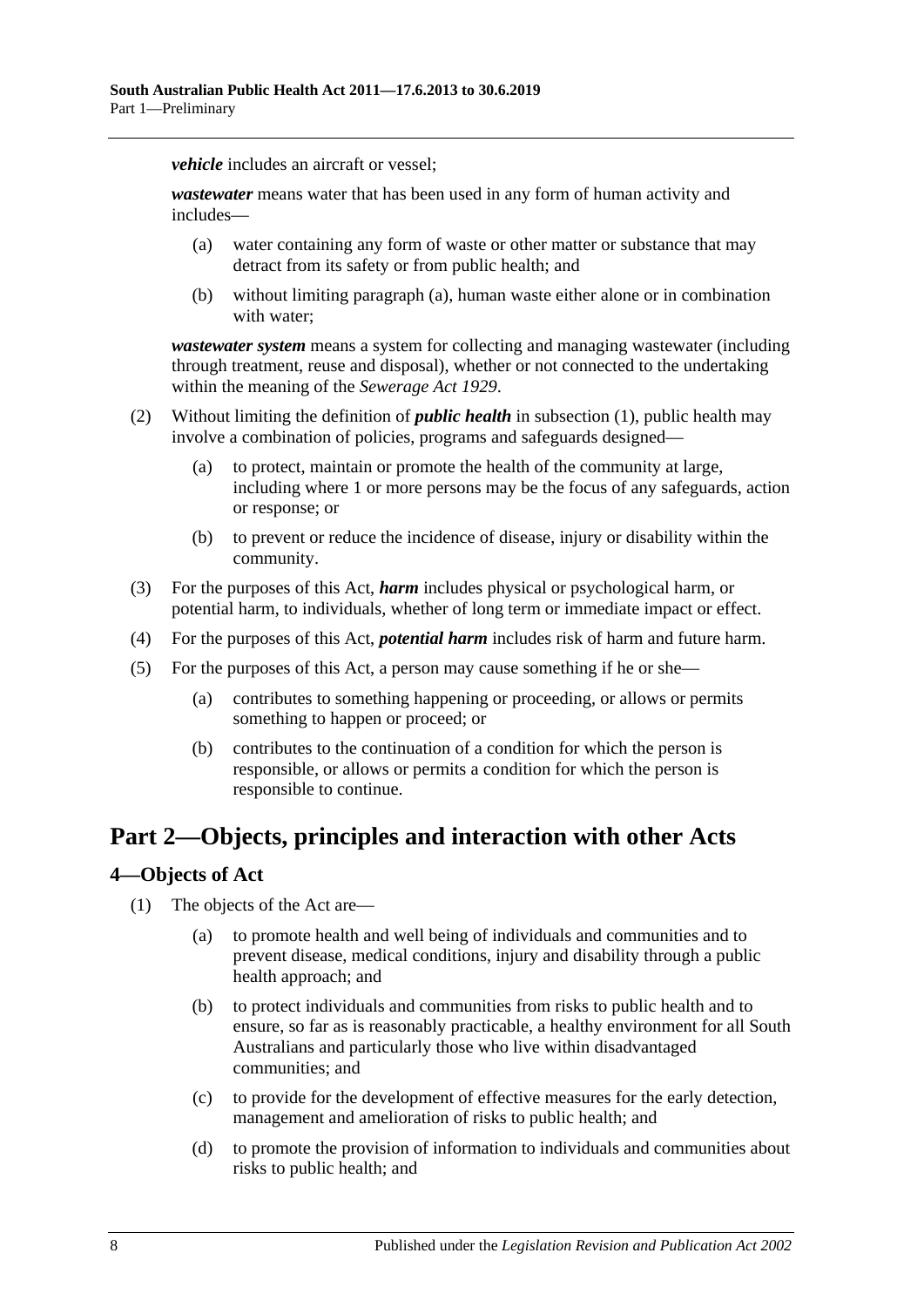- (e) to encourage individuals and communities to plan for, create and maintain a healthy environment; and
- (f) to provide for or support policies, strategies, programs and campaigns designed to improve the public health of communities and special or vulnerable groups (especially Aboriginal people and Torres Strait Islanders) within communities; and
- (g) to provide for the prevention, or early detection, management and control, of diseases, medical conditions and injuries of public health significance; and
- (h) to provide for the monitoring of any disease or medical condition of public health significance in order to provide for the prevention or early detection of any such disease or medical condition and for the protection of individuals and the community from the threat of any such disease or medical condition and from public health threats more generally; and
- (i) to provide for the collection of information about incidence and prevalence of diseases and other risks to health in South Australia for research or public health purposes; and
- (j) to establish a scheme for the performance of functions relating to public health by the State and local governments.
- (2) The Minister and other persons or bodies involved in the administration of this Act must have regard to, and seek to further, the objects of this Act.

#### <span id="page-8-0"></span>**5—Principles to be recognised under Act**

In the administration of this Act and in seeking to further the objects of this Act, regard should be given to the principles set out in the following sections (insofar as may be relevant in the circumstances).

#### <span id="page-8-1"></span>**6—Precautionary principle**

- (1) If there is a perceived material risk to public health, lack of full scientific certainty should not be used as a reason for postponing measures to prevent, control or abate that risk.
- (2) In the application of this principle, decision-making and action should be proportionate to the degree of public health risk and should be guided by—
	- (a) a careful evaluation of what steps need to be taken to avoid, where practicable, serious harm to public health; and
	- (b) an assessment of the risk-weighted consequences of options; and
	- (c) an aim to ensure minimum disruption to an individual's activities, a community's functioning and commercial activity consistent with providing any necessary protection from identified public health risks.

#### <span id="page-8-2"></span>**7—Proportionate regulation principle**

Regulatory measures should take into account and, to the extent that is appropriate, minimise adverse impacts on business and members of the community while ensuring consistency with requirements to protect the community and to promote public health.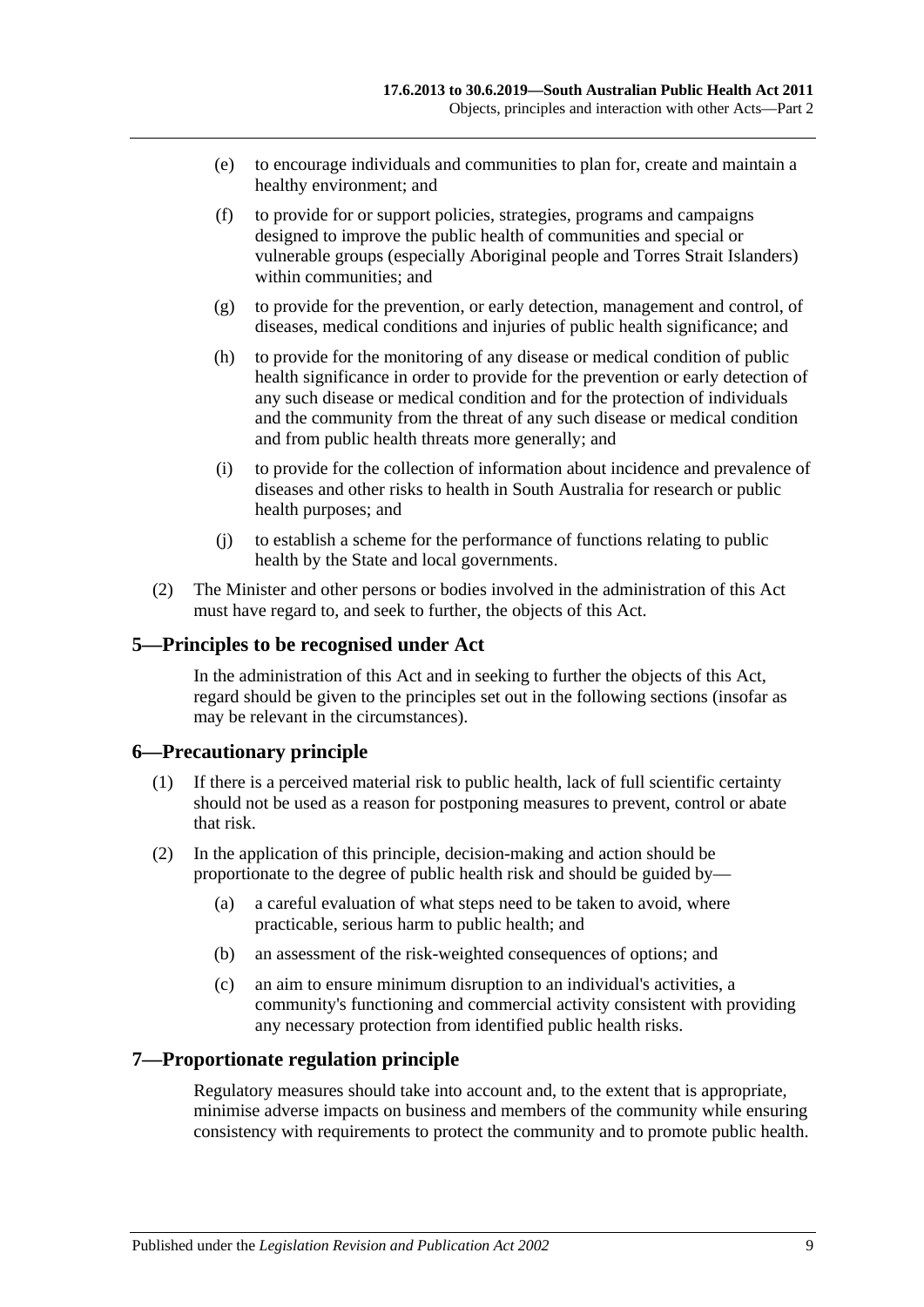#### <span id="page-9-0"></span>**8—Sustainability principle**

Public health, social, economic and environmental factors should be considered in decision-making with the objective of maintaining and improving community well-being and taking into account the interests of future generations.

#### <span id="page-9-1"></span>**9—Principle of prevention**

Administrative decisions and actions should be taken after considering (insofar as is relevant) the means by which public health risks can be prevented and avoided.

#### <span id="page-9-2"></span>**10—Population focus principle**

Administrative decisions and actions should focus on the health of populations and the actions necessary to protect and improve the health of the community and, in so doing, the protection and promotion of the health of individuals should be considered.

#### <span id="page-9-3"></span>**11—Participation principle**

Individuals and communities should be encouraged to take responsibility for their own health and, to that end, to participate in decisions about how to protect and promote their own health and the health of their communities.

#### <span id="page-9-4"></span>**12—Partnership principle**

- (1) The protection and promotion of public health requires collaboration and, in many cases, joint action across various sectors and levels of government and the community.
- (2) People acting in the administration of this Act should seek ways to develop and strengthen partnerships aimed at achieving identified public health goals consistent with the objects of this Act.

#### <span id="page-9-5"></span>**13—Equity principle**

Decisions and actions should not, as far as is reasonably practicable, unduly or unfairly disadvantage individuals or communities and, as relevant, consideration should be given to health disparities between population groups and to strategies that can minimise or alleviate such disparities.

#### <span id="page-9-6"></span>**14—Specific principles[—Parts](#page-41-0) 10 and [11](#page-53-1)**

- (1) The principles set out in this section apply for the purposes of [Part](#page-41-0) 10 and [Part](#page-53-1) 11.
- (2) The overriding principle is that members of the community have a right to be protected from a person whose infectious state or whose behaviour may present a risk, or an increased risk, of the transmission of a controlled notifiable condition.
- (3) A person who has a controlled notifiable condition that is capable of being transmitted to 1 or more other persons has a responsibility to take reasonable steps or precautions to avoid placing others at risk on account of the controlled notifiable condition.
- (4) A person must not, insofar as is reasonably practicable, act in a manner that will place himself or herself at risk of contracting a controlled notifiable condition that is capable of being transmitted.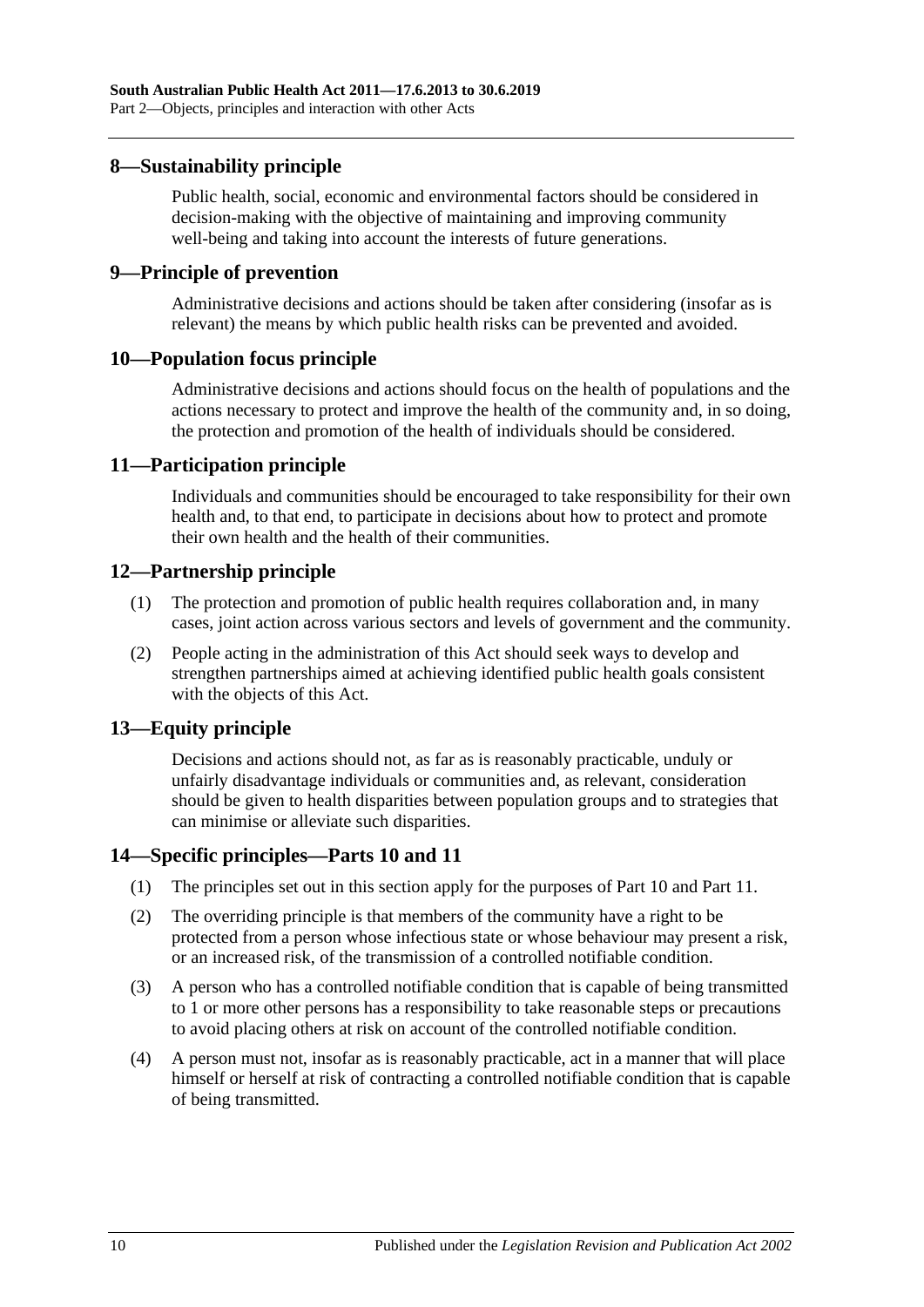- (5) Subject to the overriding principle and any steps reasonably necessary to protect, or to minimise risks to, public health, and without limiting any power under [Part](#page-41-0) 10 or [Part](#page-53-1) 11, a person who may be the subject of an order, direction or requirement under either Part is entitled to expect—
	- (a) to have his or her privacy respected and to have the benefit of patient confidentiality; and
	- (b) to be afforded appropriate care and treatment, and to have his or her dignity respected, without any discrimination other than that reasonably necessary to protect public health; and
	- (c) insofar as is reasonably practicable and appropriate, to be given a reasonable opportunity to participate in decision-making processes that relate to the person on an individual basis, and to be given reasons for any decisions made on such a basis; and
	- (d) to be allowed to decide freely for himself or herself on an informed basis whether or not to undergo medical treatment or, in a case involving a child under the age of 16 years, to have his or her parent or guardian allowed to decide freely on an informed basis whether or not the child should undergo medical treatment; and
	- (e) to be subject to restrictions (if any) that are proportionate to any risks presented to others (taking into account the nature of the disease or medical condition, the person's state of health, the person's behaviour or proposed or threatened behaviours, and any other relevant factor); and
	- (f) that the least restrictive means necessary to prevent the spread of disease be adopted when isolating or quarantining a person at the person's home or on other premises under this Act; and
	- (g) that his or her needs, including, but not limited to the provision of—
		- (i) adequate food, clothing, shelter and medical care; and
		- (ii) a telephone or other appropriate method by which the person may communicate with others,

will be addressed in a reasonable and competent manner to the extent that the person is unable or restricted in his or her own capacity to meet such needs; and

- (h) that any premises at which the person must reside as a result of an order, direction or requirement (other than the person's home), are—
	- (i) maintained according to safe and hygienic standards; and
	- (ii) to the extent possible, maintained in a way that is respectful to the person's cultural and religious beliefs; and
	- (iii) designed or managed to minimise the likelihood that—
		- (A) infection may be transmitted; and
		- (B) the person may be subjected to harm or further harm.
- <span id="page-10-0"></span>(6) Any requirement restricting the liberty of a person should not be imposed unless it is the only effective way remaining to ensure that the health of the public is not endangered or likely to be endangered.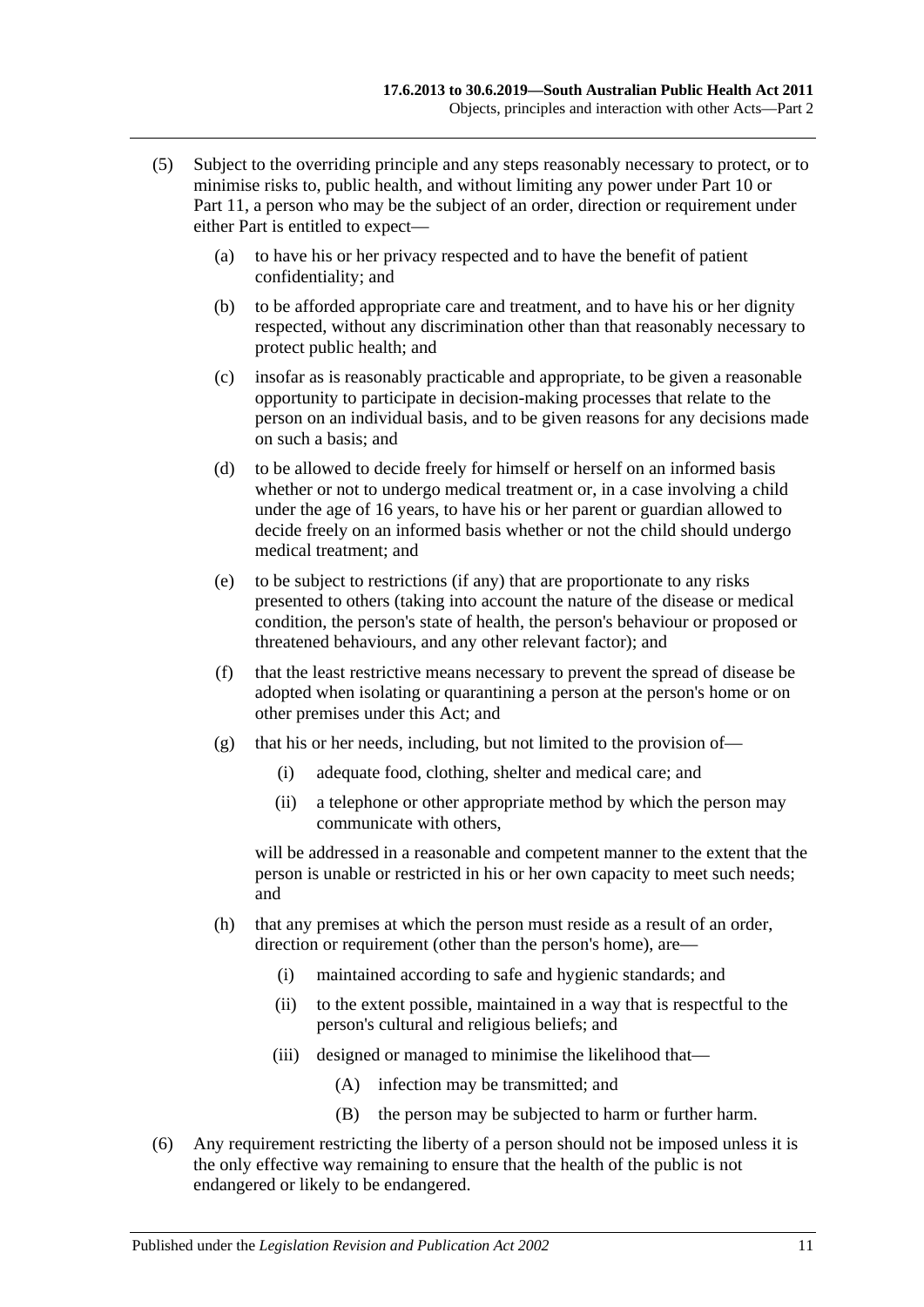- (7) Without limiting [subsection](#page-10-0) (6), if a power is to be exercised under [Part](#page-41-0) 10 or [Part](#page-53-1) 11, so far as is reasonably practicable, the power that least infringes on the rights of individuals must be the power that is exercised, unless to do so would involve the use of measures that are likely to be less effective in protecting or minimising risk to public health.
- (8) Any requirement restricting the liberty of 2 or more members of the 1 family should ensure, so far as is desirable and reasonably practicable and so far as is appropriate to the requirements for the protection of public health, that the family members reside at the same place.
- (9) If a requirement restricting the liberty of a person is imposed, all reasonably practicable steps must be taken to ensure that the person's next of kin, or a nominated person, is informed (unless the person to whom the requirement relates instructs otherwise).

#### <span id="page-11-5"></span><span id="page-11-0"></span>**15—Guidelines**

- (1) The Minister may, from time to time, prepare or adopt guidelines that relate to the application of these principles.
- (2) The Minister should take reasonable steps to consult with SAPHC and the LGA in the preparation of any guidelines, or before adopting any guidelines, under [subsection](#page-11-5) (1).
- (3) SAPHC may, as it thinks fit, request the Minister to develop guidelines with respect to a particular matter or matters.
- (4) A person or body involved in the administration of this Act must have regard to any relevant guidelines under this section.

#### <span id="page-11-6"></span><span id="page-11-1"></span>**16—Interaction with other Acts**

- (1) Except as specifically provided by this Act, the provisions of this Act are in addition to, and do not limit, the provisions of any other law of the State.
- (2) Without limiting the generality of [subsection](#page-11-6) (1), this Act is not intended to be construed so as to prevent any person from being prosecuted under any other enactment for an offence that is also punishable by this Act, or from being liable under any other law of the State to any penalty or punishment that is higher than a penalty or punishment provided by this Act.
- (3) Nothing in this Act affects or limits a right or remedy that exists apart from this Act.

## <span id="page-11-2"></span>**Part 3—Administration**

## <span id="page-11-3"></span>**Division 1—Minister**

#### <span id="page-11-4"></span>**17—Minister**

- (1) The Minister's functions in connection with the administration of this Act include the following (to be performed to such extent as the Minister considers appropriate):
	- (a) to further the objects of this Act by taking action to preserve, protect or promote public health within the State;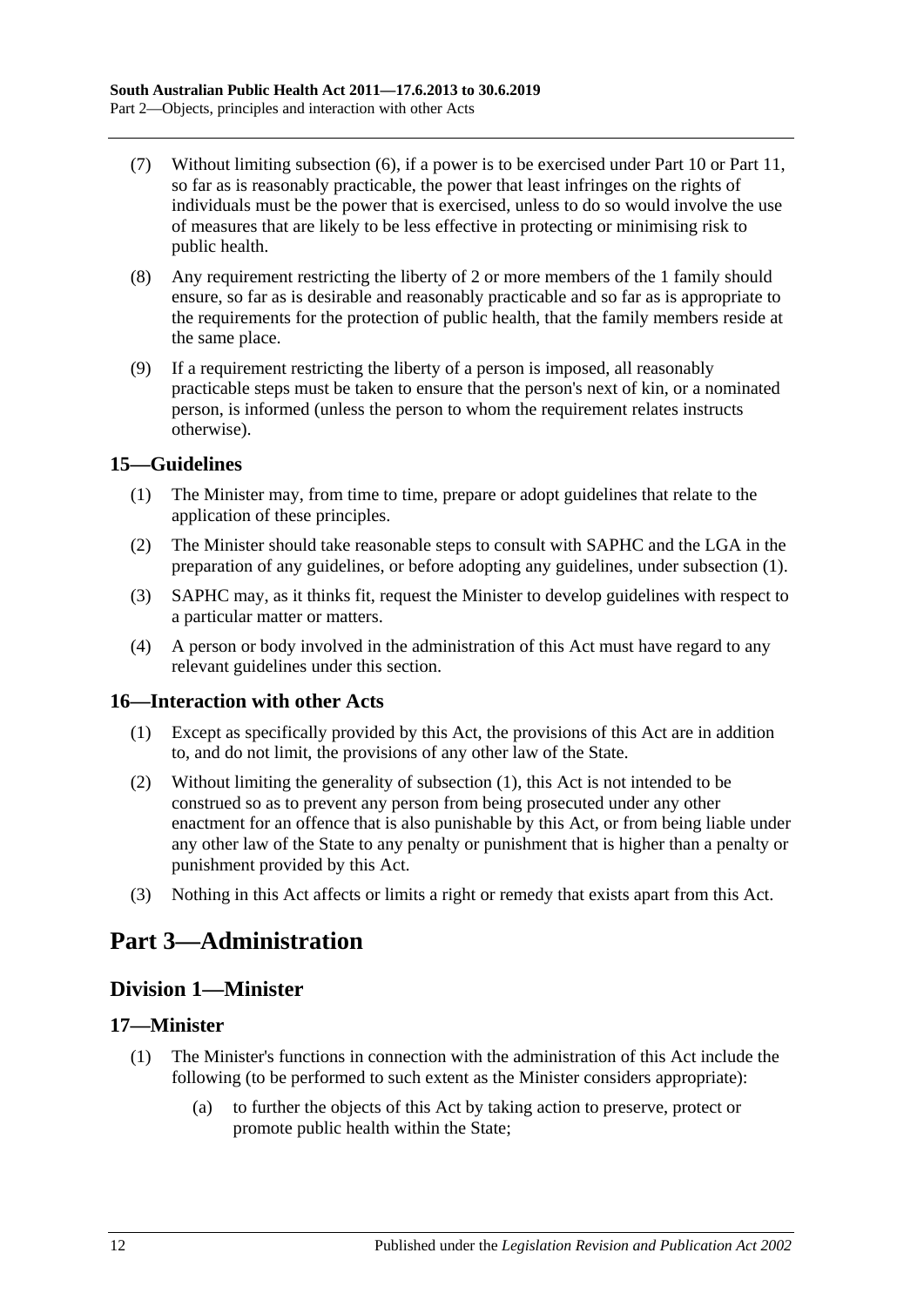- (b) to promote proper standards of public and environmental health within the State by ensuring that adequate measures are taken to give effect to the provisions of this Act and to ensure compliance with this Act;
- (c) to develop policies or codes of practice that are relevant to—
	- (i) the scope of the duty under [Part](#page-33-0) 6; or
	- (ii) identifying risks to public health; or
	- (iii) setting standards in connection with any activity, material, substance or equipment relevant to public health; or
	- (iv) providing for other matters relevant to the operation or administration of this Act, for matters that may be subject to regulations under this Act, or for such other matters as the Minister thinks fit;
- (d) to the extent that may be necessary, practicable or desirable, to cooperate and coordinate with national or international action consistent with the objects of this Act;
- (e) to be a primary source of advice to the Government about health preservation, protection and promotion;
- (f) any other functions assigned to the Minister by this Act, or considered by the Minister to be relevant to the operation of this or any other relevant Act.
- (2) The Minister may develop or adopt procedures for the provision of advice to the Government—
	- (a) to ensure the promotion or implementation of policies or measures that are designed to enhance the health of individuals and communities; and
	- (b) to ensure that the Minister is consulted or involved in the development of policies or measures that may have a significant impact on the public health.
- (3) In addition, the Minister has the power to do anything necessary, expedient or incidental to—
	- (a) performing the functions of the Minister under this Act; or
	- (b) administering this Act; or
	- (c) furthering the objects of this Act.

#### <span id="page-12-0"></span>**18—Power to require reports**

(1) In this section—

*designated authority* means—

- (a) the Chief Public Health Officer; or
- (b) SAPHC; or
- (c) a government department or agency; or
- (d) a council or council subsidiary.
- (2) The Minister may require a designated authority to provide a report on any matter relevant to the administration or operation of this Act.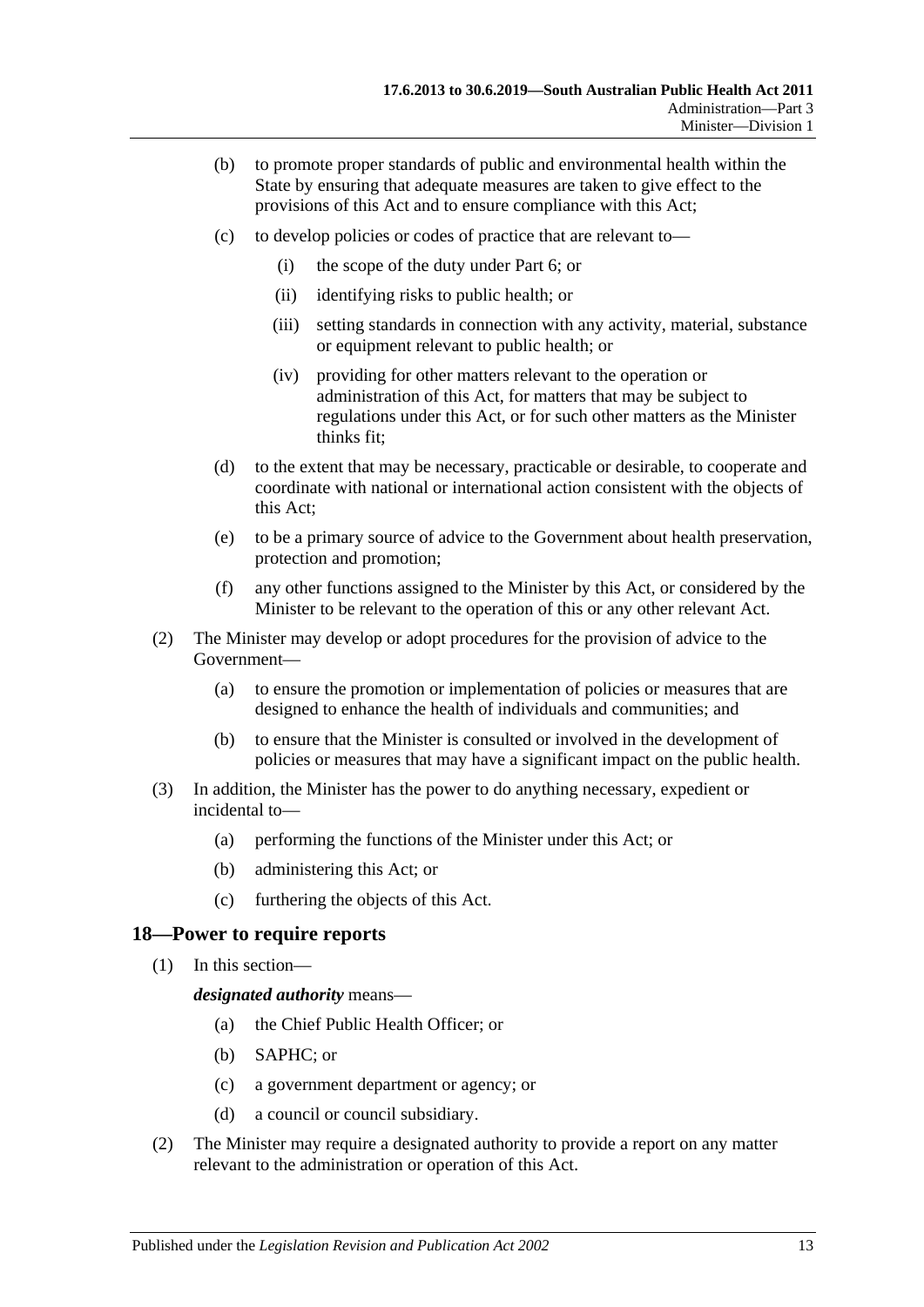- (3) In a case involving a council, the Minister may require that the council provide a combined report with 1 or more other councils.
- (4) A requirement under this section may be (but need not necessarily be) that a report be provided—
	- (a) on a periodic basis specified by the Minister; or
	- (b) on or in relation to the occurrence of an act or event specified by the Minister.
- (5) A designated authority must provide the report in accordance with the requirements of the Minister.
- (6) This section does not limit the operation of any other provision relating to the provision of reports.

### <span id="page-13-0"></span>**19—Delegation by Minister**

- (1) The Minister may delegate a function or power conferred on the Minister under this Act—
	- (a) to a specified person or body; or
	- (b) to a person occupying or acting in a specified office or position.
- (2) A delegation—
	- (a) may be made subject to conditions or limitations specified in the instrument of delegation; and
	- (b) if the instrument of delegation so provides, may be further delegated by the delegate; and
	- (c) is revocable at will and does not prevent the delegator from acting personally in a matter.

## <span id="page-13-1"></span>**Division 2—Chief Public Health Officer**

## <span id="page-13-2"></span>**20—Office of Chief Public Health Officer**

- (1) There will be a position of *Chief Public Health Officer*.
- (2) The Governor will make an appointment to the position of Chief Public Health Officer on the recommendation of the Minister.
- (3) A person appointed as the Chief Public Health Officer must have qualifications and experience in the field of public health, or a related field, determined by the Minister to be suitable for the purposes of appointment to the position of Chief Public Health Officer.
- (4) The terms on which a person is appointed to the position of Chief Public Health Officer will be determined by the Governor.
- (5) The position of Chief Public Health Officer may be held by a member of the Public Service.

## <span id="page-13-4"></span><span id="page-13-3"></span>**21—Functions of Chief Public Health Officer**

- (1) The Chief Public Health Officer's functions are as follows:
	- (a) to develop and implement strategies to protect or promote public health;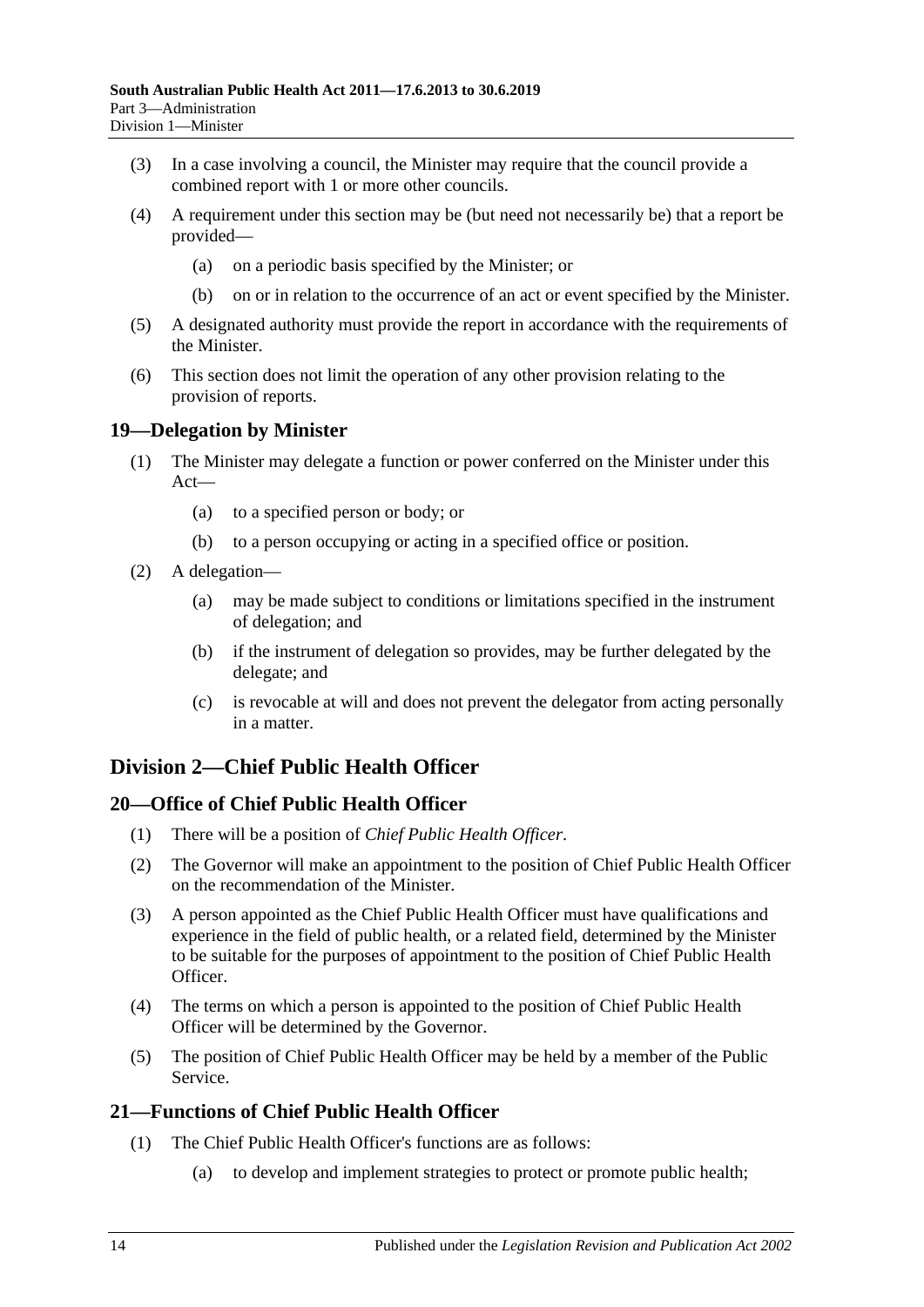- (b) to ensure that this Act, and any designated health legislation, are complied with;
- (c) to advise the Minister and the Chief Executive of the Department about proposed legislative or administrative changes related to public health, and about other matters relevant to public health;
- (d) to establish and maintain a network of health practitioners and agencies designed to foster collaboration and coordination to promote public health and the furtherance of the objects of this Act;
- (e) at the request of the Minister or on the Chief Public Health Officer's own initiative, to investigate and report on matters of public health significance;
- (f) after advising the Minister and the Chief Executive of the Department, to make public statements on matters relevant to public health;
- (g) any other functions assigned to the Chief Public Health Officer by this Act or any other Act or by the Minister.
- (2) The Chief Public Health Officer must, in the performance of functions under this Act, insofar as the Chief Public Health Officer thinks necessary and appropriate, consult with other persons or bodies involved in the administration of this Act.
- (3) In [subsection](#page-13-4)  $(1)$ —

#### *designated health legislation* means—

- (a) any other Act committed to the administration of the Minister that is relevant to the objects or operation of this Act; and
- (b) any other Act, or any part of any other Act, designated by the regulations for the purposes of this paragraph.

#### <span id="page-14-1"></span><span id="page-14-0"></span>**22—Risk of avoidable mortality or morbidity**

- $(1)$  If—
	- (a) the Chief Public Health Officer becomes aware of the existence of, or potential for the occurrence of, a situation putting a section of the community or a group of individuals at an increased risk of avoidable mortality or morbidity; and
	- (b) the Chief Public Health Officer considers that effective solutions exist for the reduction or elimination of those risks,

the Chief Public Health Officer may request the participation of any public authority whose intervention may be useful in identifying or producing a response to the circumstances being faced.

- <span id="page-14-2"></span>(2) A public authority that receives a request under [subsection](#page-14-1) (1) must consider the request and then respond to the Chief Public Health Officer within a reasonable time.
- (3) A response under [subsection](#page-14-2) (2) must include details about—
	- (a) any steps already being taken by the public authority that may be relevant in the circumstances; and
	- (b) any plans that the public authority may have that may be relevant in the circumstances; and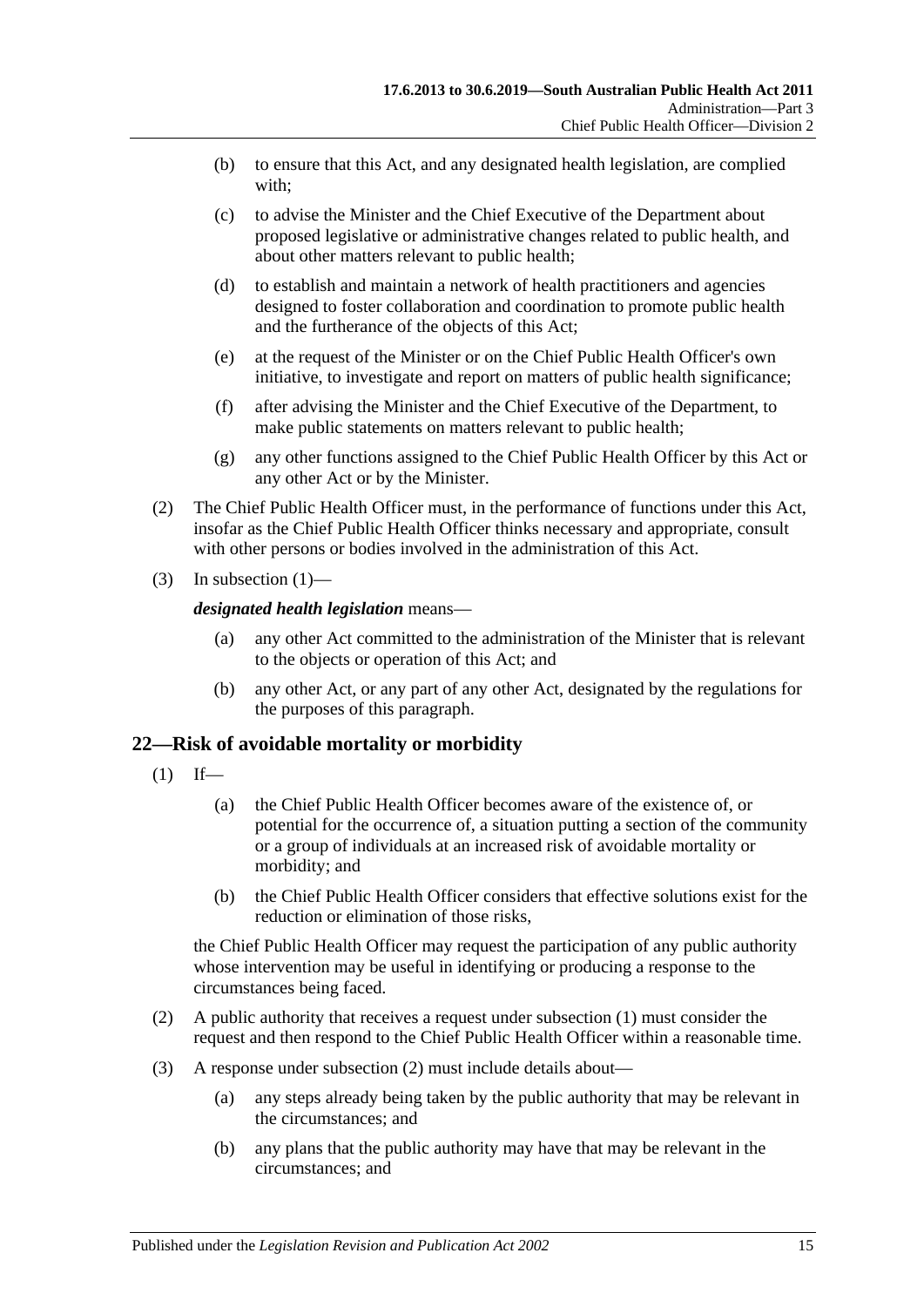- (c) any steps that the public authority is willing to take in the circumstances; and
- (d) any other matter relating to the public authority that appears to be relevant.
- <span id="page-15-2"></span>(4) The Chief Public Health Officer—
	- (a) must advise the Minister if or when—
		- (i) the Chief Public Health Officer makes a request of a public authority under [subsection](#page-14-1) (1); or
		- (ii) a public authority provides a response under [subsection](#page-14-2) (2); and
	- (b) without limiting [paragraph](#page-15-2) (a), must take reasonable steps to advise the Minister from time to time on action being taken to address any situation that puts a section of the community or a group of individuals at an increased risk of avoidable mortality or morbidity.

#### <span id="page-15-0"></span>**23—Biennial reporting by Chief Public Health Officer**

- (1) The Chief Public Health Officer is required to prepare a written report every 2 years about—
	- (a) public health trends, activities and indicators in South Australia; and
	- (b) the implementation of the State Public Health Plan; and
	- (c) the administration of this Act.
- (2) A report must also address any issue identified by the Minister for inclusion in the report.
- (3) A report must be furnished to the Minister within 3 months after it is prepared.
- (4) The Minister must, within 12 sitting days after receipt of a report under this section, cause a copy of the report to be laid before both Houses of Parliament.

#### <span id="page-15-1"></span>**24—Delegation**

- (1) The Chief Public Health Officer may delegate a function or power conferred on the Chief Public Health Officer under this or any other Act—
	- (a) to a specified person or body; or
	- (b) to a person occupying or acting in a specified office or position.
- (2) A delegation—
	- (a) may be made subject to conditions or limitations specified in the instrument of delegation; and
	- (b) if the instrument of delegation so provides, may be further delegated by the delegate; and
	- (c) is revocable at will and does not prevent the delegator from acting personally in a matter; and
	- (d) to avoid doubt, may include acting as the presiding member of SAPHC.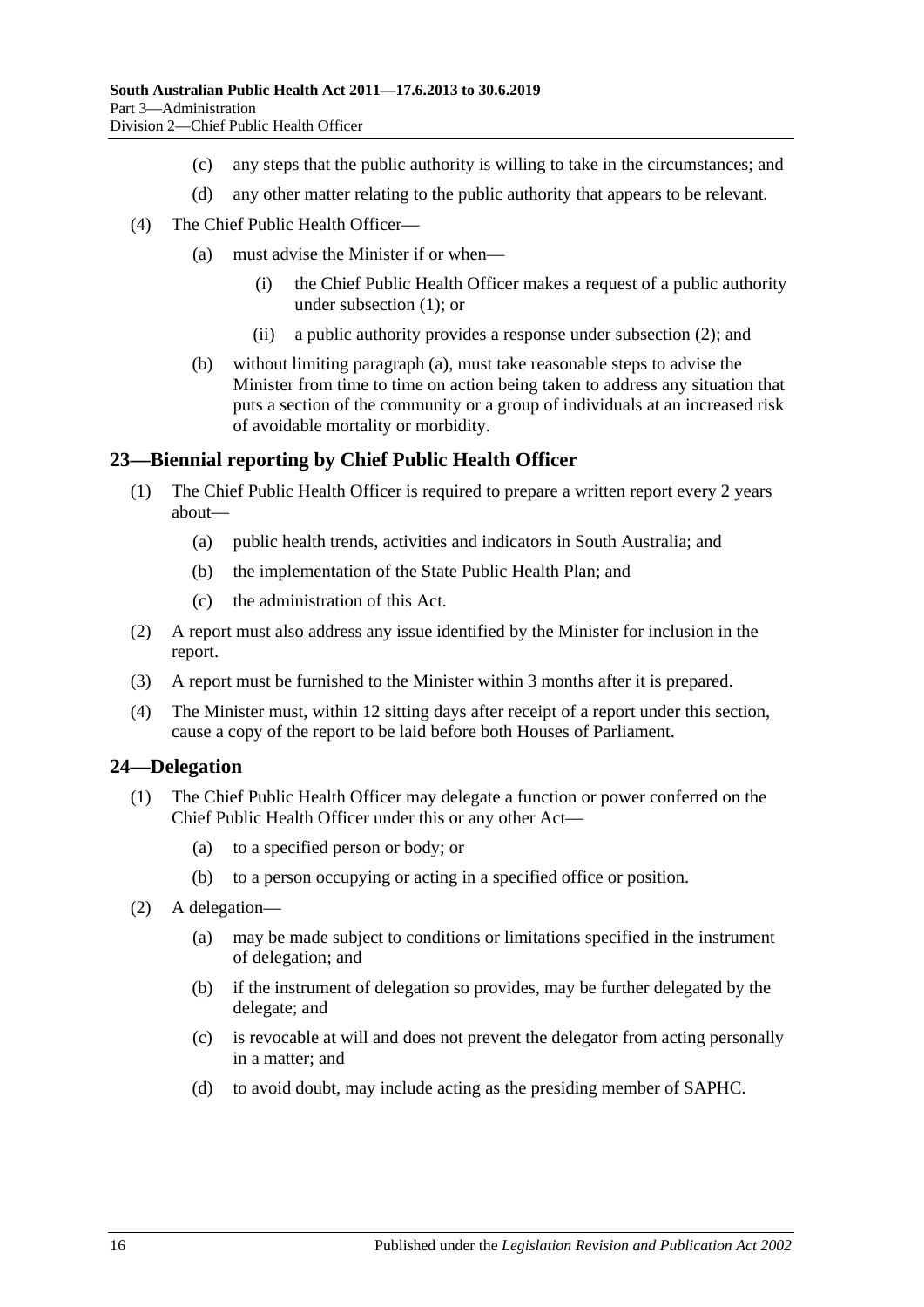## <span id="page-16-0"></span>**25—Appointment of Acting Chief Public Health Officer**

- (1) If the Chief Public Health Officer is temporarily absent, or the Chief Public Health Officer's position is temporarily vacant, the Chief Executive may assign a suitable person to act in the Chief Public Health Officer's position during the absence or vacancy.
- (2) The terms on which a person is appointed will be determined by the Chief Executive after consultation with the Minister.
- (3) A member of the Public Service may be appointed under this section.
- (4) A person appointed to act in the Chief Public Health Officer's position has, while so acting, all the functions and powers of the Chief Public Health Officer.

## <span id="page-16-1"></span>**Division 3—South Australian Public Health Council**

#### <span id="page-16-2"></span>**26—Establishment of SAPHC**

The *South Australian Public Health Council* (SAPHC) is established.

## <span id="page-16-3"></span>**27—Composition of SAPHC**

- (1) SAPHC consists of—
	- (a) the Chief Public Health Officer *ex officio* (who will be the presiding member); and
	- (b) 9 other members appointed by the Governor on the nomination of the Minister, of whom—
		- (i) 2 must have experience in local government selected by the Minister from a panel of 5 nominated by the LGA; and
		- (ii) 1 must have qualifications in public health and experience in the administration of public health at the local government level selected by the Minister from a panel of 5 nominated by Environmental Health Australia (South Australia) Incorporated; and
		- (iii) 2 must be persons nominated by the Minister who have qualifications in public health; and
		- (iv) 1 must have experience in the administration of environment protection laws or strategies or in environmental management, selected by the Minister from a panel of 5 nominated by the Presiding Member of the Board of the Environment Protection Authority; and
		- (v) 1 must be a person nominated by the Minister who has experience in the field of health promotion; and
		- (vi) 1 must be a person nominated by the Minister who has experience in the prevention and control of communicable diseases; and
		- (vii) 1 must be a person nominated by the Minister who has experience in non-government community sector activities relevant to public health.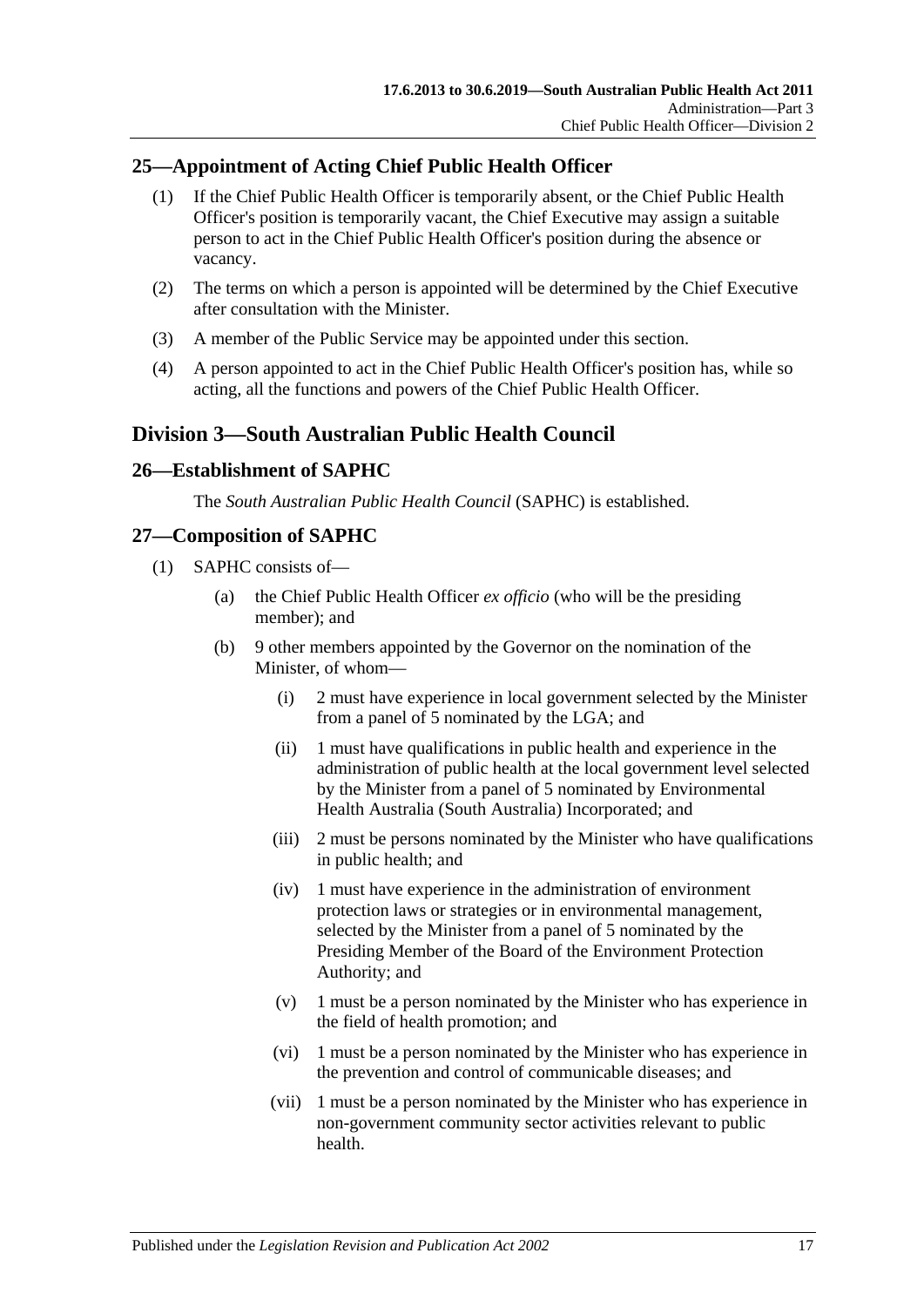- (2) If the Minister, by notice in writing, requests a body to make nominations for the purposes of this section, and the body fails to make the nominations within the time allowed in the notice, a person may be appointed to SAPHC on the Minister's nomination and that member will be taken to have been appointed on the nomination of the body in default.
- (3) The Governor may appoint a suitable person to be the deputy of a member of SAPHC and the deputy may, in the absence of that member, act as a member of SAPHC.
- (4) The provisions of this section relating to the qualification and nomination of a member extend to a deputy of that member.

#### <span id="page-17-0"></span>**28—Conditions of appointment**

- (1) An appointed member of SAPHC will hold office on conditions determined by the Governor for a term, not exceeding 3 years, specified in the instrument of appointment and will, at the expiration of a term of office, be eligible for reappointment.
- <span id="page-17-4"></span>(2) The Governor may remove an appointed member of SAPHC from office—
	- (a) for breach of, or non-compliance with, a condition of appointment; or
	- (b) for mental or physical incapacity to carry out duties of office satisfactorily; or
	- (c) for neglect of duty; or
	- (d) for dishonourable conduct.
- (3) The office of an appointed member of SAPHC becomes vacant if the member—
	- (a) dies; or
	- (b) completes a term of office and is not reappointed; or
	- (c) resigns by written notice addressed to the Minister; or
	- (d) is found guilty of an indictable offence; or
	- (e) becomes bankrupt or applies to take the benefit of a law for the relief of insolvent debtors; or
	- (f) is removed from office by the Governor under [subsection](#page-17-4) (2).
- (4) On the office of a member of SAPHC becoming vacant, a person must be appointed to that office in accordance with this Act.

#### <span id="page-17-1"></span>**29—Allowances and expenses**

An appointed member of SAPHC is entitled to fees, allowances and expenses approved by the Governor.

#### <span id="page-17-2"></span>**30—Validity of acts**

An act or proceeding of SAPHC is not invalid by reason only of a vacancy in its membership or a defect in the appointment of a member.

#### <span id="page-17-3"></span>**31—Functions of SAPHC**

SAPHC's functions are as follows:

- (a) to assist and advise the Chief Public Health Officer in relation to—
	- (i) the protection and promotion of public health; and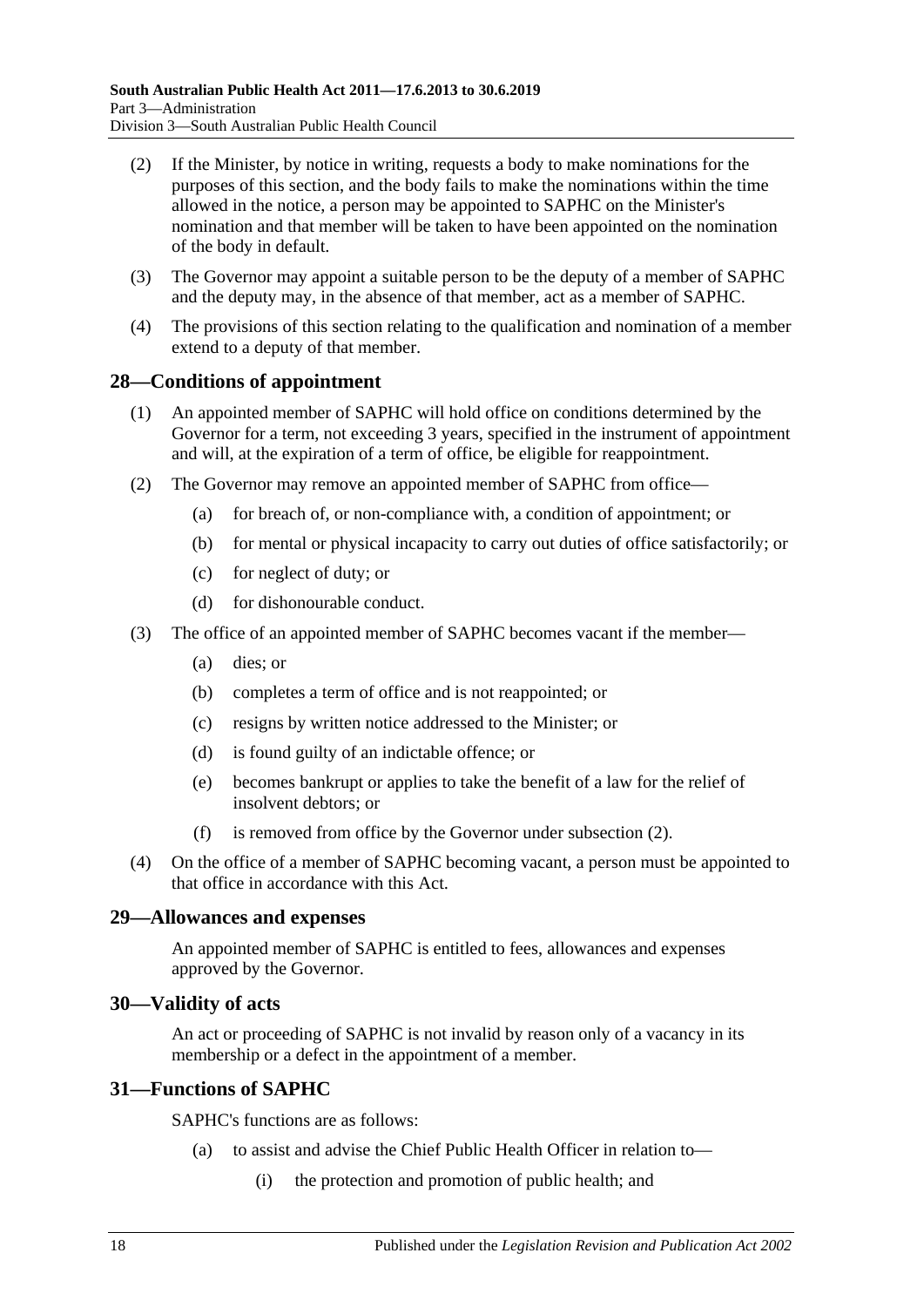- (ii) the development and maintenance of a system of strategic planning for public health at the local, regional and State-wide levels; and
- (iii) the development of health plans under this Act; and
- (iv) strategies to ensure that a sufficiently trained and skilled workforce is in place for the purposes of this Act; and
- (v) programs to promote public health research in the State; and
- (vi) the preparation of the biennial report under [Division](#page-13-1) 2; and
- (vii) the setting of standards and qualifications for authorised officers;
- (b) any other functions assigned to SAPHC by this or any other Act or by the Minister or the Chief Public Health Officer

## <span id="page-18-0"></span>**32—Conduct of business**

- (1) The presiding member of SAPHC will, if present at a meeting of SAPHC, preside at the meeting and, in the absence of that member, the members present may elect 1 of their number to preside.
- (2) 6 members constitute a quorum of SAPHC.
- (3) A decision carried by a majority of the votes cast by the members of SAPHC present at a meeting of SAPHC is a decision of SAPHC.
- (4) Each member present at a meeting of SAPHC is entitled to 1 vote on a question arising for decision at the meeting and, in the event of an equality of votes, the person presiding is entitled to a second, or casting, vote.
- (5) A conference by telephone or other electronic means between the members of SAPHC will, for the purposes of this Act, be taken to be a meeting of SAPHC at which the participating members are present if—
	- (a) notice of the conference is given to all members in the manner determined by the members of SAPHC for that purpose; and
	- (b) each participating member is capable of communicating with every other participating member during the conference.
- (6) Subject to this Act, the business of SAPHC may be conducted in such way as it determines.

#### <span id="page-18-2"></span><span id="page-18-1"></span>**33—Committees and subcommittees**

- (1) SAPHC may establish committees or subcommittees as SAPHC thinks fit to advise SAPHC on any aspect of its functions, or to assist SAPHC in the performance of its functions.
- (2) A committee or subcommittee established under [subsection](#page-18-2) (1) may, but need not, consist of, or include, members of SAPHC.
- (3) The procedures to be observed in relation to the conduct of a business of a committee or subcommittee will be—
	- (a) as determined by SAPHC; or
	- (b) insofar as a procedure is not determined by SAPHC—as determined by the relevant committee or subcommittee.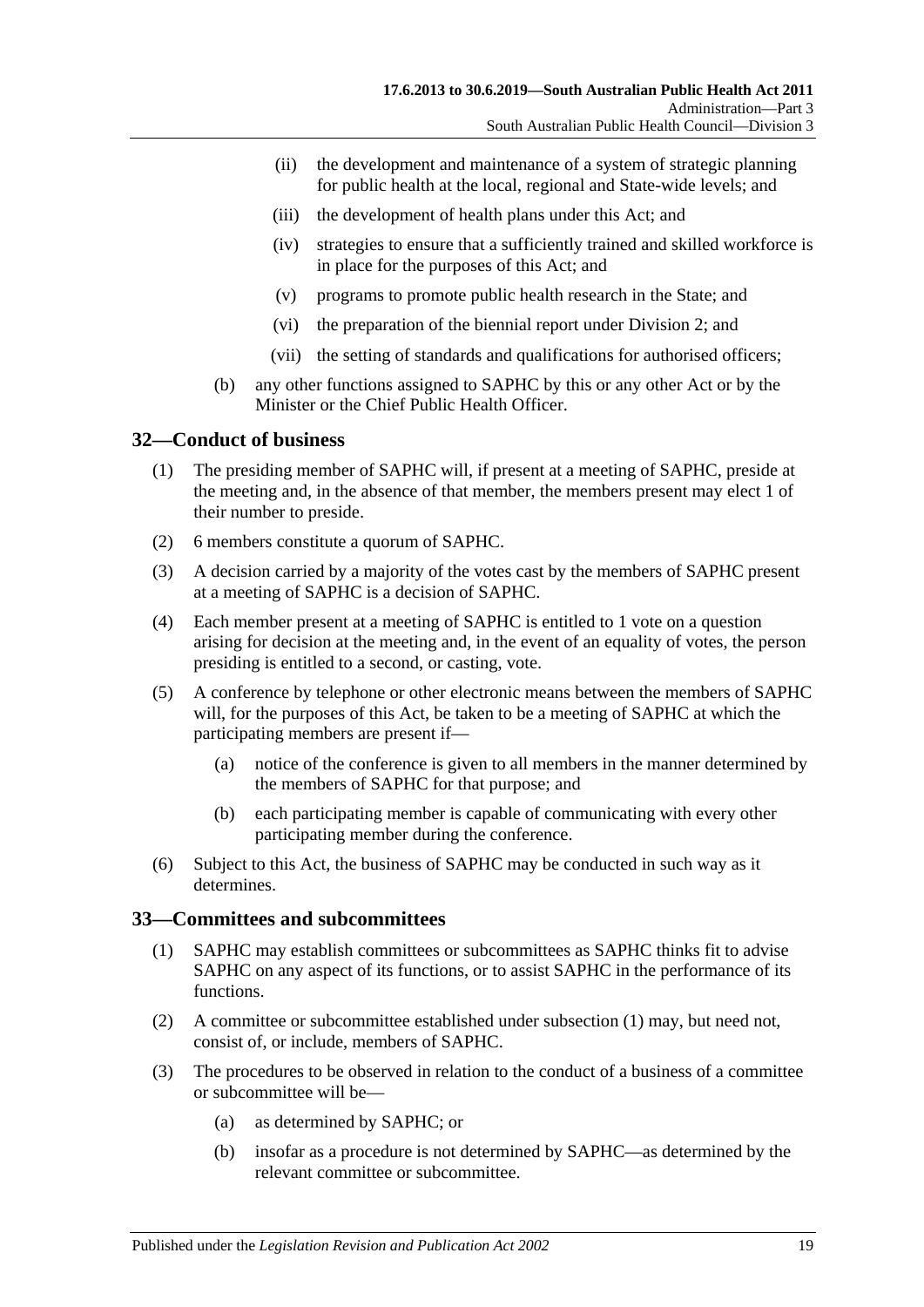### <span id="page-19-0"></span>**34—Delegation by SAPHC**

- (1) SAPHC may delegate a function or power conferred on SAPHC under this or any other Act—
	- (a) to a specified person or body; or
	- (b) to a person occupying or acting in a specified office or position.
- (2) A delegation—
	- (a) may be made subject to conditions or limitations specified in the instrument of delegation; and
	- (b) if the instrument of delegation so provides, may be further delegated by the delegate; and
	- (c) is revocable at will and does not prevent the delegator from acting personally in a matter.

#### <span id="page-19-1"></span>**35—Annual report**

- (1) SAPHC must, on or before 31 October in each year, provide to the Minister a report on its activities for the financial year ending on the preceding 30 June.
- (2) The Minister must, within 12 sitting days after receipt of a report under this section, cause a copy of the report to be laid before both Houses of Parliament.

#### <span id="page-19-2"></span>**36—Use of facilities**

SAPHC may, by arrangement with the relevant body, make use of the services of the staff, equipment or facilities of a public authority.

## <span id="page-19-3"></span>**Division 4—Councils**

## <span id="page-19-5"></span><span id="page-19-4"></span>**37—Functions of councils**

- (1) A council is the local public health authority for its area.
- (2) In connection with [subsection](#page-19-5) (1), the following functions are conferred on a council by this Act:
	- (a) to take action to preserve, protect and promote public health within its area;
	- (b) to cooperate with other authorities involved in the administration of this Act;
	- (c) to ensure that adequate sanitation measures are in place in its area;
	- (d) insofar as is reasonably practicable, to have adequate measures in place within its area to ensure that activities do not adversely affect public health;
	- (e) to identify risks to public health within its area;
	- (f) as necessary, to ensure that remedial action is taken to reduce or eliminate adverse impacts or risks to public health;
	- (g) to assess activities and development, or proposed activities or development, within its area in order to determine and respond to public health impacts (or potential public health impacts);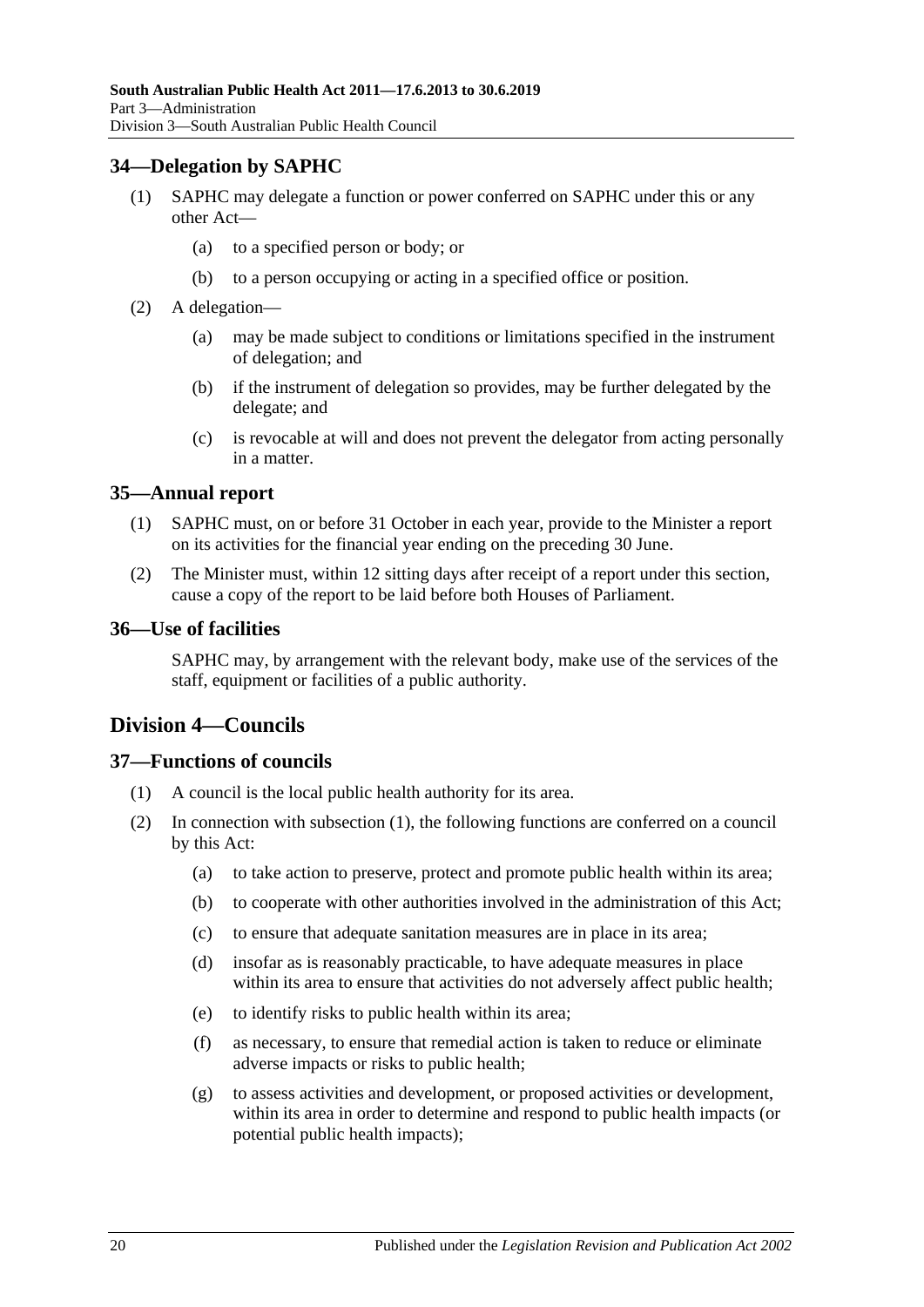- (h) to provide, or support the provision of, educational information about public health and to provide or support activities within its area to preserve, protect or promote public health;
- (i) such other functions assigned to the council by this Act.

#### <span id="page-20-0"></span>**38—Immunisation services**

- (1) In addition to its other functions, a council must provide, or support the provision of, immunisation programs for the protection of public health within its area.
- (2) Services associated with the provision of immunisation programs will be provided with the support of the Department.
- (3) The Minister must take reasonable steps to enter into and maintain a memorandum of understanding with the LGA about the provision of immunisation services and support under this section.

#### <span id="page-20-1"></span>**39—Cooperation between councils**

- (1) A council may, in performing its functions or exercising its powers under this Act, act in conjunction or partnership with, or cooperate or coordinate its activities with, 1 or more other councils.
- <span id="page-20-3"></span>(2) The Chief Public Health Officer may request a council to cooperate with 1 or more other councils if the Chief Public Health Officer considers that the councils share a common area of concern.
- (3) If a council receives a request under [subsection](#page-20-3) (2), the council must, within 28 days after receiving the request or such longer period as the Chief Public Health Officer may specify, furnish the Chief Public Health Officer with a written report on the action that the council intends to take in response to the request.

## <span id="page-20-5"></span><span id="page-20-2"></span>**40—Power of Chief Public Health Officer to act**

- $(1)$  If—
	- (a) the Chief Public Health Officer considers that a public health risk exists that has significance in relation to the areas of 2 or more councils; or
	- (b) the Chief Public Health Officer considers that action under this section is warranted in order to support or enhance the Minister's functions to preserve, protect or promote public health within the State,

the Chief Public Health Officer may exercise any power conferred on a council under this Act (as if the Chief Public Health Officer were a council).

- <span id="page-20-6"></span>(2) Subject to [subsection](#page-20-4) (3), before taking action under [subsection](#page-20-5) (1) the Chief Public Health Officer must take reasonable steps to consult with the council or councils for the area or areas where the Chief Public Health Officer intends to act, and with SAPHC.
- <span id="page-20-4"></span>(3) If the Chief Public Health Officer considers that urgent action is required, the Chief Public Health Officer may, after informing the Minister of his or her proposed course of action, take action under [subsection](#page-20-5) (1) without complying with [subsection](#page-20-6) (2) (but the Chief Public Health Officer must then, within a reasonable time after taking the action, advise the relevant council or councils of the action that has been taken).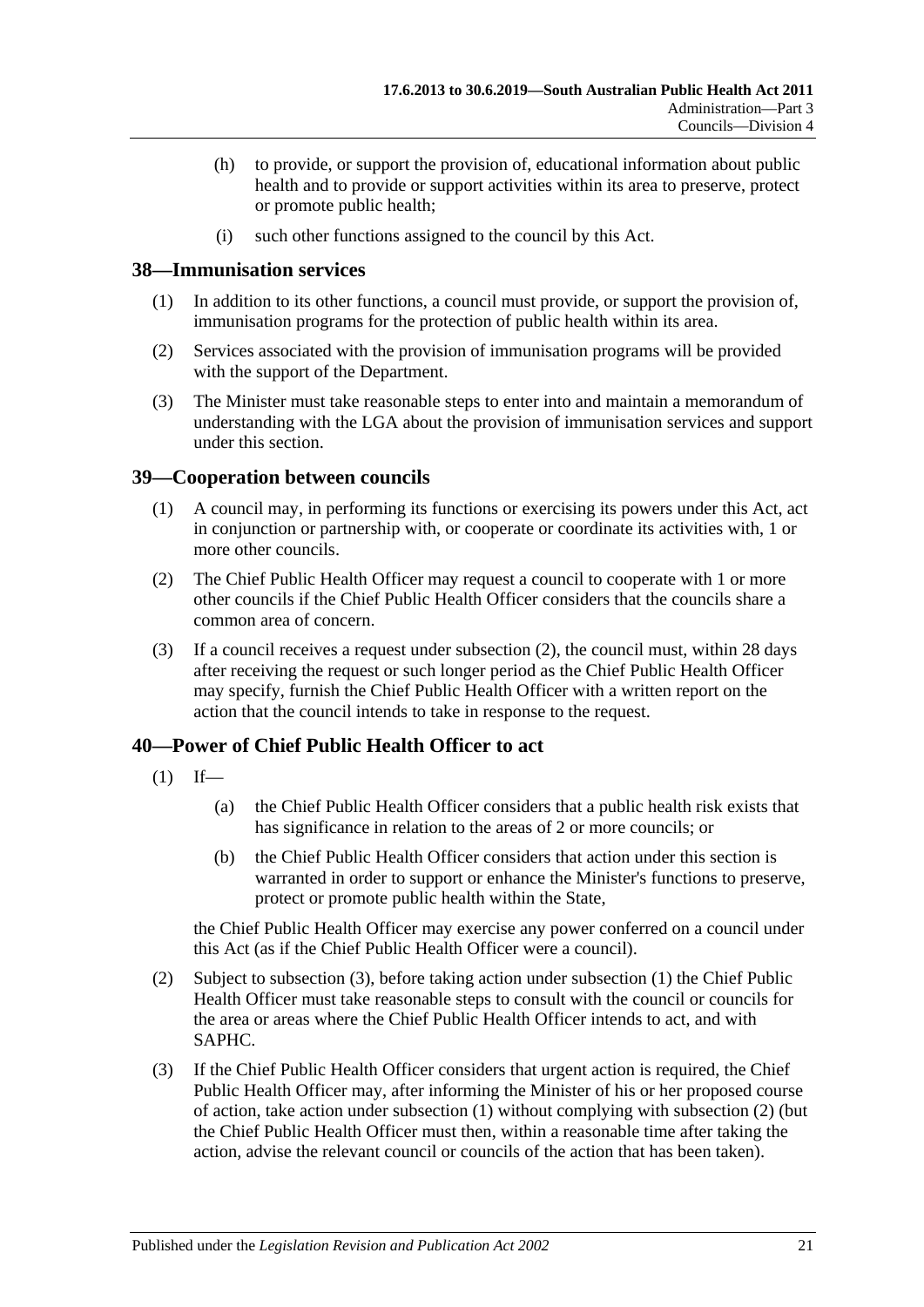### <span id="page-21-1"></span><span id="page-21-0"></span>**41—Council failing to perform a function under Act**

- (1) If, in the opinion of the Minister, a council has failed, in whole or in part, to perform a function conferred on the council under this Act, the Minister may consult with the council in relation to the matter.
- <span id="page-21-2"></span>(2) If, after consulting under [subsection](#page-21-1) (1), the Minister considers that the council's failure is significant, the Minister may, after consulting with SAPHC, direct the council to perform a function under this Act.
- (3) A direction under [subsection](#page-21-2) (2)—
	- (a) must be in writing; and
	- (b) must set out the grounds on which the Minister is acting; and
	- (c) must set out the action that the Minister considers should be taken by the council.
- (4) The Minister must cause a copy of the direction to be published in the Gazette within a reasonable time after it is furnished to the council.
- <span id="page-21-3"></span>(5) If a council fails to comply with a direction under this section, the Minister may, by notice served on the council, withdraw powers of the council under this Act and transfer them to the Chief Public Health Officer (and any such notice will have effect according to its terms).
- (6) Before taking action under [subsection](#page-21-3) (5)—
	- (a) the Minister must, by notice in writing—
		- (i) inform the council of the Minister's proposed course of action (setting out the grounds on which the action is proposed); and
		- (ii) invite the council to make written submissions to the Minister in relation to the matter within a period specified by the Minister; and
	- (b) if the council so requests in its written submissions to the Minister—the Minister must discuss the matter with a delegation representing the council; and
	- (c) the Minister must, at such time as the Minister thinks fit, consult with the Chief Public Health Officer and SAPHC.
- (7) The Minister must cause a copy of the notice under [subsection](#page-21-3) (5) to be published in the Gazette within a reasonable time after it is served on the council.
- <span id="page-21-4"></span>(8) A member of the staff of the council must comply with any request or direction of the Chief Public Health Officer in or in connection with the exercise of a power transferred to the Chief Public Health Officer under this section.
- (9) Insofar as is reasonably practicable, the Chief Public Health Officer must give any direction under [subsection](#page-21-4) (8) through the chief executive officer of the council.
- (10) The Chief Public Health Officer, or a person acting under the authorisation of the Chief Public Health Officer, is entitled to make use of the equipment or facilities of the council, without any other authority, in connection with the exercise of a power transferred to the Chief Public Health Officer under this section.
- (11) An act of the Chief Public Health Officer in the exercise of a power transferred to the Chief Public Health Officer will be taken to be an act of the council.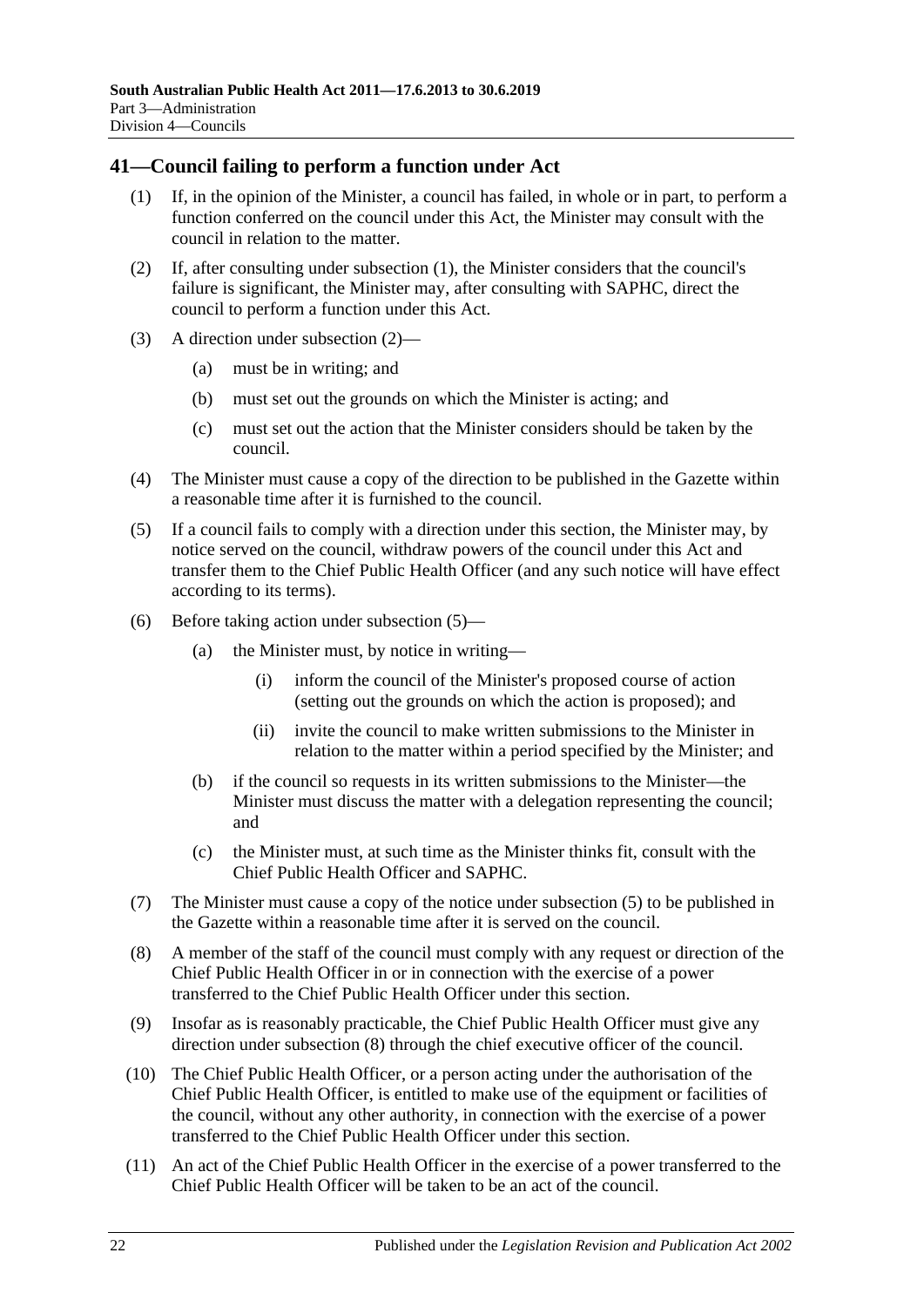- (12) The Chief Public Health Officer must, in acting under this section, have due regard to the role and responsibilities of the council to its community in other respects.
- (13) The Minister may recover as a debt costs and expenses reasonably incurred in the Chief Public Health Officer exercising powers under this section from the council.
- <span id="page-22-1"></span>(14) The Minister may, after consultation with the Chief Public Health Officer and SAPHC, by notice served on the council, vary or revoke a notice under [subsection](#page-21-3) (5).
- (15) The Minister must cause a notice under [subsection](#page-22-1) (14) to be published in the Gazette within a reasonable time after it is served on the council.
- (16) In this section—

*function* includes a power or duty.

#### <span id="page-22-2"></span><span id="page-22-0"></span>**42—Transfer of function of council at request of council**

- (1) A council may request that a function of the council under this Act be performed by the Chief Public Health Officer.
- (2) A request under [subsection](#page-22-2) (1)—
	- (a) must be made to the Minister; and
	- (b) must be in writing; and
	- (c) must be accompanied or supported by such information that the Minister may require.
- (3) The Minister must, after receiving a request, consult with the Chief Public Health Officer and SAPHC.
- <span id="page-22-4"></span>(4) The Minister may then, if the Minister thinks fit, by notice in the Gazette, transfer a specified function of the council to the Chief Public Health Officer (and any such notice will have effect according to its terms).
- <span id="page-22-3"></span>(5) A member of the staff of the council must comply with any request or requirement of the Chief Public Health Officer in or in connection with the performance of a function transferred to the Chief Public Health Officer under this section.
- (6) Insofar as is reasonably practicable, the Chief Public Health Officer must impose any requirement under [subsection](#page-22-3) (5) through the chief executive officer of the council.
- (7) The Chief Public Health Officer, or a person acting under the authorisation of the Chief Public Health Officer, is entitled to make use of the equipment or facilities of the council, without any other authority, in connection with the performance of a function transferred to the Chief Public Health Officer under this section.
- (8) An act of the Chief Public Health Officer in the performance of a function transferred to the Chief Public Health Officer will be taken to be an act of the council.
- (9) The Chief Public Health Officer must, in acting under this section, have due regard to the role and responsibilities of the council to its community in other respects.
- (10) The Minister may recover costs and expenses associated with the Chief Public Health Officer acting under this section under an agreement with the council.
- (11) The Minister may, at the request of the council, or on the Minister's own initiative after consultation with the council, the Chief Public Health Officer and SAPHC, vary or revoke a notice under [subsection](#page-22-4) (4) by further notice in the Gazette.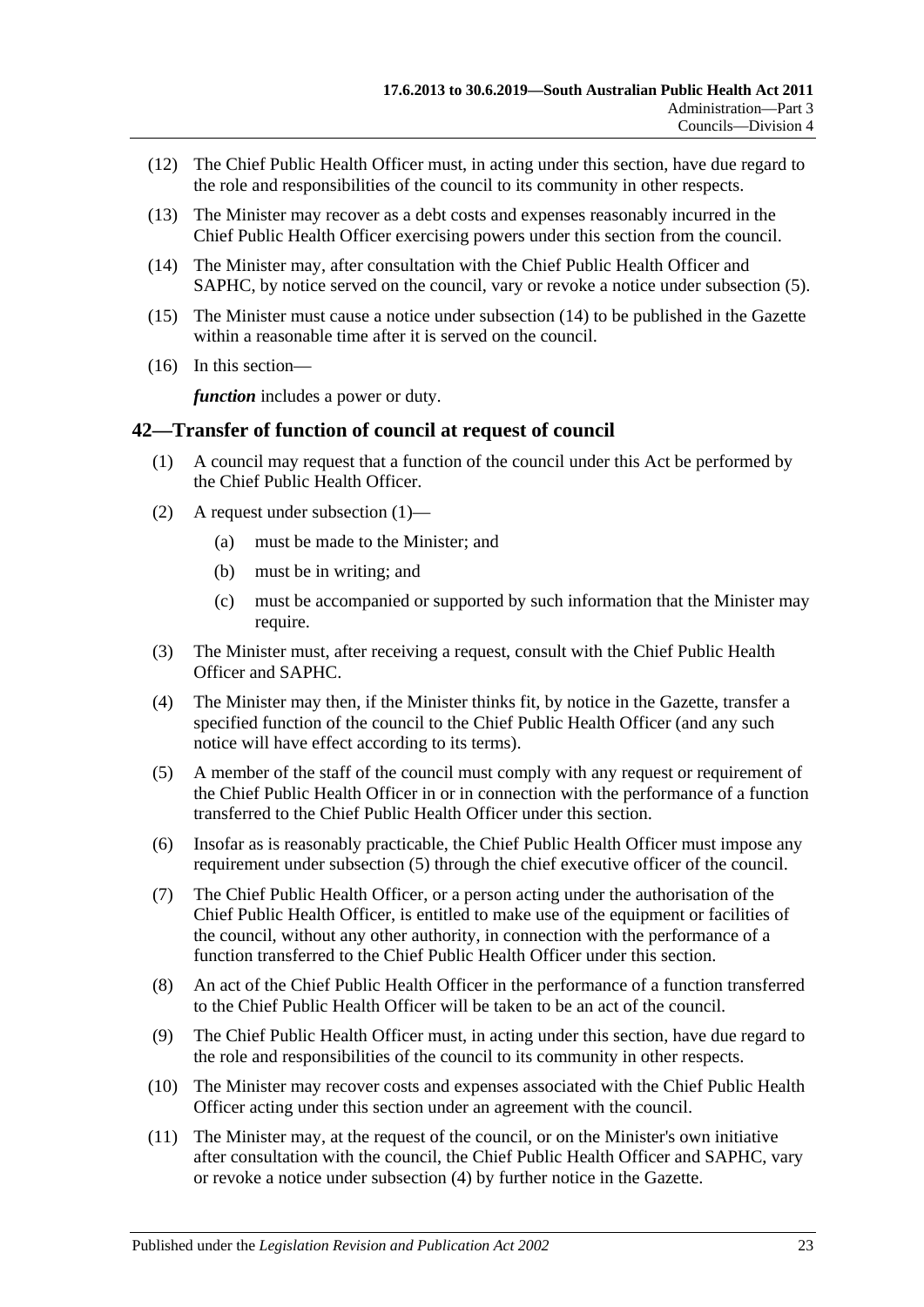(12) In this section—

*function* includes a power or duty.

## <span id="page-23-0"></span>**Division 5—Authorised officers**

#### <span id="page-23-1"></span>**43—State authorised officers**

- (1) The Minister may appoint a suitably qualified person to be a State authorised officer.
- <span id="page-23-4"></span>(2) An appointment under this section may be made subject to such conditions or limitations as the Minister thinks fit.
- (3) Without limiting [subsection](#page-23-4) (2), the powers conferred on a State authorised officer under this or any other Act may be exercised in the whole of the State or such part or parts of the State as may be specified in the instrument of appointment.
- (4) A State authorised officer is subject to direction by the Chief Public Health Officer.
- (5) The Minister may vary or revoke an appointment at any time.

#### <span id="page-23-2"></span>**44—Local authorised officers**

- (1) A council may, by instrument in writing, appoint a suitably qualified person to be a local authorised officer.
- <span id="page-23-5"></span>(2) An appointment under this section may be made subject to such conditions or limitations as the council thinks fit.
- (3) Without limiting [subsection](#page-23-5) (2), the powers conferred on a local authorised officer under this or any other Act may be exercised within the area of the council.
- (4) A local authorised officer is subject to direction by the council.
- (5) A person may hold an appointment as a local authorised officer from more than 1 council.
- (6) The council may vary or revoke an appointment at any time.
- <span id="page-23-6"></span>(7) A council must notify the Chief Public Health Officer if the council—
	- (a) makes an appointment under this section; or
	- (b) revokes an appointment under this section.
- (8) A notification under [subsection](#page-23-6) (7) must be accompanied by such information as the Chief Public Health Officer thinks fit and specifies for the purposes of this section from time to time.
- (9) A council must, in determining the number of local authorised officers who should be appointed for its area, take into account any policy developed by the Chief Public Health Officer for the purposes of this section.

#### <span id="page-23-8"></span><span id="page-23-3"></span>**45—Qualifications**

- (1) Subject to [subsection](#page-23-7) (2), a person is not eligible for appointment as an authorised officer unless the person holds qualifications approved by the Minister for the purposes of this Division (being qualifications or classes of qualifications that may vary according to factors determined by the Minister).
- <span id="page-23-7"></span>(2) The Minister may grant exemptions from the operation of [subsection](#page-23-8) (1).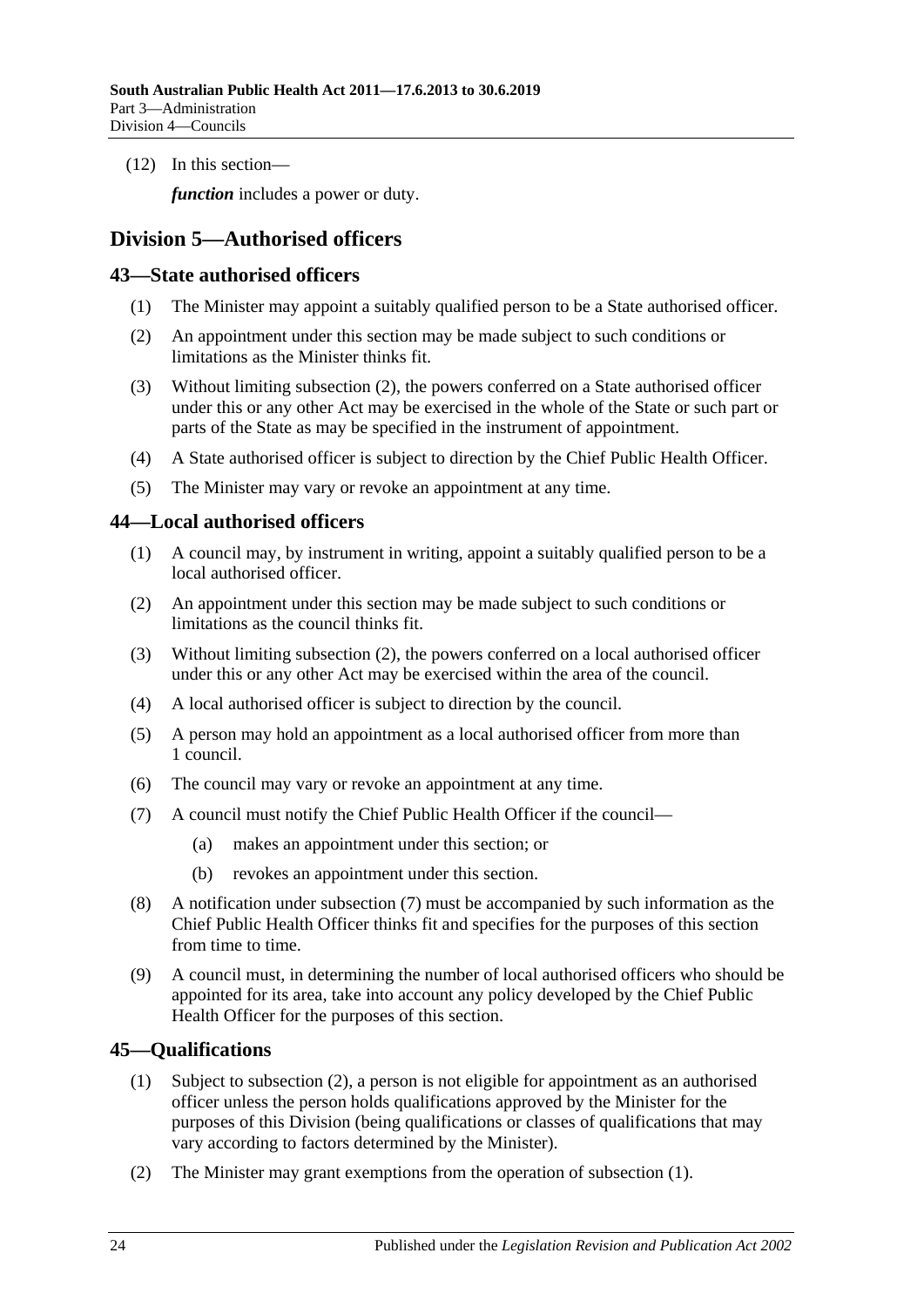(3) An exemption may be granted on conditions determined by the Minister.

#### <span id="page-24-0"></span>**46—Identity cards**

- (1) An authorised officer appointed under this Act must be issued with an identity card in a form approved by the Chief Public Health Officer—
	- (a) containing the person's name and a photograph of the person; and
	- (b) stating that the person is an authorised officer for the purposes of this Act; and
	- (c) setting out the name or office of the issuing authority.
- (2) The identity card must be issued as soon as is reasonably practicable after the appointment is made (but an authorised officer is not prevented from exercising powers under this Act just because an identity card is yet to be issued).
- (3) An authorised officer must, at the request of a person in relation to whom the officer intends to exercise any powers under this Act, produce for the inspection of the person his or her identity card (unless the identity card is yet to be issued).
- (4) An authorised officer appointed under this Act must, on ceasing to be an authorised officer for any reason, surrender his or her identity card to the Chief Public Health Officer (if a State authorised officer) or the council that made the appointment (if a local authorised officer).

Maximum penalty: \$250.

#### <span id="page-24-1"></span>**47—Powers of authorised officers**

- (1) An authorised officer may, for any purpose connected with the administration or operation of this Act or with the performance, exercise or discharge of a function, power or duty under this Act—
	- (a) at any reasonable time, enter or inspect any premises or vehicle; and
	- (b) during the course of the inspection of any premises or vehicle—
		- (i) ask questions of any person found in the premises or vehicle; and
		- (ii) inspect any article or substance found in the premises or vehicle; and
		- (iii) take and remove samples of any substance or other thing found in the premises or vehicle; and
		- (iv) require any person to produce any plans, specifications, books, papers or documents; and
		- (v) examine, copy and take extracts from any plans, specifications, books, papers or documents; and
		- (vi) take photographs, films or video recordings; and
		- (vii) take measurements, make notes and carry out tests; and
		- (viii) remove any article that may constitute evidence of the commission of an offence against this Act; and
	- (c) require any person to answer any question that may be relevant to—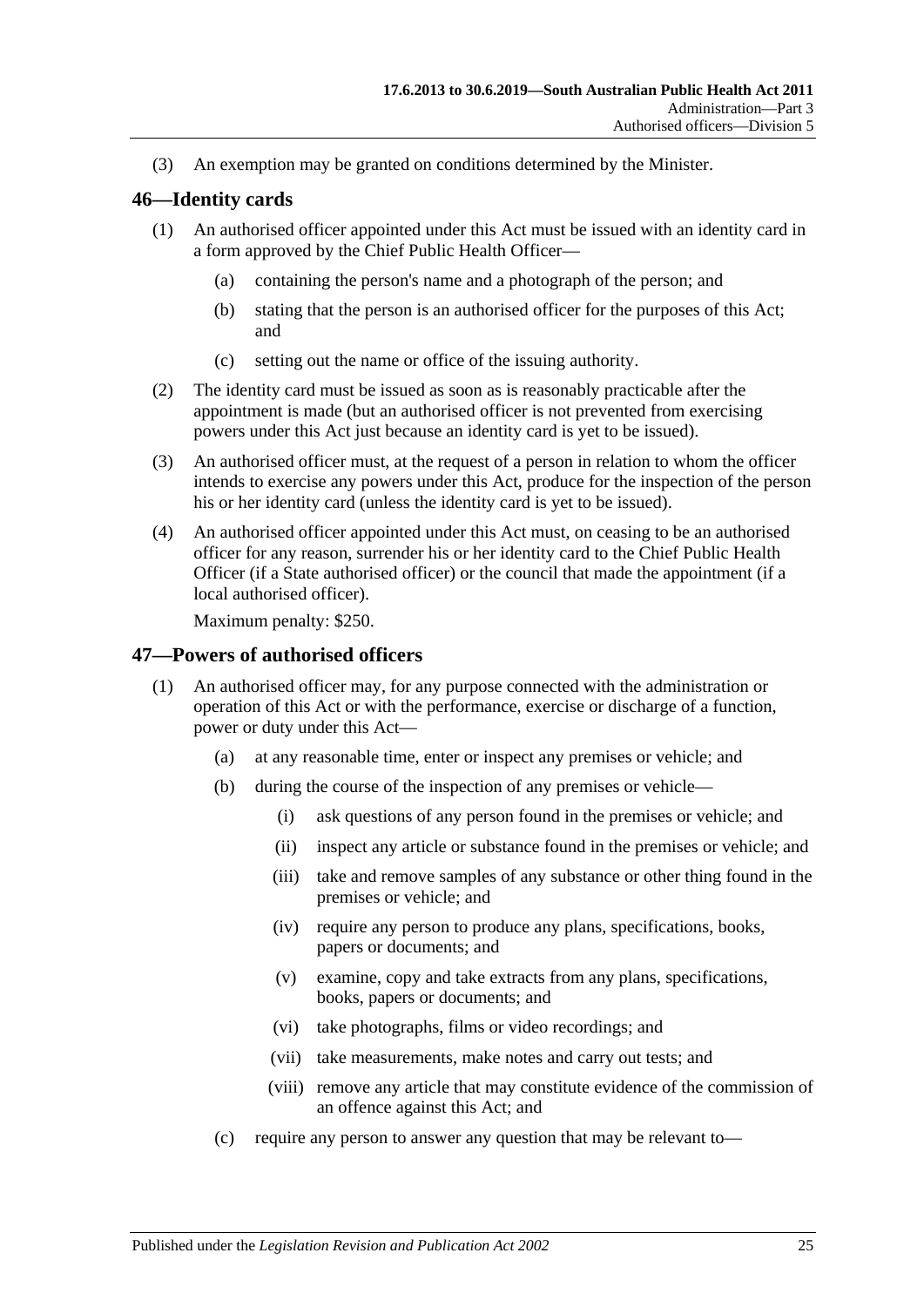- (i) ascertaining whether the person is suffering from a notifiable condition; or
- (ii) the administration or enforcement of this Act.
- (2) In the exercise of powers under this Act, an authorised officer may be accompanied by such assistants as may be necessary or desirable in the circumstances.
- <span id="page-25-0"></span>(3) An authorised officer may use reasonable force to enter any premises or vehicle—
	- (a) on the authority of a warrant issued by a magistrate; or
	- (b) if the officer believes, on reasonable grounds, that the circumstances require immediate action to be taken.
- (4) A magistrate must not issue a warrant under [subsection](#page-25-0) (3) unless satisfied—
	- (a) that there are reasonable grounds to suspect that an offence against this Act has been, is being, or is about to be, committed; or
	- (b) that the warrant is reasonably required in the circumstances.
- (5) If an authorised officer is inspecting premises or a vehicle under this section, the person in charge of the premises or vehicle must provide such assistance as the authorised officer reasonably requires to facilitate the inspection.
- (6) A person who—
	- (a) hinders or obstructs an authorised officer, or a person assisting an authorised officer, in the exercise of a power under this section; or
	- (b) having been asked a question under this section, does not answer the question to the best of his or her knowledge, information and belief; or
	- (c) being the person in charge of premises or a vehicle subject to an inspection and having been required to provide reasonable assistance to facilitate the inspection, refuses or fails to provide such assistance,

is guilty of an offence.

Maximum penalty: \$25 000.

- (7) A person who furnishes information under this section cannot, by virtue of doing so, be held to have breached any law or any principle of professional ethics.
- (8) It is not an excuse for a person to refuse or fail to furnish information under this section on the ground that to do so might tend to incriminate the person or make the person liable to a penalty.
- (9) However, if compliance with a requirement to furnish information might tend to incriminate a person or make a person liable to a penalty, then—
	- (a) in the case of a person who is required to produce, or provide a copy of, a document or information—the fact of production, or provision of, the document or the information (as distinct from the contents of the documents or the information); or
	- (b) in any other case—any answer given in compliance with the requirement,

is not admissible in evidence against the person for an offence or for the imposition of a penalty (other than proceedings in respect of the provision of information that is false or misleading).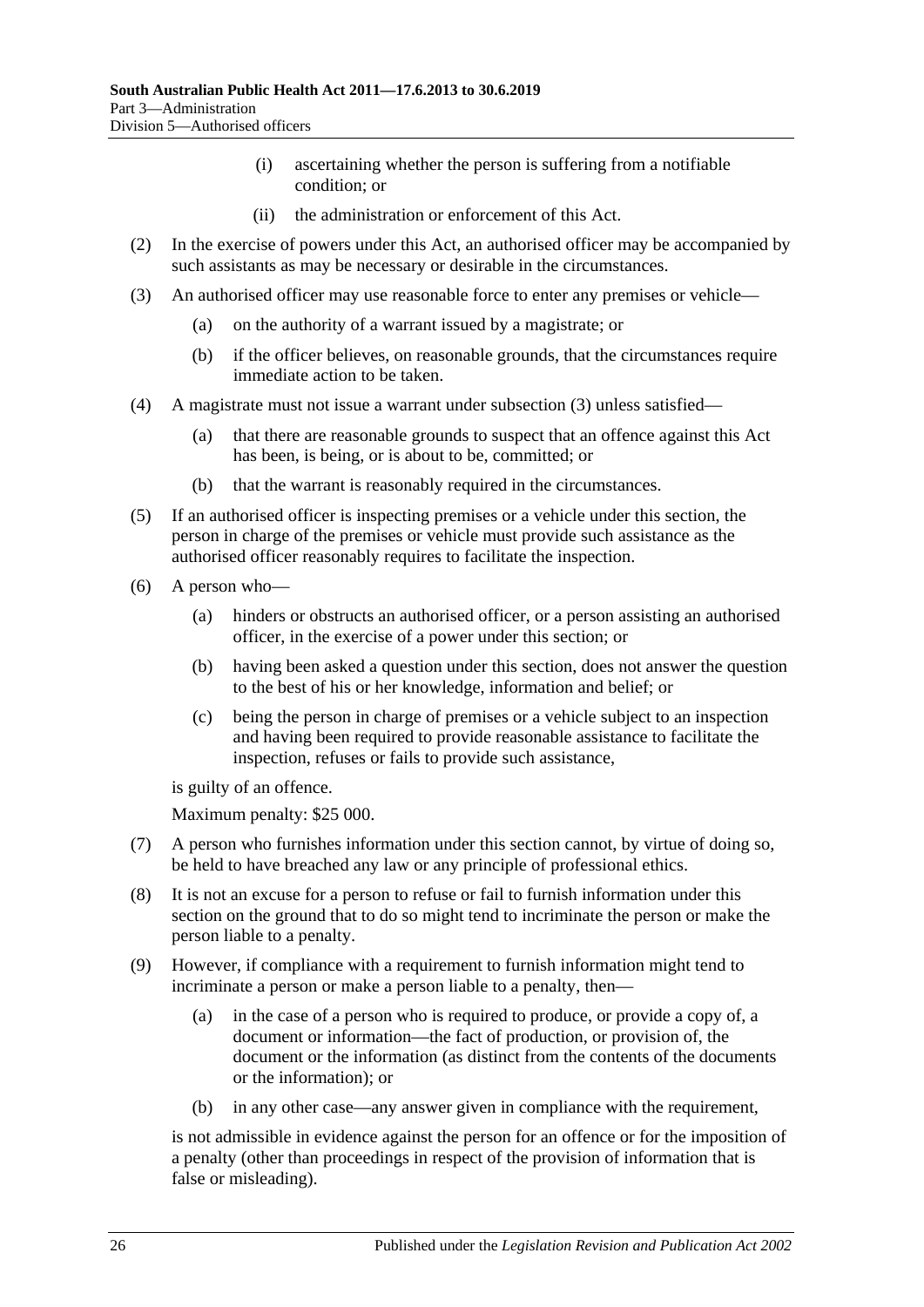## <span id="page-26-0"></span>**Division 6—Emergency officers**

#### <span id="page-26-4"></span><span id="page-26-1"></span>**48—Emergency officers**

- (1) The Chief Executive may appoint, individually or by class, such persons to be emergency officers for the purposes of this Act as the Chief Executive thinks fit.
- (2) An appointment under [subsection](#page-26-4) (1) may be subject to conditions or limitations specified by the Chief Executive.
- (3) An emergency officer, other than a police officer, must be issued with an identity card in a form approved by the Chief Executive—
	- (a) containing the person's name and a photograph of the person; and
	- (b) stating that the person is an emergency officer for the purposes of this Act.
- (4) An emergency officer must, at the request of a person in relation to whom the officer intends to exercise any powers under this Act, produce for the inspection of the person—
	- (a) in the case of an emergency officer who is a police officer and is not in uniform—his or her certificate of authority; or
	- (b) in the case of an emergency officer who is not a police officer—his or her identity card.
- (5) An emergency officer appointed under this Act must, on ceasing to be an emergency officer for any reason, surrender his or her identity card and any insignia or special apparel or equipment issued to the emergency officer for the purposes of this Act to the Chief Executive or a person nominated by the Chief Executive.

Maximum penalty: \$250.

## <span id="page-26-2"></span>**Division 7—Specific power to require information**

#### <span id="page-26-5"></span><span id="page-26-3"></span>**49—Specific power to require information**

- (1) The Minister, the Chief Public Health Officer, a council or an authorised officer may require a person to furnish such information relating to public health as may be reasonably required for the purposes of this Act.
- (2) A person who fails to comply with a requirement under [subsection](#page-26-5) (1) is guilty of an offence.

Maximum penalty: \$25 000.

Expiation fee: \$750.

- (3) A person who furnishes information under this section cannot, by virtue of doing so, be held to have breached any law or any principle of professional ethics.
- (4) It is not an excuse for a person to refuse or fail to furnish information under this section on the ground that to do so might tend to incriminate the person or make the person liable to a penalty.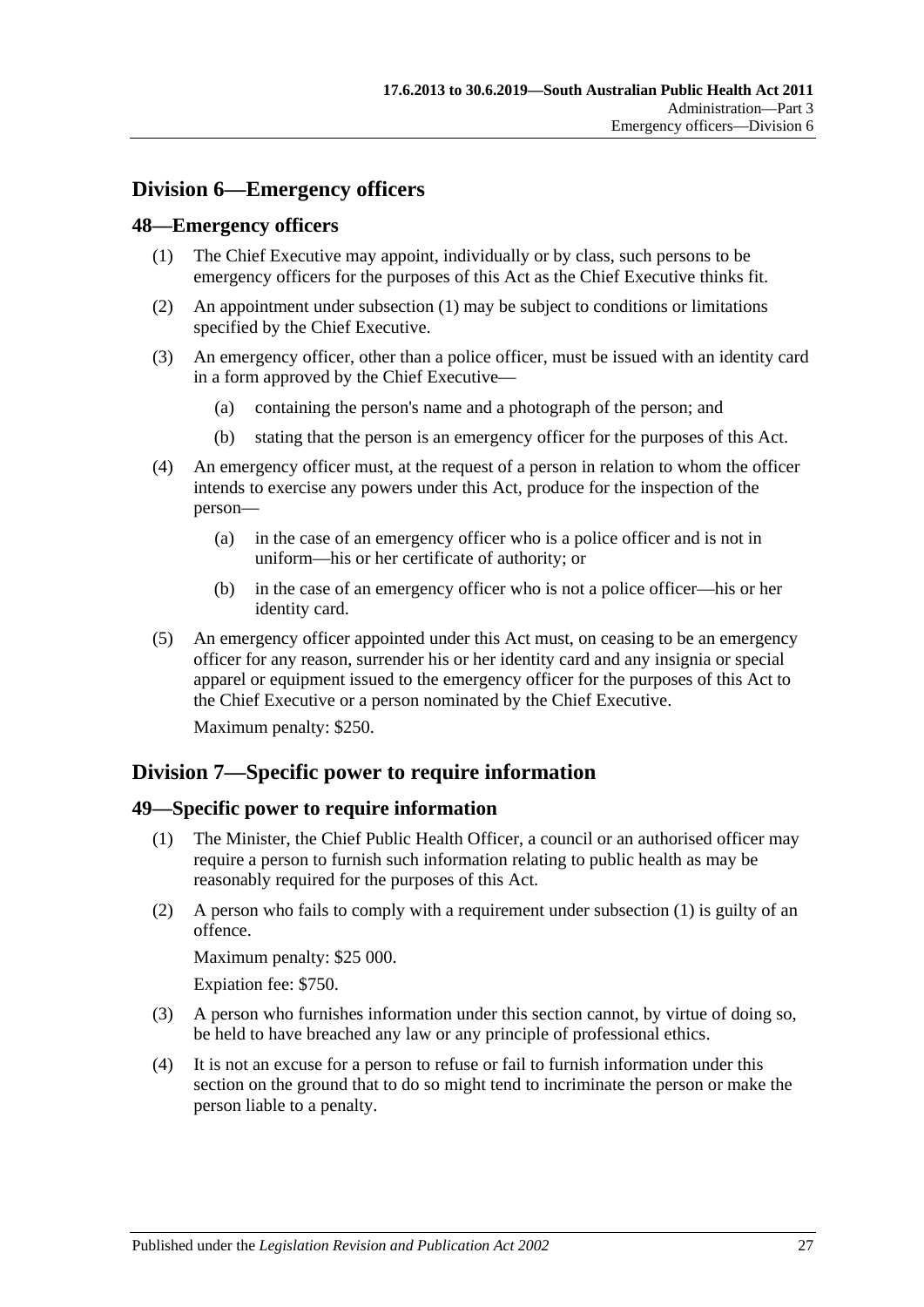- (5) However, if compliance with a requirement to furnish information might tend to incriminate a person or make a person liable to a penalty, then—
	- (a) in the case of a person who is required to produce, or provide a copy of, a document or information—the fact of production, or provision of, the document or the information (as distinct from the contents of the documents or the information); or
	- (b) in any other case—any answer given in compliance with the requirement,

is not admissible in evidence against the person for an offence or for the imposition of a penalty (other than proceedings in respect of the provision of information that is false or misleading).

## <span id="page-27-0"></span>**Part 4—Public health plans**

## <span id="page-27-1"></span>**Division 1—State public health plan**

#### <span id="page-27-2"></span>**50—State public health plan**

- (1) The Minister must prepare and maintain a plan to be called the *State Public Health Plan*.
- <span id="page-27-3"></span>(2) The State Public Health Plan is to set out principles and policies for achieving the objects of this Act and implementing the principles established under this Act.
- (3) In connection with the operation of [subsection](#page-27-3) (2), the State Public Health Plan should—
	- $(a)$
- (i) comprehensively assess the state of public health in South Australia; and
- (ii) identify existing and potential public health risks and develop strategies for addressing and eliminating or reducing those risks; and
- (b) identify opportunities and outline strategies for promoting public health in this State; and
- (c) include information about issues identified in regional public health plans established under this Part or any other plan or policy that the Minister considers to be appropriate.
- (4) The State Public Health Plan may also take into account any plan, policy or strategy determined to be appropriate by the Minister.
- (5) The Minister must review the State Public Health Plan at least once in every 5 years.
- (6) Subject to [subsection](#page-27-4) (7), the Minister may amend the State Public Health Plan at any time.
- <span id="page-27-4"></span>(7) The Minister must, in relation to any proposal to create or amend the State Public Health Plan—
	- (a) prepare a draft of the proposal; and
	- (b) take reasonable steps to consult with SAPHC, the LGA, and any other person or body considered relevant by the Minister, in relation to the proposal; and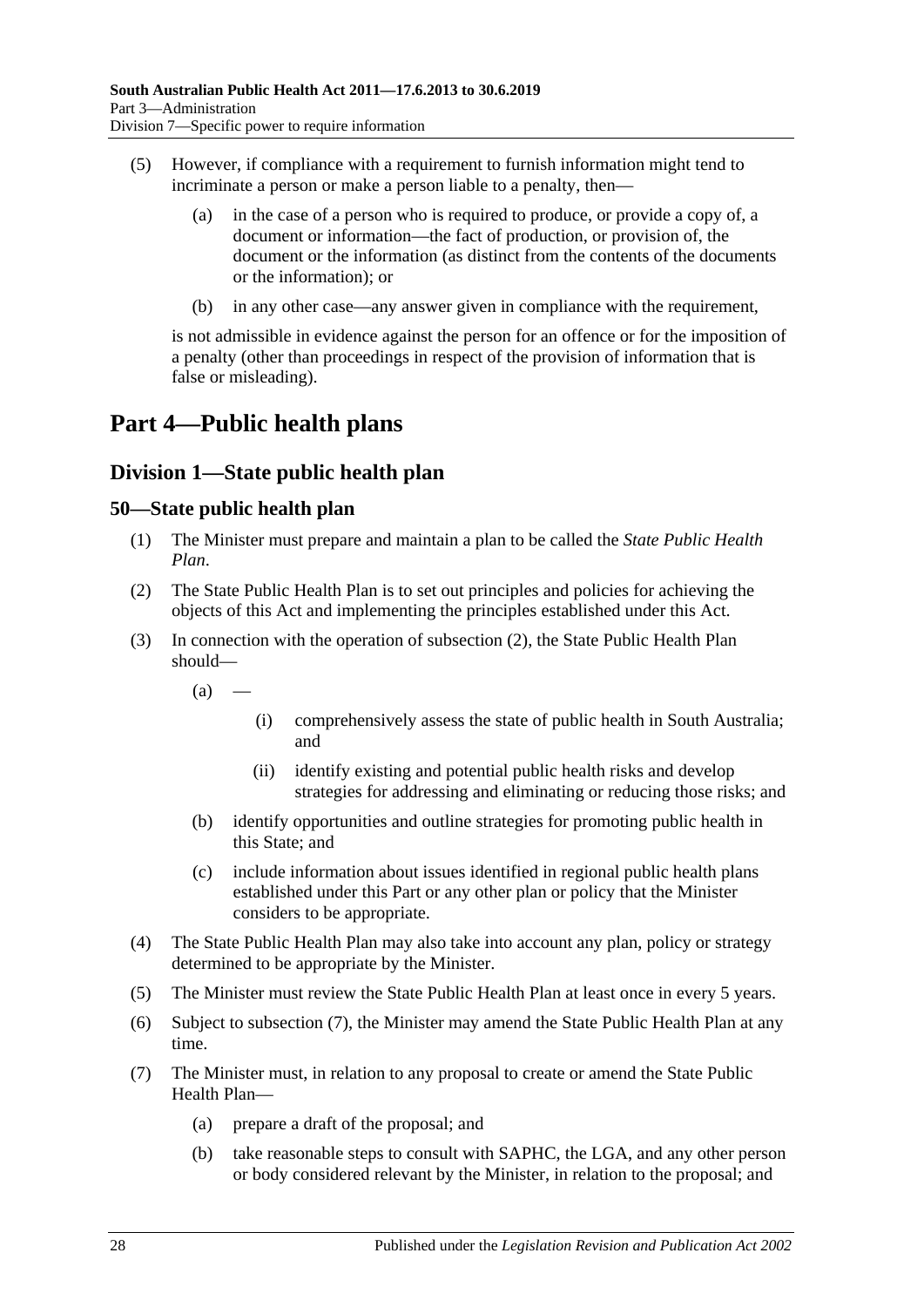- (c) by public notice, give notice of the place or places at which copies of the draft are available for inspection (without charge) and purchase and invite interested persons to make written representations on the proposal within a period specified by the Minister.
- (8) [Subsection](#page-27-4) (7) does not apply in relation to an amendment that is being made—
	- (a) in order to ensure that the State Public Health Plan is consistent with any plan, policy or strategy that—
		- (i) has been prepared, adopted or applied under another Act; and
		- (ii) falls within a class prescribed by the regulations for the purposes of this provision; or
	- (b) in order to remove or replace information in the State Public Health Plan that has been superseded by information that the Minister considers to be more reliable or accurate; or
	- (c) in order to make a change of form (without altering the effect of an underlying policy reflected in the State Public Health Plan); or
	- (d) in order to take action considered by the Minister to be—
		- (i) addressing or removing irrelevant material or any duplication or inconsistency (without altering the effect of an underlying policy reflected in the State Public Health Plan); or
		- (ii) correcting an error; or
	- (e) in any circumstances prescribed by the regulations.
- (9) The State Public Health Plan, or an amendment to the State Public Health Plan, has no force or effect until published by the Minister in accordance with the regulations.
- (10) The Minister must ensure that copies of the State Public Health Plan are reasonably available for inspection (without charge) and purchase by the public at a place or places determined by the Minister.
- (11) The State Public Health Plan is an expression of policy and does not in itself affect rights or liabilities (whether of a substantive, procedural or other nature).
- (12) A failure of the Minister to comply with a requirement of this section cannot be taken to affect the validity of the State Public Health Plan, or any other plan or instrument under this Act.

## <span id="page-28-0"></span>**Division 2—Regional public health plans**

## <span id="page-28-1"></span>**51—Regional public health plans**

- (1) A council or, if the Minister so determines or approves, a group of councils, must prepare and maintain a plan for the purposes of the operations of the council or councils under this Act (a *regional public health plan*).
- (2) A regional public health plan must be in a form determined or approved by the Minister.
- (3) If a group of councils are to prepare and maintain a regional public health plan, a reference in this Part to a council is to be taken to be a reference to the group of councils.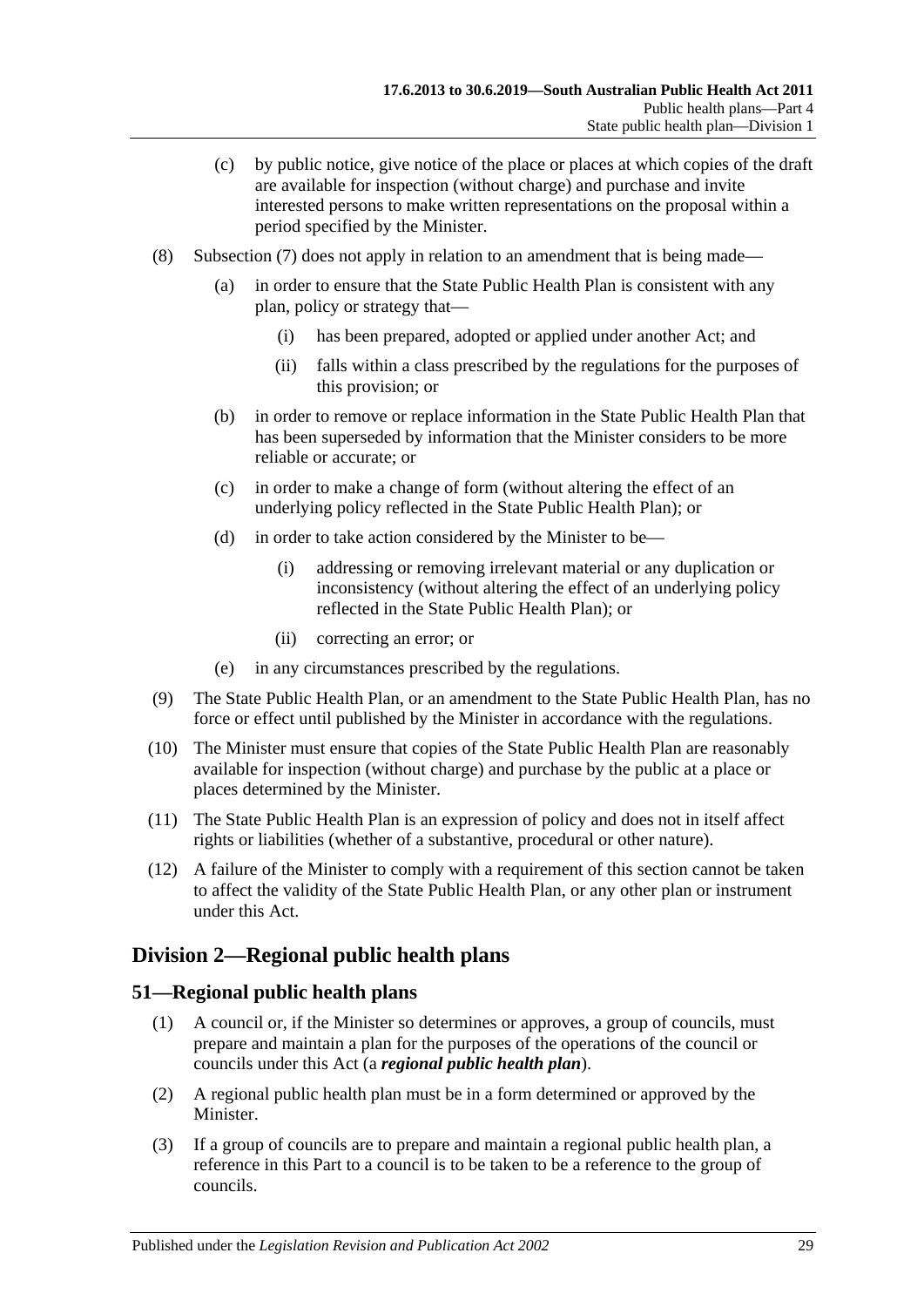- (4) Notwithstanding that a group of councils are to prepare and maintain a regional public health plan, any council within the group may also prepare its own plan that relates to 1 or more matters that are to apply specifically within its area (and then this Part will apply accordingly).
- (5) A plan should be consistent with the State Public Health Plan.
- <span id="page-29-0"></span>(6) The Minister may, from time to time, prepare or adopt guidelines to assist councils in the preparation of regional public health plans.
- (7) The Minister should take reasonable steps to consult with SAPHC and the LGA in the preparation of any guidelines, or before adopting any guidelines, under [subsection](#page-29-0) (6).
- (8) A regional public health plan must—
	- (a) comprehensively assess the state of public health in the region; and
	- (b) identify existing and potential public health risks and provide for strategies for addressing and eliminating or reducing those risks; and
	- (c) identify opportunities and outline strategies for promoting public health in the region; and
	- (d) address any public health issues specified by the Minister following consultation with SAPHC and the LGA; and
	- (e) include information as to—
		- (i) the state and condition of public health within the relevant region, and related trends; and
		- (ii) environmental, social, economic and practical considerations relating to public health within the relevant region; and
		- (iii) other prescribed matters; and
	- (f) include such other information or material contemplated by this Act or required by the regulations.
- (9) In addition, a plan must—
	- (a) include information about issues identified in any plan, policy or strategy specified by the Minister or SAPHC; and
	- (b) address, and be consistent with, any intergovernmental agreement specified by the Minister.
- (10) Subject to [subsection](#page-29-1) (11), a council may amend a regional public health plan at any time.
- <span id="page-29-1"></span>(11) A council must, in relation to any proposal to create or amend a regional public health plan—
	- (a) prepare a draft of the proposal; and
	- (b) when the draft plan is completed, a council must—
		- (i) give a copy of it to—
			- (A) the Minister; and
			- (B) any incorporated hospital established under the *[Health Care](http://www.legislation.sa.gov.au/index.aspx?action=legref&type=act&legtitle=Health%20Care%20Act%202008)  Act [2008](http://www.legislation.sa.gov.au/index.aspx?action=legref&type=act&legtitle=Health%20Care%20Act%202008)* that operates a facility within the region; and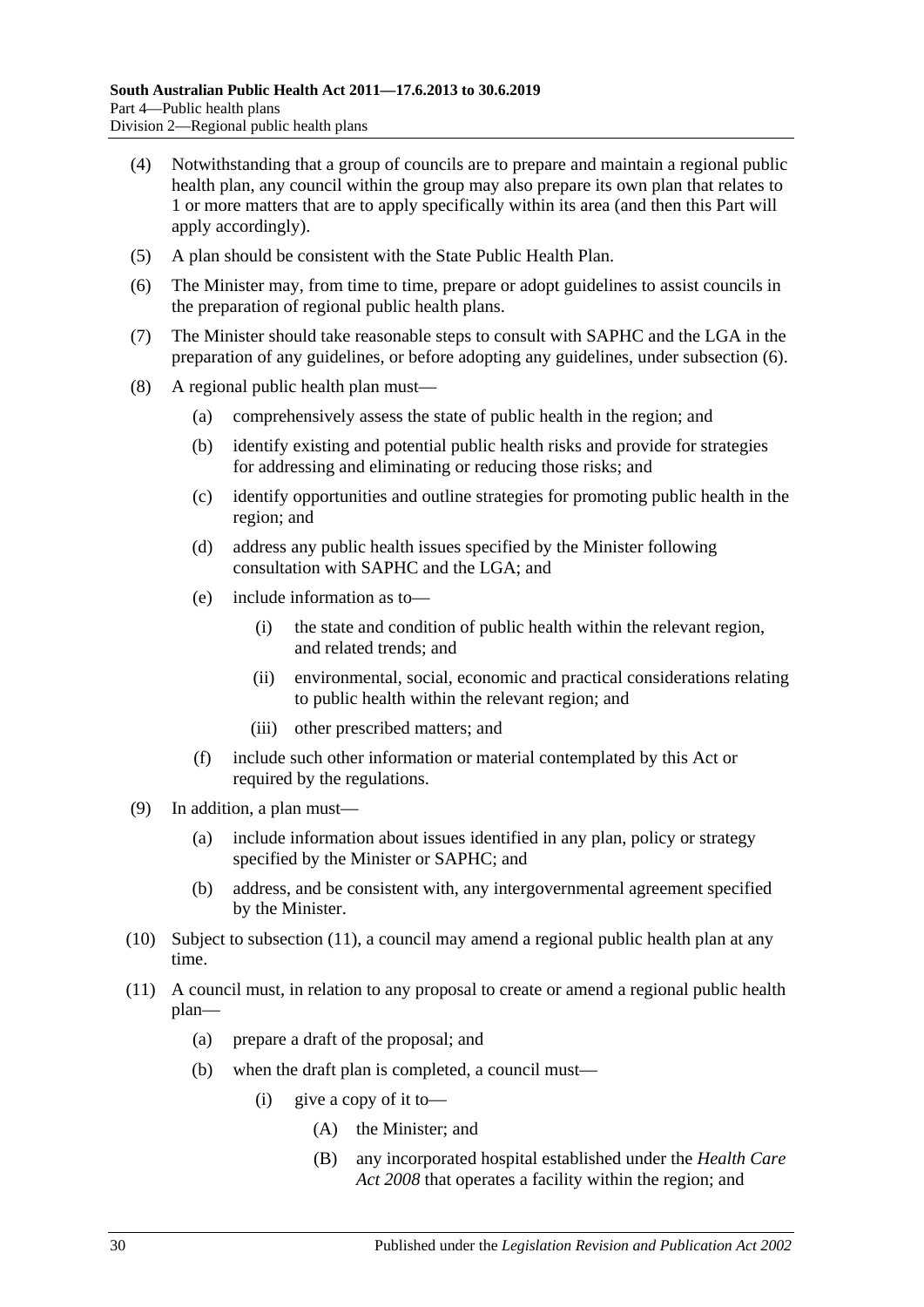- (C) any relevant public health partner authority under [subsection](#page-30-0) (23); and
- (D) any other body or group prescribed by the regulations; and
- (ii) take steps to consult with the public.
- (12) The Minister may require that a council consult with the Minister, or any other person or body specified by the Minister, before a council releases a draft plan under [subsection](#page-29-1) (11).
- <span id="page-30-2"></span>(13) Before bringing a regional public health plan into operation, a council must submit the plan to the Chief Public Health Officer for consultation.
- <span id="page-30-1"></span>(14) The Chief Public Health Officer may refer the plan to SAPHC or any other body determined by the Chief Public Health Officer for further consultation.
- (15) A council must take into account any comments made by the Chief Public Health Officer, SAPHC, and any other body within the ambit of a determination under [subsection](#page-30-1) (14), at the conclusion of the consultation processes envisaged by [subsections](#page-30-2) (13) and [\(14\).](#page-30-1)
- (16) A council may then adopt a plan or amend a plan with or without alteration.
- (17) A council may undertake the processes set out in the preceding subsections in conjunction with the preparation and adoption of its strategic management plans under section 122 of the *[Local Government Act](http://www.legislation.sa.gov.au/index.aspx?action=legref&type=act&legtitle=Local%20Government%20Act%201999) 1999* (and may, if the council thinks fit, incorporate a regional public health plan into its strategic management plans under that Act).
- (18) A regional public health plan may, by agreement with the public health partner authority, provide for a public health partner authority to take responsibility for undertaking any strategy, or for attaining any priority or goal, under the plan.
- (19) A regional public health plan must be reviewed at least once in every 5 years.
- (20) A council must, in preparing and reviewing its regional public health plan and insofar as is reasonably practicable, give due consideration to the plans of other councils insofar as this may be relevant to issues or activities under its plan.
- (21) A council or council subsidiary must, when performing functions or exercising powers under this or any other Act, insofar as may be relevant and reasonable, have regard to the State Public Health Plan, any regional public health plan that applies within the relevant area and any other requirement of the Minister, and in particular must give consideration to the question whether it should implement changes to the manner in which, or the means by which, it performs a function or exercises a power or undertakes any other activity that has been identified in the State Public Health Plan as requiring change.
- (22) A public health partner authority must, when performing a function that is relevant to the State Public Health Plan or a regional public health plan, insofar as is relevant and reasonable, have regard to the provision of the plans.
- <span id="page-30-0"></span>(23) For the purposes of this section—
	- (a) the regulations may provide for an entity to be a public health partner authority for the purposes of this section; and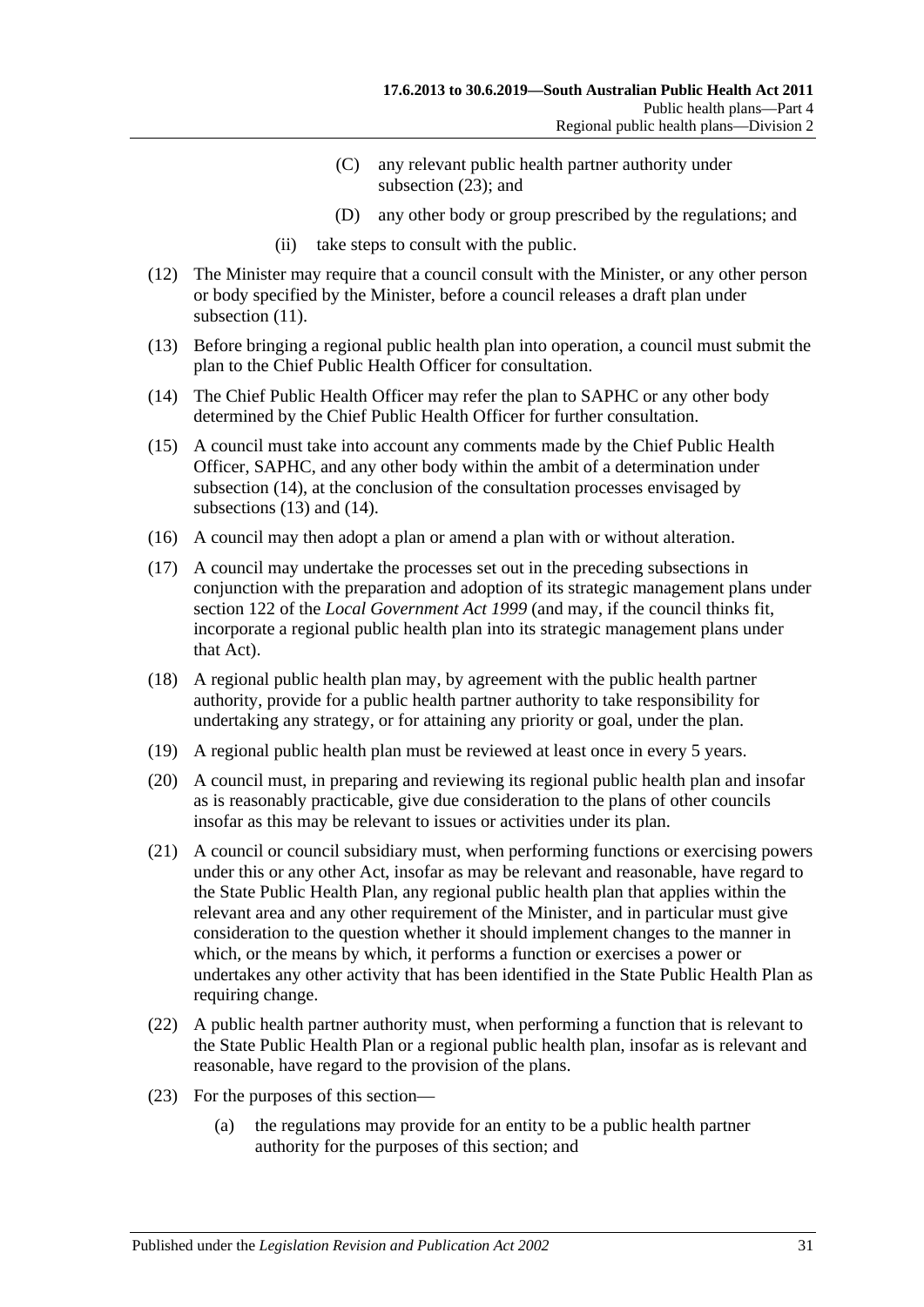(b) the Minister may, after consultation with the relevant entity, by notice in the Gazette, declare an entity to be a public health partner authority for the purposes of this section (and may, after consultation with the entity, revoke any such declaration by notice in the Gazette).

## <span id="page-31-0"></span>**52—Reporting on regional public health plans**

- (1) A council responsible for a regional public health plan must, on a 2 yearly basis, prepare a report that contains a comprehensive assessment of the extent to which, during the reporting period, the council has succeeded in implementing its regional public health plan to the Chief Public Health Officer.
- (2) In a year in which a report is required (a *reporting year*), the report must be provided to the Chief Public Health Officer on or before 30 September in the reporting year.
- (3) The report must relate to a reporting period of 2 years ending on 30 June in the reporting year.
- (4) The Chief Public Health Officer may, from time to time, issue guidelines to assist in the preparation of reports on regional public health plans by councils.
- (5) The Chief Public Health Officer must provide a copy of each report provided under this section to the Minister by 30 October in each reporting year.

## <span id="page-31-1"></span>**Part 5—Public health policies**

## <span id="page-31-2"></span>**53—Public health policies**

- (1) The Minister may prepare and maintain policies under this Part (to be called *State Public Health Policies*) that relate to any area of public health in the State.
- (2) A policy may do 1 or more of the following:
	- (a) specify matters that are to be taken to constitute risks to public health for the purposes of this Act;
	- (b) specify the scope of the duty under [Part](#page-33-0) 6 in specified cases or circumstances (including so as to specify that a breach of the policy will be taken to be a breach of that duty);
	- (c) set out or establish standards that are to apply to any activity, condition, equipment or circumstance in order to prevent or manage a risk to public health;
	- (d) provide for other measures or matters that are relevant to promoting or achieving an improvement in public health in the State.
- (3) A policy may adopt, wholly or partially and with or without modification, a standard or other document prepared or published by another person or body, either as in force at the time that the policy is made or as in force from time to time.
- (4) A policy may—
	- (a) be of general or limited application (including so as to apply only to a specified part of the State); or
	- (b) make different provision according to the persons, things or circumstances to which it is expressed to apply.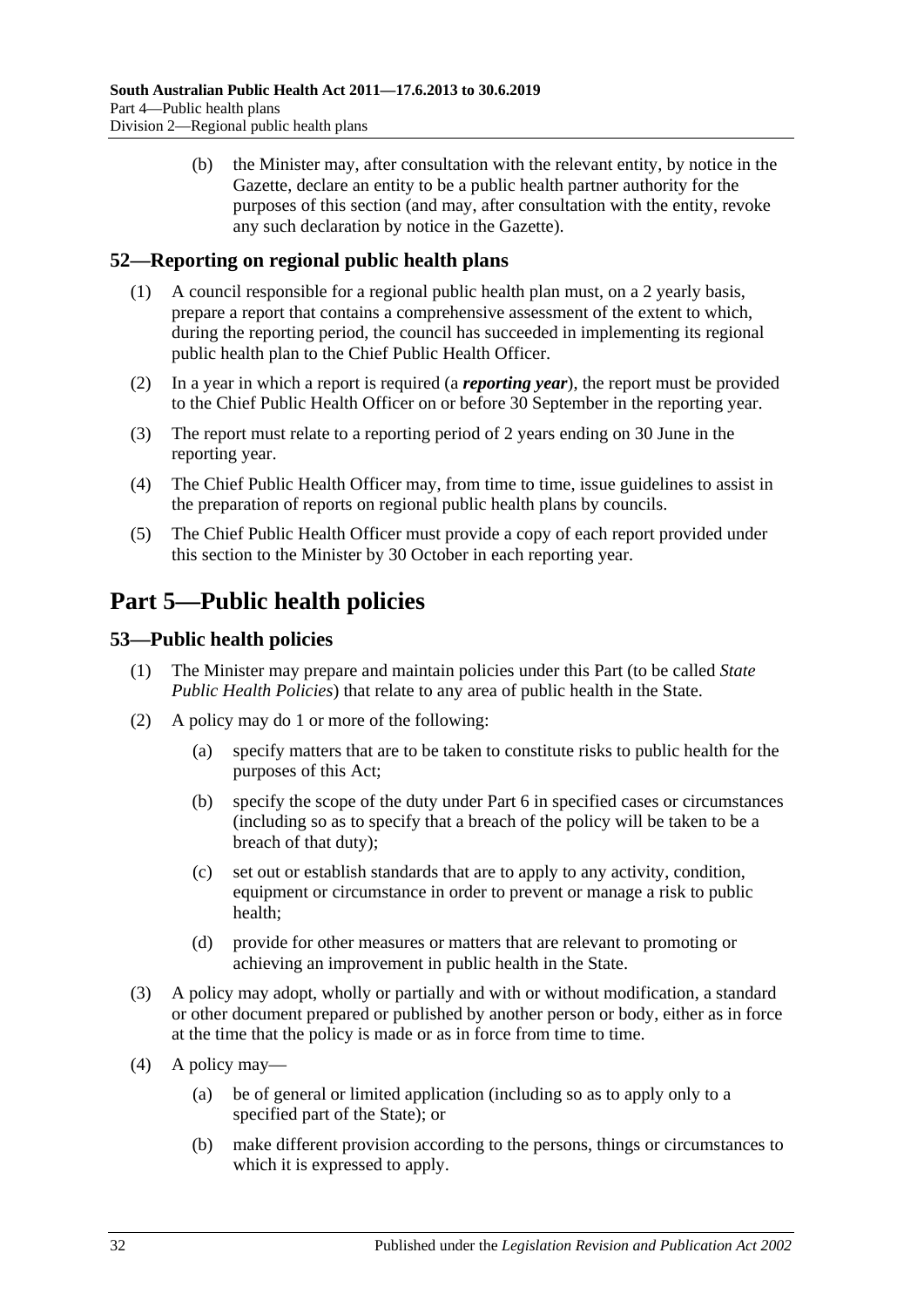#### <span id="page-32-2"></span><span id="page-32-0"></span>**54—Procedure for making policies**

- (1) The Minister must, in relation to any proposal to create or amend a State Public Health Policy—
	- (a) prepare a draft of the proposal; and
	- (b) take reasonable steps to consult with SAPHC, the LGA, and any other person or body considered relevant by the Minister, in relation to the proposal; and
	- (c) by public notice, give notice of the place or places at which copies of the draft are available (without charge) and purchase and invite interested persons to make written representations on the proposal within a period specified by the Minister.
- <span id="page-32-3"></span>(2) [Subsection](#page-32-2) (1) does not apply if the Minister considers that urgent action is required in the circumstances but, in such a case, the Minister must, within 3 months after the publication of the policy or any amendment, initiate the consultation requirements of [subsection](#page-32-2) (1) as if the policy or amendment were a draft proposal.
- (3) An amendment to a policy arising from consultation under [subsection](#page-32-3) (2) may be given effect by the Minister without the need for further consultation.
- (4) A policy, or an amendment to a policy, will take effect when published by the Minister in accordance with the regulations.
- (5) A policy, or an amendment to a policy, may take effect on a day specified in the policy or amendment (being a day that falls on or after publication).
- (6) The Minister must ensure that copies of a policy are reasonably available for inspection (without charge) and purchase by the public at a place or places determined by the Minister.

#### <span id="page-32-4"></span><span id="page-32-1"></span>**55—Reference of policies to Parliament**

- (1) The Minister must, within 14 sitting days after the publication of a State Public Health Policy, or an amendment to a State Public Health Policy, cause a copy of the policy or the amendment (as the case may be) to be laid before both Houses of Parliament.
- <span id="page-32-5"></span>(2) If either House of Parliament—
	- (a) passes a resolution disallowing a policy laid before it under [subsection](#page-32-4) (1), then the policy ceases to have effect;
	- (b) passes a resolution disallowing an amendment laid before it under [subsection](#page-32-4) (1), then the amendment ceases to have effect (and the relevant policy will, from that time, apply as if it had not been amended by that amendment).
- (3) A resolution is not effective for the purposes of [subsection](#page-32-5) (2) unless passed in pursuance of a notice of motion given within 14 sitting days (which need not fall within the same session of Parliament) after the day on which the policy or amendment (as the case may be) is laid before the House.
- (4) If a resolution is passed under [subsection](#page-32-5) (2), notice of that resolution must forthwith be published in the Gazette.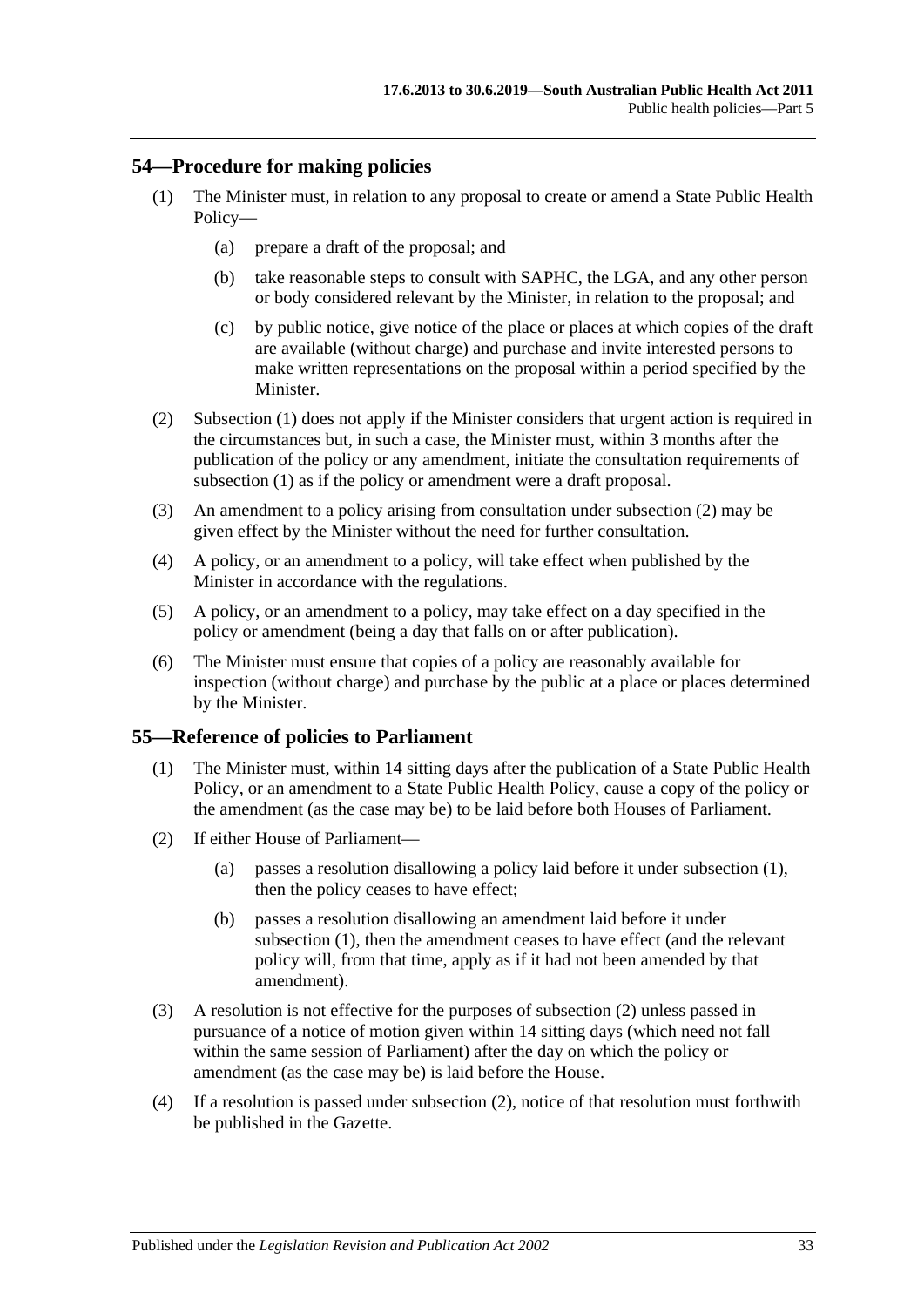## <span id="page-33-0"></span>**Part 6—General duty**

### <span id="page-33-4"></span><span id="page-33-1"></span>**56—General duty**

- (1) A person must take all reasonable steps to prevent or minimise any harm to public health caused by, or likely to be caused by, anything done or omitted to be done by the person.
- (2) In determining what is reasonable for the purposes of [subsection](#page-33-4) (1), regard must be had, amongst other things, to the objects of this Act, and to—
	- (a) the potential impact of a failure to comply with the duty; and
	- (b) any environmental, social, economic or practicable implications; and
	- (c) any degrees of risk that may be involved; and
	- (d) the nature, extent and duration of any harm; and
	- (e) any relevant policy under [Part](#page-31-1) 5; and
	- (f) any relevant code of practice under [Part](#page-35-1) 8; and
	- (g) any matter prescribed by the regulations.
- (3) A person will be taken not to be in breach of [subsection](#page-33-4) (1) if the person is acting—
	- (a) in a manner or in circumstances that accord with generally accepted practices taking into account community expectations and prevailing environmental, social and economic practices and standards; or
	- (b) in accordance with a policy or code of practice published by the Minister in connection with the operation of this Part; or
	- (c) in circumstances prescribed by the regulations.
- <span id="page-33-7"></span>(4) Subject to [subsections](#page-33-5) (5) and [\(6\),](#page-33-6) a person who breaches [subsection](#page-33-4) (1) is not, on account of the breach alone, liable to any civil or criminal action.
- <span id="page-33-5"></span>(5) If a person breaches [subsection](#page-33-4) (1), compliance with the subsection may be enforced by the issuing of a notice under [Part](#page-58-0) 12.
- <span id="page-33-6"></span>(6) [Subsection](#page-33-7) (4) does not limit or derogate from any other provision of this Act.

## <span id="page-33-2"></span>**Part 7—General public health offences**

## <span id="page-33-3"></span>**57—Material risk to public health**

- (1) A person who causes a material risk to public health intentionally or recklessly and with the knowledge that harm to public health will result is guilty of an offence. Maximum penalty: \$250 000 or imprisonment for 5 years or both.
- (2) A person who causes a material risk to public health in circumstances where the person ought reasonably be expected to know that harm to public health will result is guilty of an offence.

Maximum penalty: \$120 000 or imprisonment for 2 years or both.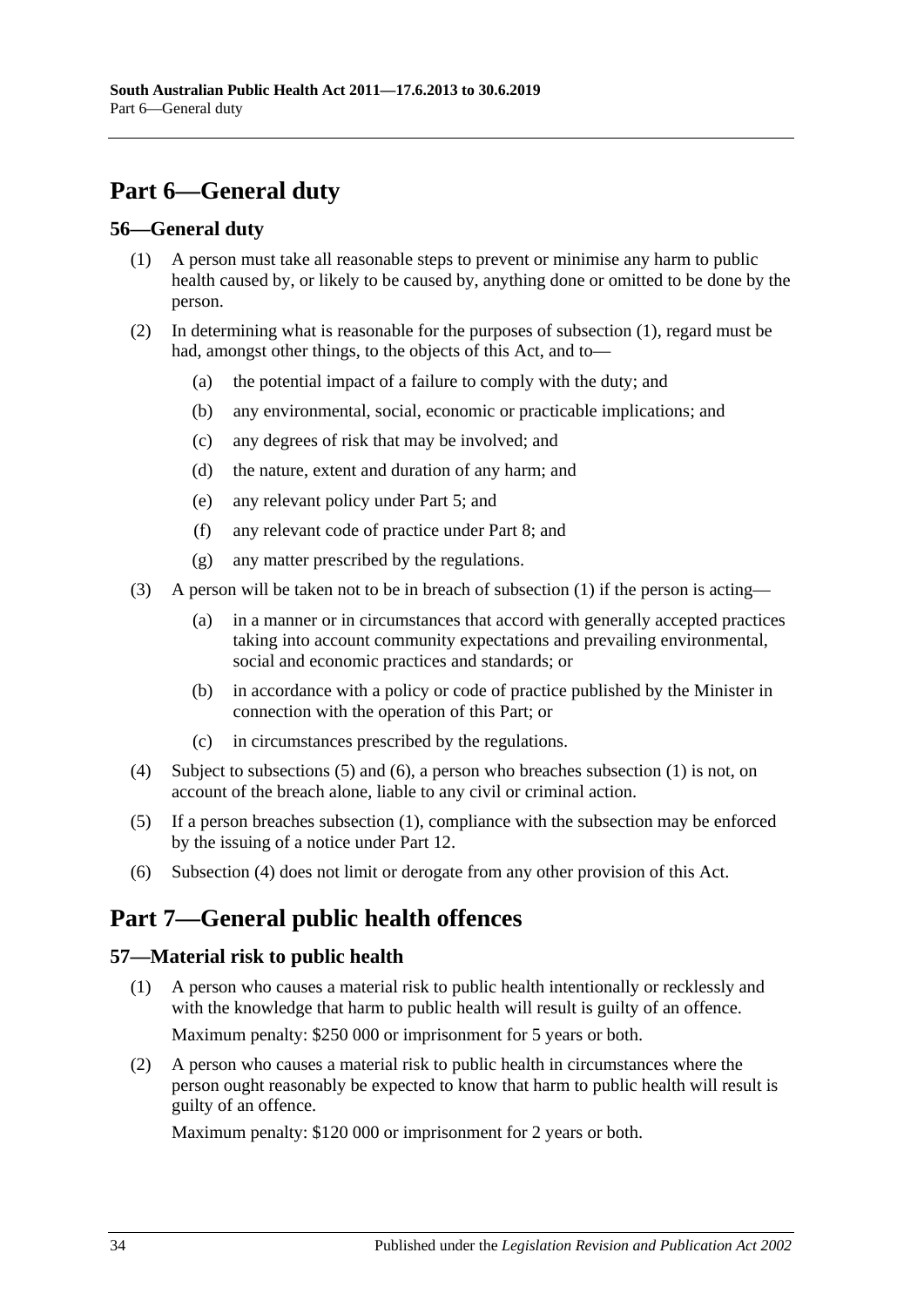- (3) A person who causes a material risk to public health is guilty of an offence. Maximum penalty: \$25 000. Expiation fee: \$750.
- (4) For the purposes of this section, a material risk to public health occurs if the health of 1 or more persons has been, or might reasonably be expected to be, harmed by an act or omission of another, but does not include a case where the harm, or risk of harm, is trivial or negligible.

### <span id="page-34-0"></span>**58—Serious risk to public health**

- (1) A person who causes a serious risk to public health intentionally or recklessly and with the knowledge that harm to public health will result is guilty of an offence. Maximum penalty: \$1 000 000 or imprisonment for 10 years or both.
- (2) A person who causes a serious risk to public health in circumstances where the person ought reasonably be expected to know that harm to public health will result is guilty of an offence.

Maximum penalty: \$500 000 or imprisonment for 7 years or both.

- (3) A person who causes a serious risk to public health is guilty of an offence. Maximum penalty: \$120 000.
- (4) For the purposes of this section, a serious risk to public health occurs if there is a material risk that substantial injury or harm to the health of 1 or more persons has occurred, or might reasonably be expected to have occurred, taking into account—
	- (a) the nature, scale and effects of the harm, and any associated illness, injury or disability, that may arise; and
	- (b) the location, immediacy and seriousness of the threat to human health; and
	- (c) whether the harm extends to 2 or more persons and, if so, the total number of persons affected or likely to be affected; and
	- (d) the availability and effectiveness of any precaution, safeguard, treatment or other measure that may be used to eliminate or reduce the harm.

## <span id="page-34-2"></span><span id="page-34-1"></span>**59—Defence of due diligence**

- (1) In any proceedings against a person for an offence under this Part, it is a defence to prove that the person took all reasonable precautions and exercised all due diligence to prevent the commission of the offence.
- (2) Without limiting [subsection](#page-34-2) (1), it is not proved that a person took all reasonable precautions and exercised all due diligence to prevent the commission of the offence under this Part unless it is proved that the person—
	- (a) had taken reasonable steps to prevent or avoid the circumstances that gave rise to the risk to public health, including by putting in place any systems or safeguards that might reasonably be expected to be provided; and
	- (b) complied with the requirements of any notice or order under this Act that related to the risk to public health; and
	- (c) as soon as becoming aware of the circumstances that gave rise to the risk to public health—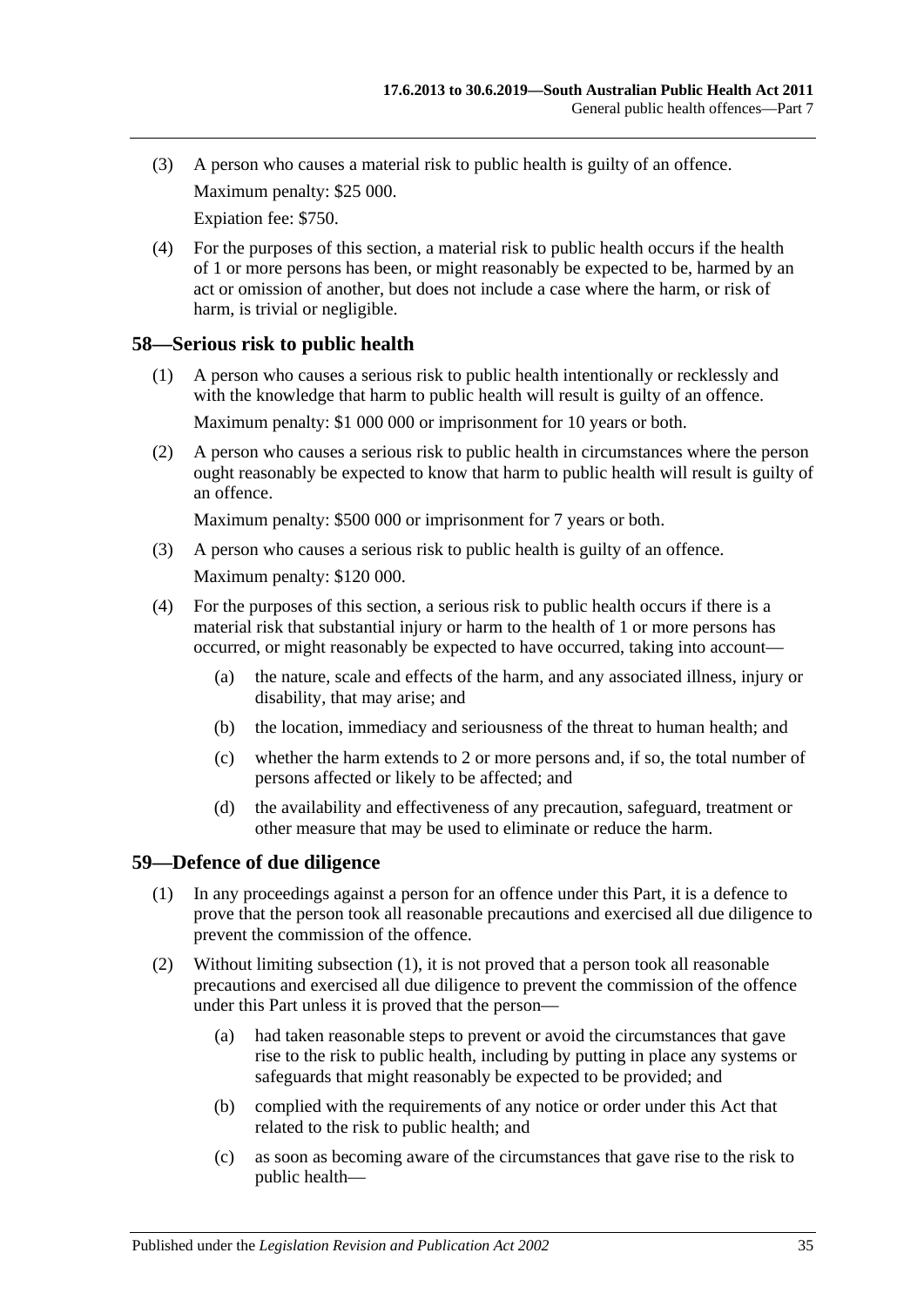- (i) reported those circumstances to the Chief Public Health Officer, the Department or a council; and
- (ii) took all reasonable steps necessary to prevent or reduce the risk to public health.
- (3) This section does not apply in relation to a person who is charged with an offence under [section](#page-69-2) 106.

#### <span id="page-35-0"></span>**60—Alternative finding**

If in proceedings for an offence against this Part the court is not satisfied that the defendant is guilty of the offence charged but is satisfied that the defendant is guilty of an offence against this Part that carries a lower maximum penalty (determined according to relative maximum monetary penalties), the court may find the defendant guilty of the latter offence.

## <span id="page-35-1"></span>**Part 8—Prevention of non-communicable conditions**

#### <span id="page-35-4"></span><span id="page-35-2"></span>**61—Declaration of non-communicable conditions**

- (1) The Minister may, by notice in the Gazette, declare a disease or medical condition to be a non-communicable condition if the Minister considers that the disease or medical condition is of significance to public health.
- (2) The Minister may, by further notice in the Gazette, revoke a declaration under [subsection](#page-35-4)  $(1)$ .

#### <span id="page-35-5"></span><span id="page-35-3"></span>**62—Minister may issue code of practice**

- (1) The Minister may issue a code of practice in relation to preventing or reducing the incidence of a non-communicable condition.
- <span id="page-35-6"></span>(2) A code of practice may relate to—
	- (a) an industry or sector;
	- (b) a section or part of the community;
	- (c) an activity, undertaking or circumstance.
- (3) Without limiting [subsection](#page-35-5) (1) or [\(2\),](#page-35-6) a code of practice may relate to the manner in which, for the purposes of public health—
	- (a) specified goods, substances or services are advertised, sponsored, promoted or marketed (including through the provision of certain information to consumers of certain goods, substances, or services);
	- (b) specified goods or substances are manufactured, distributed, supplied or sold (including the composition, contents, additives and design of specified goods or substances);
	- (c) buildings, infrastructure or other works are designed, constructed or maintained;
	- (d) the public, or certain sections of the public, are able to access specified goods, substances or services.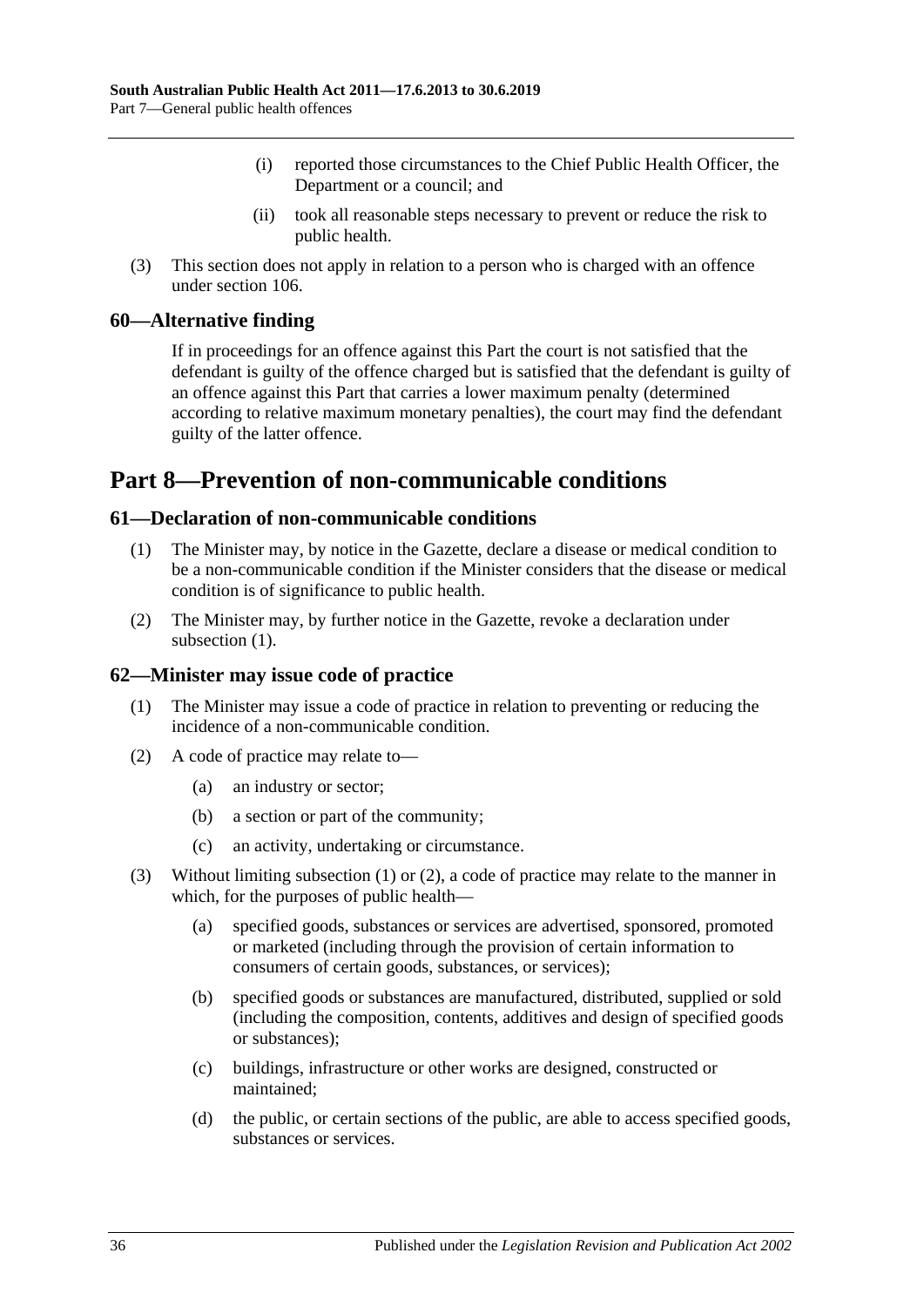- (4) The Minister must, before issuing or amending a code of practice, insofar as is reasonably practicable, consult with any person or organisation that the Minister considers to be representative of any industry or sector affected by the proposed code or amendment.
- <span id="page-36-0"></span>(5) The Minister may publish a report on the performance of an industry, sector or person in relation to a code.
- (6) The Minister must, before publishing a report under [subsection](#page-36-0) (5) that would reasonably be expected to have an adverse impact on a person specifically identified in the report, provide a copy of the report to the person and then allow the person at least 14 days to make written representations in relation to the contents of the report.
- (7) No action lies against the Minister in respect of the contents of a report published under this section.

# **Part 9—Notifiable conditions and contaminants**

# **Division 1—Notifiable conditions**

# <span id="page-36-1"></span>**63—Declaration of notifiable conditions**

- (1) The regulations may declare a disease or medical condition to be a notifiable condition.
- <span id="page-36-2"></span>(2) The Minister may, if the Minister considers it to be necessary in the interests of public health because of urgent circumstances, by notice in the Gazette, declare a disease or medical condition to be a notifiable condition.
- (3) A regulation or declaration under [subsection](#page-36-1) (1) or [\(2\)](#page-36-2) may be varied from time to time, or may be revoked, but a declaration of the Minister under [subsection](#page-36-2) (2) will, unless revoked sooner, expire 6 months after publication in the Gazette.
- (4) The revocation or expiry of a declaration of the Minister—
	- (a) does not prevent the disease or medical condition the subject of the declaration being declared to be a notifiable condition by the regulations; and
	- (b) does not prevent the disease or medical condition being the subject of a further declaration of the Minister if the Minister considers that urgent circumstances again warrant the declaration of the disease or medical condition to be a notifiable condition.

# <span id="page-36-3"></span>**64—Notification**

- $(1)$  If—
	- (a) a medical practitioner; or
	- (b) a pathology service; or
	- (c) a person of a class prescribed by regulation,

suspects that a person has, or has died from, a notifiable condition, the responsible person must as soon as practicable and, in any event, within 3 days of that suspicion being formed, report the case to the Chief Public Health Officer.

Maximum penalty: \$10 000.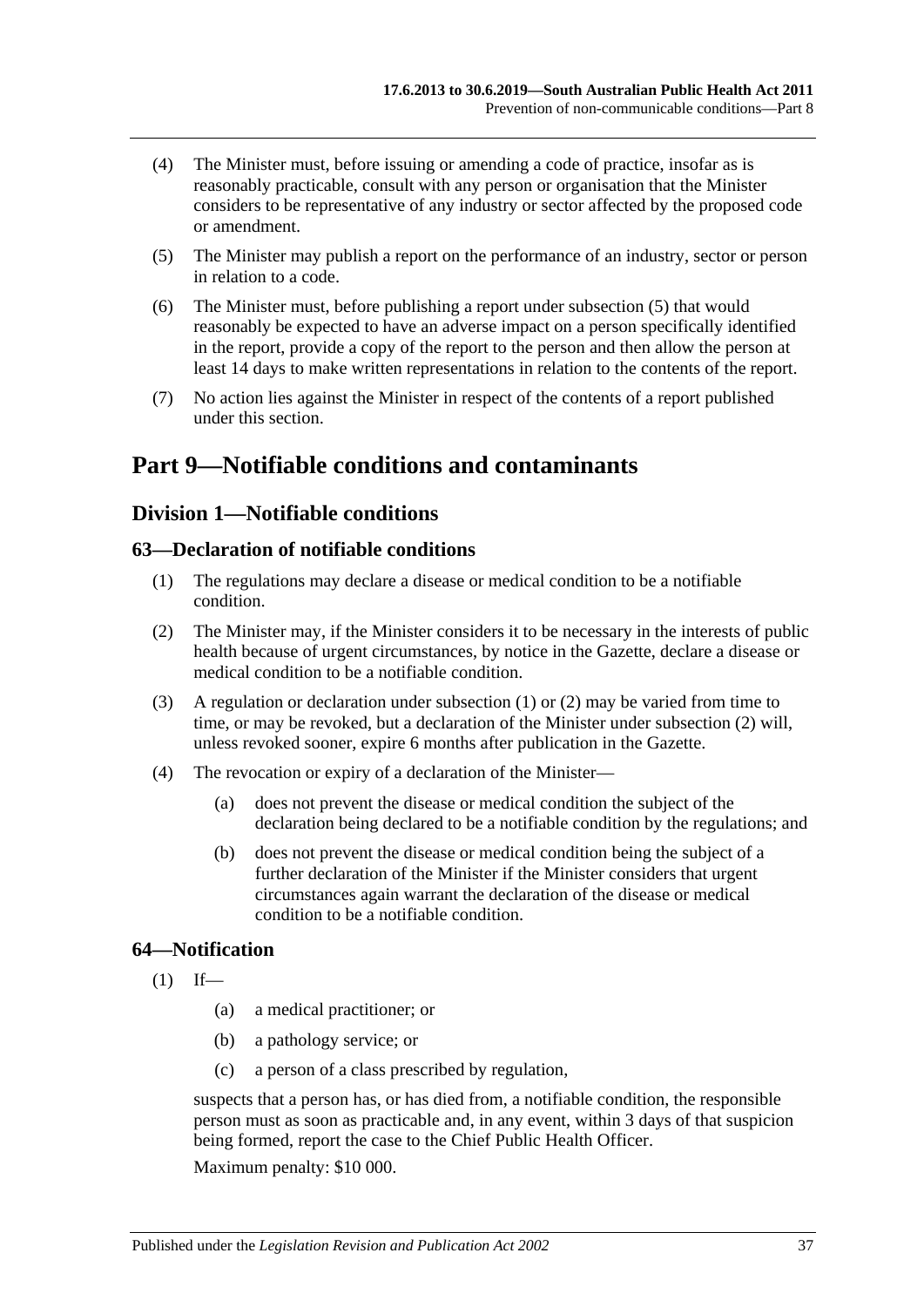- (2) A report under [subsection](#page-36-3) (1) must be—
	- (a) made in a manner and form determined by the Chief Public Health Officer; and
	- (b) accompanied by the information required by the Chief Public Health Officer to be furnished in connection with the provision of the report.
- (3) On the receipt of a report under [subsection](#page-36-3) (1) that relates to a person in a local government area, the Chief Public Health Officer must, if there is an immediate threat to public health in the area, as soon as is reasonably practicable, communicate the contents of the report to the council for the area.
- (4) A medical practitioner who suspects that a person is suffering from a notifiable condition is not required to make a report under [subsection](#page-36-3) (1) with respect to that case if the practitioner knows or reasonably believes that a report has already been made to the Chief Public Health Officer by another medical practitioner who is, or has been, responsible for the treatment of the person.
- <span id="page-37-0"></span>(5) Following receipt of a report made under this section, the Chief Public Health Officer may from time to time require additional information about the person or the person's condition from—
	- (a) the person who provided the report; and
	- (b) any other person who the Chief Public Health Officer reasonably believes could furnish the Chief Public Health Officer with information relevant to preventing, monitoring or controlling the notifiable condition.
- (6) A person must not, without reasonable excuse, fail to comply with a requirement imposed on the person under [subsection](#page-37-0) (5).

Maximum penalty: \$10 000.

- (7) No civil liability arises from a statement made honestly and without malice in, or in connection with, a report under this section.
- (8) A person who furnishes information under this section cannot, by virtue of doing so, be held to have breached any law or any principle of professional ethics.
- (9) A document held or produced by the Chief Public Health Officer for the purposes of this section that relates to a particular person is not subject to access under the *[Freedom of Information Act](http://www.legislation.sa.gov.au/index.aspx?action=legref&type=act&legtitle=Freedom%20of%20Information%20Act%201991) 1991*.
- (10) In this section—

*responsible person* means—

- (a) in relation to a medical practitioner—the medical practitioner;
- (b) in relation to a pathology service—the pathologist responsible for the day to day operation of the pathology laboratory;
- (c) in the case of a person of a class prescribed by regulation—a person identified under the regulations.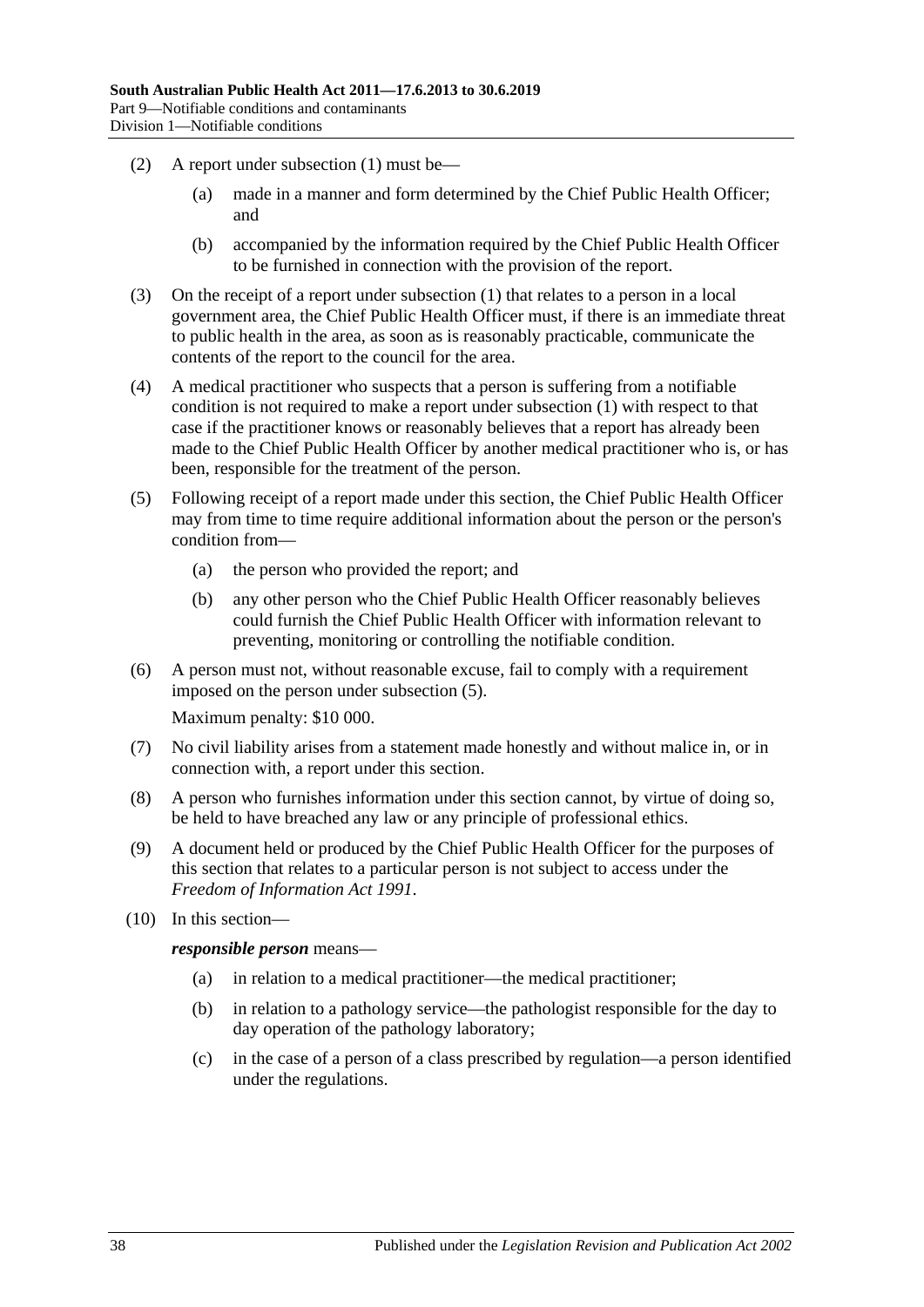# **65—Report to councils**

The Department—

- (a) must, on a monthly basis, provide each council with a report on the occurrence or incidence of notifiable conditions in its area and any problems or issues caused by or arising on account of such diseases or medical conditions that may exist in its area; and
- (b) must inform a council of the occurrence or incidence of any notifiable condition in its area that constitutes, or may constitute, a threat to public health.

# <span id="page-38-0"></span>**66—Action to prevent spread of infection**

- (1) If there is danger to public health from the possible spread of a disease constituting a notifiable condition, the Chief Public Health Officer or an authorised officer authorised by the Chief Public Health Officer for the purposes of this section may give such directions and take such action as may be appropriate to avert that danger.
- <span id="page-38-1"></span>(2) Without limiting the generality of [subsection](#page-38-0) (1), the Chief Public Health Officer or authorised officer may—
	- (a) direct that any premises, vehicle or article be cleansed or disinfected;
	- (b) direct the destruction of any article, substance, food or other thing;
	- (c) seize any vehicle, article, substance, food or other thing;
	- (d) impose areas of quarantine or close premises;
	- (e) restrict movement into and out of any place or premises;
	- (f) take such other action as may be prescribed.
- (3) A person who is given a direction or subject to some other form of requirement under [subsection](#page-38-0) (1) or [\(2\)](#page-38-1) must not, without reasonable excuse, contravene or fail to comply with the direction or requirement.

Maximum penalty: \$25 000.

Expiation fee: \$750.

- (4) For the purpose of exercising a power under [subsection](#page-38-0) (1) or [\(2\),](#page-38-1) an authorised officer may be assisted by such assistants as may be necessary or desirable in the circumstances.
- <span id="page-38-2"></span>(5) If a person fails to take action in accordance with a direction or requirement, the Chief Public Health Officer or an authorised officer may take that action or cause it to be taken.
- (6) The Crown or a council may recover as a debt costs and expenses reasonably incurred in exercising powers under [subsection](#page-38-2) (5) from the person who failed to take the required action.
- <span id="page-38-3"></span>(7) For the purpose of exercising a power under this section, a person authorised to do so by the Chief Public Health Officer—
	- (a) may enter premises or any vehicle at any reasonable time; and
	- (b) may break into premises or any vehicle if authorised by a warrant issued by a magistrate.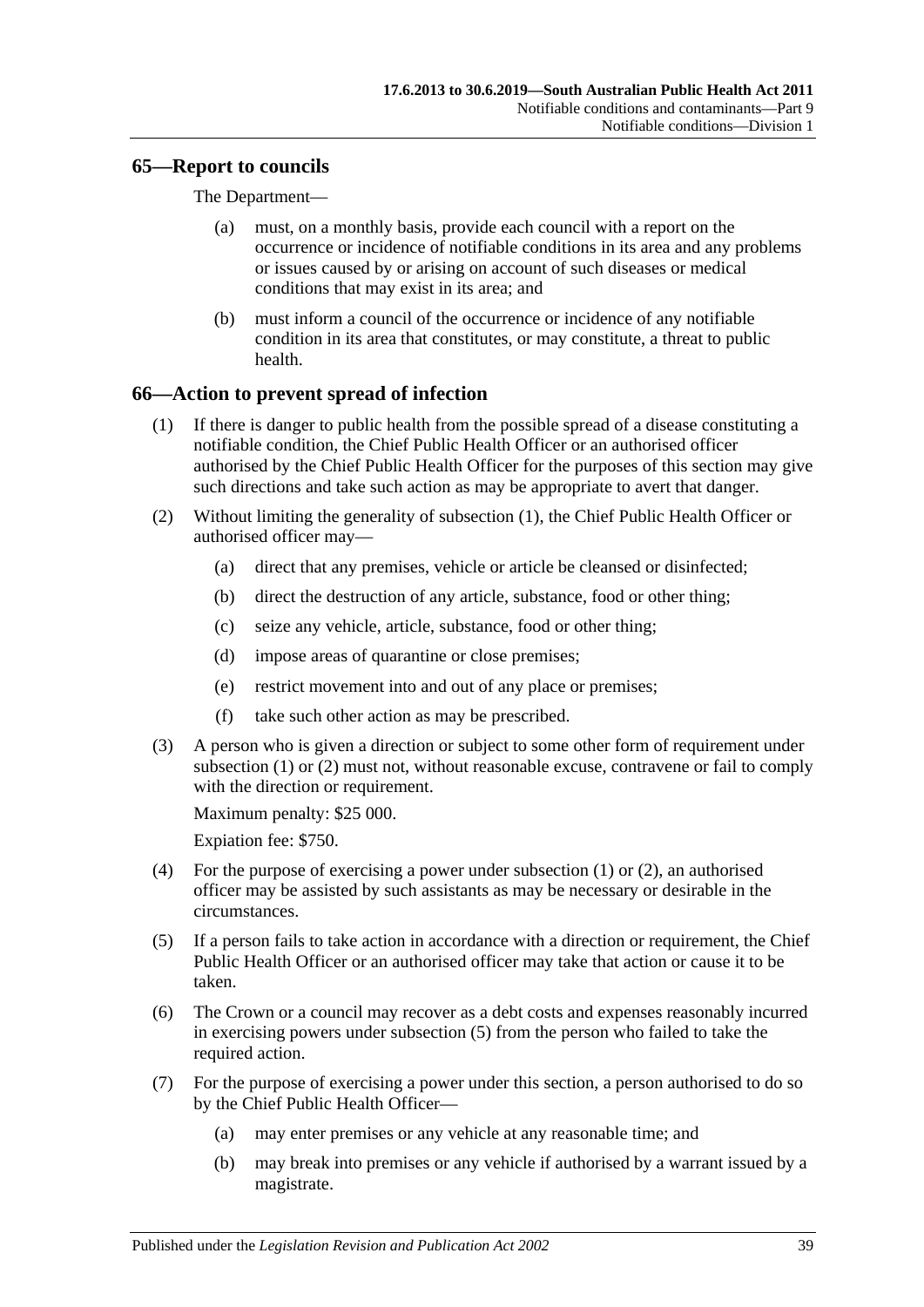- (8) A magistrate must not issue a warrant under [subsection](#page-38-3) (7) unless satisfied that the warrant is reasonably required in the circumstances.
- (9) If the Chief Public Health Officer informs a council of the occurrence of a disease constituting a notifiable condition, the council must take such action as is reasonably open to the council to assist in preventing the spread of the disease.

# **Division 2—Notifiable contaminants**

# <span id="page-39-0"></span>**67—Declaration of notifiable contaminants**

- (1) The regulations may declare a contaminant to be a notifiable contaminant.
- <span id="page-39-1"></span>(2) The Minister may, if the Minister considers it to be necessary in the interests of public health because of urgent circumstances, by notice in the Gazette, declare a contaminant to be a notifiable contaminant.
- (3) A regulation or declaration under [subsection](#page-39-0) (1) or [\(2\)](#page-39-1) may be varied from time to time, or may be revoked, but a declaration of the Minister under [subsection](#page-39-1) (2) will, unless revoked sooner, expire 6 months after publication in the Gazette.
- (4) The revocation or expiry of a declaration of the Minister—
	- (a) does not prevent the contaminant the subject of the declaration being declared to be a notifiable contaminant by the regulations; and
	- (b) does not prevent the contaminant being the subject of a further declaration of the Minister if the Minister considers that urgent circumstances again warrant the declaration of the contaminant to be a notifiable contaminant.

# <span id="page-39-2"></span>**68—Notification of contaminant**

- $(1)$  If—
	- (a) a laboratory service; or
	- (b) a person of a class prescribed by the regulations,

detects or isolates a notifiable contaminant in a circumstance prescribed by the regulations for the purposes of this subsection, the responsible person must as soon as practicable (and in any event within 24 hours) report the detection or isolation to the Chief Public Health Officer.

Maximum penalty: \$25 000.

Expiation fee: \$750.

- <span id="page-39-3"></span>(2) [Subsection](#page-39-2) (1) does not apply—
	- (a) if the notifiable contaminant is detected or isolated in the course of a test carried out only for—
		- (i) educational purposes; or
		- (ii) the purposes of academic research,

unless the test and the circumstances of the particular case indicate the existence of a material risk to public health; or

- (b) in any circumstance—
	- (i) specified by the Chief Public Health Officer; or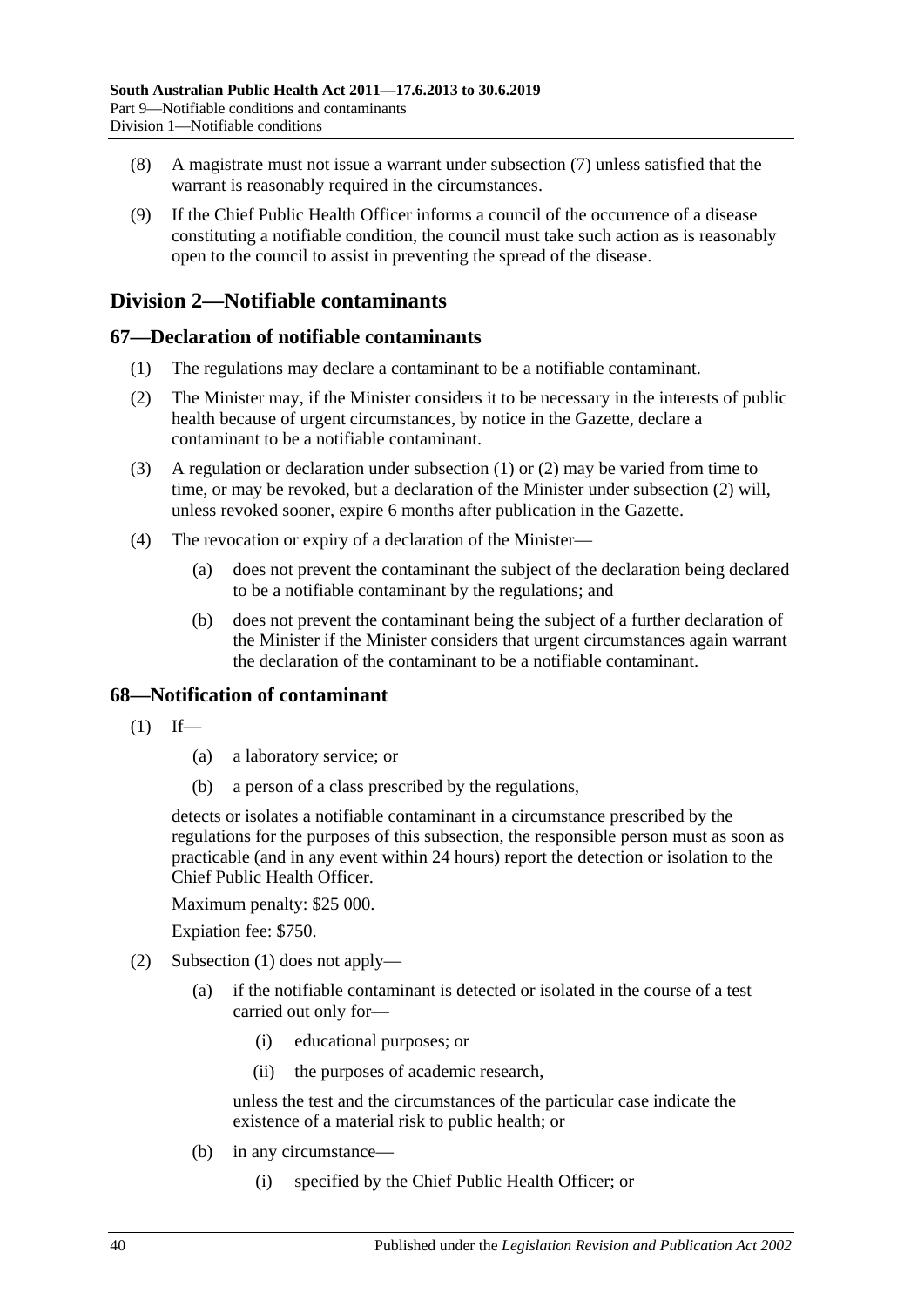- (ii) prescribed by regulation.
- (3) For the purposes of [subsection](#page-39-3)  $(2)(a)$ , a material risk to public health exists if the health of 1 or more persons has been, or might reasonably be expected to be, harmed, but does not include a case where the harm, or risk of harm, is trivial or negligible.
- <span id="page-40-0"></span>(4) If a person is, in prescribed circumstances, informed at any time by a responsible person for a laboratory service (including a laboratory service outside the State) that—
	- (a) tests have been carried out by that laboratory in prescribed circumstances; and
	- (b) the test conducted by the laboratory has detected or isolated a notifiable contaminant,

the person must as soon as practicable (and in any event within 24 hours) report the detection or isolation to the Chief Public Health Officer.

Maximum penalty: \$15 000.

Expiation fee: \$500.

- (5) [Subsection](#page-40-0) (4) does not apply in any circumstance specified by the Chief Public Health Officer.
- (6) A report under [subsection](#page-39-2) (1) or [\(4\)](#page-40-0) must be—
	- (a) made in a manner and form determined by the Chief Public Health Officer; and
	- (b) accompanied by the information required by the Chief Public Health Officer to be furnished in connection with the provision of the report.
- <span id="page-40-1"></span>(7) Following receipt of a report made under this section, the Chief Public Health Officer may from time to time—
	- (a) require additional information from—
		- (i) the person who provided the report;
		- (ii) any other person who the Chief Public Health Officer reasonably believes could furnish the Chief Public Health Officer with information relevant to monitoring or controlling the notifiable containment;
	- (b) require a person who provided the report to undertake, or cause to be undertaken, testing (or further testing) specified by the Chief Public Health Officer and to provide a further report or information to the Chief Public Health Officer.
- (8) A person must not, without reasonable excuse, fail to comply with a requirement imposed on the person under [subsection](#page-40-1) (7).

Maximum penalty: \$15 000.

Expiation fee: \$500.

- (9) No civil liability arises from a statement made honestly and without malice in, or in connection with, a report under this section.
- (10) A person who furnishes information under this section cannot, by virtue of doing so, be held to have breached any law or any principle of professional ethics.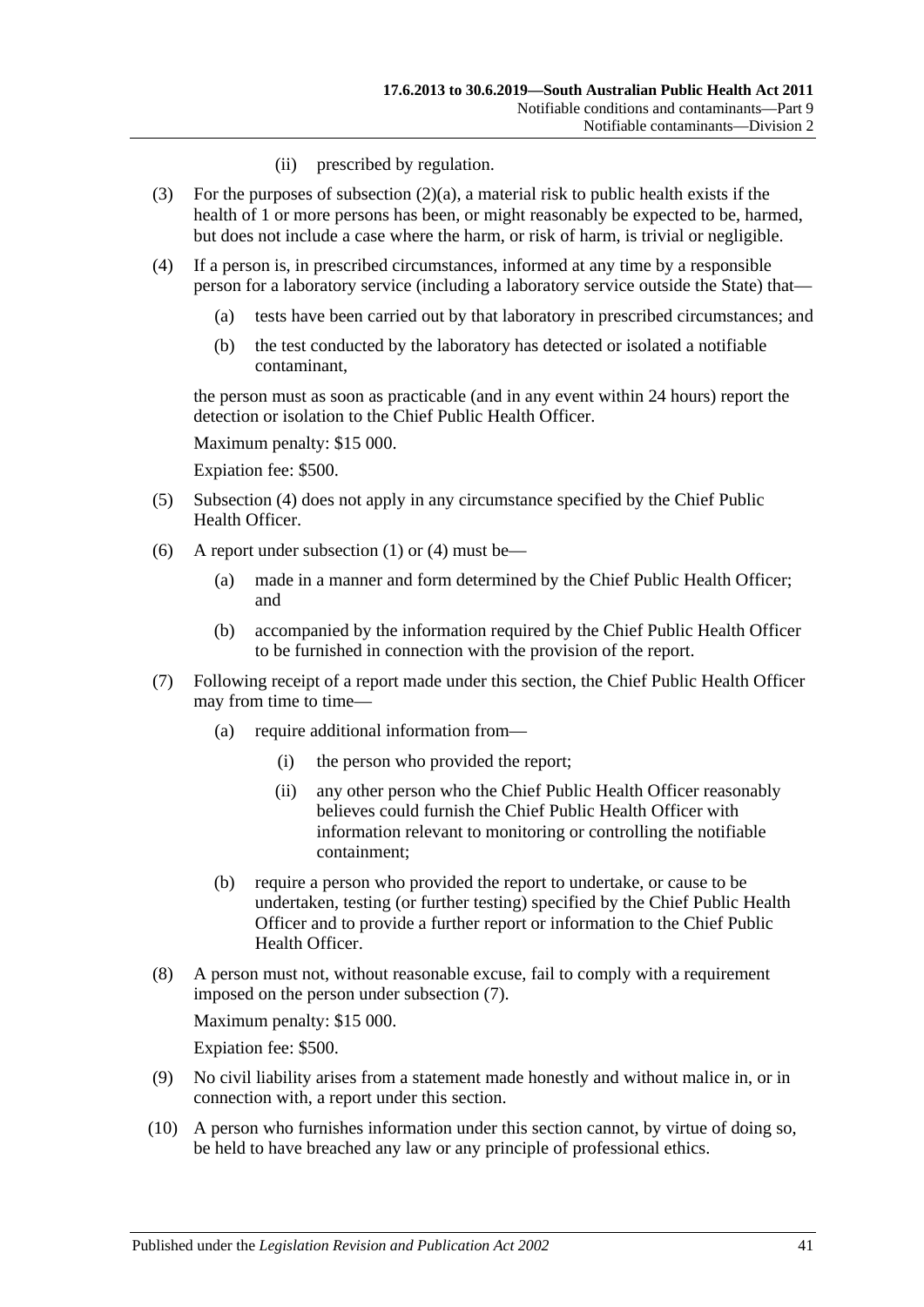- (11) Any notification given by a person in compliance with this section is not admissible in evidence against the person for an offence or for the imposition of a penalty (other than proceedings in respect of the making of a false or misleading statement).
- <span id="page-41-0"></span>(12) A regulation under this section must be made on the recommendation of the Chief Public Health Officer.
- (13) A Chief Public Health Officer must not make a recommendation under [subsection](#page-41-0) (12) unless or until the Chief Public Health Officer has taken reasonable steps to consult with representatives, within any industry directly affected by the regulation, considered relevant by the Chief Public Health Officer in relation to the proposal to make the relevant regulations under this section.
- (14) A document held or produced for the purposes of this section that relates to a particular person is not subject to access under the *[Freedom of Information Act](http://www.legislation.sa.gov.au/index.aspx?action=legref&type=act&legtitle=Freedom%20of%20Information%20Act%201991) 1991*.
- (15) In this section—

*laboratory service* means a service which performs tests or analyses for the purpose of isolating or detecting contaminants in various substances;

#### *responsible person* means—

- (a) in relation to a laboratory service—the person responsible for the day to day operation of the laboratory service;
- (b) in the case of a person of a class prescribed by the regulations—a person identified under the regulations.

# <span id="page-41-3"></span>**Part 10—Controlled notifiable conditions**

# **Division 1—Preliminary**

# **69—Principles**

The principles set out in [section](#page-9-0) 14 have particular application to this Part.

# <span id="page-41-1"></span>**70—Declaration of controlled notifiable conditions**

- (1) The regulations may declare a disease or medical condition to be a controlled notifiable condition.
- <span id="page-41-2"></span>(2) The Minister may, if he or she considers it to be necessary in the interests of public health because of urgent circumstances, by notice in the Gazette, declare a disease or medical condition to be a controlled notifiable condition.
- (3) A regulation or declaration under [subsection](#page-41-1) (1) or [\(2\)](#page-41-2) may be varied from time to time, or may be revoked, but a declaration of the Minister under [subsection](#page-41-2) (2) will, unless revoked sooner, expire 6 months after publication in the Gazette.
- (4) The revocation or expiry of a declaration of the Minister—
	- (a) does not prevent the disease or medical condition the subject of the declaration being declared to be a controlled notifiable condition by the regulations; and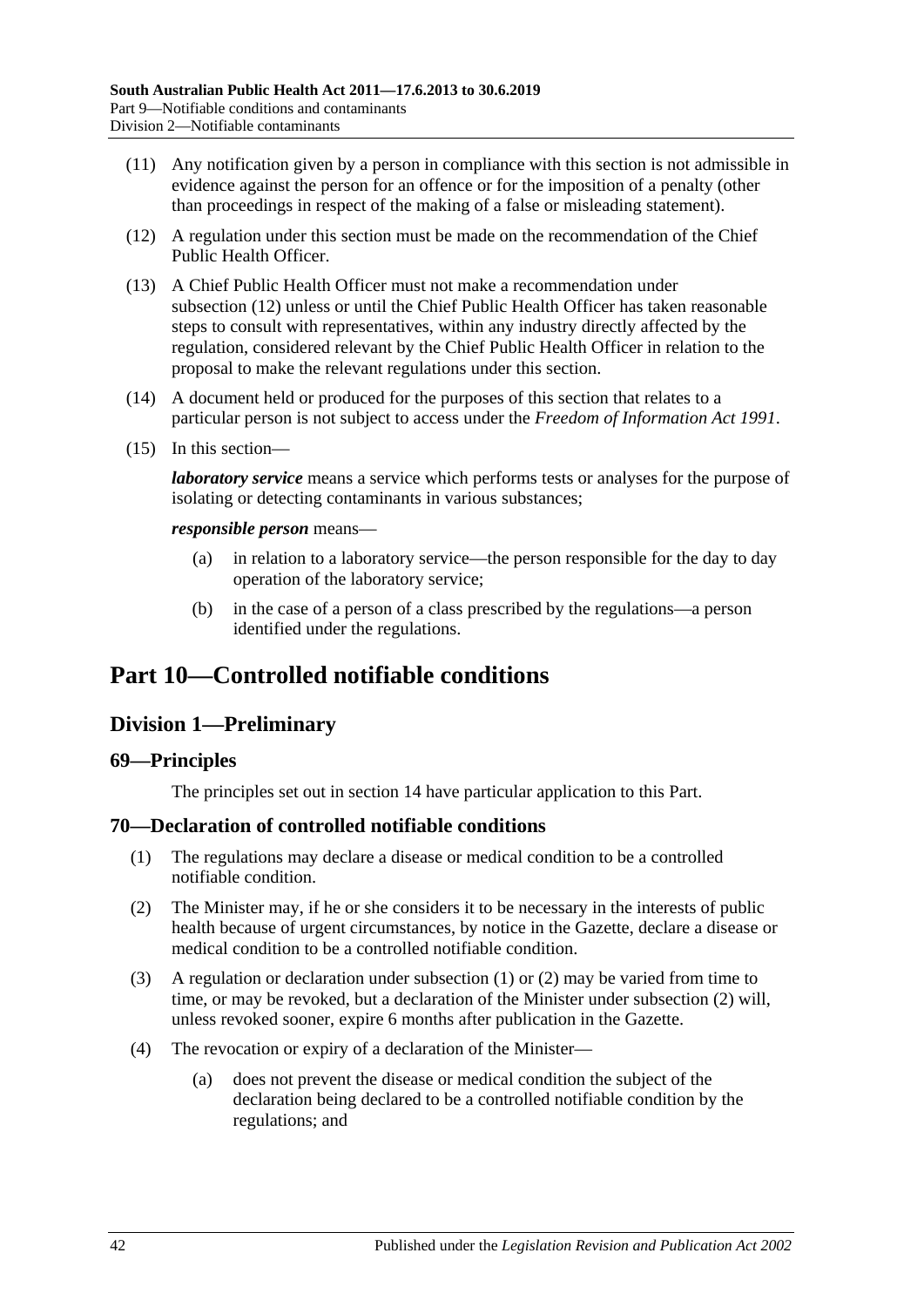(b) does not prevent the disease or medical condition being the subject of a further declaration of the Minister if the Minister considers that urgent circumstances again warrant the declaration of the disease or medical condition to be a controlled notifiable condition.

# **71—Chief Public Health Officer to be able to act in other serious cases**

(1) In this section—

*serious disease*, in relation to a particular person, means a disease—

- (a) which is, or may be, infectious; and
- (b) which the Chief Public Health Officer reasonably believes to present a serious risk to public health.
- <span id="page-42-2"></span><span id="page-42-0"></span>(2) This section applies to a person if—
	- (a) the Chief Public Health Officer has reason to believe that the person (the *relevant person*) has, or has been exposed to, a serious disease; and
	- (b) the disease is not a controlled notifiable condition; and
	- (c) the Chief Public Health Officer determines that it is appropriate for action to be taken under this section; and
	- (d) the Chief Public Health Officer serves notice of the determination on the relevant person.
- <span id="page-42-1"></span>(3) In a case where this section applies—
	- (a) the serious disease will, in relation to the relevant person, be taken to be a controlled notifiable condition; and
	- (b) the Chief Public Health Officer may take action under this Part in relation to the relevant person as if the person had a controlled notifiable condition.
- (4) This section will cease to apply to a relevant person—
	- (a) if the Chief Public Health Officer revokes his or her determination under [subsection](#page-42-0)  $(2)(c)$ ; or
	- (b) at the expiration of 28 days from service of the notice under [subsection](#page-42-1)  $(2)(d)$ ; or
	- (c) if the serious disease is declared to be a controlled notifiable condition under this Part,

whichever first occurs.

- (5) The fact that this section ceases to apply to a person—
	- (a) does not effect any order, requirement or direction that applies in relation to the person immediately before the time that this section ceases to apply if the serious disease that gave rise to the application of this section has been declared to be a controlled notifiable condition under this Division (and is a controlled notifiable condition at the time that the section ceases to apply); and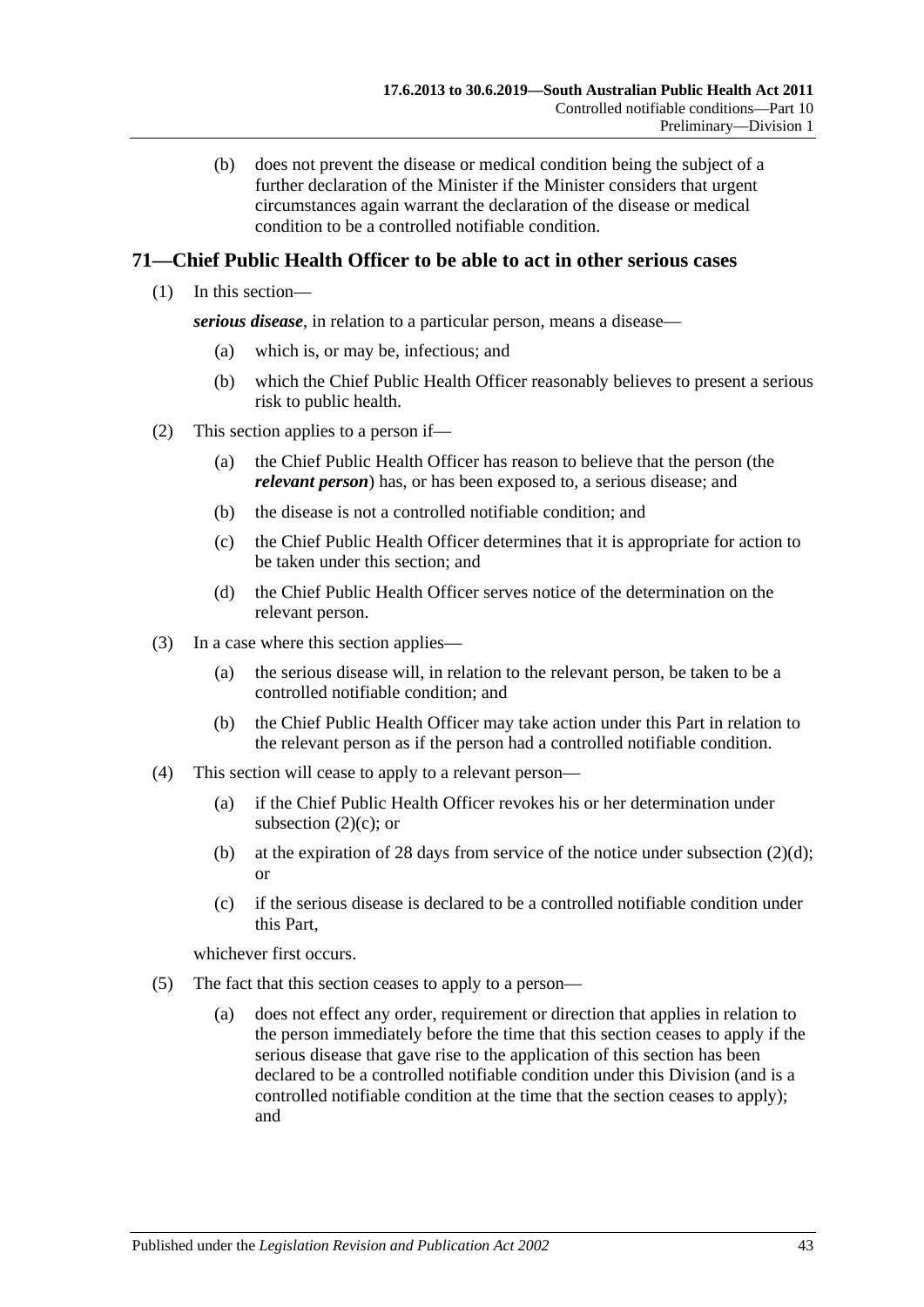(b) does not prevent the section applying to the person again if the Chief Public Health Officer has a reason to believe that the person is again suffering from, or has been exposed to, another serious disease (and the other requirements of [subsection](#page-42-2) (2) are satisfied).

# **72—Children**

- <span id="page-43-0"></span>(1) If a requirement is imposed under this Part in relation to a child—
	- (a) a parent or guardian of the child who is aware of the requirement must take such steps as are reasonably necessary and available to achieve compliance with the requirement; and
	- (b) any requirement to serve any notice or other document will be satisfied if service is effected on a parent or guardian of the child.
- (2) The regulations may make other modifications to the operation of this Part in relation to its application to children (and those modifications will have effect according to their terms).
- (3) A person who fails to comply with [subsection](#page-43-0)  $(1)(a)$  is guilty of an offence. Maximum penalty: \$25 000.
- (4) In this section—

*child* means a person under 16 years of age;

*parent* includes a person *in loco parentis*.

# **Division 2—Controls**

# **73—Power to require a person to undergo an examination or test**

- (1) The Chief Public Health Officer may impose a requirement under this section if [subsection](#page-43-1) (2) or [\(3\)](#page-43-2) applies.
- <span id="page-43-1"></span>(2) This subsection applies if the Chief Public Health Officer has reasonable grounds to believe—
	- (a) that a person has a controlled notifiable condition and the person presents, has presented, or is likely to present, a risk to health through the transmission of a disease constituting that condition; or
	- (b) that an incident has occurred or a circumstance has arisen in which a person could have been exposed to, or could have contracted, a controlled notifiable condition.
- <span id="page-43-2"></span>(3) This subsection applies if—
	- (a) an incident has occurred or a circumstance has arisen, while a caregiver or custodian is acting in that capacity, in which, if any of those involved were infected by a disease constituting a controlled notifiable condition, the disease could be transmitted to the caregiver or custodian; and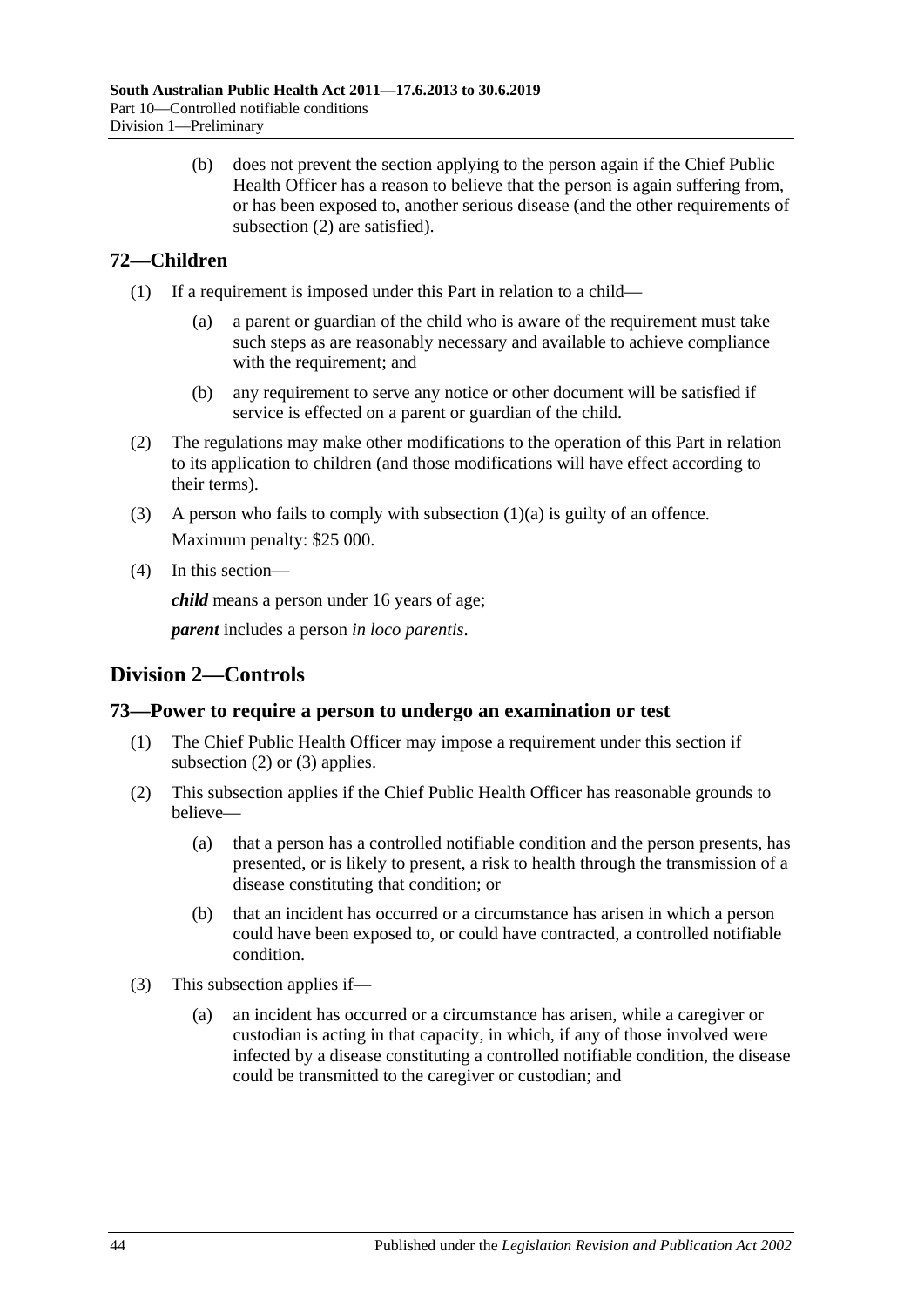- (b) the Chief Public Health Officer has reasonable grounds to believe that the imposition of a requirement under this section is necessary in the interests of a rapid diagnosis and, if appropriate, treatment of any person involved in the incident or connected with the circumstance (whether or not as a caregiver or custodian).
- <span id="page-44-0"></span>(4) However, the Chief Public Health Officer should not act under this section unless the Chief Public Health Officer considers—
	- (a) that the person has been given a reasonable opportunity to undertake an examination or testing of the kind that will be subject to a requirement under this section but has failed to do so; or
	- (b) that the imposition of a requirement under this section is reasonably necessary for the purposes of a rapid diagnosis and, if appropriate, treatment of the relevant person.
- <span id="page-44-1"></span>(5) A requirement that may be imposed on a person under this section is that the person—
	- (a) present himself or herself at such place and time as may be specified by the Chief Public Health Officer in order to undergo a clinical examination or to undertake (or be the subject of) tests, or both; and
	- (b) comply with any requirement imposed by a person who may conduct the examination or carry out the tests.
- (6) [Subsection](#page-44-0) (4)(a) does not apply if the person is unconscious or the Chief Public Health Officer considers that the person does not have the capacity to consent to an examination or testing of the relevant kind.
- (7) If the person is unconscious, [subsection](#page-44-1) (5) is modified so as to allow the Chief Public Health Officer to arrange a clinical examination or tests (or both) for the person.
- (8) A requirement will be imposed by service of an order on the person (unless the person is unconscious).
- (9) The testing that may be undertaken under this section may include the provision or taking of a sample of blood, urine or other biological specimen.
- <span id="page-44-2"></span> $(10)$  If—
	- (a) a person is examined or subject to any test under this section; and
	- (b) the examination and any test disclose that the person does not have a controlled notifiable condition,

the person is entitled to reasonable reimbursement from the Department for costs and expenses directly incurred by the person in attending for the examination and any test.

- (11) An amount payable under [subsection](#page-44-2) (10) may be recovered as a debt.
- (12) The Chief Public Health Officer is entitled to be provided with a report on the outcome of any examination or test conducted under this section (and a person who conducted the examination or test must, at the request of the Chief Public Health Officer, furnish the Chief Public Health Officer with such a report).
- (13) In this section—

*caregiver or custodian* means—

(a) a person who is employed by, or performs work at, a health service; or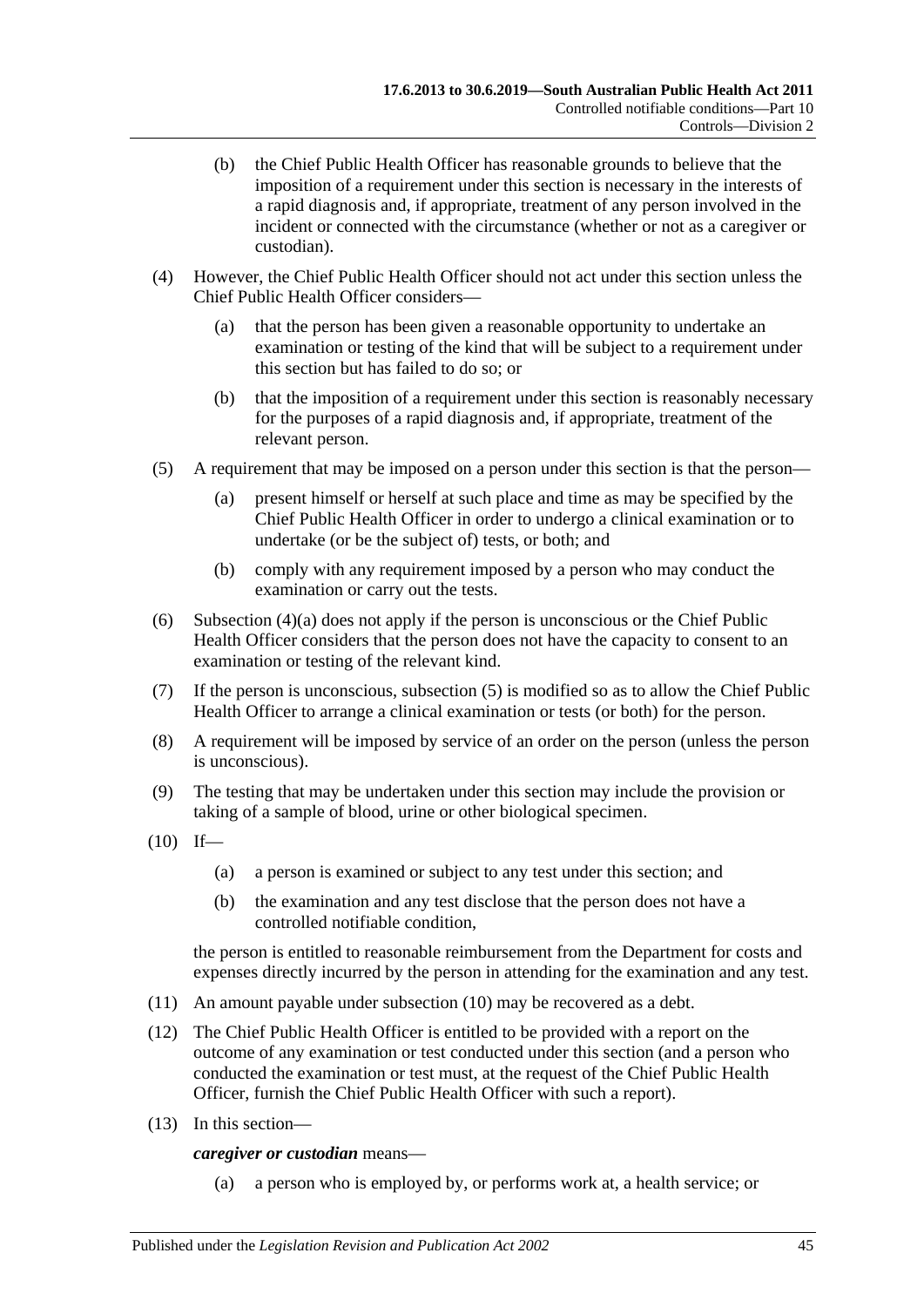- (b) a person who provides, or who is associated with the provision of, any medical service or other form of service designed to benefit human health; or
- (c) a person who is employed by, or performs work at, a pathology service; or
- (d) a person who—
	- (i) removes human tissue from a person, whether alive or dead; or
	- (ii) handles human tissue,

under the *[Transplantation and Anatomy Act](http://www.legislation.sa.gov.au/index.aspx?action=legref&type=act&legtitle=Transplantation%20and%20Anatomy%20Act%201983) 1983*; or

- (e) a police officer; or
- (f) a legal custodian of a person who is in legal or protective custody and any person who is employed or engaged by a legal custodian in the course of keeping that person in legal or protective custody; or
- (g) a person who is within a class prescribed by the regulations for the purposes of this definition;

*health service* means a health service within the meaning of the *[Health Care](http://www.legislation.sa.gov.au/index.aspx?action=legref&type=act&legtitle=Health%20Care%20Act%202008)  Act [2008](http://www.legislation.sa.gov.au/index.aspx?action=legref&type=act&legtitle=Health%20Care%20Act%202008)*.

#### **74—Power to require counselling**

- (1) If the Chief Public Health Officer has reasonable grounds to believe that a person has, or has been exposed to, a controlled notifiable condition, the Chief Public Health Officer may impose a requirement on the person under this section.
- (2) However, the Chief Public Health Officer should not act under this section unless satisfied that the person has been given a reasonable opportunity to participate in the relevant counselling or activity but has failed to do so.
- (3) A requirement will be imposed by service of an order on the person.
- <span id="page-45-0"></span>(4) A requirement that may be imposed on a person under this section is that the person participate in 1 or more of the following:
	- (a) counselling;
	- (b) education;
	- (c) other activities relevant to understanding the controlled notifiable condition or the impact or implications of the controlled notifiable condition.
- (5) Without limiting [subsection](#page-45-0) (4), the order may specify the type, nature or extent of any counselling, and the type or details of any information that must be provided to the person.

#### <span id="page-45-1"></span>**75—Power to give directions**

- $(1)$  If—
	- (a) the Chief Public Health Officer has reasonable grounds to believe that a person has, or has been exposed to, a controlled notifiable condition; and
	- (b) the Chief Public Health Officer considers that an order under this section is reasonably necessary in the interests of public health,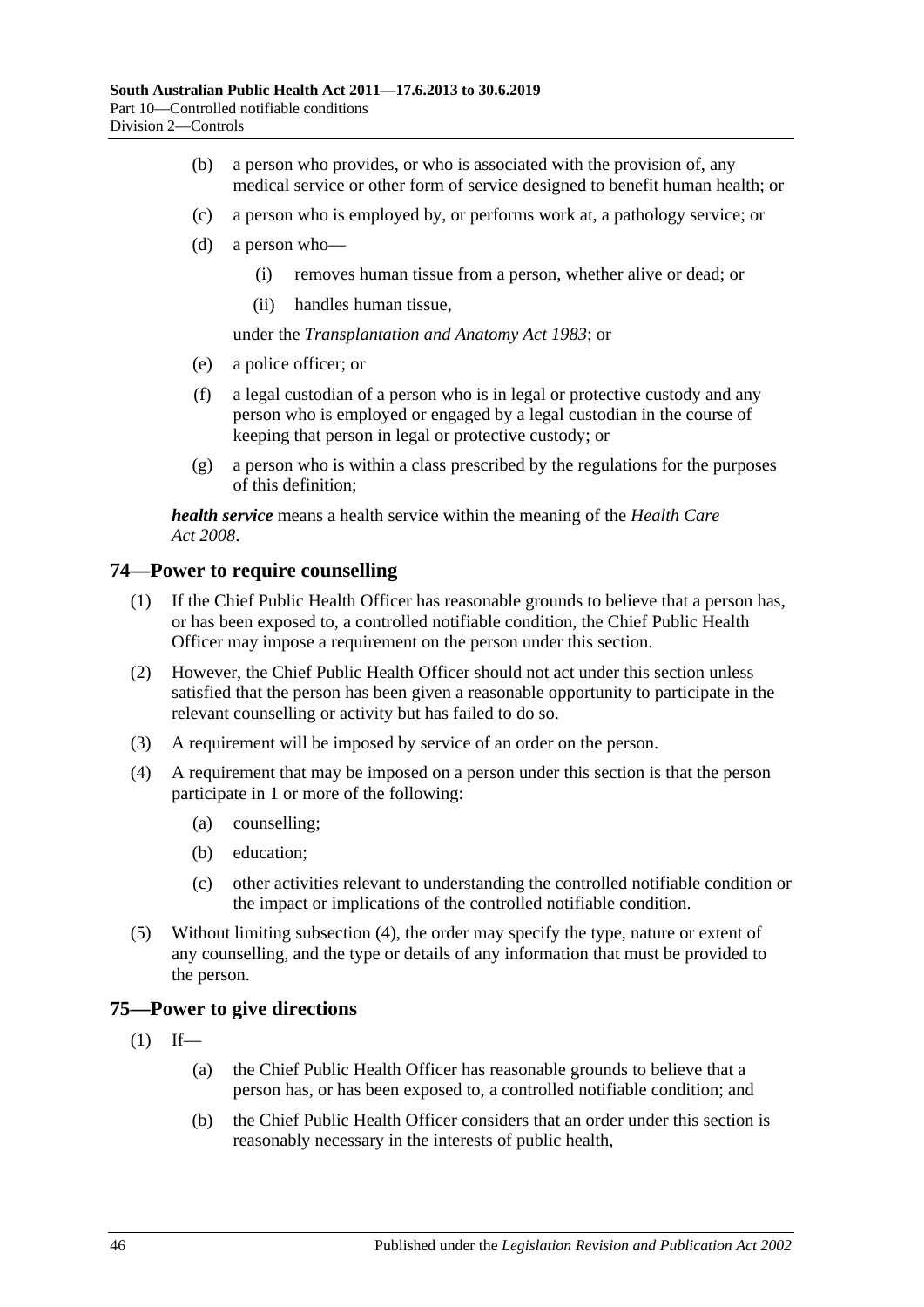then the Chief Public Health Officer may give directions to the person under this section.

- (2) However, the Chief Public Health Officer should not act under this section unless satisfied—
	- (a) that the person has undertaken counselling that is appropriate in the circumstances, or has refused or failed to undertake counselling that has been made reasonably available to the person; or
	- (b) that counselling is not appropriate or necessary in the circumstances of the particular case; or
	- (c) that urgent action is required in the circumstances of the particular case and that counselling can be provided after action is taken under this section.
- (3) Any direction will be imposed by service of an order on the person.
- <span id="page-46-1"></span><span id="page-46-0"></span>(4) The directions that may be imposed by an order under this section include:
	- (a) a direction that the person reside at a specified place and, if considered to be appropriate by the Chief Public Health Officer, that the person remain isolated;
	- (b) a direction that the person refrain from carrying out specified activities (for example, without limitation, employment, use of public transport or participation in certain events), either absolutely or unless specified conditions are satisfied;
	- (c) a direction that the person refrain from visiting a specified place, or a place within a specified class, either absolutely or unless specified conditions are satisfied;
	- (d) a direction that the person refrain from associating with specified persons or specified classes of persons;
	- (e) a direction that the person take specified action to prevent or minimise any health risk that may be posed by the person;
	- (f) a direction that the person attend meetings and provide such information as may be reasonably required in the circumstances;
	- (g) a direction that the person place himself or herself under the supervision of a member of the staff of the Department or a medical practitioner or other health professional nominated by the Chief Public Health Officer and obey the reasonable directions of that person;
	- (h) a direction that the person submit himself or herself to examination by a medical practitioner nominated by the Chief Public Health Officer at such intervals as the Chief Public Health Officer may require;
	- (i) a direction that the person undergo specified medical treatment, including at a specified place and time (or times);
	- (j) such other direction as to the person's conduct or supervision that the Chief Public Health Officer considers to be appropriate in the circumstances.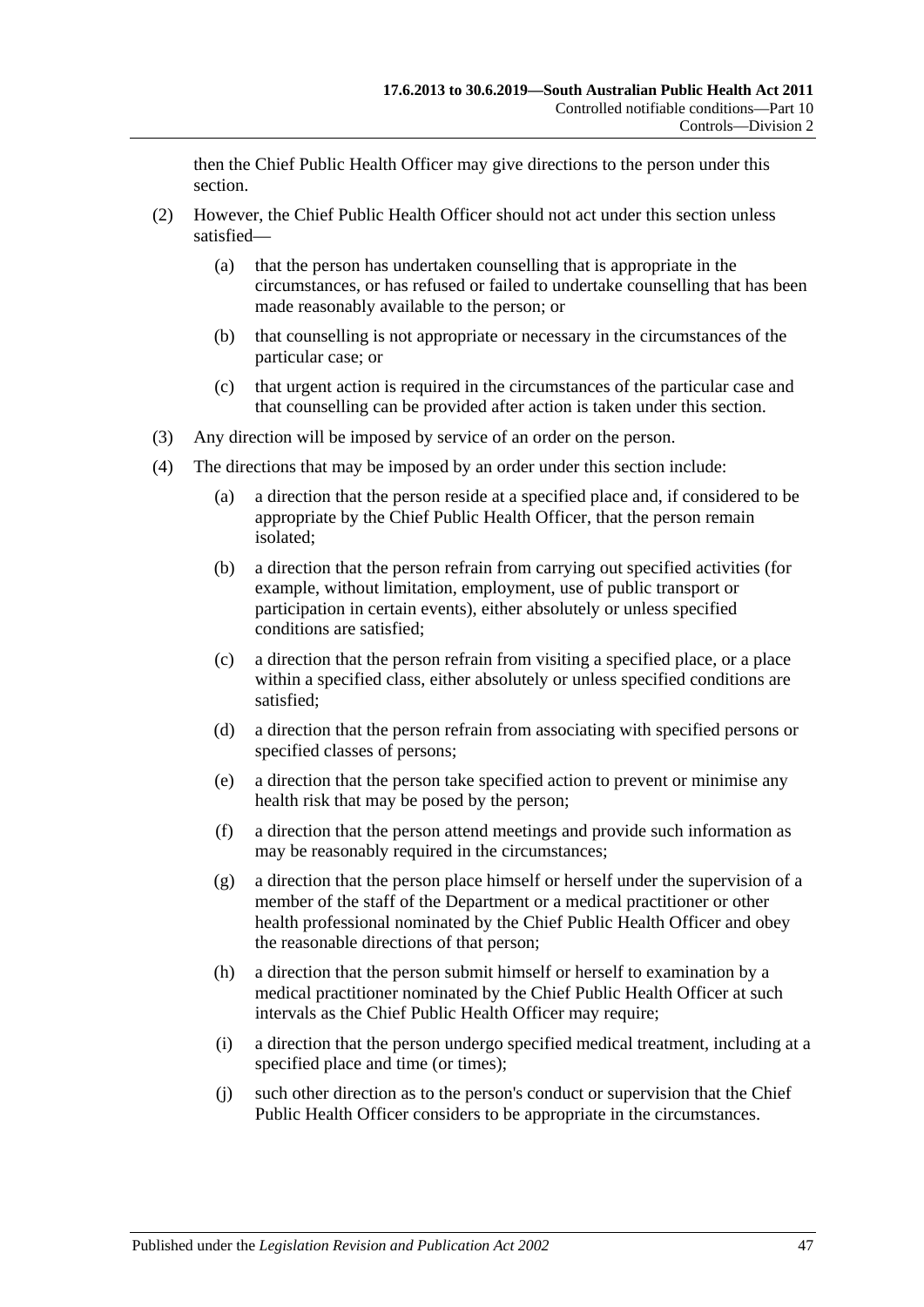- (5) The Chief Public Health Officer—
	- (a) must not impose a direction under [subsection](#page-46-0) (4)(h) or [\(i\)](#page-46-1) if the Chief Public Health Officer is satisfied that the person has a conscientious objection to the relevant examination or treatment (as the case may be) due to a religious, cultural or other similar ground; and
	- (b) must not impose a direction under [subsection](#page-46-1) (4)(i) if the treatment would impose a serious threat to the person's health.
- (6) However, if a direction under [subsection](#page-46-0) (4)(h) or [\(i\)](#page-46-1) would relate to a child, the Chief Public Health Officer may make a direction under either (or both) paragraphs despite a conscientious objection of a parent or guardian of the child if the Chief Public Health Officer considers that the relevant examination or treatment (as the case may be) is in the best interests of the child (and reasonably necessary in the interests of public health).

### **76—Review by District Court**

- (1) A person who is the subject of an order, requirement or direction of the Chief Public Health Officer under a preceding section under this Division (including an order, requirement or direction as varied under this Division) may apply to the District Court for a review of the order, requirement or direction.
- (2) An application under this section may be instituted at any time during the currency of the order, requirement or direction (and, subject to [subsection](#page-47-0) (3), more than 1 application may be made while the order, requirement or direction is in force).
- <span id="page-47-0"></span>(3) If a second or subsequent application is made with respect to the same order, requirement or direction, the District Court must first consider whether there has been a significant change in the material circumstances of the case and should, unless the District Court in its discretion determines otherwise, decline to proceed with the application (if it appears that the proceedings would simply result in a rehearing of the matter without such a change in circumstances).
- (4) Subject to complying with [subsection](#page-47-0) (3), the District Court may, on hearing an application under this section—
	- (a) confirm, vary or revoke any order, requirement or direction, or substitute any order, requirement or direction;
	- (b) remit the subject matter to the Chief Public Health Officer for further consideration;
	- (c) dismiss the matter;
	- (d) make any consequential or ancillary order or direction, or impose any conditions, that it considers appropriate.
- (5) The District Court is to hear and determine an application under this section as soon as is reasonably practicable.
- (6) An application for a review under this section will be taken to be the making of an appeal for the purposes of the application of Part 6 Division 2 of the *[District Court](http://www.legislation.sa.gov.au/index.aspx?action=legref&type=act&legtitle=District%20Court%20Act%201991)  Act [1991](http://www.legislation.sa.gov.au/index.aspx?action=legref&type=act&legtitle=District%20Court%20Act%201991)*.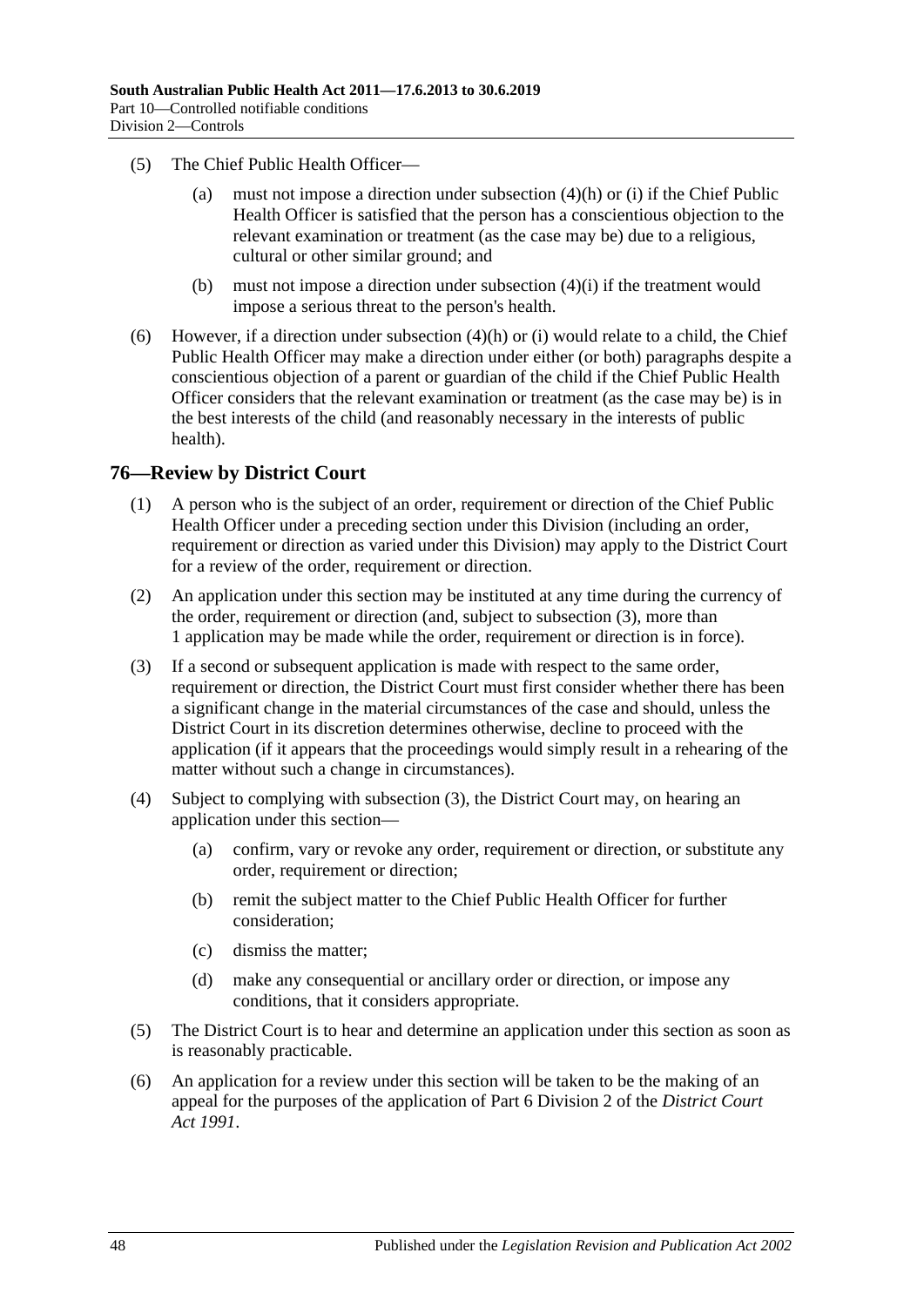# <span id="page-48-2"></span>**77—Power to require detention**

- $(1)$  If—
	- (a) the Chief Public Health Officer has reasonable grounds to believe that a person has, or has been exposed to, a controlled notifiable condition; and
	- (b) the person is or has been the subject of 1 or more directions under [section](#page-45-1) 75 and has contravened or failed to comply with a direction, or the Chief Public Health Officer considers that there is a material risk the person would not comply with 1 or more directions under that section if they were to be imposed; and
	- (c) the Chief Public Health Officer considers—
		- (i) that the person presents, or is likely to present, a risk to public health; and
		- (ii) that action under this section is justified,

then the Chief Public Health Officer may make an order under this section.

- (2) However, the Chief Public Health Officer should not act under this section unless satisfied—
	- (a) that the person has undertaken counselling that is appropriate in the circumstances, or has refused or failed to undertake counselling that has been made reasonably available to the person; or
	- (b) that counselling is not appropriate in the circumstances of the particular case; or
	- (c) that urgent action is required in the circumstances of the particular case and that counselling can be provided after action is taken under this section.
- (3) An order under this section must be served on the person.
- (4) An order under this section will be that the person submit to being detained at a specified place while the order is in force.
- (5) An order under this section may contain other requirements relating to the person's conduct or supervision that the Chief Public Health Officer considers to be appropriate in the circumstances.
- (6) Subject to this section, an order under this section—
	- (a) will be for an initial period not exceeding 30 days; and
	- (b) will be able to be extended from time to time by the Chief Public Health Officer for periods not exceeding 60 days.
- <span id="page-48-0"></span>(7) If the Chief Public Health Officer considers that it will be necessary to extend an order under this section beyond an initial period of 30 days, the Chief Public Health Officer must, before the expiration of that period, apply to the Supreme Court for a review of the order.
- <span id="page-48-1"></span>(8) If an application is made under [subsection](#page-48-0) (7)—
	- (a) the order may be extended beyond the initial period of 30 days pending the outcome of the application to the Supreme Court; and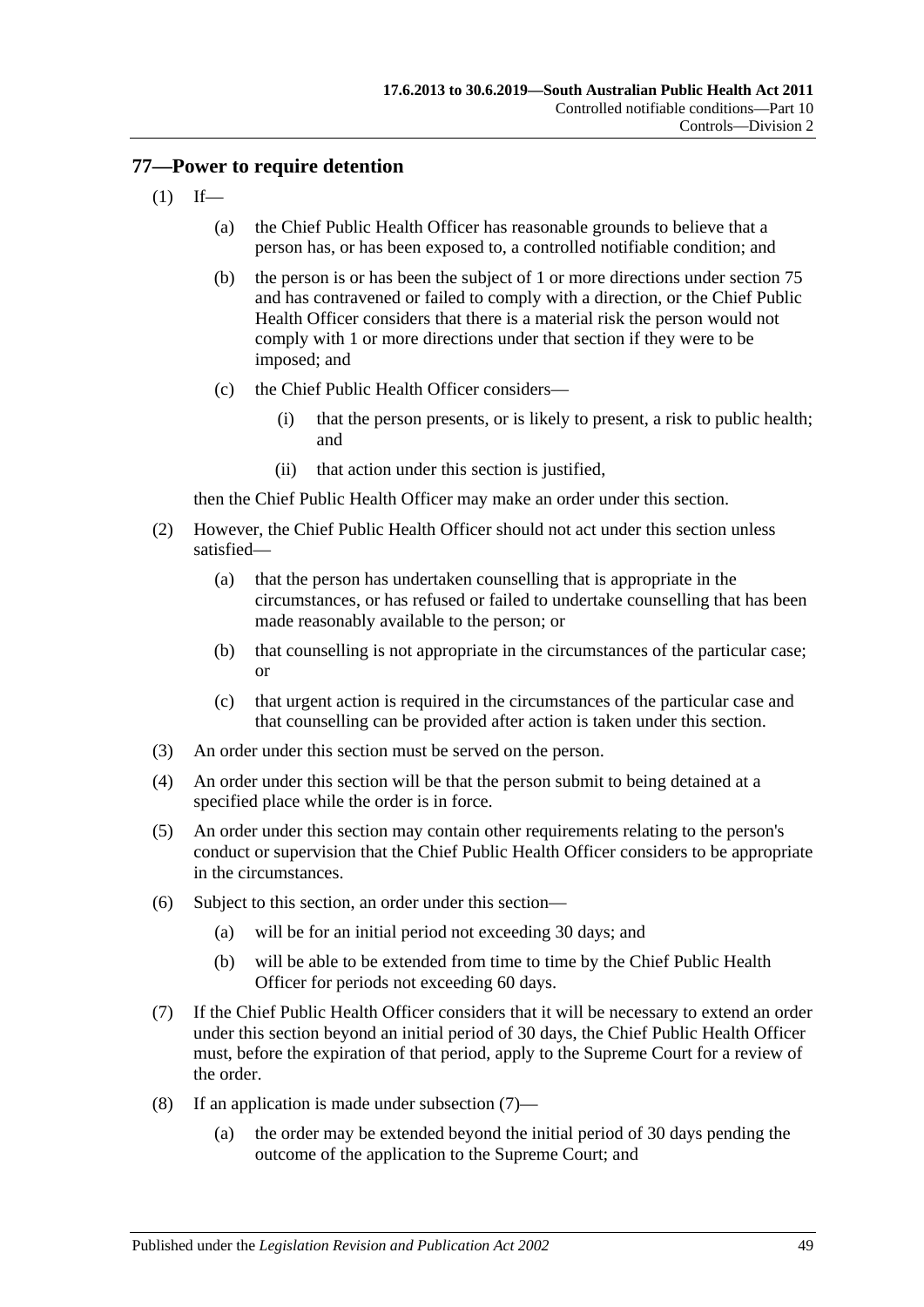- (b) the Supreme Court should seek to hear and determine the application as soon as is reasonably practicable after it is made to the Court; and
- (c) the Supreme Court may, on hearing the application, confirm, vary or revoke the order that has been made by the Chief Public Health Officer.
- <span id="page-49-0"></span>(9) Furthermore, a person must not be detained under this section for a period exceeding 6 months in total unless the Supreme Court has, on application by the Chief Public Health Officer made for the purposes of this subsection, confirmed the order (with or without any variation made by the Court).
- (10) The Supreme Court will be constituted of a single Judge for the purposes of proceedings under [subsections](#page-48-0) (7), [\(8\)](#page-48-1) and [\(9\).](#page-49-0)
- (11) A Judge, in acting under a preceding subsection, may make any consequential or ancillary order or direction, or impose any conditions, the Judge considers appropriate (including that the relevant person be released pending the outcome of the hearing of the matter (if the Judge thinks fit) on such conditions, if any, as the Judge may determine, or that the matter be brought back before the Supreme Court constituted of a single Judge at a time, or within a period or periods, specified by the Judge (and, if a matter is brought back before the Court, then a Judge may make such orders as the Judge thinks fit)).
- (12) The preceding subsections do not limit the ability of a person to apply for a review of an order under this section under [section](#page-49-1) 78.
- (13) A person who is detained under this section must be examined by a medical practitioner at intervals not exceeding—
	- (a) 30 days; or
	- (b) such shorter period or periods as a Supreme Court Judge may determine having regard to the nature of the controlled notifiable condition and the extent to which the person has been affected by that condition.
- (14) The Chief Public Health Officer must facilitate any reasonable request for communication made by a person detained under this section.

# <span id="page-49-1"></span>**78—Review of detention orders by Supreme Court**

- (1) A person who is the subject of an order of the Chief Public Health Officer under [section](#page-48-2) 77 may apply to the Supreme Court for a review of the order.
- (2) An application under this section may be instituted at any time during the currency of the order (and, subject to [subsection](#page-49-2) (3), more than 1 application may be made while the order is in force).
- <span id="page-49-2"></span>(3) If a second or subsequent application is made under this section with respect to the same order, the Supreme Court must first consider whether there has been a significant change in the material circumstances of the case and should, unless the Supreme Court in its discretion determines otherwise, decline to proceed with the application (if it appears that the proceedings would simply result in a rehearing of the matter without such a change in circumstances).
- (4) Subject to complying with [subsection](#page-49-2) (3), the Supreme Court may, on hearing an application under this section—
	- (a) confirm, vary or revoke the order, or substitute any order;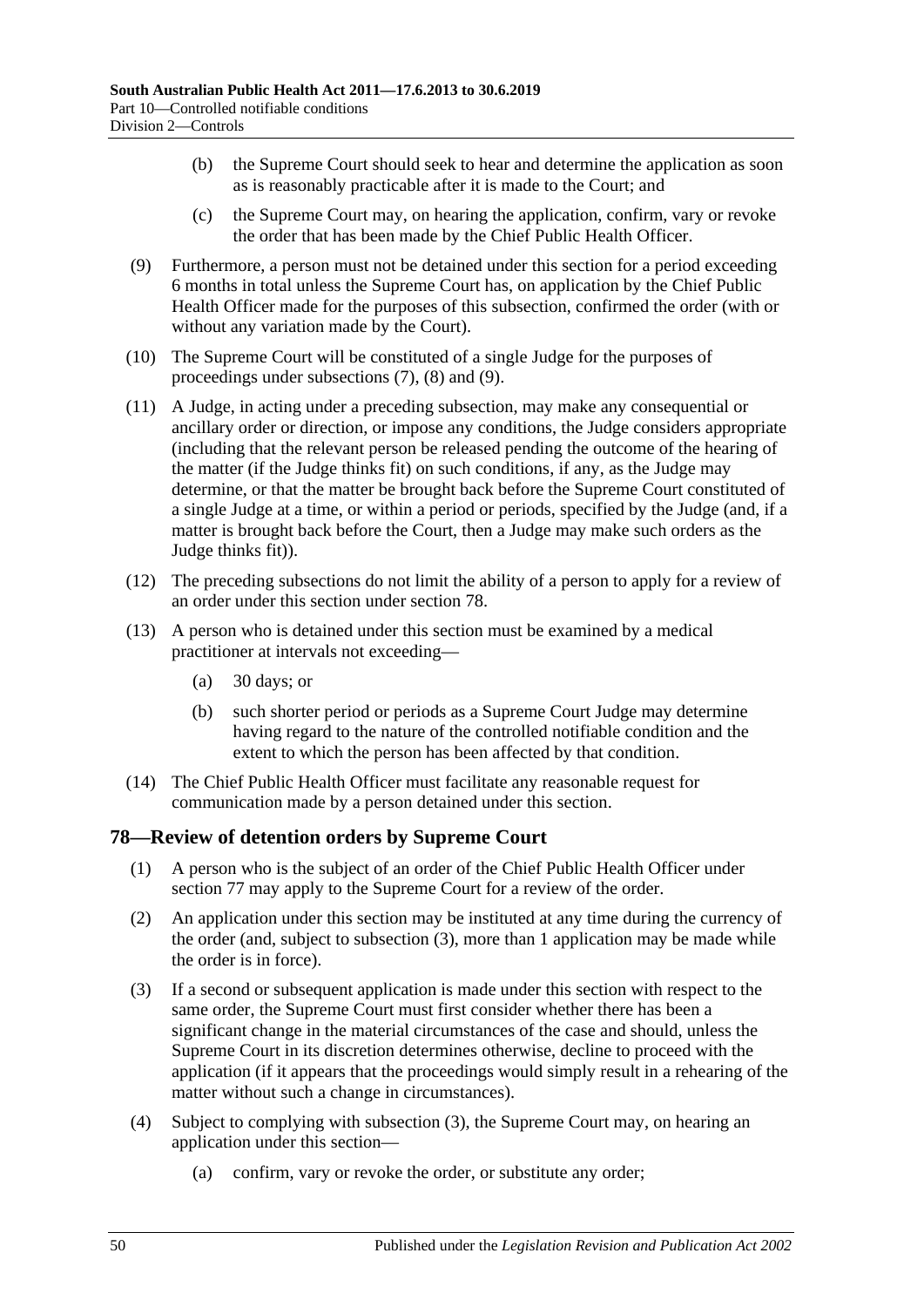- (b) remit the subject matter to the Chief Public Health Officer for further consideration;
- (c) dismiss the matter;
- (d) make any consequential or ancillary order or direction, or impose any conditions, that it considers appropriate.
- (5) The Supreme Court will be constituted of a single Judge for the purposes of this section.

### <span id="page-50-0"></span>**79—Warrants**

- (1) If the Chief Public Health Officer considers it necessary to do so, the Chief Public Health Officer may apply to a magistrate—
	- (a) for the issue of a warrant for the apprehension by an authorised person of a person who has failed to comply with an order, requirement or direction under this Division;
	- (b) for the person to whom the warrant relates—
		- (i) to be subject to any examination, test or other action required by the order, requirement or direction to which the warrant relates; or
		- (ii) to be brought before a magistrate.
- <span id="page-50-1"></span>(2) If or when a person is brought before a magistrate, the magistrate may take such action as the magistrate thinks appropriate to achieve compliance with the relevant order, requirement or direction, including—
	- (a) by making such orders as the magistrate thinks fit;
	- (b) by issuing a warrant for the detention of the relevant person until the person is willing to comply with the order, requirement or direction.
- (3) Without limiting [subsection](#page-50-0) (1) or [\(2\),](#page-50-1) a warrant under this section may provide that the person be held in a place of quarantine or isolation—
	- (a) for a period determined by the magistrate, or from time to time subject to periodic reviews by a magistrate; or
	- (b) until otherwise determined by a magistrate.
- <span id="page-50-2"></span>(4) An authorised person is authorised to take any action contemplated by a warrant under this section (including to take a person to any place and to restrain a person while any examination or testing is undertaken (including testing involving the taking of a blood, urine or other biological sample)).
- (5) Without limiting [subsection](#page-50-2) (4), reasonable force may be used in the execution of a warrant under this section.
- (6) In the exercise of powers under a warrant, an authorised person may be accompanied by such assistants as may be necessary or desirable in the circumstances.
- (7) A right of appeal exists to the Supreme Court (constituted of a single judge) against a decision of a magistrate under this section.
- (8) On an appeal, the Supreme Court may—
	- (a) confirm, vary or quash the magistrate's decision;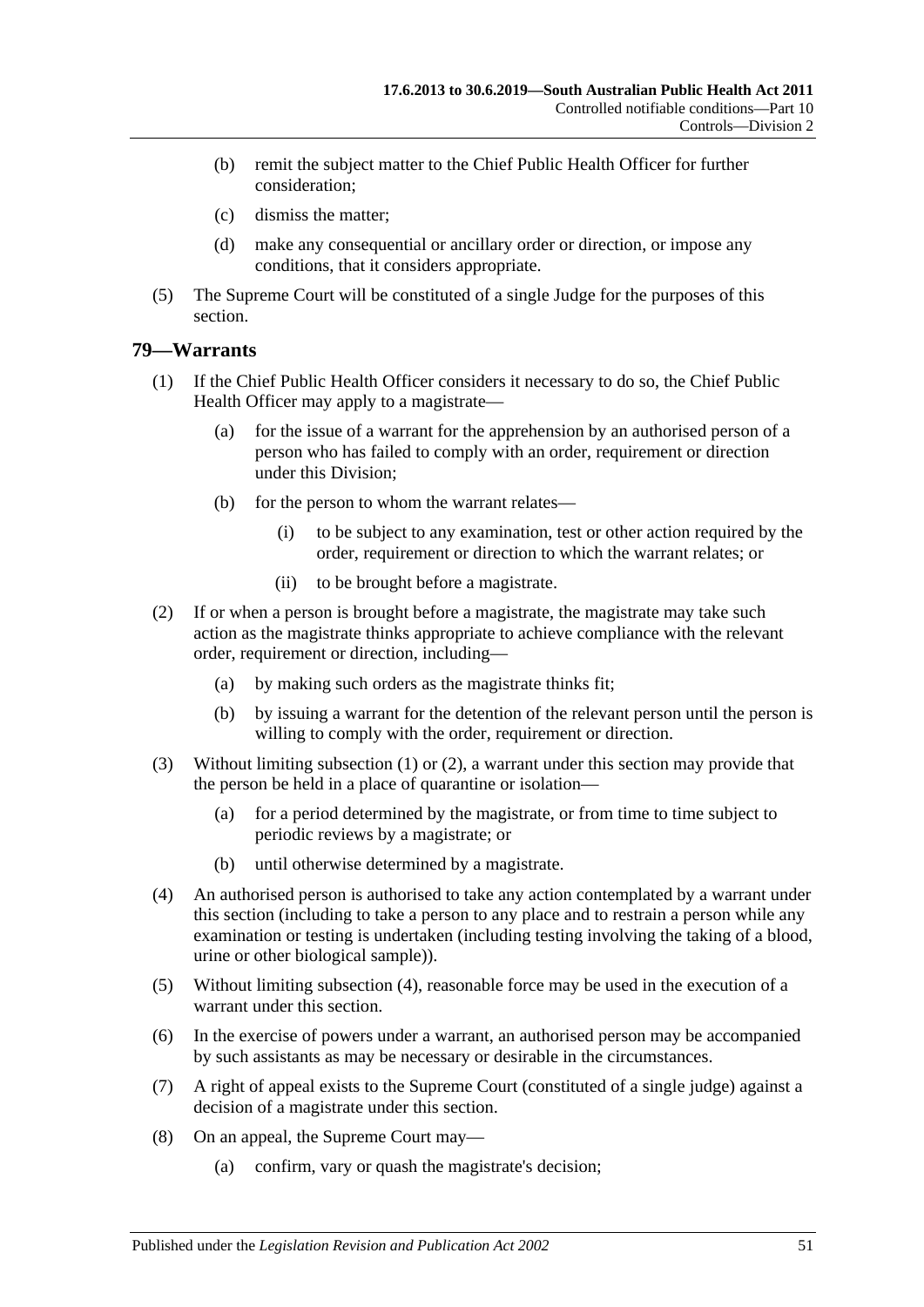- (b) make any order that the justice of the case may require.
- (9) Subject to an appeal, an order of a magistrate under this section will be taken to be an order of the Magistrates Court.
- (10) In this section—

*authorised person* means—

- (a) a police officer; or
- (b) a person authorised by the Chief Public Health Officer to act as an authorised person under this section.

#### **80—General provisions relating to orders, requirements and directions**

- (1) An order, requirement or direction under this Division may be given or imposed on a person on 1 or more occasions.
- (2) Any combination of orders, requirements or directions under this Division may be given or imposed on a person at any time.
- (3) The Chief Public Health Officer may at any time, by notice served on a person, vary or rescind an order, requirement or direction under this Division.
- (4) If the Chief Public Health Officer serves an order or notice on a person under this Division, the order or notice must be accompanied by a notice in a form determined by the Chief Public Health Officer that—
	- (a) sets out the grounds on which the order or notice is made; and
	- (b) contains a statement of the person's rights under this Act (including a person's right to apply for a review under this Division); and
	- (c) contains any other information determined by the Chief Public Health Officer to be relevant or appropriate.

### **81—Duty to comply**

A person who is the subject of an order, requirement or direction under this Division must not, without reasonable excuse, contravene or fail to comply with the order, requirement or direction.

Maximum penalty: \$25 000.

Expiation fee: \$750.

# **Division 3—Related matters**

#### **82—Advisory Panels**

- (1) The Chief Public Health Officer may establish a Case Management and Co-ordination Advisory Panel (an *Advisory Panel*) to advise the Chief Public Health Officer on the management of a person who is, or a group of persons who are, the subject of an order, requirement or direction under this Part.
- (2) An Advisory Panel will consist of—
	- (a) a legal practitioner; and
	- (b) a person who is considered by the Chief Public Health Officer to be an expert in infectious diseases; and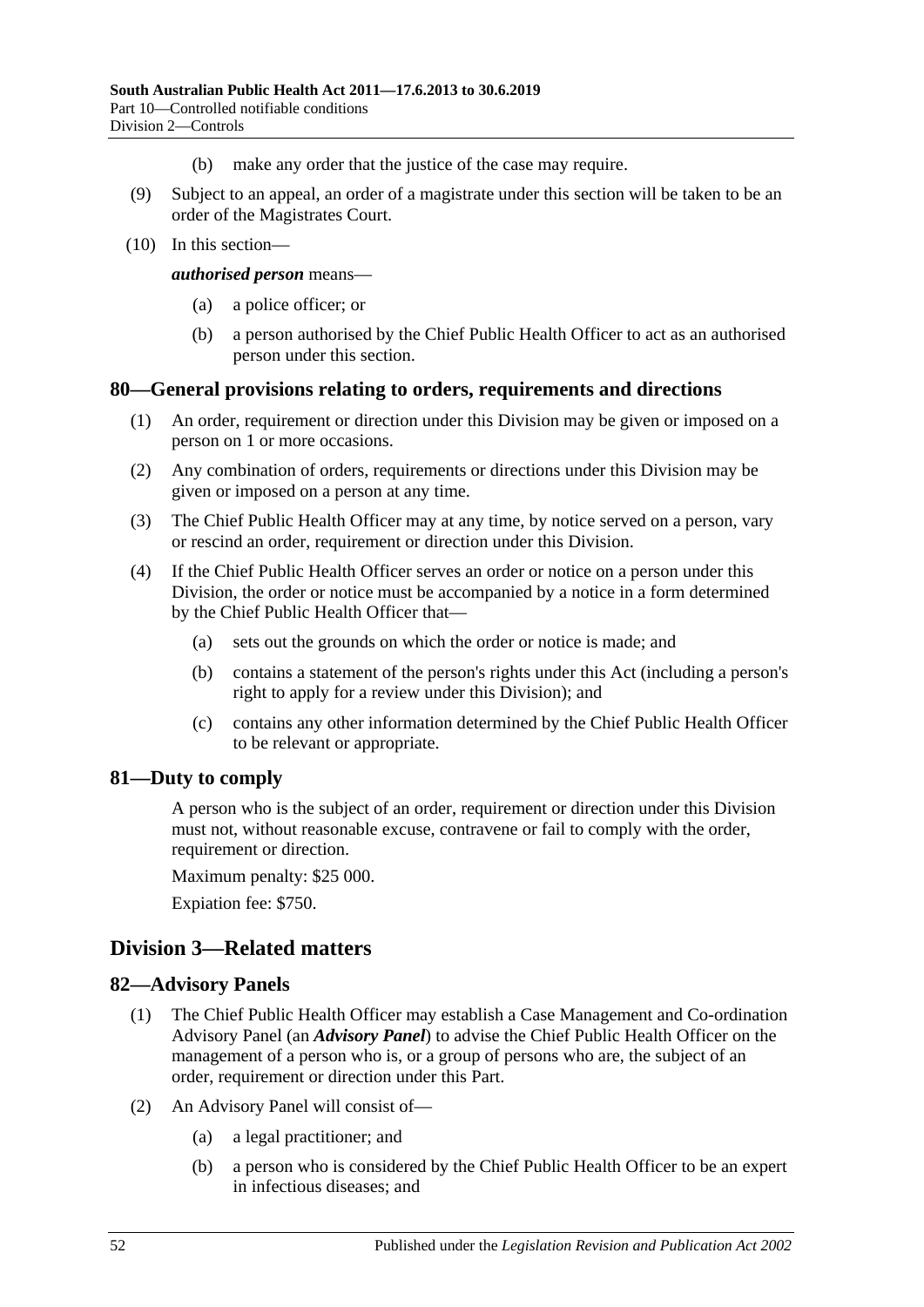- (c) any other person who is considered by the Chief Public Health Officer to be an appropriate member of the Advisory Panel.
- (3) A person will be appointed to an Advisory Panel on conditions determined by the Chief Public Health Officer after consultation with the Minister.
- (4) An Advisory Panel must perform its functions—
	- (a) after taking into account any determination of the Chief Public Health Officer as to the scope or performance of its functions in the circumstances of the particular case; and
	- (b) in accordance with any protocols under [subsection](#page-52-0) (5).
- <span id="page-52-0"></span>(5) The Minister may, as the Minister thinks fit, determine various protocols that must be complied with by Advisory Panels in the performance of their functions.
- (6) Information (including confidential information) may be disclosed to an Advisory Panel in connection with the performance of its functions without the breach of any law or principle of professional ethics.
- (7) A member of an Advisory Panel must not make use of or disclose information gained as a result of, or in connection with, the functions of the Advisory Panel except—
	- (a) to the extent necessary for the proper performance of those functions; or
	- (b) to the extent allowed by the regulations.

#### **83—Interstate orders**

(1) In this section—

*corresponding law* means a law of another State declared by the regulations to be a corresponding law;

*order* includes a notice, requirement or direction;

*State* includes a Territory.

- <span id="page-52-2"></span> $(2)$  If—
	- (a) a person is subject to an order under a corresponding law; and
	- (b) the terms of an order provide for matters that could be the subject (wholly or substantially) of an order under this Part; and
	- (c) the person enters the State,

then, subject to [subsections](#page-52-1) (3) and [\(4\),](#page-53-0) the order will have effect in this State as if the order had been made under this Part.

- <span id="page-52-1"></span>(3) An order that has effect in this State under [subsection](#page-52-2) (2)—
	- (a) may, by notice served on the relevant person, be varied by the Chief Public Health Officer, as it applies in this State, in such manner as the Chief Public Health Officer thinks fit: and
	- (b) will cease to have effect in this State if—
		- (i) the order expires or is revoked under the corresponding law; or
		- (ii) the order is revoked by the Chief Public Health Officer acting under this provision.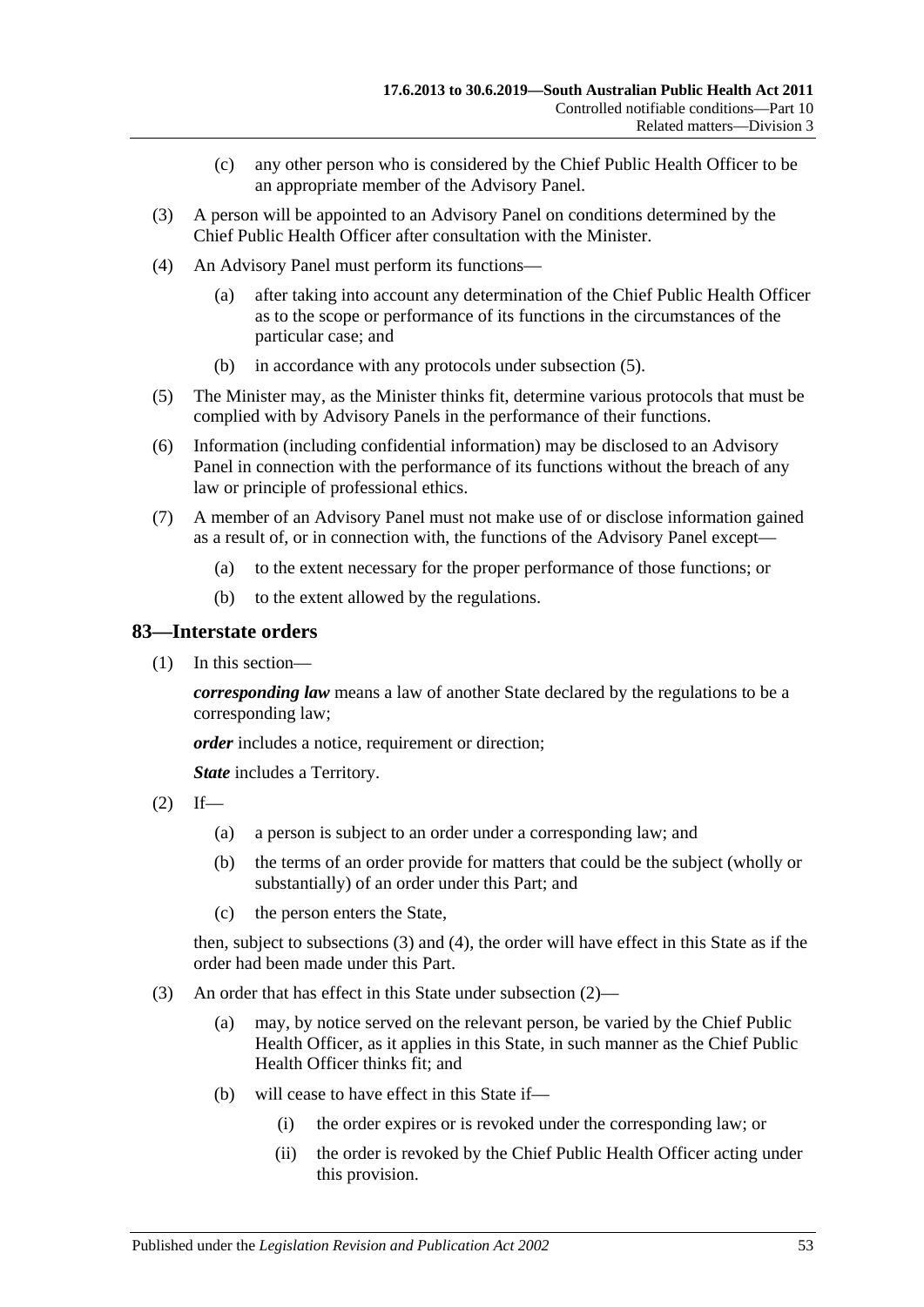<span id="page-53-0"></span>(4) The cessation of the operation of an order under this section does not prevent an order subsequently being made under this Part in relation to the same person.

# **84—Protection of information**

A document held or produced by the Chief Public Health Officer, or any other person acting in the course of official duties, for the purposes of this Part that relates to a particular person is not subject to access under the *[Freedom of Information Act](http://www.legislation.sa.gov.au/index.aspx?action=legref&type=act&legtitle=Freedom%20of%20Information%20Act%201991) 1991*.

# **Part 11—Management of significant emergencies**

# **85—Principles**

The principles set out in [section](#page-9-0) 14 have particular application to this Part.

# <span id="page-53-1"></span>**86—Public health incidents**

- (1) If it appears to the Chief Executive that the nature or scale of an emergency that has occurred, is occurring or is about to occur, is such that it should be declared to be a public health incident, the Chief Executive may, with the approval of the Minister, declare the emergency to be a public health incident.
- (2) A declaration under this section—
	- (a) may be made orally (but if made orally must, as soon as is reasonably practicable, be reduced to writing and a copy provided to the Minister); and
	- (b) subject to this section, remains in force while response operations are being carried out in relation to the emergency (but not for a period exceeding 12 hours).
- (3) The Chief Executive may, at any time, revoke a declaration under this section.

# **87—Public health emergencies**

- (1) If it appears to the Chief Executive that an emergency has occurred, is occurring or is about to occur, the Chief Executive may, with the approval of the Minister, declare the emergency to be a public health emergency (whether or not the emergency has previously been declared to be a public health incident under [section](#page-53-1) 86).
- (2) A declaration under this section—
	- (a) must be in writing and published in a manner and form determined by the Minister; and
	- (b) remains in force for a period specified in the declaration (which must not exceed 14 days) and for such further periods (which may be of any length) as may be approved by the Governor.
- (3) The Chief Executive may, at any time, revoke a declaration under this section.

# **88—Making and revocation of declarations**

(1) The Public Health Emergency Management Plan may contain guidelines setting out circumstances in which an emergency should be declared to be a public health incident or to be a public health emergency.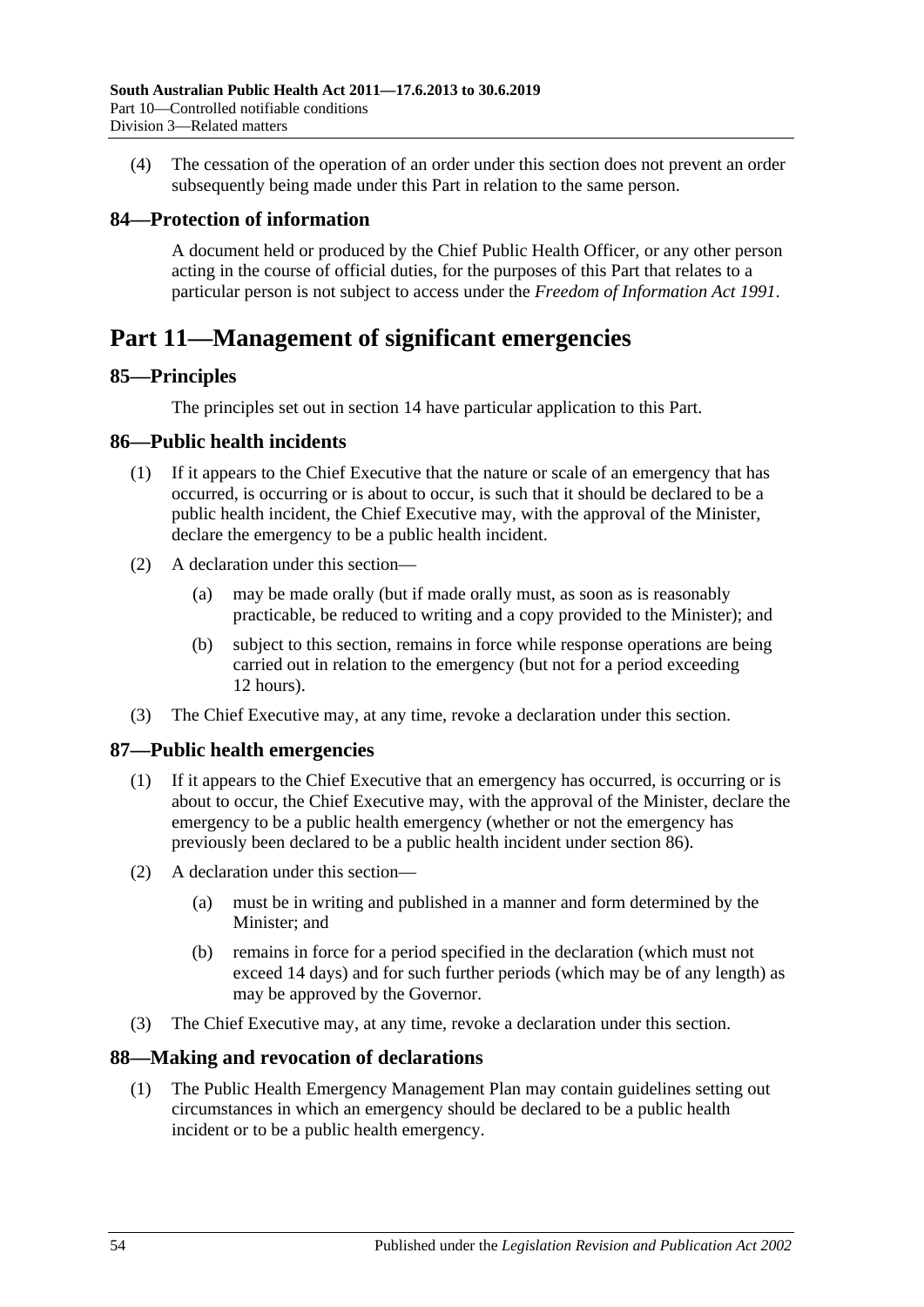- (2) Before making a declaration under this Part, the Chief Executive must consult with—
	- (a) the Chief Public Health Officer; and
	- (b) the State Co-ordinator.
- (3) The Chief Executive must revoke a declaration under this Part at the request of the State Co-ordinator.

### <span id="page-54-2"></span>**89—Powers and functions of Chief Executive**

- (1) On the declaration of a public health incident or public health emergency, and while that declaration remains in force, the Chief Executive must take any necessary action to implement the Public Health Emergency Management Plan and cause such response and recovery operations to be carried out as he or she thinks appropriate.
- (2) The Chief Executive must provide information relating to a public health incident or public health emergency to the State Co-ordinator in accordance with any requirements of the State Co-ordinator.

### <span id="page-54-1"></span>**90—Application of Emergency Management Act**

- (1) On the declaration of a public health incident or public health emergency, the following provisions of the *[Emergency Management Act](http://www.legislation.sa.gov.au/index.aspx?action=legref&type=act&legtitle=Emergency%20Management%20Act%202004) 2004* apply in relation to the emergency as if those provisions formed part of this Act but subject to the modifications specified in [subsection](#page-54-0) (2) and any other prescribed modifications:
	- (a) Part 4 Division 4 (Powers that may be exercised in relation to declared emergencies) except section 25(1) and (2)(n);
	- (b) Part 4 Division 5 (Recovery operations);
	- (c) Part 5 (Offences);
	- (d) Part 6 (Miscellaneous) except sections 37 and 38;
	- (e) definitions in section 3 of terms used in the above provisions.
- <span id="page-54-0"></span>(2) The provisions of the *[Emergency Management Act](http://www.legislation.sa.gov.au/index.aspx?action=legref&type=act&legtitle=Emergency%20Management%20Act%202004) 2004* applied under [subsection](#page-54-1) (1) are modified as follows:
	- (a) a reference to the Minister is to be read as a reference to the Minister responsible for the administration of this Act;
	- (b) a reference to the State Co-ordinator is to be read as a reference to the Chief Executive;
	- (c) a reference to an authorised officer is to be read as a reference to an emergency officer;
	- (d) a reference to the State Emergency Management Plan is to be read as a reference to the Public Health Emergency Management Plan;
	- (e) a reference to an identified major incident is to be read as a reference to a public health incident;
	- (f) a reference to a major emergency is to be read as a reference to a public health emergency;
	- (g) a reference to a declaration is to be read as a reference to a declaration under this Part;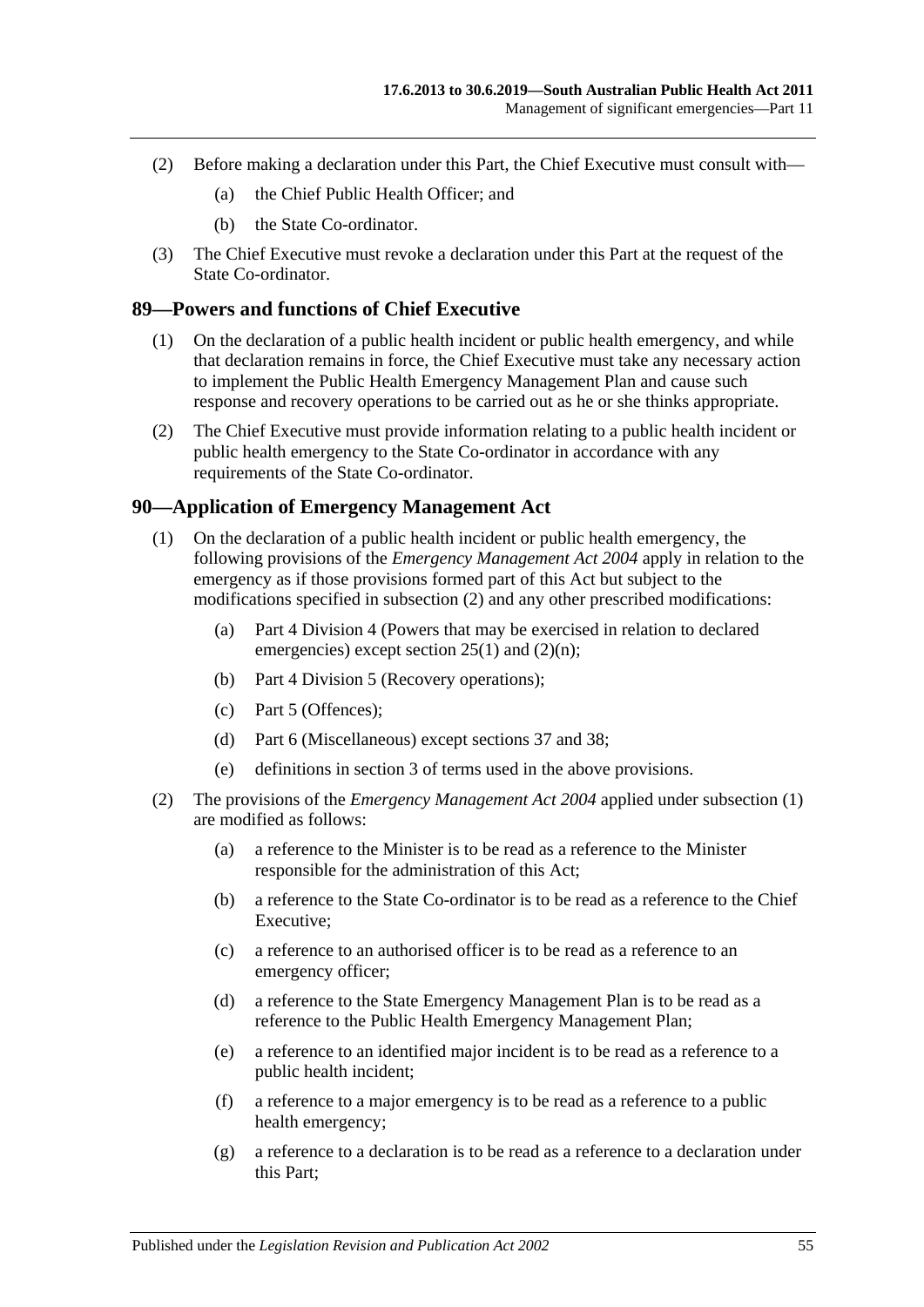- (h) a reference to this Act (meaning the *[Emergency Management Act](http://www.legislation.sa.gov.au/index.aspx?action=legref&type=act&legtitle=Emergency%20Management%20Act%202004) 2004*) is to be read as a reference to this Part;
- (i) a reference to section 25(1) of the *[Emergency Management Act](http://www.legislation.sa.gov.au/index.aspx?action=legref&type=act&legtitle=Emergency%20Management%20Act%202004) 2004* is to be read as a reference to [section](#page-54-2) 89(1) of this Act;
- (i) section  $25(2)(m)$  is to be read as if it did not include the words in brackets.
- (3) An authorised officer may only exercise a power of direction under section 25(2) of the *[Emergency Management Act](http://www.legislation.sa.gov.au/index.aspx?action=legref&type=act&legtitle=Emergency%20Management%20Act%202004) 2004* applied under [subsection](#page-54-1) (1)—
	- (a) that the person be isolated or segregated from other persons; or
	- (b) that the person must remain in a particular place,

if—

- (c) there is no cause, or no reasonable cause, to act under [Part](#page-41-3) 10 or under the *[Mental Health Act](http://www.legislation.sa.gov.au/index.aspx?action=legref&type=act&legtitle=Mental%20Health%20Act%202009) 2009*; or
- (d) there are significant public health advantages in acting under the *[Emergency](http://www.legislation.sa.gov.au/index.aspx?action=legref&type=act&legtitle=Emergency%20Management%20Act%202004)  [Management Act](http://www.legislation.sa.gov.au/index.aspx?action=legref&type=act&legtitle=Emergency%20Management%20Act%202004) 2004* as applied under this section rather than under [Part](#page-41-3) 10 or under the *[Mental Health Act](http://www.legislation.sa.gov.au/index.aspx?action=legref&type=act&legtitle=Mental%20Health%20Act%202009) 2009*.
- $(4)$  If—
	- (a) a person is subject to a direction under section 25(2) of the *[Emergency](http://www.legislation.sa.gov.au/index.aspx?action=legref&type=act&legtitle=Emergency%20Management%20Act%202004)  [Management Act](http://www.legislation.sa.gov.au/index.aspx?action=legref&type=act&legtitle=Emergency%20Management%20Act%202004) 2004* applied under [subsection](#page-54-1) (1)—
		- (i) that the person be isolated or segregated from other persons; or
		- (ii) that the person remain in a particular place; and
	- (b) an authorised officer is satisfied that the person is no longer an immediate risk to public health, or is no longer at risk on account of a public health incident or public health emergency, (as the case requires),

the direction must be revoked in relation to the person.

<span id="page-55-0"></span> $(5)$  If—

- (a) a person is subject to a direction, or a series of directions, under section 25(2) of the *[Emergency Management Act](http://www.legislation.sa.gov.au/index.aspx?action=legref&type=act&legtitle=Emergency%20Management%20Act%202004) 2004* applied under [subsection](#page-54-1) (1)—
	- (i) that the person be isolated or segregated from other persons; or
	- (ii) that the person must remain in a particular place; and
- (b) the direction has effect, or the directions together have effect, for a period exceeding 24 hours,

the person may apply to the Magistrates Court for a review of the direction or directions.

(6) An application under [subsection](#page-55-0) (5) may be instituted at any time during the currency of a direction (and, subject to [subsection](#page-56-0) (7), more than 1 application may be made while a direction is in force).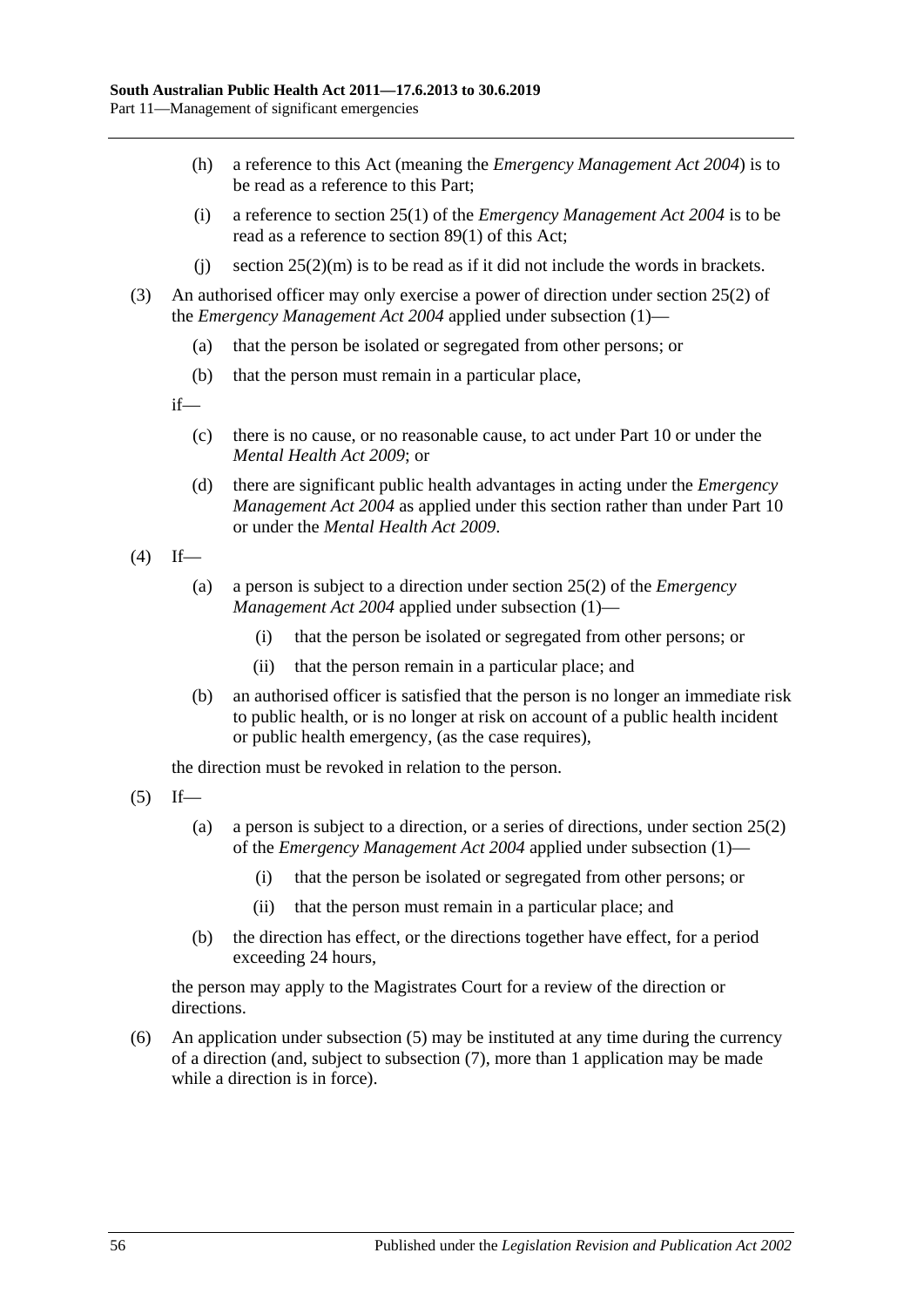- <span id="page-56-0"></span>(7) If a second or subsequent application is made with respect to the same direction or directions, the Magistrates Court must first consider whether there has been a significant change in the material circumstances of the case and should, unless the Magistrates Court in its discretion determines otherwise, decline to proceed with the application (if it appears that the proceedings would simply result in a rehearing of the matter without such a change in circumstances).
- (8) The following provisions will apply in connection with an application under [subsection](#page-55-0) (5):
	- (a) the making of an application does not suspend the operation of a direction to which the application relates (and the Magistrates Court must not suspend or stay the operation of the direction pending the outcome of the proceedings);
	- (b) the Magistrates Court must consider whether 2 or more applications by separate individuals may be joined or heard together taking into account:
		- (i) the extent to which it is impractical or unreasonable for individual applications to be heard separately in view of the number of applications before the court; and
		- (ii) the extent to which there are questions of fact or law that are sufficiently similar or common across a series of applications; and
		- (iii) the extent to which the directions across a series of applications are the same or similar; and
		- (iv) such other matters as the court thinks fit in order to best manage the applications in the circumstances of the emergency;
	- (c) the Chief Magistrate may make such orders as the Chief Magistrate thinks fit (either in a specific case, in a specific class of cases, or generally with respect to applications under [subsection](#page-55-0) (5)) to assist in dealing with the management and hearing of applications under [subsection](#page-55-0) (5) (and any such order will have effect according to its terms).
- <span id="page-56-1"></span>(9) Subject to complying with [subsection](#page-56-0) (7), the Magistrates Court may, on hearing an application under [subsection](#page-55-0) (5)—
	- (a) confirm, vary or revoke a direction;
	- (b) remit the subject matter to the person who gave a direction for further consideration;
	- (c) dismiss the matter;
	- (d) make any consequential or ancillary order or direction, or impose any conditions, that it considers appropriate.
- (10) The Magistrates Court may only revoke a direction under [subsection](#page-56-1) (9) if satisfied that the direction is no longer reasonably necessary in the interests of public health.
- (11) The Magistrates Court is to hear and determine an application under [subsection](#page-55-0) (5) as soon as is reasonably practicable.
- <span id="page-56-2"></span>(12) A party to proceedings on an application under [subsection](#page-55-0) (5) may appeal against a decision of the Magistrates Court under [subsection](#page-56-1) (9).
- (13) An appeal under [subsection](#page-56-2) (12) will be to the District Court.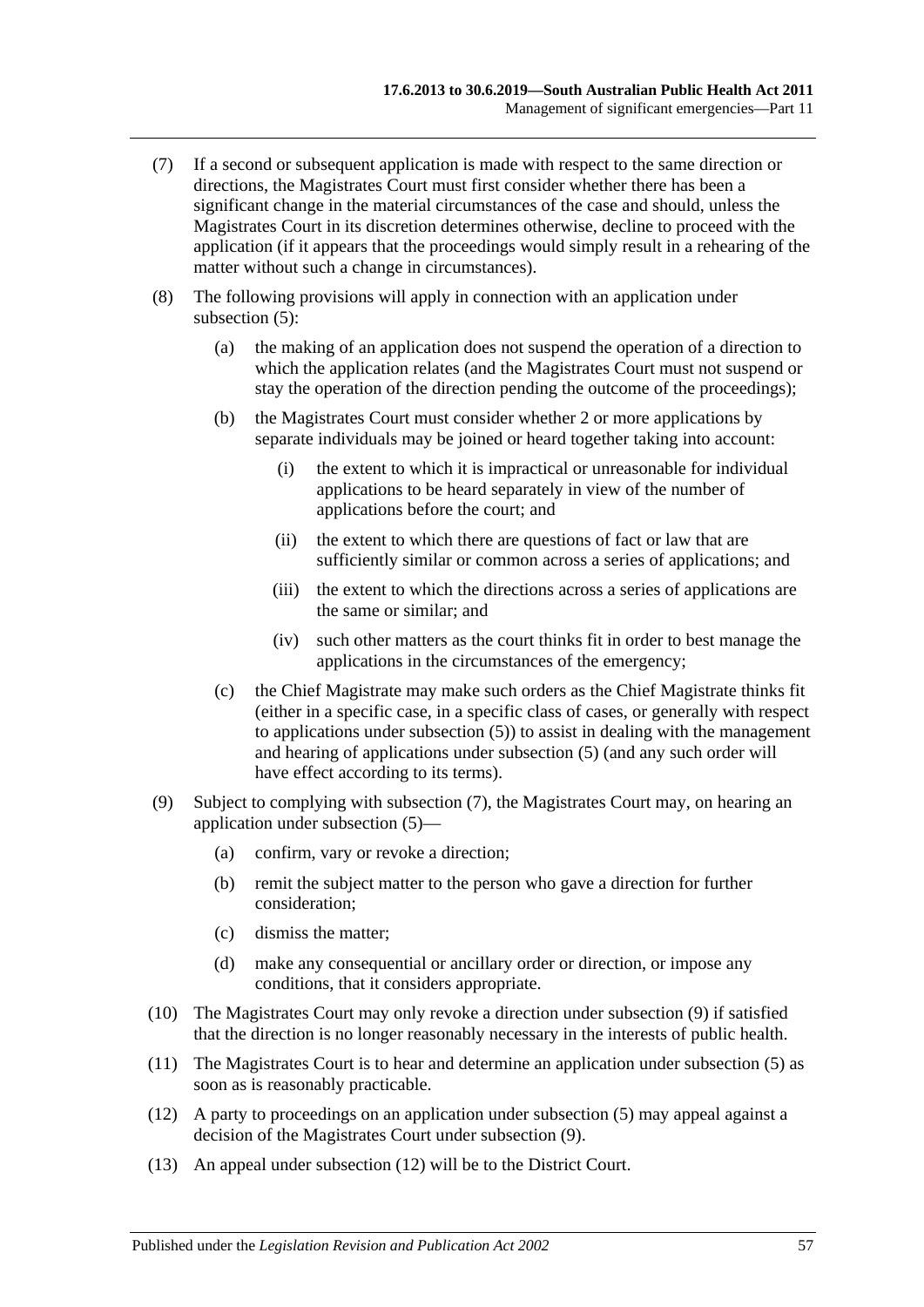- (14) The following provisions will apply in connection with an appeal under [subsection](#page-56-2) (12):
	- (a) the making of the appeal does not suspend the operation of a direction that has been confirmed by the Magistrates Court and the District Court may, as it thinks fit, make any other order with respect to the operation of any other direction that has been varied or revoked by the Magistrates Court (including, if the District Court thinks fit, to reinstate or vary an original direction on an interim basis pending the outcome of the appeal);
	- (b) the District Court must consider whether 2 or more appeals by separate individuals may be joined or heard together taking into account:
		- (i) the extent to which it is impracticable or unreasonable for individual appeals to be heard separately in view of the number of appeals before the court; and
		- (ii) the extent to which there are common questions or issues across a series of appeals; and
		- (iii) such other matters as the court thinks fit in order to best manage the appeals in the circumstances of the emergency;
	- (c) the Chief Judge may make such orders as the Chief Judge thinks fit to assist in dealing with the management and hearing of appeals under [subsection](#page-56-2) (12) (and any such order will have effect according to its terms).
- (15) The District Court may, on an appeal under [subsection](#page-56-2) (12)—
	- (a) confirm or vary the decision of the Magistrates Court, or substitute its own decision;
	- (b) make any consequential or ancillary order or direction that it considers appropriate.
- (16) The District Court is to hear and determine an appeal under [subsection](#page-56-2) (12) as soon as is reasonably practicable.
- (17) An appeal under [subsection](#page-56-2) (12) will be heard in the Administrative and Disciplinary Division of the District Court (but will not be subject to the application of Subdivision 2 of Part 6 Division 2 of the *[District Court Act](http://www.legislation.sa.gov.au/index.aspx?action=legref&type=act&legtitle=District%20Court%20Act%201991) 1991*).
- (18) A person subject to a direction who is a party to proceedings before a court under this section is not entitled to attend those proceedings but is entitled to be represented at any hearing by a person (who need not be a legal practitioner) nominated by him or her.
- (19) A court must, in dealing with proceedings under this section, take into account the need to ensure that its proceedings do not unduly hamper the work of public officials in dealing with an emergency.
- (20) In this section—

*Magistrates Court* means the Magistrates Court of South Australia.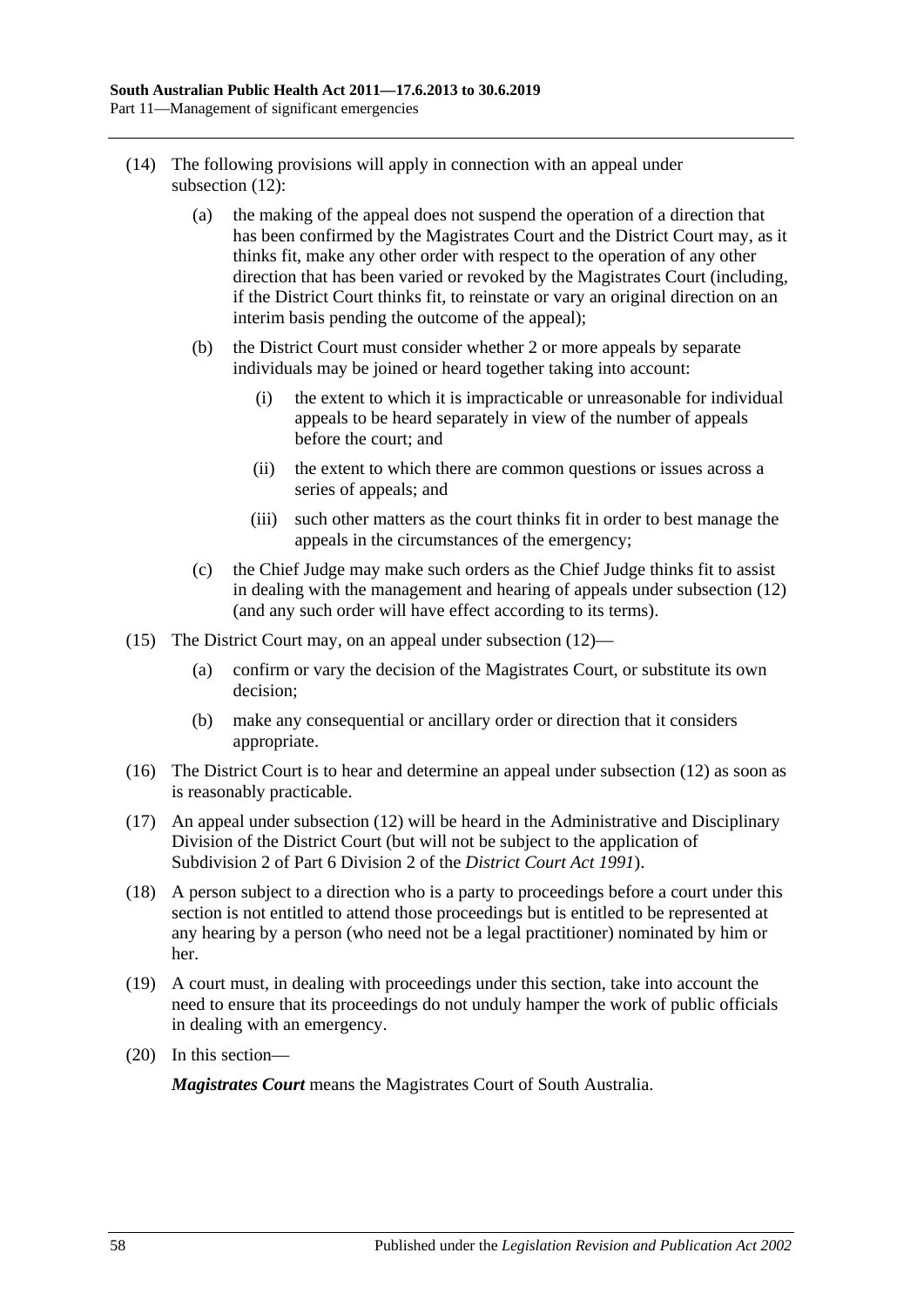# **Part 12—Notices and emergency situations**

# **Division 1—Interpretation**

# **91—Interpretation**

In this Part—

*relevant authority* means—

- (a) the Chief Public Health Officer; or
- (b) a council.

# **Division 2—Notices and emergencies**

# **92—Notices**

- (1) A relevant authority may issue a notice under this section for the purpose of—
	- (a) securing compliance with a requirement imposed by or under this Act (including the duty under [Part](#page-33-0) 6 or a requirement imposed under a regulation or a code of practice under this Act); or
	- (b) averting, eliminating or minimising a risk, or a perceived risk, to public health.
- (2) Before issuing a notice to secure compliance with the general duty under [Part](#page-33-0) 6, a relevant authority—
	- (a) must have regard to—
		- (i) the number of people affected, or potentially affected, by the breach of the duty;
		- (ii) the degree of harm, or potential degree of harm, to public health on account of the breach of the duty;
		- (iii) any steps that a person in breach of the duty has taken, or proposed to take, to avoid or address the impact of the breach of the duty,

and may have regard to such other matters as the relevant authority thinks fit; and

- <span id="page-58-0"></span>(b) subject to this section, must give the person to whom it is proposed that the notice be given a preliminary notice in writing—
	- (i) stating the proposed action, including the terms of the proposed notice and the period within which compliance with the notice will be required; and
	- (ii) stating the reasons for the proposed action; and
	- (iii) inviting the person show, within a specified time (of a reasonable period), why the proposed action should not be taken (by making representations to the relevant authority or a person nominated to act on behalf of the relevant authority).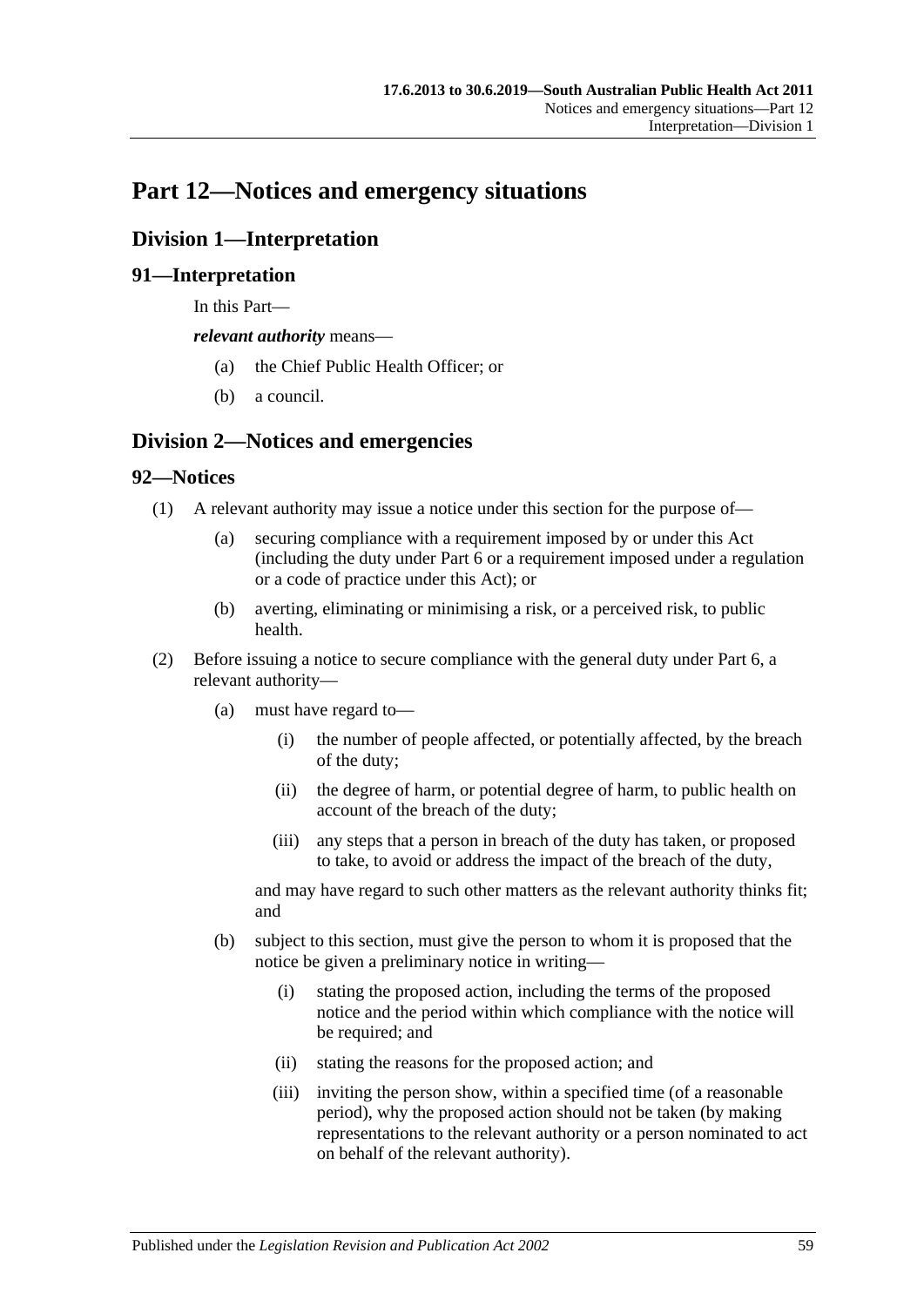- <span id="page-59-0"></span>(3) In a case where [subsection](#page-58-0) (2)(b) applies, a relevant authority may, after considering representations made within the time specified under [subsection](#page-58-0) (2)(b)—
	- (a) issue a notice in accordance with the terms of the original proposal; or
	- (b) issue a notice with modifications from the terms of the original proposal; or
	- (c) determine not to proceed further under this section.
- (4) A relevant authority
	- (a) is not required to give notice under [subsection](#page-58-0)  $(2)(b)$  if it considers that urgent or immediate action is required in the circumstances of the particular case; and
	- (b) is not required to give further notice before issuing a notice with modifications under [subsection](#page-59-0) (3)(b).
- <span id="page-59-3"></span><span id="page-59-2"></span><span id="page-59-1"></span>(5) A notice under this section—
	- (a) subject to [subsection](#page-60-0) (6), must be in the form of a written notice served on the person to whom it is issued; and
	- (b) must specify the person to whom it is issued (whether by name or by a description sufficient to identify the person); and
	- (c) may direct 2 or more persons to do something specified in the notice jointly; and
	- (d) without limiting any other provision, in the case of a notice that relates to the condition of any premises, may be issued to any person who—
		- (i) is the owner or occupier of the premises; or
		- (ii) has the management or control of the premises; or
		- (iii) is the trustee of a person referred to in [subparagraph](#page-59-1) (i) or [\(ii\),](#page-59-2) or is managing the affairs of such a person on some other basis; and
	- (e) must state the purpose for which the notice is issued and give notice of the requirement or the risk to which it relates; and
	- (f) may impose any requirement reasonably required for the purpose for which the notice is issued including 1 or more of the following:
		- (i) a requirement that the person discontinue, or not commence, a specified activity indefinitely or for a specified period or until further notice from a relevant authority;
		- (ii) a requirement that the person not carry on a specified activity except at specified times or subject to specified conditions;
		- (iii) a requirement that the person take specified action in a specified way, and within a specified period or at specified times or in specified circumstances;
		- (iv) a requirement that the person take action to prevent, eliminate, minimise or control any specified risk to public health, or to control any specified activity;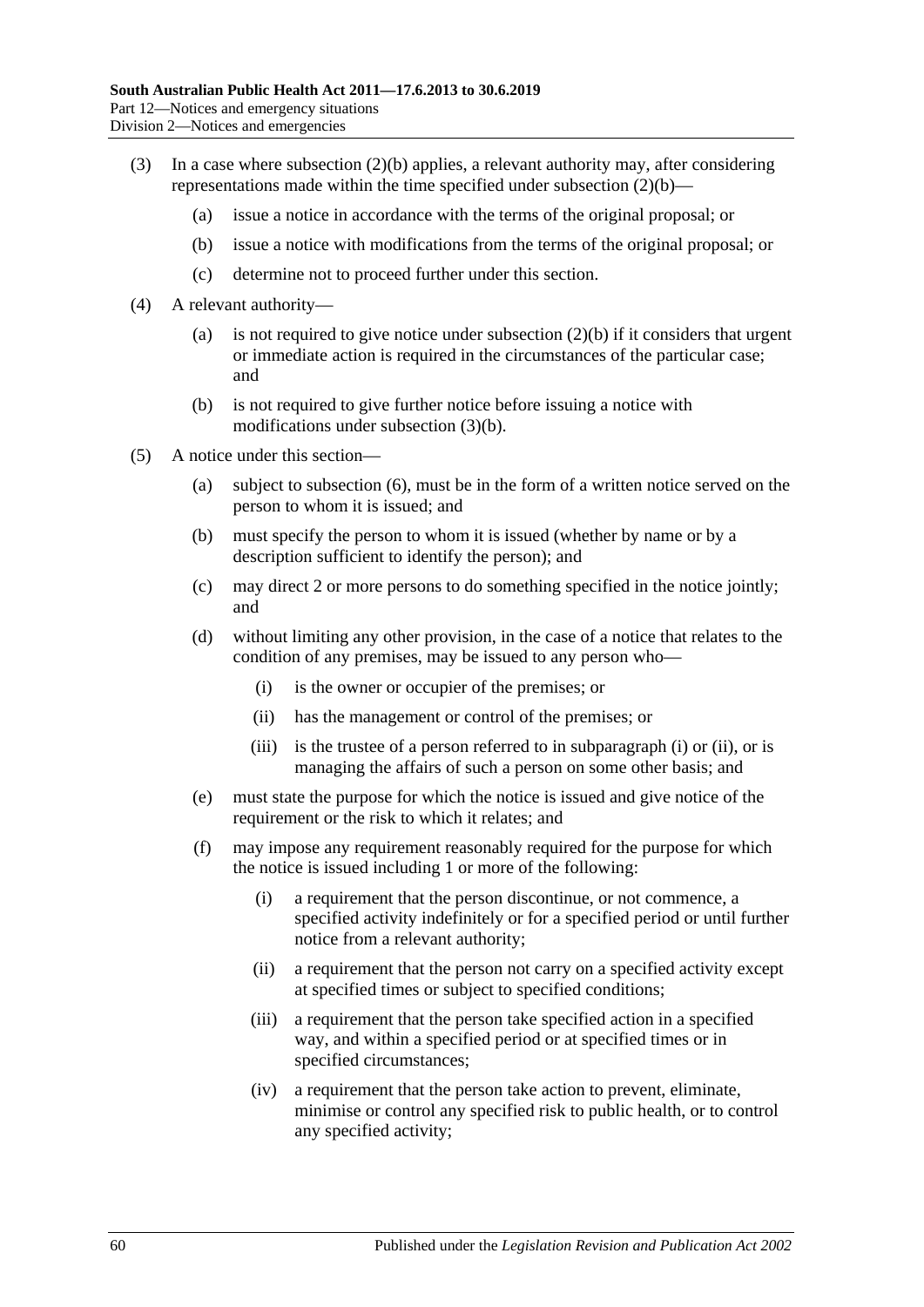- (v) a requirement that the person comply with any specified code or standard prepared or published by a body or authority referred to in the notice;
- (vi) a requirement that the person undertake specified tests or monitoring;
- (vii) a requirement that the person furnish to a relevant authority specified results or reports;
- (viii) a requirement that the person prepare, in accordance with specified requirements and to the satisfaction of the relevant authority, a plan of action to secure compliance with a relevant requirement or to prevent, eliminate, minimise or control any specified risk to public health;
- (ix) a requirement prescribed under or for the purposes of the regulations; and
- (g) must state that the person may, within 14 days, apply for a review of the notice or institute an appeal against the notice under the provisions of this Act.
- <span id="page-60-0"></span>(6) An authorised officer may, if of the opinion that urgent action is required, issue an emergency notice imposing a requirement of a kind referred to in [subsection](#page-59-3) (5)(f) as reasonably required in the circumstances.
- (7) An emergency notice may be issued orally (and without compliance with a requirement to give preliminary notice) but, in that event, the person to whom the notice is issued must be advised forthwith of the person's right to appeal to the District Court against the order.
- (8) If an emergency notice is issued by an authorised officer, the notice will cease to have effect on the expiration of 72 hours from the time of issuing unless confirmed by a notice issued by a relevant authority and served on the relevant person.
- (9) A relevant authority may, by written notice served on a person to whom a notice under this section has been issued by the relevant authority, vary or revoke the notice.
- <span id="page-60-1"></span>(10) A person to whom a notice is issued under this section must not, without reasonable excuse, fail to comply with the notice.

Maximum penalty: \$25 000.

Expiation fee: \$750.

(11) A person must not hinder or obstruct a person complying with a notice under this section.

Maximum penalty: \$25 000.

- (12) The Minister may, as the Minister thinks fit, determine various protocols that should be taken into account by a relevant authority under this section.
- (13) A protocol may include guidance as to which relevant authority should act under this section in various classes of cases.
- (14) The Minister should not adopt or vary a protocol under this section except after consultation with—
	- (a) the Chief Public Health Officer; and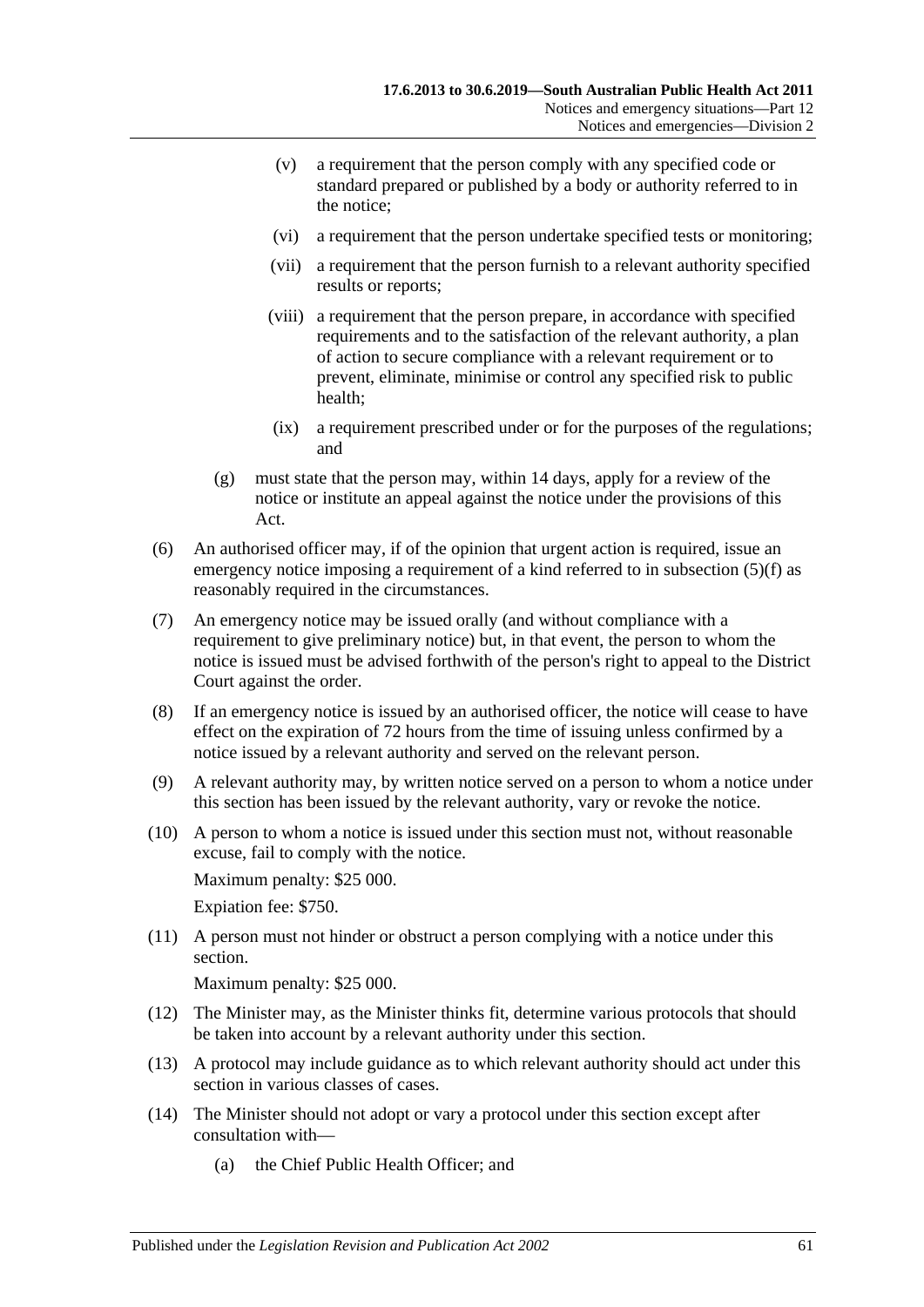- (b) the LGA.
- (15) A relevant authority is not required to comply with any other procedure, or to hear from any other person, except as provided by this section before it issues a notice under this section.

### <span id="page-61-0"></span>**93—Action on non-compliance with notice**

- (1) If the requirements of a notice under this Part are not complied with, a relevant authority may take any action required by the notice.
- (2) Action to be taken by a relevant authority under [subsection](#page-61-0) (1) may be taken on the relevant authority's behalf by an authorised officer, a member of the Department, or another person authorised by the relevant authority for the purpose.
- (3) A person taking action under this section may enter any relevant premises at any reasonable time.
- (4) The reasonable costs and expenses incurred by a relevant authority in taking action under this section may be recovered by the relevant authority as a debt from the person who failed to comply with the requirements of the notice.
- (5) If an amount is recoverable from a person by a relevant authority under this section, the relevant authority may, by notice in writing to the person, fix a period, being not less than 28 days from the date of the notice, within which the amount must be paid by the person, and, if the amount is not paid by the person within that period, the person is liable to pay interest charged at the prescribed rate per annum on the amount unpaid.
- (6) In addition, where an amount recoverable under this section relates to action taken in relation to any land (including a building or other structure on land), the amount will be a charge on the land in favour of the relevant authority in accordance with a scheme prescribed by the regulations (with a priority determined in accordance with the regulations).

### **94—Action in emergency situations**

- (1) If an authorised officer believes, on reasonable grounds—
	- (a) that a situation is creating, or likely to create, a risk to public health; and
	- (b) that immediate action is required,

the authorised officer may, after giving such notice (if any) as may be reasonable in the circumstances, take action or cause action to be taken as necessary to avert, control or eliminate the risk.

- <span id="page-61-1"></span>(2) In the exercise of powers under this section, an authorised officer has, in addition to any other powers of an authorised officer under this Act, power to—
	- (a) enter and take possession of any premises or vehicle (taking such action as is reasonably necessary for the purpose); and
	- (b) seize, retain, move or destroy or otherwise dispose of any substance or thing.
- (3) The action taken under [subsection](#page-61-1) (2) may include the use of force to enter any premises or vehicle without a warrant if the authorised officer believes, on reasonable grounds, that the circumstances requires such a step to be taken.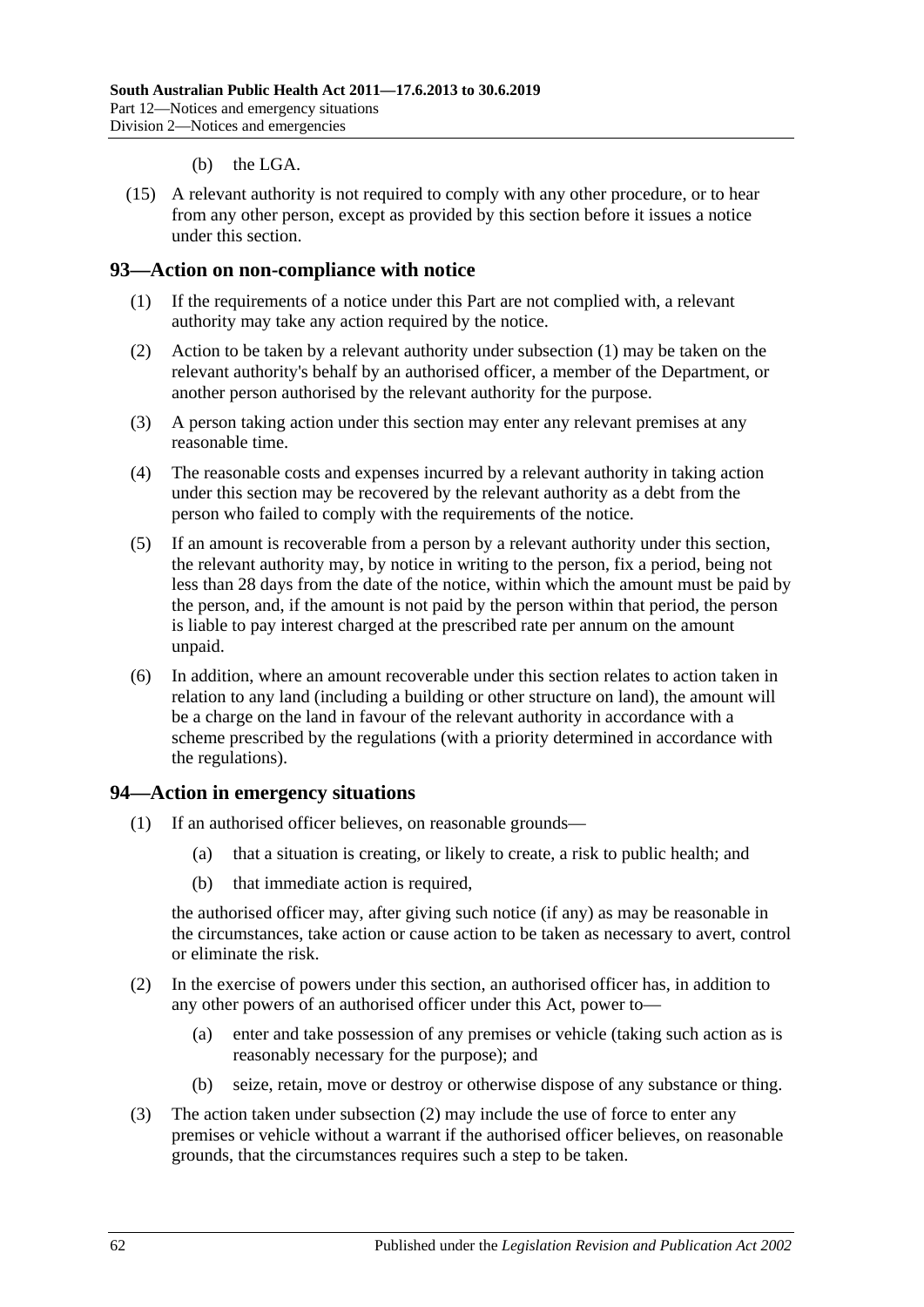- (4) Action may be taken under this section whether or not a notice has been given to a person in relation to the risk under a preceding section.
- (5) The reasonable costs and expenses incurred by an authorised officer in taking action under this section may be recovered by—
	- (a) in the case of action taken by a State authorised officer—the Crown; or
	- (b) in the case of action taken by a local authorised officer—the relevant council,

from any person who caused the risk to which the action relates, as a debt.

# **Division 3—Reviews and appeals**

#### **95—Reviews—notices relating to general duty**

- (1) This section applies if a person has been issued with a notice under this Part to secure compliance with the duty under [Part](#page-33-0) 6.
- (2) A person to whom a notice has been issued may apply for a review of the notice under this section.
- (3) The review will be to the *Public Health Review Panel* (the *Review Panel*) constituted under this section.
- (4) The application must be made within 14 days after the notice is served on the person unless the Review Panel, in its discretion, allows an extension of time.
- (5) Subject to a determination of the Review Panel to the contrary in relation to a particular matter, the operation of a notice subject to a review is not suspended pending the outcome of the proceedings.
- (6) A review under this section is to be conducted as a full review of the matter to which the review relates.
- <span id="page-62-1"></span><span id="page-62-0"></span>(7) For the purposes of this section, the Review Panel will from time to time, in relation to a particular review, be constituted by—
	- (a) the Chief Public Health Officer (who will be the presiding member); and
	- (b) 2 members of SAPHC selected by the Chief Public Health Officer for the purposes of the particular review; and
	- (c) any other person or persons selected by the Chief Public Health Officer in order to provide additional expertise on the panel.
- (8) If the review relates to a notice issued by the Chief Public Health Officer, a delegate of the Chief Public Health Officer must act in place of the Chief Public Health Officer under [subsection](#page-62-0) (7).
- (9) A reference to a member of SAPHC under [subsection](#page-62-1) (7)(b) extends to a deputy of a member of SAPHC.
- (10) 3 members of the Review Panel constitute a quorum of the Review Panel.
- (11) A decision carried by a majority of the votes cast by the members of the Review Panel present at any proceedings of the Review Panel is a decision of the Review Panel.
- (12) Each member present at a meeting of the Review Panel is entitled to 1 vote on a question arising for decision and, in the event of an equality of votes, the person presiding has a second, or casting, vote.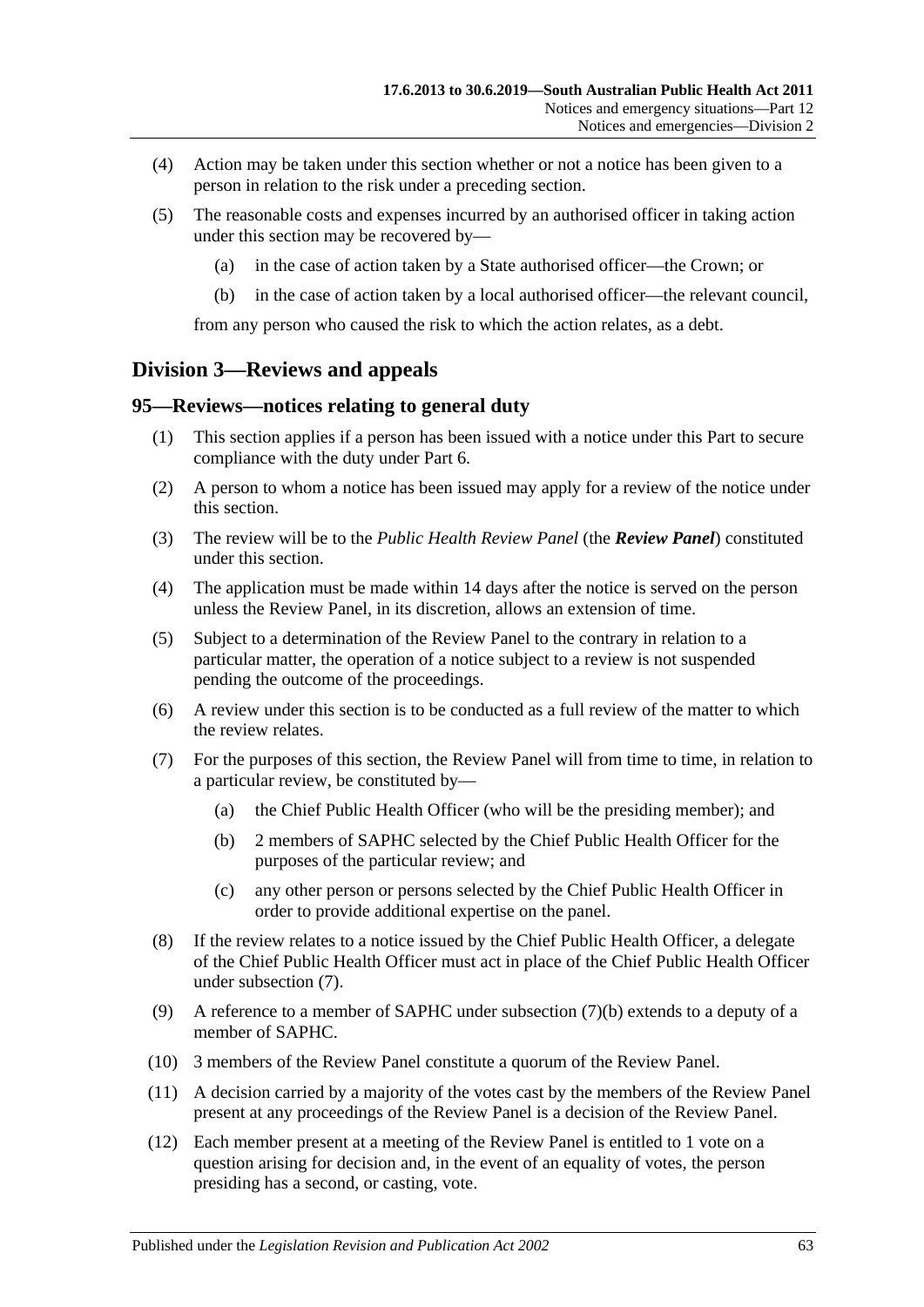- (13) A party is entitled to appear personally or, with leave of the Review Panel, by representative, in proceedings before the Review Panel.
- (14) The Review Panel may proceed to determine a matter in the absence of a party if the party has had notice of the time and place of the proceedings and fails to appear.
- (15) The Review Panel may, on its own initiative or on application by a party to the relevant proceedings—
	- (a) dismiss or determine any proceedings that appear—
		- (i) to be frivolous or vexatious; or
		- (ii) to have been instituted for the purpose of delay or obstruction, or for some other improper purpose;
	- (b) bring any proceedings to an end that appear—
		- (i) to be more appropriately suited to proceedings before the District Court rather than the Review Panel; or
		- (ii) to be unable to be satisfactorily resolved (or resolved within a reasonable period) by proceedings before the Review Panel; or
	- (c) bring any proceedings to an end for any other reasonable cause.
- (16) In any proceedings, the Review Panel is not bound by the rules of evidence but may inform itself about any matter relating to the proceedings in such manner as it thinks fit.
- (17) The Review Panel may, on hearing any proceedings under this section—
	- (a) confirm, vary or revoke any requirement to which the review relates and, if appropriate, discharge the relevant notice;
	- (b) substitute any requirement or notice that could have been made or given in the first instance;
	- (c) remit the subject matter to the relevant authority for further consideration;
	- (d) dismiss the matter;
	- (e) make an order for costs, but only to the extent that may be necessary in the interests of justice;
	- (f) make any consequential or ancillary order or direction, or impose any conditions, that it considers appropriate.
- (18) The Review Panel is to hear and determine an application under this section as soon as is reasonably practicable and in any event within 2 months unless the Chief Public Health Officer allows an extension of time in a particular case.

# **96—Appeals**

- <span id="page-63-1"></span><span id="page-63-0"></span>(1) A person who has been issued with a notice under this Part (including a notice to secure compliance with the duty under [Part](#page-33-0) 6) may appeal to the District Court—
	- (a) against the notice; or
	- (b) if review proceedings have been taken under this Division—against the outcome of the review (including any order or other matter made or imposed at the end of the proceedings on the review).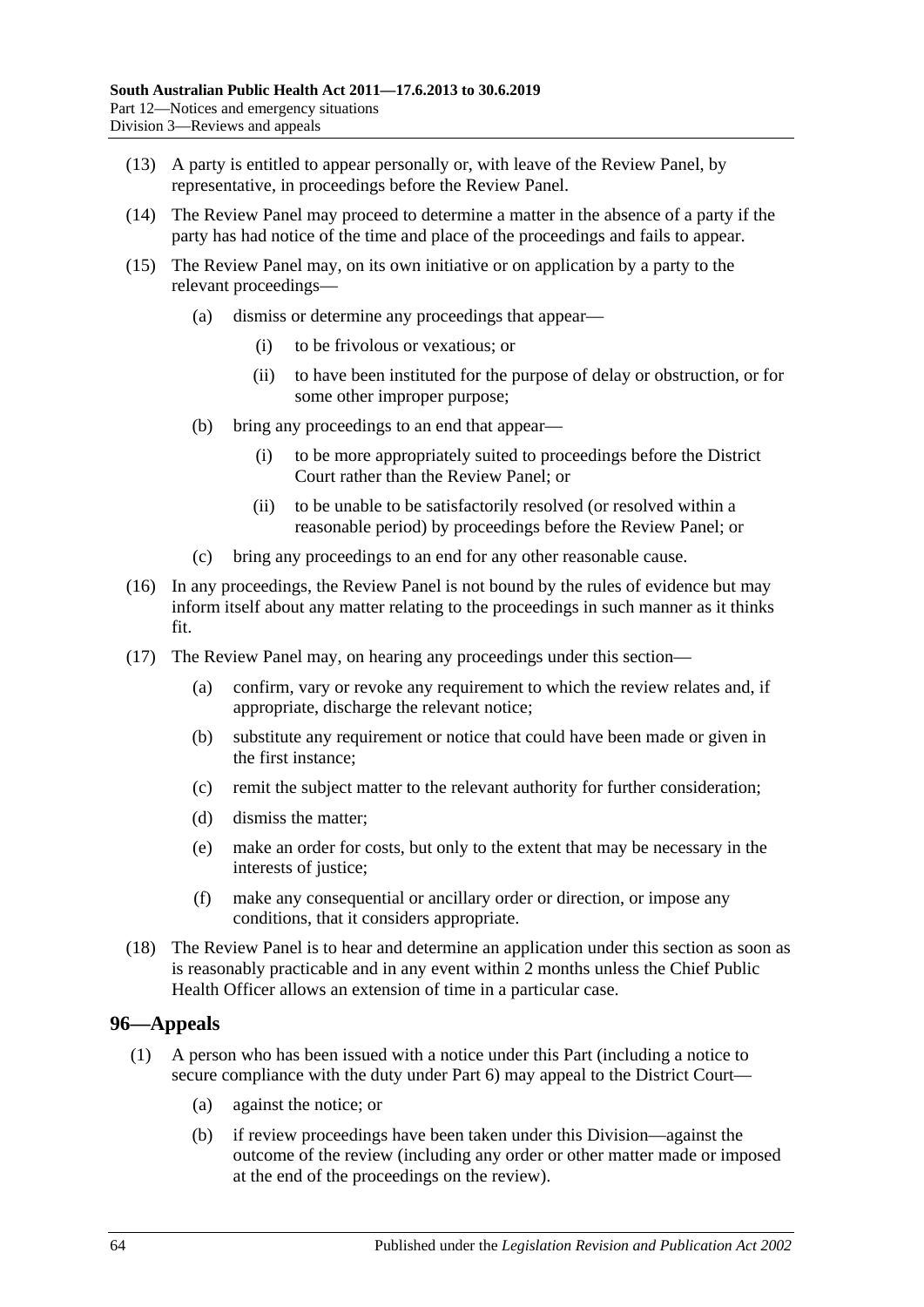- (2) To avoid doubt, a person who has been issued with a notice to secure compliance with the general duty may institute an appeal under this section without the need to have already applied for a review of the notice under this Division.
- <span id="page-64-0"></span>(3) A council may appeal to the District Court against the outcome of review proceedings under this Division.
- (4) An appeal must be instituted within 14 days after
	- (a) in the case of an appeal under [subsection](#page-63-0)  $(1)(a)$ —the notice is served on the person;
	- (b) in the case of an appeal under [subsection](#page-63-1)  $(1)(b)$  or  $(3)$ —the review proceedings end.
- (5) A relevant authority is entitled to be a party to any proceedings under this section.

# **Part 13—Miscellaneous**

# **97—Tests on deceased persons**

- (1) If the Chief Public Health Officer has reasonable grounds to believe that a deceased person has had a condition of public health concern, the Chief Public Health Officer may, by instrument in writing, authorise the carrying out of any test or procedure specified in the instrument on the body of the deceased person.
- <span id="page-64-1"></span>(2) If the Chief Public Health Officer has authorised the carrying out of a test or procedure under this section, an authorised officer, accompanied by such assistants as the authorised officer thinks necessary, may—
	- (a) enter premises (using such force as is necessary) in which the authorised officer reasonably believes the body of the deceased person is located; and
	- (b) search the premises for the body,

and, on finding the body, the authorised tests or procedure may be carried out in accordance with this section.

- (3) However, an authorised officer must not exercise a power to enter premises under [subsection](#page-64-1) (2) unless—
	- (a) the authorised officer has made a reasonable attempt to contact the occupier of the premises and advise the occupier of the intention to exercise such powers; and
	- (b) if force is required to enter premises—the authorised officer is accompanied by a police officer.
- (4) A test or procedure authorised under this section must be carried out by—
	- (a) a medical practitioner; or
	- (b) a person who is qualified as required by the regulations to carry out tests or procedures of the relevant type.
- (5) A person carrying out a test or procedure under this section may be assisted by any other person.
- (6) Nothing in this section authorises the exhumation of a body.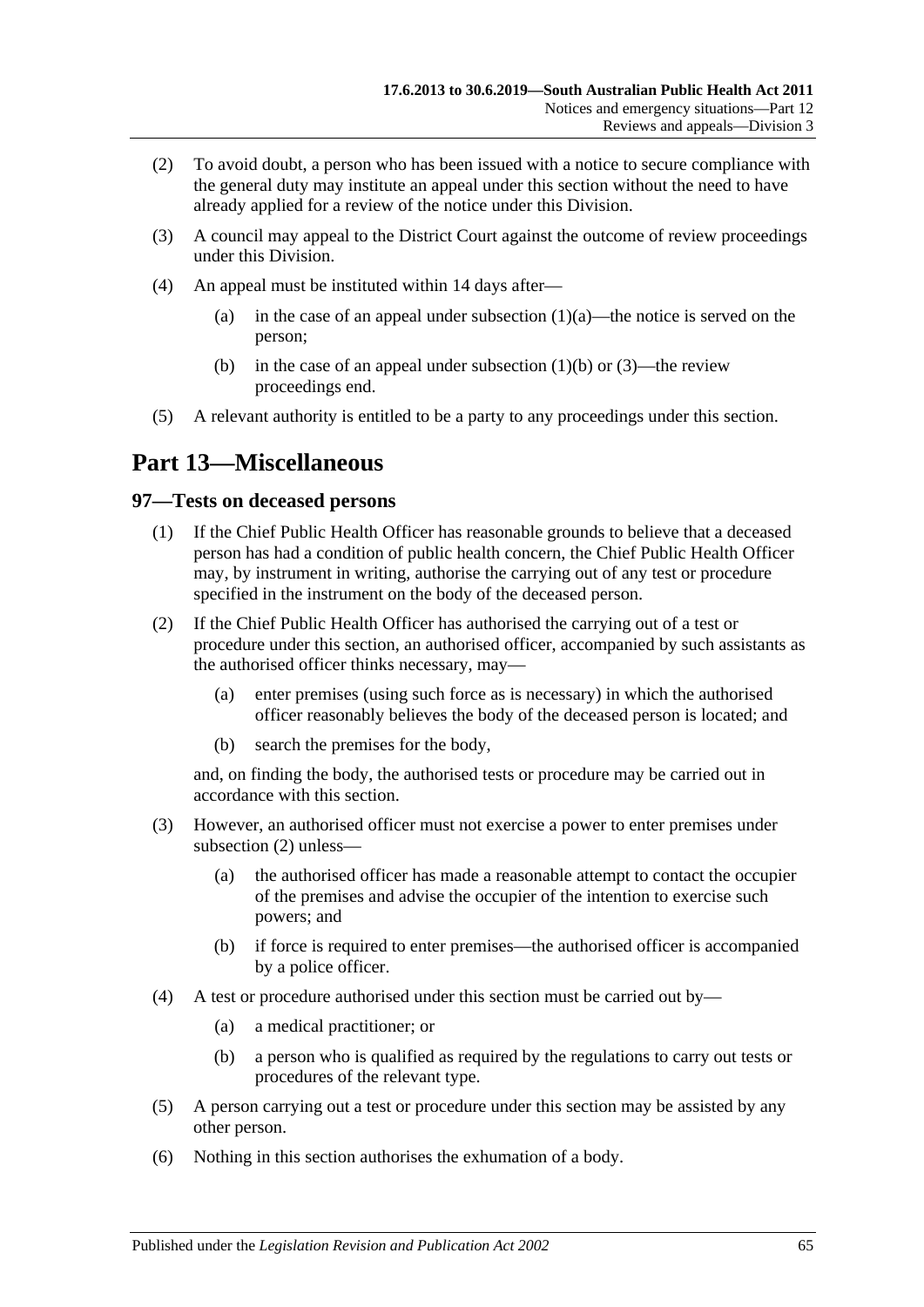### **98—Delegation by Chief Executive**

- (1) The Chief Executive may delegate a function or power conferred on the Chief Executive under this Act—
	- (a) to a specified person or body; or
	- (b) to a person occupying or acting in a specified office or position.
- (2) A delegation—
	- (a) may be made subject to conditions or limitations specified in the instrument of delegation; and
	- (b) if the instrument of delegation so provides, may be further delegated by the delegate; and
	- (c) is revocable at will and does not prevent the delegator from acting personally in a matter.

#### **99—Confidentiality**

(1) If a person, in the course of official duties, obtains personal information relating to another, the person must not intentionally disclose that information except to the extent that the person is authorised to do so under [subsection](#page-65-0) (2).

Maximum penalty: \$25 000.

- <span id="page-65-2"></span><span id="page-65-1"></span><span id="page-65-0"></span>(2) A person is authorised to disclose information if the person is—
	- (a) disclosing information in the course of official duties, or for any other purpose connected with the administration of this Act or a law of another State or a Territory of the Commonwealth or of the Commonwealth; or
	- (b) disclosing information as required by law; or
	- (c) without limiting [paragraph](#page-65-1) (b), disclosing information as required by a court or tribunal constituted by law; or
	- (d) disclosing information at the request, or with the consent, of the person to whom the information relates or a guardian or medical agent of the person; or
	- (e) disclosing information to a relative, carer or friend of the person to whom the information relates if—
		- (i) the disclosure is reasonably required for the treatment, care or recovery of the person; and
		- (ii) there is no reason to believe that the disclosure would be contrary to the person's best interests; or
	- (f) subject to the regulations (if any)—
		- (i) disclosing information to a health or other service provider if the disclosure is reasonably required for the treatment, care or recovery of the person to whom the information relates; or
		- (ii) disclosing information by entering the information into an electronic records system established for the purpose of enabling the recording or sharing of information between persons or bodies involved in the provision of health services; or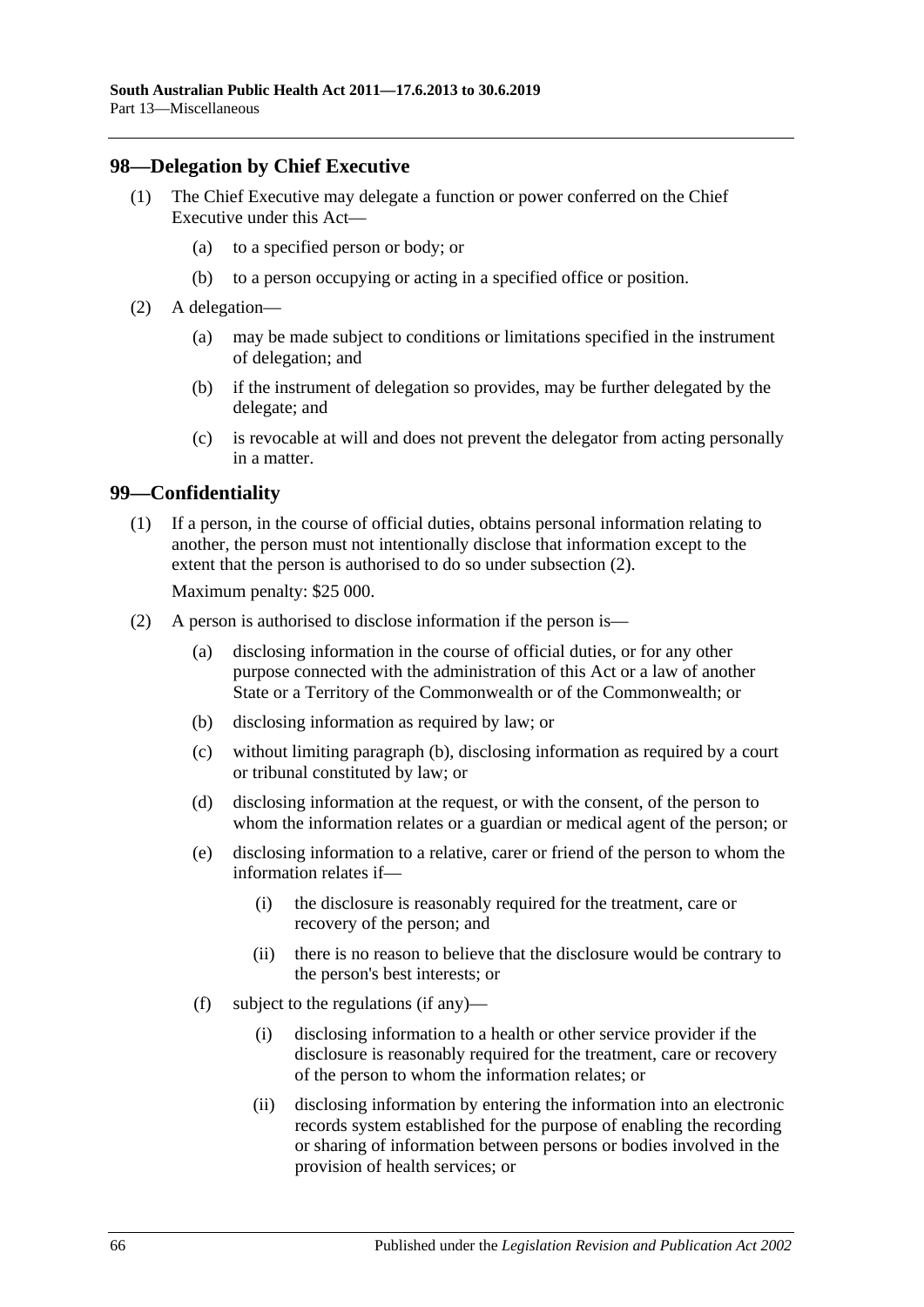- (iii) disclosing information to such extent as is reasonably required in connection with the management or administration of a hospital or ambulance service; or
- (g) without limiting a preceding paragraph, disclosing information to the extent to which it is reasonably necessary—
	- (i) to provide treatment to the person; or
	- (ii) to prevent the transmission of any disease constituting a controlled notifiable condition; or
- (h) without limiting a preceding paragraph, disclosing information if the disclosure is reasonably required to lessen or prevent a serious threat to the life, health or safety of a person, or a serious threat to public health; or
- (i) disclosing information for medical, research or statistical purposes if—
	- (i) there is no reason to believe that the disclosure would be contrary to the person's best interests; and
	- (ii) the disclosure is of a kind approved by the Chief Public Health Officer for the purposes of this paragraph; or
- (j) disclosing information in accordance with the regulations.
- (3) [Subsection](#page-65-2) (2)(e) does not authorise the disclosure of information in contravention of a direction given by the person to whom the information relates.
- (4) In this section—

*domestic partner*—a person is a domestic partner of another if the person is a domestic partner of the other within the meaning of the *[Family Relationships](http://www.legislation.sa.gov.au/index.aspx?action=legref&type=act&legtitle=Family%20Relationships%20Act%201975)  Act [1975](http://www.legislation.sa.gov.au/index.aspx?action=legref&type=act&legtitle=Family%20Relationships%20Act%201975)*, whether declared as such under that Act or not;

*personal information* means—

- (a) medical information; or
- (b) information relating to a person's personal affairs;

*relative*—a person is a relative of another if the person is a spouse, domestic partner or parent of the other of or over 18 years of age or a brother, sister, son or daughter of the other.

#### <span id="page-66-0"></span>**100—Confidentiality and provision of certain information**

- (1) This section applies to a person employed or engaged by the State for the purpose of—
	- (a) monitoring public health in the State; or
	- (b) investigating public health problems within the State; or
	- (c) assessing and improving the quality of public health in the State.
- <span id="page-66-1"></span>(2) The Minister may, by instrument in writing, authorise a person to whom this section applies to have access to personal information relating to the performance of any function referred to in [subsection](#page-66-0) (1).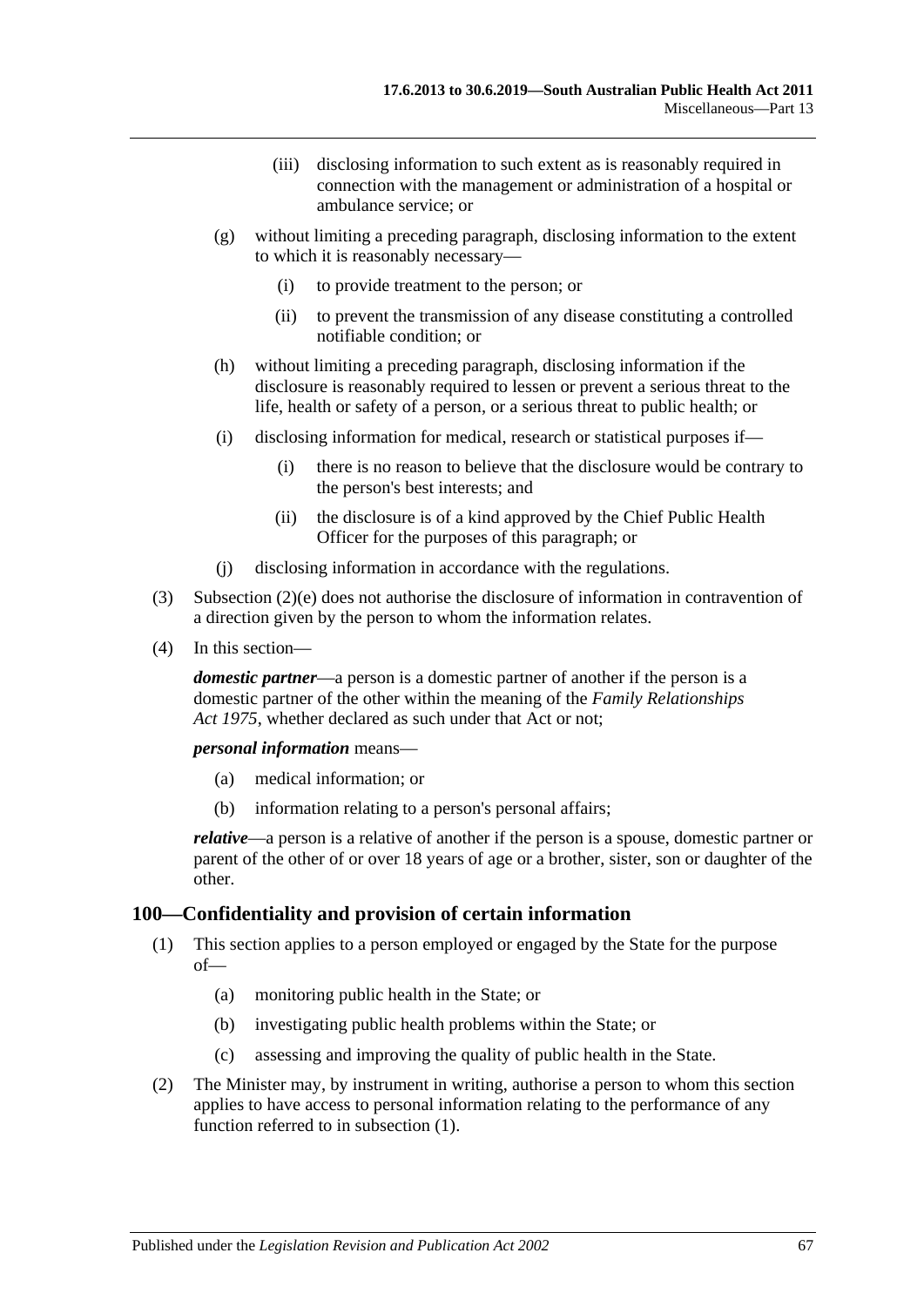- (3) Personal information may be disclosed to a person authorised under [subsection](#page-66-1) (2), and to any person providing technical, administrative or secretarial assistance to that person, without breach of any law or any principle of professional ethics.
- (4) A person must not disclose personal information obtained directly or indirectly pursuant to this section unless—
	- (a) the disclosure is made in the course of official duties; or
	- (b) the disclosure is made with the consent of the person to whom the information relates; or
	- (c) the disclosure is required by a court or tribunal constituted by law; or
	- (d) the disclosure is authorised under the regulations.

Maximum penalty: \$25 000.

(5) In this section—

#### *personal information* means—

- (a) medical information; or
- (b) information relating to a person's personal affairs.

#### <span id="page-67-0"></span>**101—Service of notices or other documents**

- (1) Subject to this section, if this Act requires or authorises a notice, order or other document to be served on, or given to, a person, the notice, order or document may—
	- (a) be served on, or given to, the person or an agent of the person; or
	- (b) be left for the person at his or her place of residence or business with someone apparently over the age of 16 years; or
	- (c) be sent by post to the person or an agent of the person at his or her last known address; or
	- (d) if the notice, order or document is to be served on the owner of land, the land is unoccupied, and the person seeking to serve the notice, order or document has taken reasonable steps to effect service under the other paragraphs of this subsection but has been unsuccessful—be served by fixing it to some conspicuous part of the land; or
	- (e) if the notice, order or document is to be served on the occupier of land—be sent by post to the occupier at the address of the land; or
	- (f) be served on the person by fixing it to, or leaving it on, a vessel that the person is apparently in charge of, or expected to board at some stage, if the person giving or serving the notice, order or document has reasonable grounds to believe that service in this manner will bring the notice, order or document to the attention of the person to be served; or
	- (g) be sent to the person by fax or email to a fax number or email address provided by the person (in which case the notice, order or document will be taken to have been served or given at the time of transmission); or
	- (h) be served or given in some other manner prescribed by the regulations.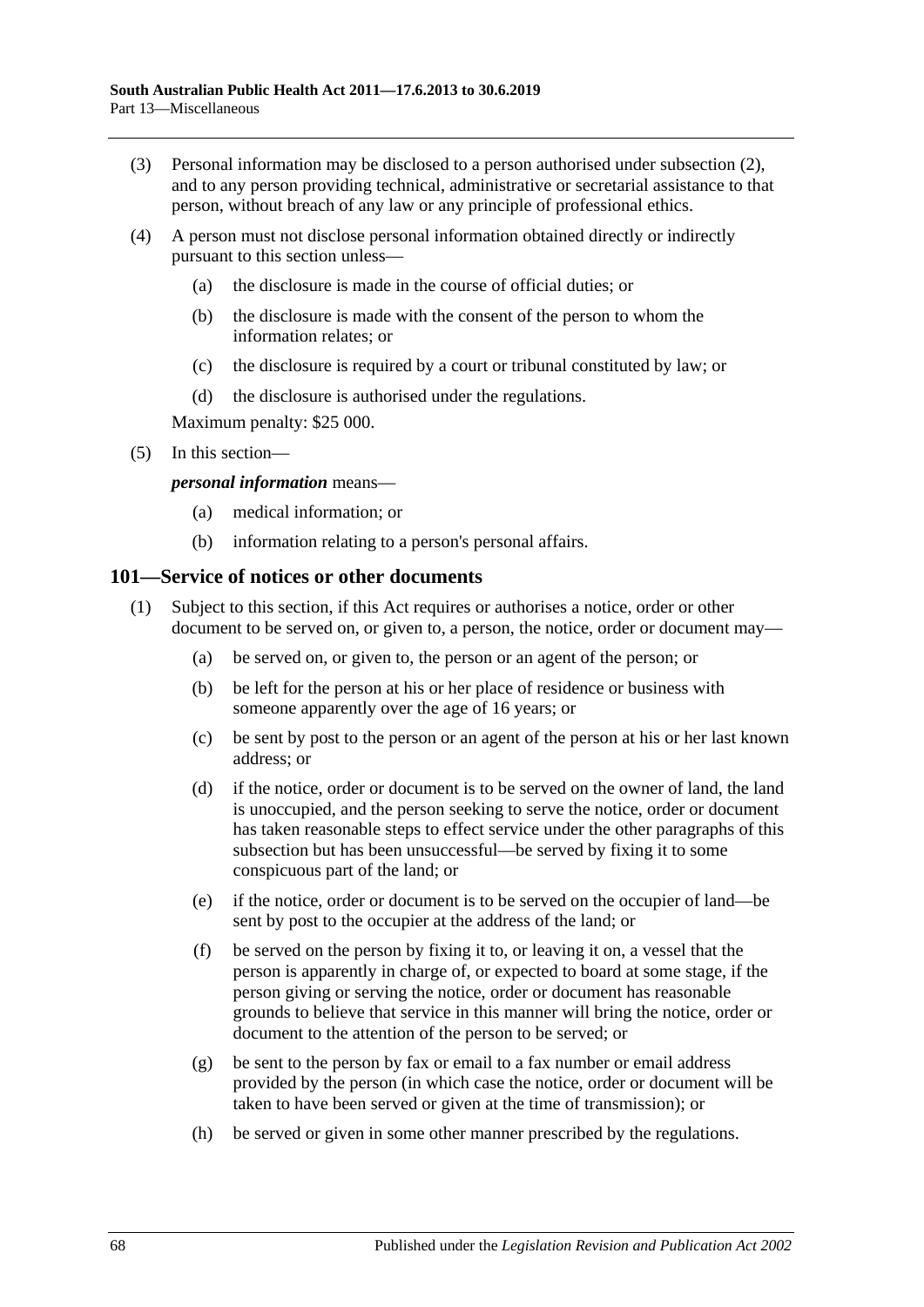- (2) Without limiting [subsection](#page-67-0) (1), a notice, order or document to be served on or given to a company or registered body within the meaning of the *Corporations Act 2001* of the Commonwealth may be served or given in accordance with that Act.
- (3) Subject to the regulations, a notice, order or document required or authorised to be given to an owner of land may, if it is to be served personally, be served on the owner, one of any joint owners, or the agent of the owner.
- (4) An order under [Part](#page-41-3) 10 must be served personally on the relevant person.

# <span id="page-68-1"></span>**102—Immunity**

- (1) No personal liability attaches to—
	- (a) the Chief Public Health Officer or Chief Executive; or
	- (b) a member of a body constituted under this Act; or
	- (c) an authorised officer or any other person engaged in the administration of this Act,

for an honest act or omission in the performance, exercise or discharge, or purported performance, exercise or discharge, of a function, power or duty under this Act.

- (2) Subject to [subsection](#page-68-0) (3), a liability that would, but for [subsection](#page-68-1) (1), lie against a person lies instead against the Crown.
- <span id="page-68-0"></span>(3) A liability that would, but for [subsection](#page-68-1) (1), lie against an officer, employee, agent or contractor of a council lies instead against the council.
- (4) In addition, no action lies against a person (or an employer or contracting party with respect to a person) who in good faith and with reasonable care—
	- (a) takes a sample of blood, urine or other material in accordance with this Act; or
	- (b) conducts a test for the purposes of this Act; or
	- (c) provides a report about any test results under this Act.

# **103—Protection from liability**

- (1) A failure by a designated authority to perform a function under this Act, or a breach of a duty imposed on a designated authority under this Act, does not give rise to any civil liability.
- (2) In this section—

*designated authority* means—

- (a) the Minister; or
- (b) the Chief Public Health Officer; or
- (c) a council; or
- (d) SAPHC.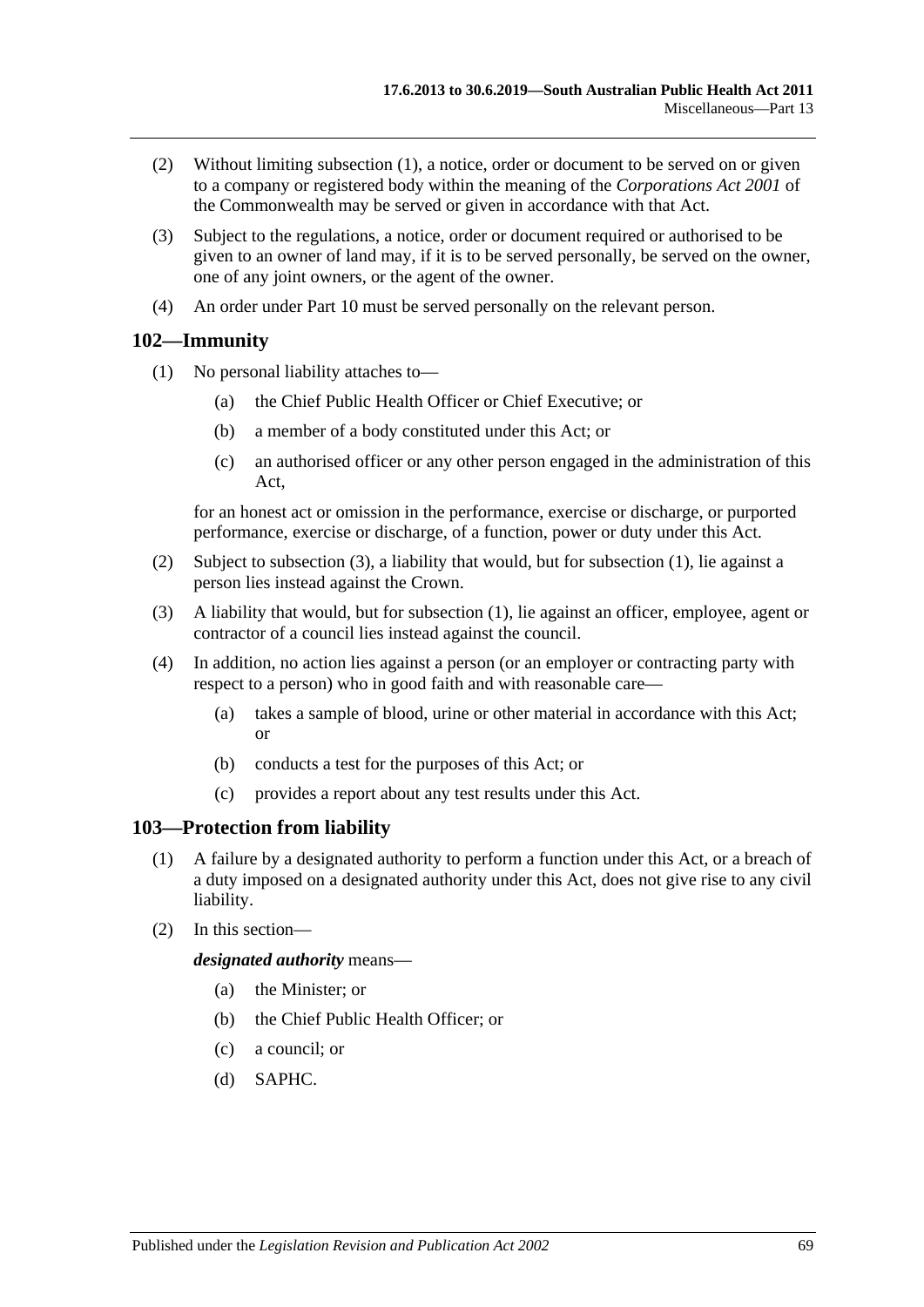### **104—False or misleading information**

A person must not, in connection with a requirement or direction imposed by or under this Act, provide any information or produce or furnish any document that is false or misleading in a material particular.

Maximum penalty: \$25 000.

### **105—Offences**

- (1) Proceedings for an offence against this Act may only be commenced by—
	- (a) the Minister; or
	- (b) the Director of Public Prosecutions; or
	- (c) the Chief Public Health Officer; or
	- (d) an authorised officer; or
	- (e) the chief executive officer of a council; or
	- (f) a police officer; or
	- (g) a person acting on the written authority of the Minister.
- <span id="page-69-0"></span>(2) An apparently genuine document purporting to be under the hand of the Minister and to authorise the commencement of proceedings under this Act must be accepted in legal proceedings, in the absence of proof to the contrary, as proof of an authorisation under [subsection](#page-69-0)  $(1)(g)$ .

# **106—Offences by bodies corporate**

- (1) If a body corporate is guilty of a prescribed offence, each director of the body corporate is guilty of an offence and liable to the same penalty as is prescribed for the principal offence unless the director proves that he or she could not by the exercise of due diligence have prevented the commission of the offence.
- (2) If a body corporate is guilty of an offence against [section](#page-34-0)  $57(3)$ , each member of the governing body of the body corporate is guilty of an offence and liable to the same penalty as is prescribed for the principal offence when committed by a natural person if the prosecution proves that—
	- (a) the member knew, or ought reasonably to have known, that there was a significant risk that such an offence would be committed; and
	- (b) the member was in a position to influence the conduct of the body corporate in relation to the commission of such an offence; and
	- (c) the member failed to exercise due diligence to prevent the commission of the offence.
- (3) In this section—

*prescribed offence* means an offence against [section](#page-33-1) 57(1), [57\(2\),](#page-33-2) [58](#page-34-1) or [92\(10\).](#page-60-1)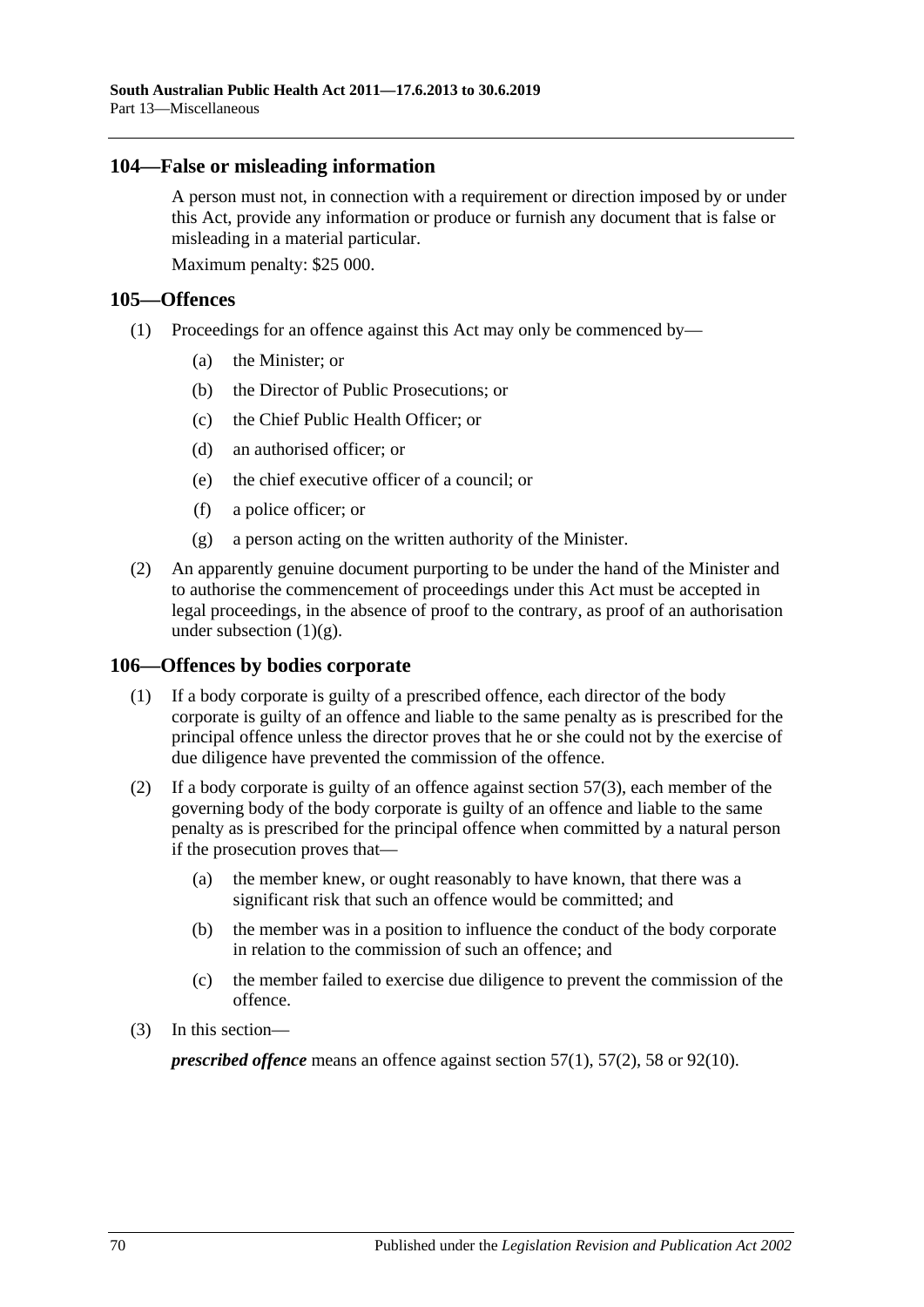# **107—Continuing offences**

- (1) If an offence against a provision of this Act is committed by a person by reason of a continuing act or omission—
	- (a) the person is liable, in addition to the penalty otherwise applicable to the offence, to a penalty for each day during which the act or omission continues of not more than an amount equal to one fifth of the maximum penalty prescribed for that offence; and
	- (b) if the act or omission continues after the person is convicted of the offence, the person is guilty of a further offence against that provision and liable, in addition to the penalty otherwise applicable to the further offence, to a penalty for each day during which the act or omission continues after that conviction of not more than an amount equal to one fifth of the maximum penalty prescribed for that offence.
- (2) For the purposes of this section, an obligation to do something is to be regarded as continuing until the act is done notwithstanding that any period within which, or time before which, the act is required to be done has expired or passed.

# **108—Evidentiary provision**

- (1) In any proceedings, if the court is satisfied that a designated entity has assessed a risk to public health in connection with the administration or operation of this Act, the court must, in the absence of proof to the contrary, accept that assessment as evidence of the fact that a risk to public health existed or has occurred and, insofar as may be reasonably demonstrated by that assessment, the extent or significance of the risk.
- (2) In this section—

#### *designated entity* means—

- (a) the Chief Public Health Officer; or
- (b) an authorised officer; or
- (c) a council.

# <span id="page-70-0"></span>**109—Regulations**

- (1) The Governor may make such regulations as are contemplated by this Act or as are necessary or expedient for the purposes of this Act.
- (2) Without limiting the generality of [subsection](#page-70-0) (1), those regulations may—
	- (a) require the furnishing of reports (including technical or expert reports), returns, documents or other forms of information relevant to public health (including the management of any system or infrastructure associated with public health) to the Chief Public Health Officer or other prescribed person or body;
	- (b) require the keeping of records, statistics and other forms of information by any person or body that performs a function under or pursuant to this Act (and the provision of reports based on that information);
	- (c) prohibit, restrict or regulate the manufacture, possession, transport, storage, use or disposal of any substance, material or equipment that may create a risk to public health;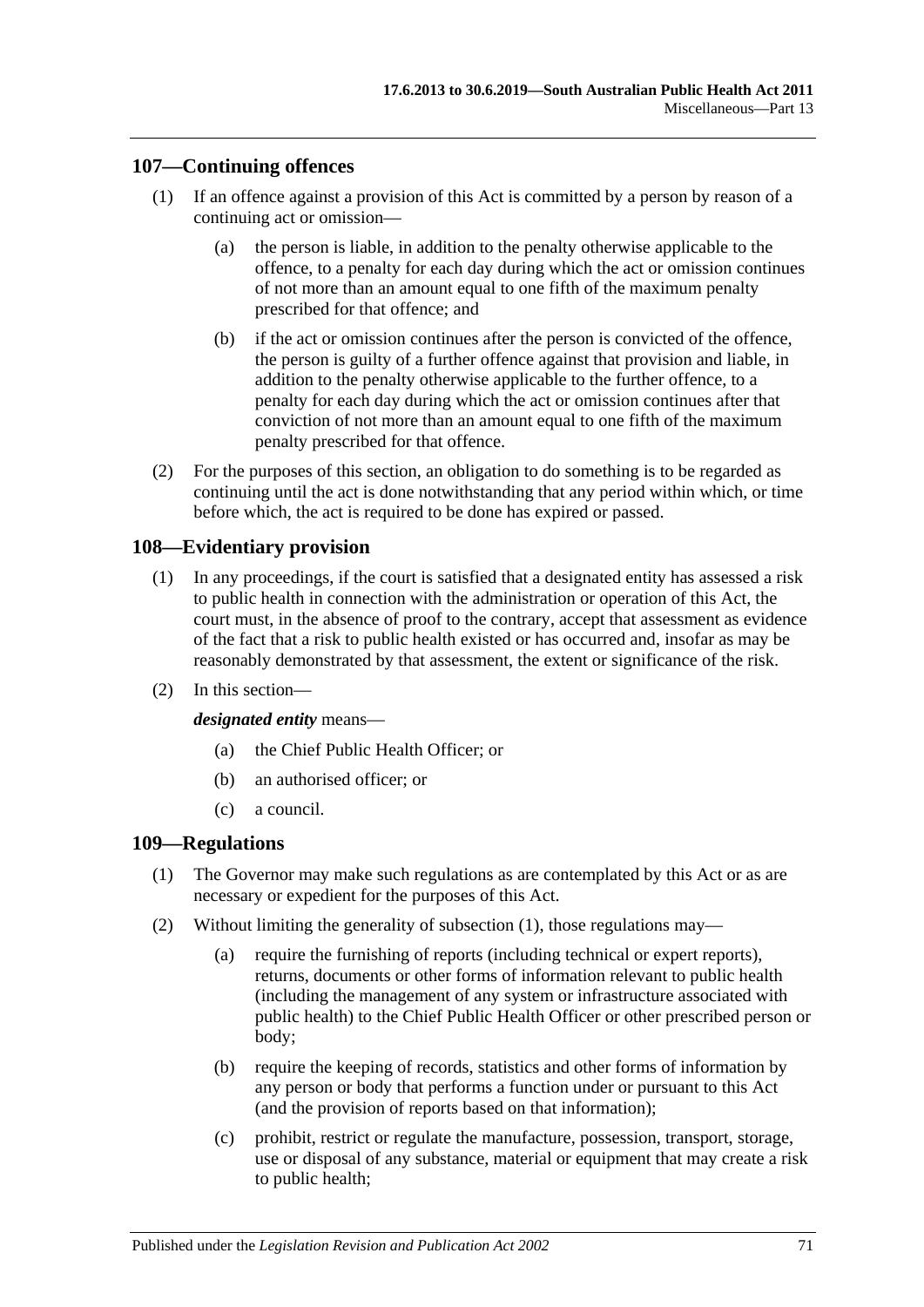- (d) provide for the removal or destruction of any material, substance or equipment that creates a risk to public health;
- (e) set standards or procedures that must be observed to protect public health (including with respect to the management or inspection of any infrastructure or other facility) and provide for public health planning (including in connection with the operation of any other Act);
- (f) prohibit, restrict or regulate any activity, or the use or sale of any substance, equipment or material, or the use or installation of any infrastructure, that is relevant to the management of public health;
- (g) prescribe information that must be provided to any person or body in relation to any activity, or the use of any substance, equipment or material, that is relevant to the management of public health;
- (h) authorise or require the taking of specified measures to prevent the occurrence or spread of any notifiable condition;
- (i) authorise or require the taking of specified measures to manage any non-communicable condition (including in relation to preventing or reducing the incidence of any such condition);
- (j) provide for such matters as are necessary in consequence of conditions directly or indirectly caused by an emergency declared to be a public health incident or public health emergency under this Act;
- (k) provide for the analysis or testing of samples taken under or for the purposes of this Act, including—
	- (i) the persons who may analyse or test those samples; and
	- (ii) the places where those samples may be analysed or tested; and
	- (iii) the reporting of the results of the analysis or testing of those samples;
- (l) without limiting a preceding paragraph, regulate the construction, installation, alteration, maintenance and operation, and provide for the inspection, of any facility, infrastructure or structure designed for human use;
- (m) without limiting a preceding paragraph, regulate wastewater systems (or schemes associated with wastewater systems), including by—
	- (i) requiring approvals for specified classes of wastewater systems or providing for the referral of applications for approvals in relation to wastewater systems to specified persons or bodies; and
	- (ii) in connection with the implementation or operation of a scheme for a wastewater system for a town, regional area or other community—
		- (A) requiring public notification of the scheme; and
		- (B) requiring, or empowering a prescribed authority to require, installation, alteration or connection of wastewater systems for the purposes of the scheme; and
	- (iii) regulating the connection or disconnection of wastewater systems from the undertaking under the *[Sewerage Act](http://www.legislation.sa.gov.au/index.aspx?action=legref&type=act&legtitle=Sewerage%20Act%201929) 1929*;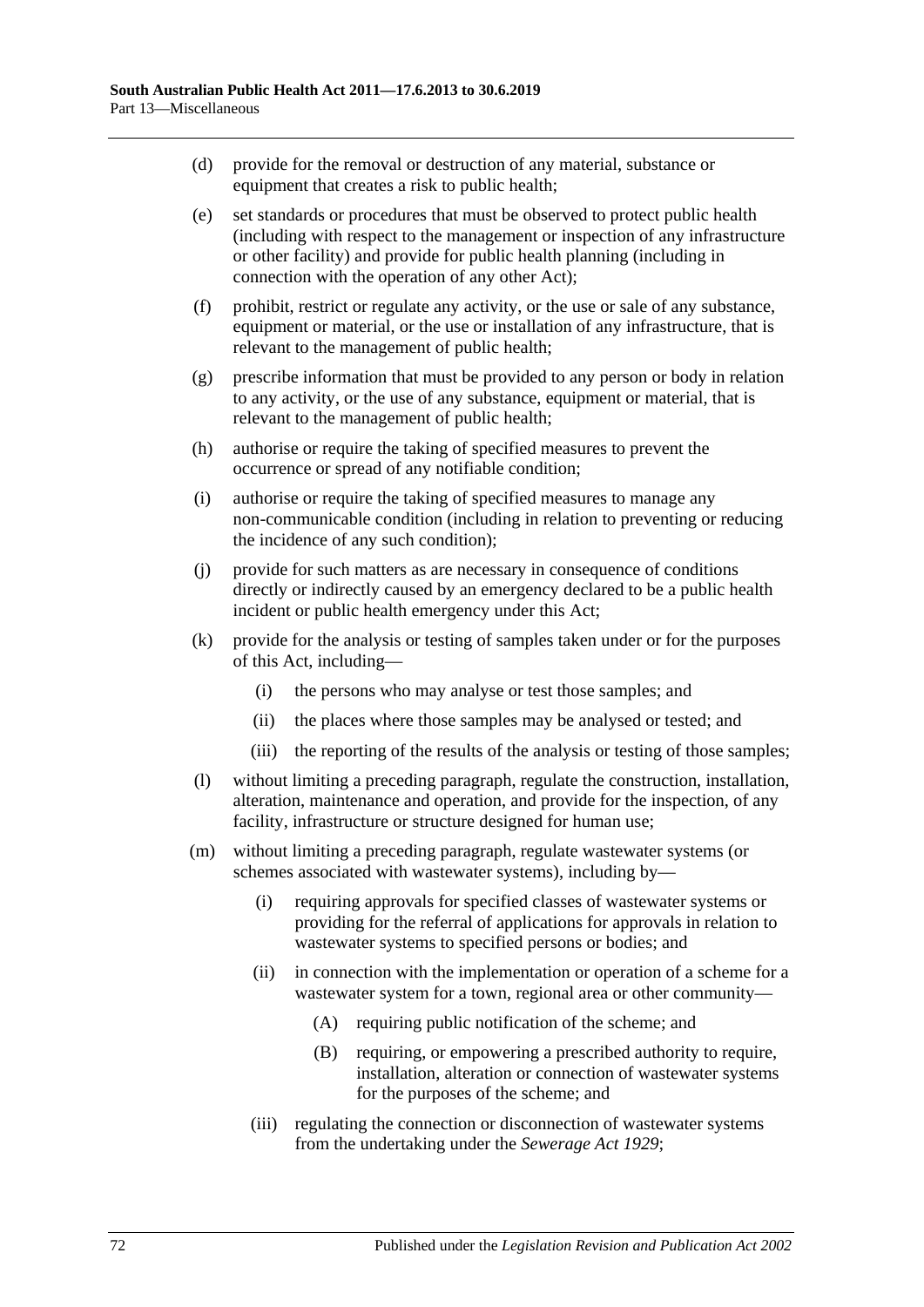- (n) empowering a prescribed authority to carry out necessary work if an owner or occupier of land fails to comply with the regulations and providing for the recovery of costs or expenses reasonably incurred in doing so from the owner or occupier;
- (o) on the recommendation of the Chief Public Health Officer, prescribe guidelines to assist in the administration or operation of this Act;
- (p) prescribe fees and expenses in connection with any matter arising under this Act, which may be of varying amounts according to factors prescribed in the regulations or determined by the Minister from time to time and published in the Gazette;
- (q) provide for the payment and recovery of prescribed fees and expenses;
- (r) empower or require the Minister or a council to refund, reduce or remit any fee payable under this Act;
- (s) prescribe forms for the purposes of this Act;
- (t) exempt, either absolutely or subject to prescribed conditions or limitations—
	- (i) persons or classes of persons;
	- (ii) areas of the State,

from this Act or specified provisions of this Act;

- (u) prescribe penalties, not exceeding \$10 000, for breach of any regulation;
- (v) fix expiation fees, not exceeding \$500, for alleged offences against the regulations.
- (3) The regulations may adopt, wholly or partially and with or without modification—
	- (a) a code or standard relating to matters in respect of which regulations may be made under this Act; or
	- (b) an amendment to such a code or standard.
- (4) Any regulations adopting a code or standard, or an amendment to a code or standard, may contain such incidental, supplementary and transitional provisions as appear to the Governor to be necessary.
- (5) The regulations or a code or standard adopted by the regulations may—
	- (a) refer to or incorporate, wholly or partially and with or without modification, a standard or other document prepared or published by a prescribed body or person, either as in force at the time the regulations are made or as in force from time to time; and
	- (b) be of general or limited application (including so as to apply only to a specified part of the State); and
	- (c) make different provision according to the persons, things or circumstances to which they are expressed to apply; and
	- (d) provide that any matter or thing is to be determined, dispensed with, regulated or prohibited according to the discretion of the Minister, the Chief Public Health Officer, the Chief Executive or a council.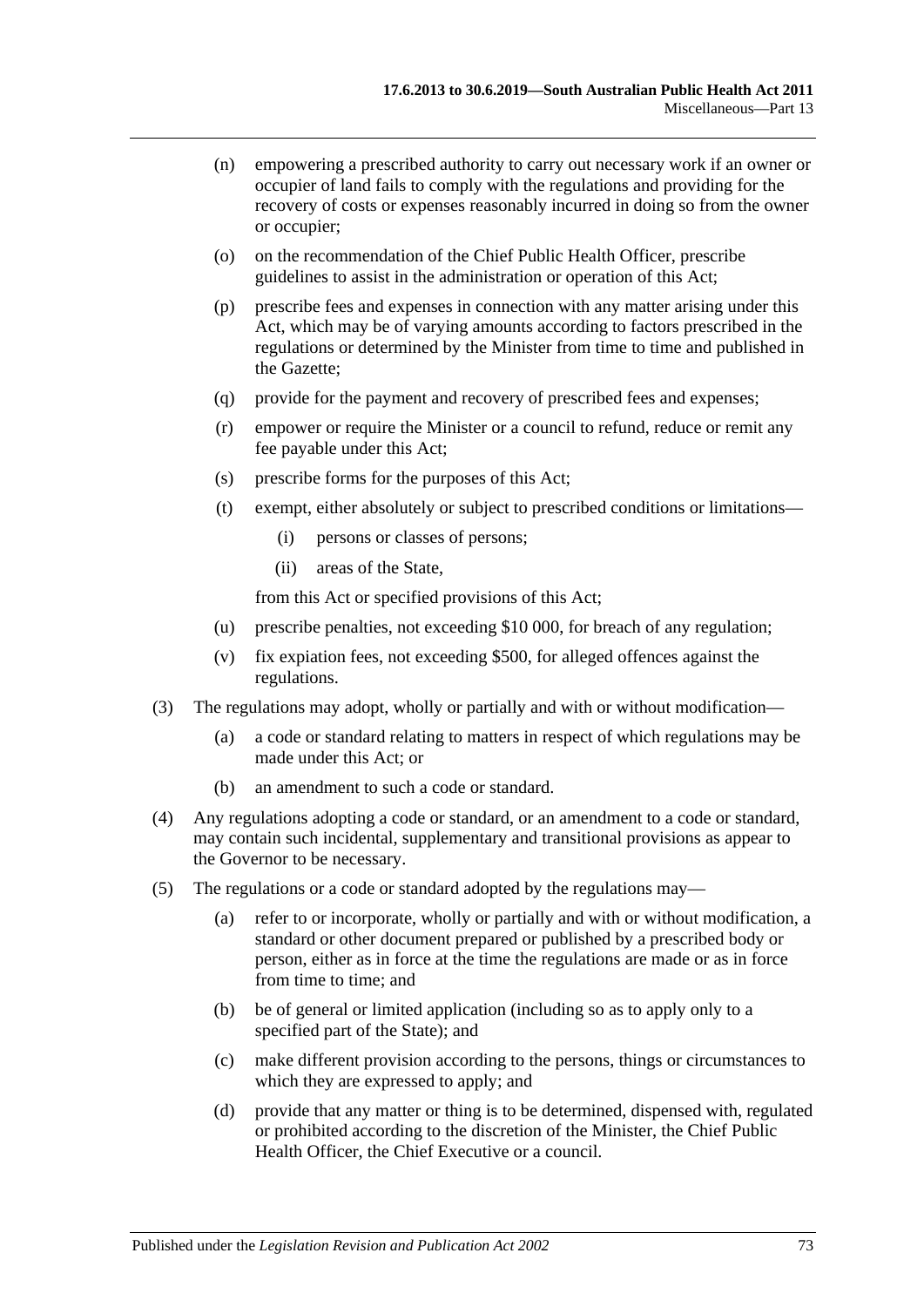#### $(6)$  If—

- (a) a code or standard is adopted by the regulations; or
- (b) the regulations, or a code or standard adopted by the regulations, refers to a standard or other document prepared or published by a prescribed body,

then—

- (c) a copy of the code, standard or other document must be kept available for inspection by members of the public, without charge and during normal office hours, at an office or offices specified in the regulations; and
- (d) in any legal proceedings, evidence of the contents of the code, standard or other document may be given by production of a document purporting to be certified by or on behalf of the Minister as a true copy of the code, standard or other document; and
- (e) the code, standard or other document has effect as if it were a regulation made under this Act.

#### **110—Review of Act**

- (1) The Social Development Committee of Parliament must review the operation of this Act as soon as practicable after the expiry of 5 years from its commencement.
- (2) The Social Development Committee must ensure that, as part of the review, reasonable steps are taken to seek submissions from—
	- (a) State agencies that have an interest in public health; and
	- (b) the local government sector; and
	- (c) relevant industry, health and community organisations,

(but may otherwise conduct the review in such manner as it thinks fit under the *[Parliamentary Committees Act](http://www.legislation.sa.gov.au/index.aspx?action=legref&type=act&legtitle=Parliamentary%20Committees%20Act%201991) 1991*).

# **Schedule 1—Related amendments, repeal and transitional provisions**

### **Part 1—Related amendments**

#### **1—Amendment provisions**

In this Schedule, a provision under a heading referring to the amendment of a specified Act amends the Act so specified.

## **Part 2—Amendment of** *Electricity Act 1996*

#### **2—Amendment of section 54—Emergency legislation not affected**

Section 54—delete "Part 4A of the *[Public and Environmental Health Act](http://www.legislation.sa.gov.au/index.aspx?action=legref&type=act&legtitle=Public%20and%20Environmental%20Health%20Act%201987) 1987*" and substitute:

Part 11 of the *[South Australian Public Health Act](http://www.legislation.sa.gov.au/index.aspx?action=legref&type=act&legtitle=South%20Australian%20Public%20Health%20Act%202011) 2011*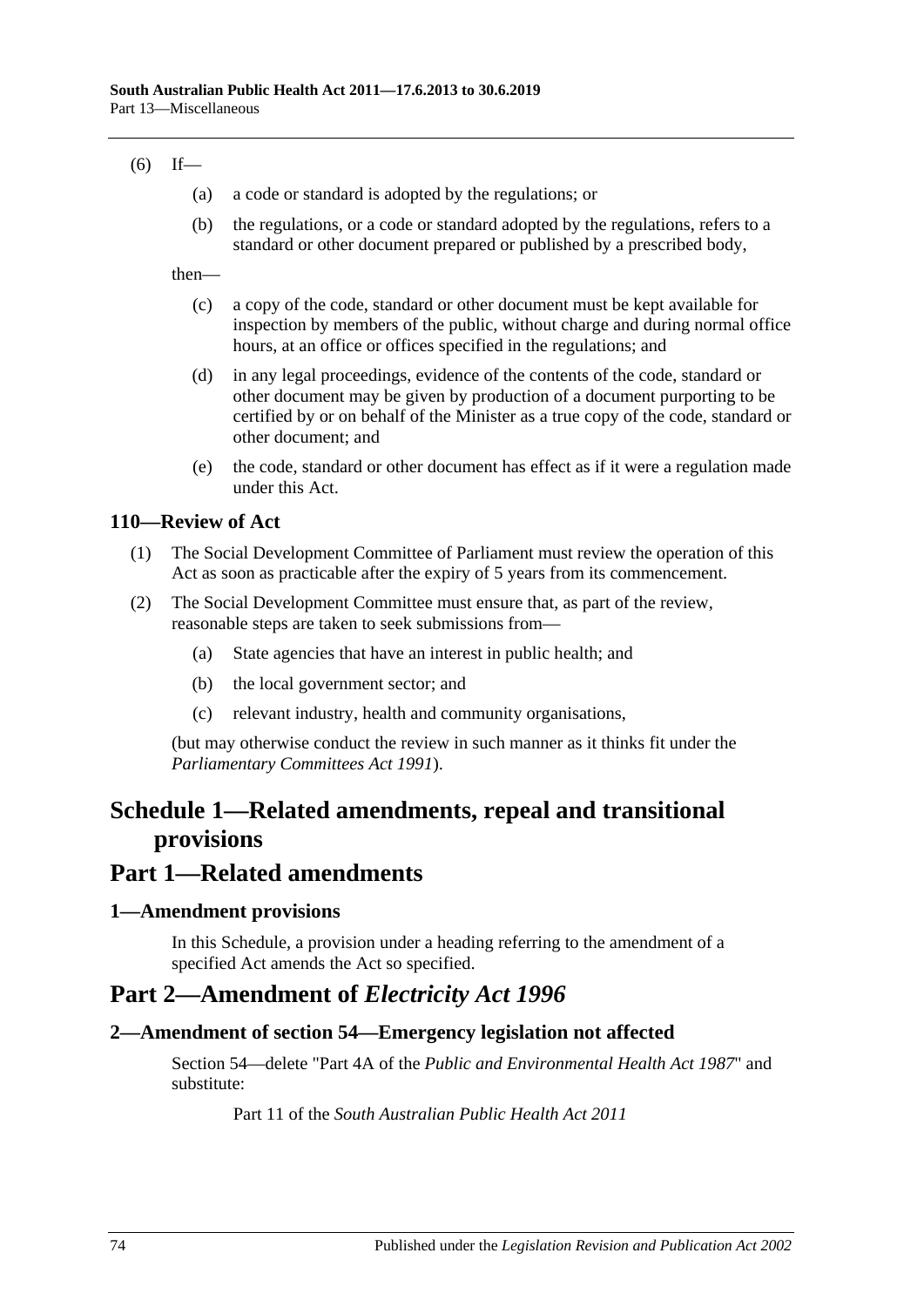## **Part 3—Amendment of** *Emergency Management Act 2004*

#### **3—Amendment of section 3—Interpretation**

Section 3, definition of *Chief Medical Officer*—delete the definition and substitute:

*Chief Public Health Officer* means the Chief Public Health Officer under the *[South Australian Public Health Act](http://www.legislation.sa.gov.au/index.aspx?action=legref&type=act&legtitle=South%20Australian%20Public%20Health%20Act%202011) 2011* and includes a person for the time being acting in that position;

#### **4—Amendment of section 24A—Public health incidents and emergencies**

Section 24A—delete "*[Public and Environmental Health Act](http://www.legislation.sa.gov.au/index.aspx?action=legref&type=act&legtitle=Public%20and%20Environmental%20Health%20Act%201987) 1987*" and substitute:

*[South Australian Public Health Act](http://www.legislation.sa.gov.au/index.aspx?action=legref&type=act&legtitle=South%20Australian%20Public%20Health%20Act%202011) 2011*

### **5—Amendment of section 25—Powers of State Co-ordinator and authorised officers**

Section 25(3)—delete "Chief Medical Officer" and substitute:

Chief Public Health Officer

## **Part 4—Amendment of** *Essential Services Act 1981*

#### **6—Amendment of section 6—Power to require information**

- (1) Section 6(3)(ca)—delete paragraph (ca) and substitute:
	- (ca) the administration of Part 11 of the *[South Australian Public Health](http://www.legislation.sa.gov.au/index.aspx?action=legref&type=act&legtitle=South%20Australian%20Public%20Health%20Act%202011)  Act [2011](http://www.legislation.sa.gov.au/index.aspx?action=legref&type=act&legtitle=South%20Australian%20Public%20Health%20Act%202011)*; or
- (2) Section  $6(6)(a)(iii)$ —delete subparagraph (iiia) and substitute:
	- (iiia) the administration of Part 11 of the *[South Australian Public Health](http://www.legislation.sa.gov.au/index.aspx?action=legref&type=act&legtitle=South%20Australian%20Public%20Health%20Act%202011)  Act [2011](http://www.legislation.sa.gov.au/index.aspx?action=legref&type=act&legtitle=South%20Australian%20Public%20Health%20Act%202011)*; or

# **Part 5—Amendment of** *Fire and Emergency Services Act 2005*

### **7—Amendment of section 108—Functions and powers**

Section  $108(1)(ba)$ —delete paragraph (ba) and substitute:

(ba) to assist the Chief Executive within the meaning of the *[South](http://www.legislation.sa.gov.au/index.aspx?action=legref&type=act&legtitle=South%20Australian%20Public%20Health%20Act%202011)  [Australian Public Health Act](http://www.legislation.sa.gov.au/index.aspx?action=legref&type=act&legtitle=South%20Australian%20Public%20Health%20Act%202011) 2011*, in accordance with the Public Health Emergency Management Plan, in carrying out prevention, preparedness, response or recovery operations under Part 11 of that Act;

# **Part 6—Amendment of** *Gas Act 1997*

#### **8—Amendment of section 54—Emergency legislation not affected**

Section 54—delete "Part 4A of the *[Public and Environmental Health Act](http://www.legislation.sa.gov.au/index.aspx?action=legref&type=act&legtitle=Public%20and%20Environmental%20Health%20Act%201987) 1987*" and substitute:

Part 11 of the *[South Australian Public Health Act](http://www.legislation.sa.gov.au/index.aspx?action=legref&type=act&legtitle=South%20Australian%20Public%20Health%20Act%202011) 2011*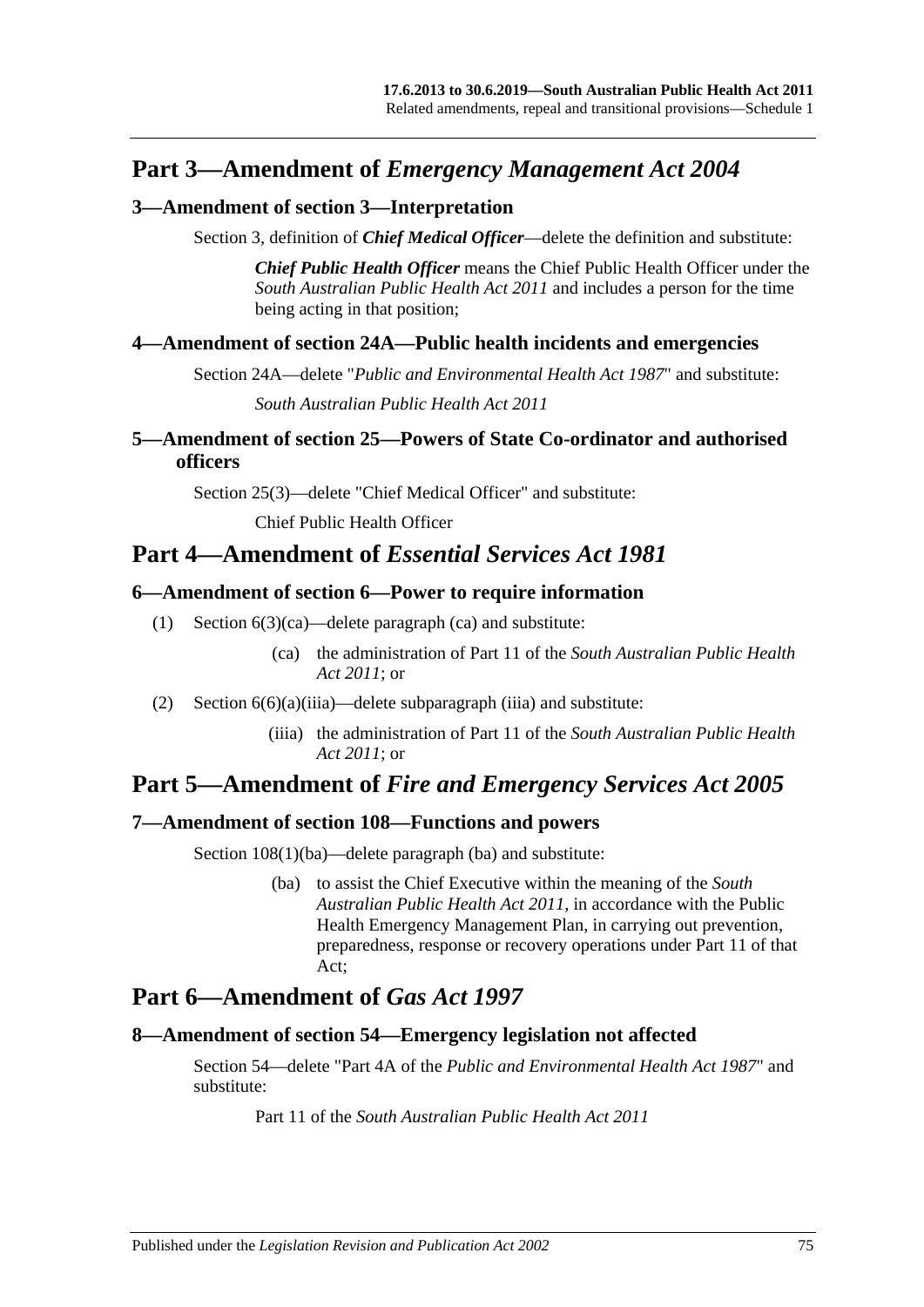# **Part 7—Amendment of** *Health Care Act 2008*

#### **9—Amendment of section 51—Functions and powers of SAAS**

Section 51(2)(b)—delete "the *[Public and Environmental Health Act](http://www.legislation.sa.gov.au/index.aspx?action=legref&type=act&legtitle=Public%20and%20Environmental%20Health%20Act%201987) 1987*" and substitute:

*[South Australian Public Health Act](http://www.legislation.sa.gov.au/index.aspx?action=legref&type=act&legtitle=South%20Australian%20Public%20Health%20Act%202011) 2011*

## **Part 8—Amendment of** *Summary Offences Act 1953*

#### **10—Amendment of section 83B—Dangerous areas**

Section 83B(11)—delete "Part 4A of the *[Public and Environmental Health Act](http://www.legislation.sa.gov.au/index.aspx?action=legref&type=act&legtitle=Public%20and%20Environmental%20Health%20Act%201987) 1987*" and substitute:

Part 11 of the *[South Australian Public Health Act](http://www.legislation.sa.gov.au/index.aspx?action=legref&type=act&legtitle=South%20Australian%20Public%20Health%20Act%202011) 2011*

# **Part 9—Repeal**

#### **11—Repeal**

- (1) The *[Public and Environmental Health Act](http://www.legislation.sa.gov.au/index.aspx?action=legref&type=act&legtitle=Public%20and%20Environmental%20Health%20Act%201987) 1987* is repealed.
- <span id="page-75-0"></span>(2) The Governor may, by proclamation, suspend the repeal of a specified provision or specified provisions of the *[Public and Environmental Health Act](http://www.legislation.sa.gov.au/index.aspx?action=legref&type=act&legtitle=Public%20and%20Environmental%20Health%20Act%201987) 1987* until a subsequent day fixed by proclamation, or a day to be fixed by subsequent proclamation.
- (3) For the purposes of [subclause](#page-75-0) (2), a reference to a provision of the *[Public and](http://www.legislation.sa.gov.au/index.aspx?action=legref&type=act&legtitle=Public%20and%20Environmental%20Health%20Act%201987)  [Environmental Health Act](http://www.legislation.sa.gov.au/index.aspx?action=legref&type=act&legtitle=Public%20and%20Environmental%20Health%20Act%201987) 1987* extends to a part of a provision (including a definition within a provision).

# **Part 10—Transitional provisions**

### **12—Interpretation**

In this Part—

*repealed Act* means the *[Public and Environmental Health Act](http://www.legislation.sa.gov.au/index.aspx?action=legref&type=act&legtitle=Public%20and%20Environmental%20Health%20Act%201987) 1987*.

### <span id="page-75-3"></span>**13—Appeals**

- <span id="page-75-1"></span>(1) An appeal under section 25 of the repealed Act will, after the commencement of this clause—
	- (a) lie to the South Australian Public Health Council constituted under this Act rather than the Public and Environmental Health Council constituted under the repealed Act; and
	- (b) be heard and determined by the Public Health Review Panel constituted under this Act (with 3 members constituting the Review Panel and 2 members constituting a quorum) rather than a review committee constituted by the Council under the repealed Act.
- <span id="page-75-4"></span><span id="page-75-2"></span>(2) A reference in Part 3 Division 5 of the repealed Act to the Council will be taken to include a reference to SAPHC acting under [subclause](#page-75-1) (1)(a) and a reference in that Division to a review committee will be taken to include a reference to the Review Panel acting under [subclause](#page-75-2) (1)(b).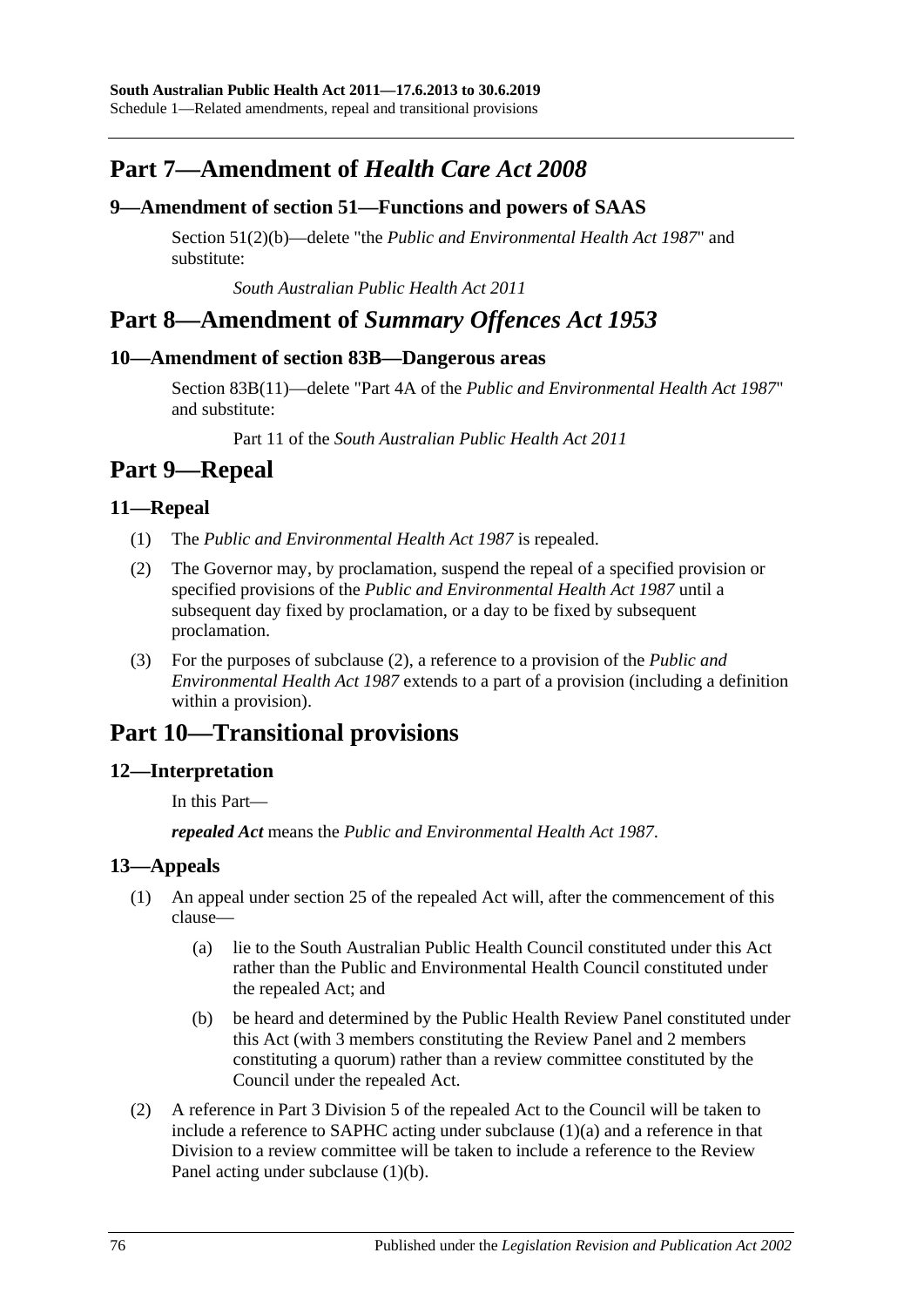- (3) [Subclauses](#page-75-3) (1) and [\(2\)](#page-75-4) apply despite the fact—
	- (a) that section 25 of the repealed Act may still be in operation on the commencement of this clause; and
	- (b) that the appeal relates to a requirement imposed under Part 3 of the repealed Act before the commencement of this clause.

#### **14—Detention**

To avoid doubt, nothing in this Act affects the operation of a warrant issued under section 32 of the repealed Act before the commencement of this clause (and that section will continue to apply to and in relation to a person who is subject to an application for a warrant or detention under that section until the matter or detention is brought to an end under that section).

#### **15—Directions**

To avoid doubt, nothing in this Act affects the operation of a direction under section 33 of the repealed Act in force immediately before the commencement of this clause (and that section will continue to apply to and in relation to a person who is subject to a direction under that section until the direction no longer has effect under that section).

#### <span id="page-76-0"></span>**16—Other transitional provisions**

- (1) The Governor may, by regulation, make other provisions of a saving or transitional nature consequent on the enactment of this Act.
- <span id="page-76-1"></span>(2) A provision of a regulation made under [subclause](#page-76-0) (1) may, if the regulation so provides, take effect from the commencement of the relevant Act or from a later day.
- (3) To the extent to which a provision takes effect under [subclause](#page-76-1) (2) from a day earlier than the day of the regulation's publication in the Gazette, the provision does not operate to the disadvantage of a person by—
	- (a) decreasing the person's rights; or
	- (b) imposing liabilities on the person.